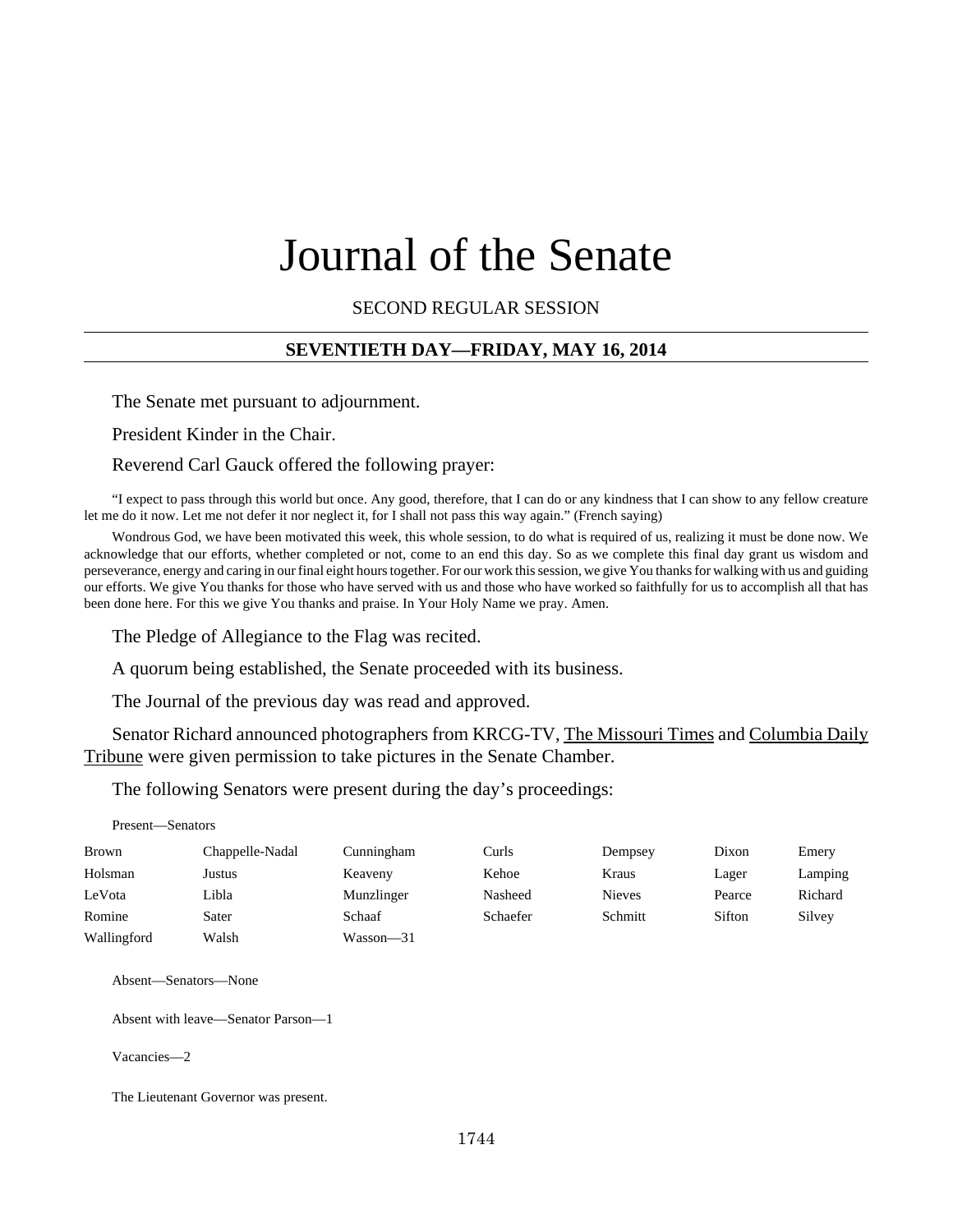#### **RESOLUTIONS**

Senator Kraus offered Senate Resolution No. 3001, regarding Tammy Webber, which was adopted.

#### **MESSAGES FROM THE HOUSE**

The following messages were received from the House of Representatives through its Chief Clerk:

Mr. President: I am instructed by the House of Representatives to inform the Senate that the House conferees on **HCS** for **SS No. 2** for **SB 754**, as amended should be Representatives: Flanigan, Richardson and Kelly (45).

Also,

Mr. President: The Speaker of the House has appointed the following committee to act with a like committee from the Senate on **SS** for **HB 1707**. Representatives: Phillips, Conway (104) and Walton Gray.

Also,

Mr. President: The Speaker of the House has appointed the following committee to act with a like committee from the Senate on **SS** for **SCS** for **HCS** for **HBs 1665** and **1335**. Representatives: Jones (50), Elmer and Webber.

Also,

Mr. President: I am instructed by the House of Representatives to inform the Senate that the House has taken up and passed **HCS** for **SS** for **SB 869**, entitled:

An Act to repeal sections 21.771, 37.710, 210.027, 210.145, 210.152, 210.160, 210.183, 334.950, 453.073, and 453.074, RSMo, and to enact in lieu thereof ten new sections relating to children, with an existing penalty provision.

With House Amendment Nos. 1, 2, 3 and 4.

#### HOUSE AMENDMENT NO. 1

Amend House Committee Substitute for Senate Substitute for Senate Bill No. 869, Pages 4 through 5, Section 210.027, Lines 1 through 38, by deleting all of said lines and inserting in lieu thereof the following:

"210.027. **1.** For child-care providers who receive state or federal funds for providing child-care **[**services in the home**] fee assistance,** either by direct payment or through reimbursement to a child-care beneficiary, the department of social services shall:

(1) **Establish publicly available website access to provider-specific information about any health and safety licensing or regulatory requirements for the providers, and including dates of inspections, history of violations, and compliance actions taken, as well as the consumer education information required under subdivision (12) of this section;**

**(2) Establish or designate one hotline for parents to submit complaints about child care providers;**

**(3)** Be authorized to revoke the registration of a registered provider for due cause;

**[**(2)**] (4)** Require providers to be at least eighteen years of age;

**[**(3)**] (5) Establish minimum requirements for building and physical premises to include:**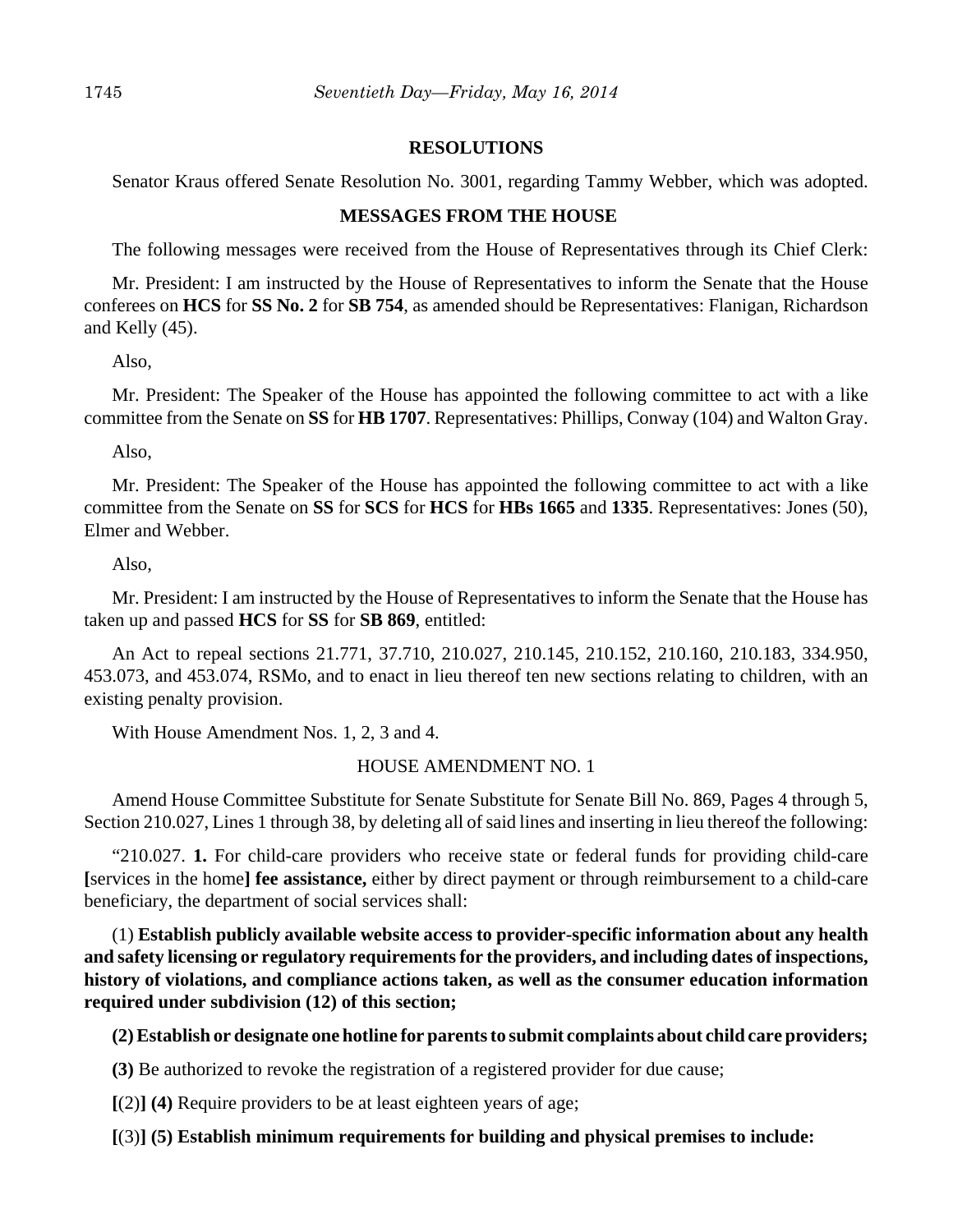**(a) Compliance with state and local fire, health, and building codes, which shall include the ability to evacuate children in the case of an emergency; and**

**(b) Emergency preparedness and response planning.**

**Child care providers shall meet these minimum requirements prior to receiving federal assistance.** Where there are no local ordinances or regulations regarding smoke detectors, **the department shall** require providers, by rule, to install and maintain an adequate number of smoke detectors in the residence **or other building** where child care is provided;

**[**(4)**] (6)** Require providers to be tested for tuberculosis **on the schedule required for employees in licensed facilities**;

**[**(5)**] (7)** Require providers to notify parents if the provider does not have immediate access to a telephone;

**[**(6)**] (8)** Make providers aware of local opportunities for training in first aid and child care;

**(9) Promulgate rules and regulations to define pre-service training requirements for child care providers and employees pursuant to applicable federal laws and regulations;**

**(10) Establish procedures for conducting unscheduled onsite monitoring of child care providers prior to receiving state or federal funds for providing child care services either by direct payment or through reimbursement to a child care beneficiary, and annually thereafter;**

**(11) Require child care providers who receive assistance under applicable federal laws and regulations to report to the department any serious injuries or death of children occurring in child care; and** 

**(12) With input from statewide stakeholders such as parents, child care providers or administrators, and system advocate group, establish a transparent system of quality indicators appropriate to the provider setting that shall provide parents with a way to differentiate between child care providers available in their communities as required by federal rules. The system shall describe the standards used to assess the quality of child care providers. The system shall indicate whether the provider meets Missouri's registration or licensing standards, is in compliance with applicable health and safety requirements, and the nature of any violations related to registration or licensing requirements. The system shall also indicate if the provider utilizes curricula and if the provider is in compliance with staff educational requirements. Such system of quality indicators established under this subdivision with the input from stakeholders shall be promulgated by rules. Any rule or portion of a rule, as that term is defined in section 536.010 that is created under the authority delegated in this section shall become effective only if it complies with and is subject to all of the provisions of chapter 536, and, if applicable, section 536.028. This section and chapter 536 are nonseverable and if any of the powers vested with the general assembly pursuant to chapter 536, to review, to delay the effective date, or to disapprove and annul a rule are subsequently held unconstitutional, then the grant of rulemaking authority and any rule proposed or adopted after August 28, 2014, shall be invalid and void. This subdivision shall not be construed as authorizing the operation, establishment, maintenance, or mandating or offering of incentives to participate in a quality rating system under section 161.216.**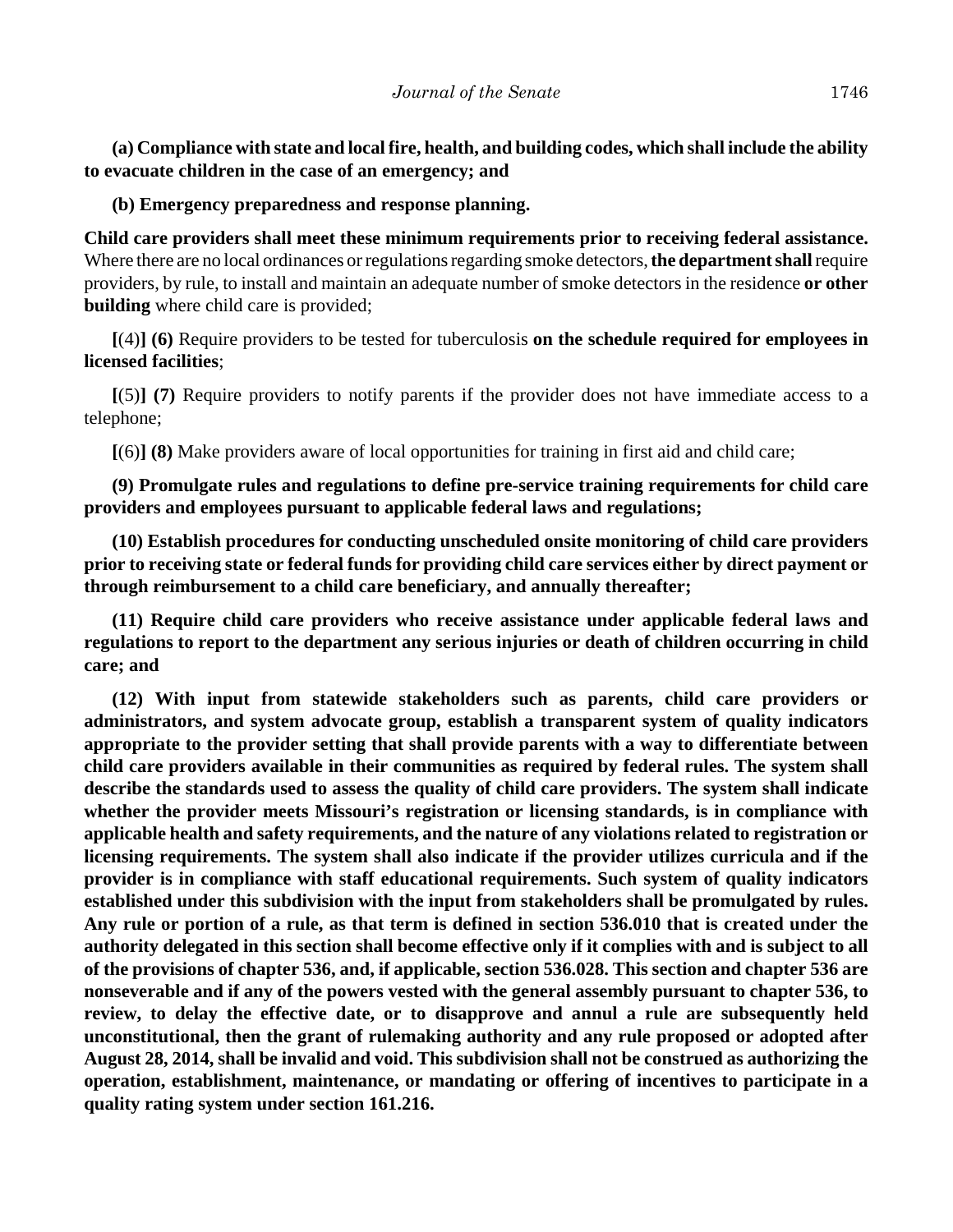# **2. No state agency shall enforce the provisions of this section until October 1, 2015, or six months after the implementation of federal regulations mandating such provisions, whichever is later.**"; and

Further amend said bill, Page 16, Section 210.183, Line 42, by inserting after all of said line the following:

"210.211. 1. It shall be unlawful for any person to establish, maintain or operate a child-care facility for children, or to advertise or hold himself or herself out as being able to perform any of the services as defined in section 210.201, without having in effect a written license granted by the department of health and senior services; except that nothing in sections 210.203 to 210.245 shall apply to:

(1) Any person who is caring for four or fewer children. For purposes of this subdivision, children who are related by blood, marriage or adoption to such person within the third degree shall not be considered in the total number of children being cared for;

(2) Any person who has been duly appointed by a court of competent jurisdiction the guardian of the person of the child or children, or the person who has legal custody of the child or children;

(3) Any person who receives free of charge, and not as a business, for periods not exceeding ninety consecutive days, as bona fide, occasional and personal guests the child or children of personal friends of such person, and who receives custody of no other unrelated child or children;

(4) Any graded boarding school, summer camp, hospital, sanitarium or home which is conducted in good faith primarily to provide education, recreation, medical treatment, or nursing or convalescent care for children;

(5) Any child-care facility maintained or operated under the exclusive control of a religious organization. When a nonreligious organization, having as its principal purpose the provision of child-care services, enters into an arrangement with a religious organization for the maintenance or operation of a child-care facility, the facility is not under the exclusive control of the religious organization;

(6) Any residential facility or day program licensed by the department of mental health pursuant to sections 630.705 to 630.760 which provides care, treatment and habilitation exclusively to children who have a primary diagnosis of mental disorder, mental illness, mental retardation or developmental disability, as defined in section 630.005; and

(7) Any nursery school.

2. Notwithstanding the provisions of subsection 1 of this section, no child-care facility shall be exempt from licensure if such facility receives any state or federal funds for providing care for children, except for federal funds for those programs which meet the requirements for participation in the Child and Adult Care Food Program pursuant to 42 U.S.C. 1766. Grants to parents for child care pursuant to sections 210.201 to 210.257 shall not be construed to be funds received by a person or facility listed in subdivisions (1) and (5) of subsection 1 of this section.

3. Any child care facility not exempt from licensure shall disclose the licensure status of the facility to the parents or guardians of children for which the facility provides care. No child care facility exempt from licensure shall represent to any parent or guardian of children for which the facility provides care that the facility is licensed when such facility is in fact not licensed.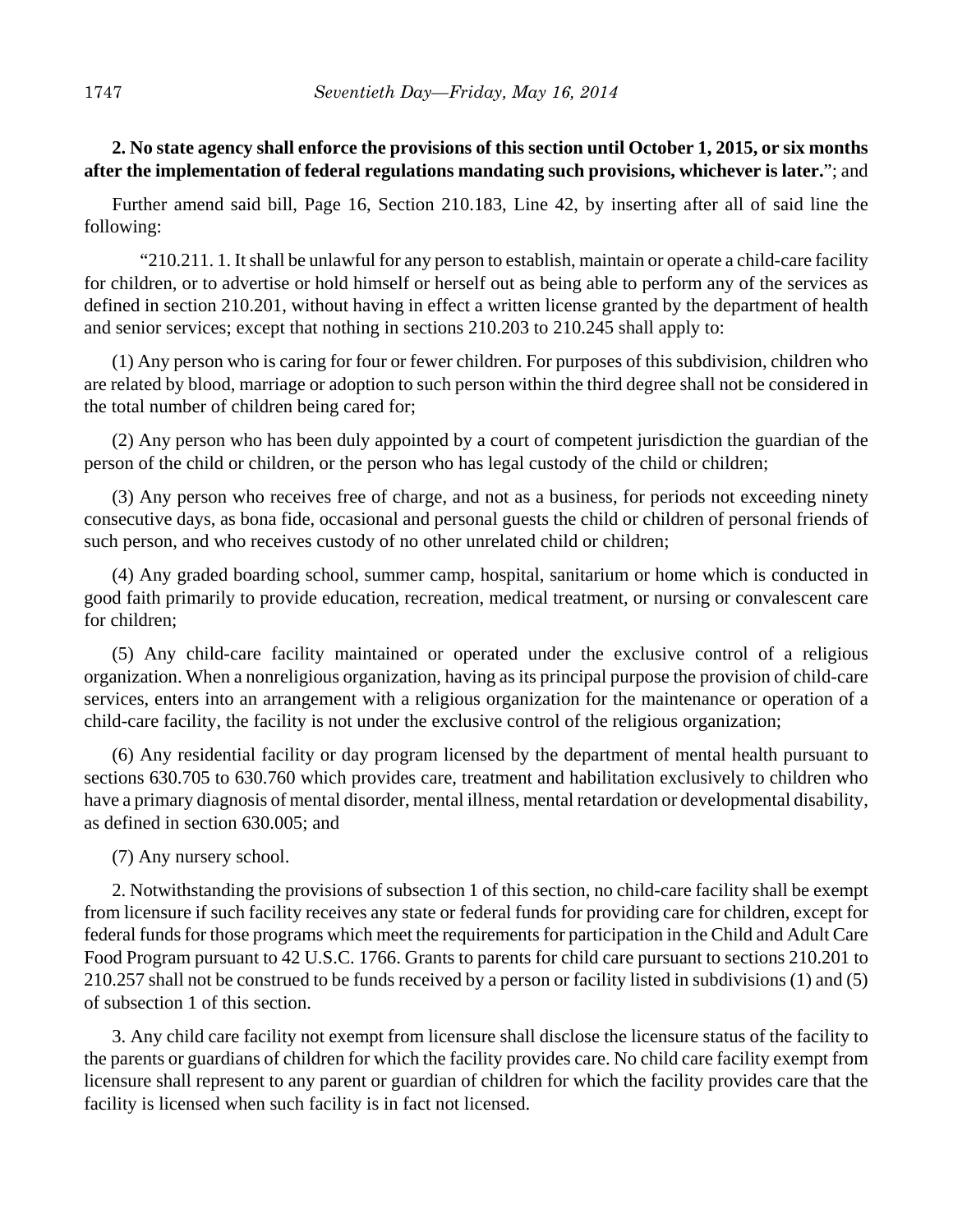**4. Any in-home licensed child care facility that is organized as a corporation, association, firm, partnership, proprietorship, limited liability company, or any other type of business entity in this state shall qualify for the exemption for related children for children who are related to the member of the corporation, association, firm, partnership, proprietorship, limited liability company, or other type of business entity who is responsible for the daily operation of the child care facility and who meets the requirements of the child care provider. If more than one member of the corporation, association, firm, partnership, proprietorship, limited liability company, or other type of business entity is responsible for the daily operation of the child care facility, the exemption for related children shall only be granted for children who are related to one of the members. All child care facilities under this subsection shall disclose the licensure status of the facility to the parents or guardians of children for which the facility provides care. A parent or guardian shall sign a written notice indicating he or she is aware of the licensure status of the facility. The facility shall keep a copy of this signed written notice on file. All child care facilities shall provide the parent or guardian enrolling a child in the facility with a written explanation of the disciplinary philosophy and policies of the child care facility.**

211.171. 1. The procedure to be followed at the hearing shall be determined by the juvenile court judge and may be as formal or informal as he or she considers desirable, consistent with constitutional and statutory requirements. The judge may take testimony and inquire into the habits, surroundings, conditions and tendencies of the child and the family to enable the court to render such order or judgment as will best promote the welfare of the child and carry out the objectives of this chapter.

2. The hearing may, in the discretion of the court, proceed in the absence of the child and may be adjourned from time to time.

3. The current foster parents of a child, or any preadoptive parent or relative currently providing care for the child, shall be provided with notice of, and an opportunity to be heard in, any hearing to be held with respect to the child**, and a foster parent shall have standing to participate in all court hearings pertaining to a child in their care**. **[**This subsection shall not be construed to require that any such foster parent, preadoptive parent or relative providing care for a child be made a party to the case solely on the basis of such notice and opportunity to be heard.**]**

4. All cases of children shall be heard separately from the trial of cases against adults.

5. Stenographic notes or an authorized recording of the hearing shall be required if the court so orders or, if requested by any party interested in the proceeding.

6. The general public shall be excluded and only such persons admitted as have a direct interest in the case or in the work of the court except in cases where the child is accused of conduct which, if committed by an adult, would be considered a class A or B felony; or for conduct which would be considered a class C felony, if the child has previously been formally adjudicated for the commission of two or more unrelated acts which would have been class A, B or C felonies, if committed by an adult.

7. The practice and procedure customary in proceedings in equity shall govern all proceedings in the juvenile court; except that, the court shall not grant a continuance in such proceedings absent compelling extenuating circumstances, and in such cases, the court shall make written findings on the record detailing the specific reasons for granting a continuance.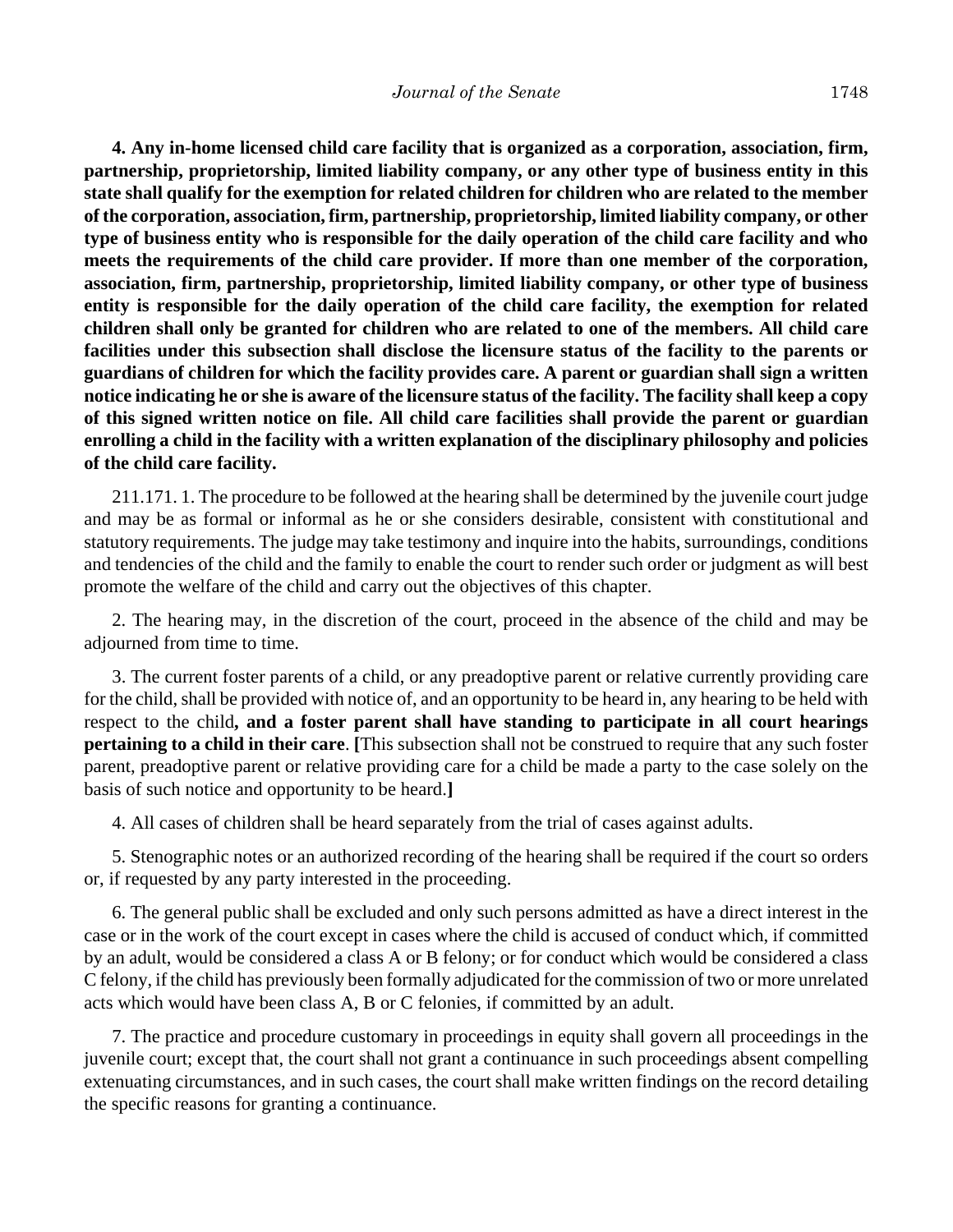8. The court shall allow the victim of any offense to submit a written statement to the court. The court shall allow the victim to appear before the court personally or by counsel for the purpose of making a statement, unless the court finds that the presence of the victim would not serve justice. The statement shall relate solely to the facts of the case and any personal injuries or financial loss incurred by the victim. A member of the immediate family of the victim may appear personally or by counsel to make a statement if the victim has died or is otherwise unable to appear as a result of the offense committed by the child."; and

Further amend said bill, Page 19, Section 453.074, Line 19, by inserting after all of said line the following:

"Section B. The repeal and reenactment of section 210.027 shall become effective upon the department of health and senior services providing notice to the revisor of statutes that the implementation of federal regulations mandating such provisions has occurred."; and

Further amend said bill by amending the title, enacting clause, and intersectional references accordingly.

#### HOUSE AMENDMENT NO. 2

Amend House Committee Substitute for Senate Substitute for Senate Bill No. 869, Page 4, Section 37.710, Line 45, by inserting after all of said section and line the following:

"105.271. 1. **[**An**] A foster or** adoptive parent who is employed by the state of Missouri, its departments, agencies, or political subdivisions, may use his or her accrued sick leave, annual leave, or the same leave without pay granted to biological parents to take time off for purposes of arranging for the **foster or** adopted child's placement or caring for the child after placement. The employer shall not penalize an employee for requesting or obtaining time off according to this section.

2. **The state of Missouri, its departments, and agencies shall, and political subdivisions may, provide for a leave sharing program to permit its employees to donate annual leave, overtime, or compensatory time to an employee who is arranging for a foster or adopted child's placement or caring for the child after placement, which has caused or is likely to cause such employee to take leave without pay or to terminate employment. Such donated annual leave, overtime, or compensatory time may be transferable between employees in different departments, agencies, or political subdivisions of the state, with the agreement of the chief administrative officers of such departments, agencies, or political subdivisions.**

**3. Any donated annual leave, overtime, or compensatory time authorized under this section shall only be used by the recipient employee for purposes of arranging for the foster or adopted child's placement or caring for the child after placement. Nothing in this section shall be construed as prohibiting a leave sharing program for other purposes.**

**4. All forms of paid leave available for use by the recipient employee shall be used prior to using donated annual leave, overtime, or compensatory time.**

**5. All donated annual leave, overtime, or compensatory time shall be given voluntarily. No employee shall be coerced, threatened, intimidated, or financially induced into donating annual leave, overtime, or compensatory time for purposes of the leave sharing program.**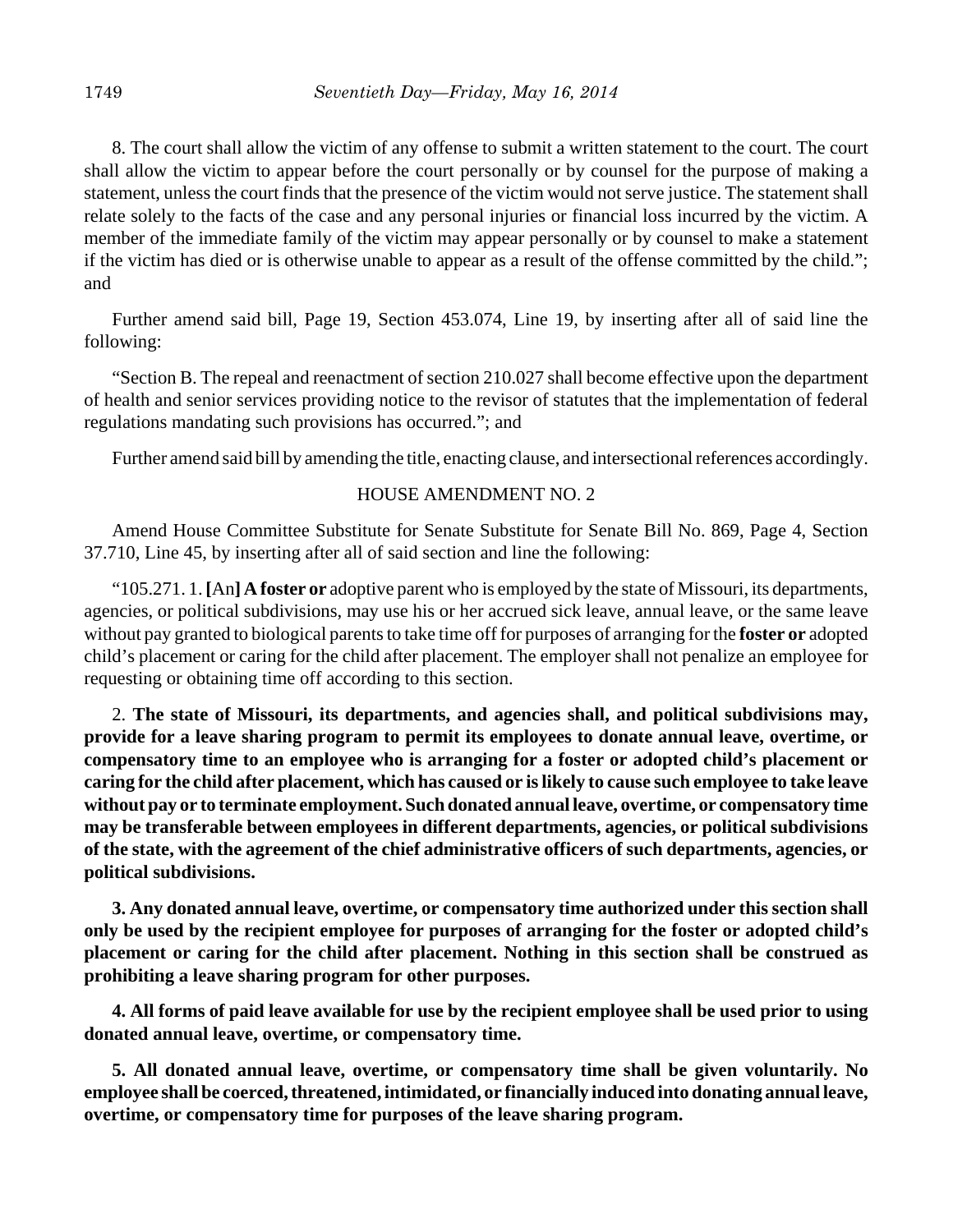**6. For purposes of this section, the phrase "foster or adoptive parent" refers to both those pursuing to foster or adopt a child and those who have a foster or adopted child placed in the home. The phrase "for purposes of arranging for the foster or adopted child's placement or caring for the child after placement" includes, but is not limited to:**

**(1) Appointments with state officials, child placing agencies, social workers, health professionals, or attorneys;**

**(2) Court proceedings;**

**(3) Required travel;**

**(4) Training and licensure as a foster parent;**

**(5) Any periods of time during which foster or adoptive parents are ordered or required by the state, a child placing agency, or by a court to take time off from work to care for the foster or adopted child; or**

## **(6) Any other activities necessary to allow the foster care or adoption to proceed.**

**7.** A stepparent, as defined in section 453.015, who is employed by the state of Missouri, its departments, agencies, or political subdivisions, may use his or her accrued sick leave, annual leave or the same leave without pay granted to biological parents to take time off to care for his or her stepchild. The employer shall not penalize an employee for requesting or obtaining time off according to this section.

**[**3.**] 8.** The leave authorized by this section may be requested by the employee only if the employee is the person who is primarily responsible for furnishing the care and nurture of the child.

**9. The commissioner of administration may promulgate rules as necessary to implement the provisions of this section. Any rule or portion of a rule, as that term is defined in section 536.010, that is created under the authority delegated in this section shall become effective only if it complies with and is subject to all of the provisions of chapter 536 and, if applicable, section 536.028. This section and chapter 536 are nonseverable and if any of the powers vested with the general assembly under chapter 536 to review, to delay the effective date, or to disapprove and annul a rule are subsequently held unconstitutional, then the grant of rulemaking authority and any rule proposed or adopted after August 28, 2014, shall be invalid and void.**"; and

Further amend said bill by amending the title, enacting clause, and intersectional references accordingly.

# HOUSE AMENDMENT NO. 3

Amend House Committee Substitute for Senate Substitute for Senate Bill No. 869, Page 17, Section 334.950, Line 43, by inserting after all of said line the following:

"**6. The department shall establish maximum reimbursement rates for charges submitted under this section, which shall reflect the reasonable cost of providing the forensic exam.**

**7. The department shall only reimburse providers for forensic evaluations and case reviews. The department shall not reimburse providers for medical procedures, facility fees, supplies or laboratory/radiology tests.** 

**8. In order for the department to provide reimbursement, the child shall be the subject of a child abuse investigation or reported to the children's division as a result of the examination.**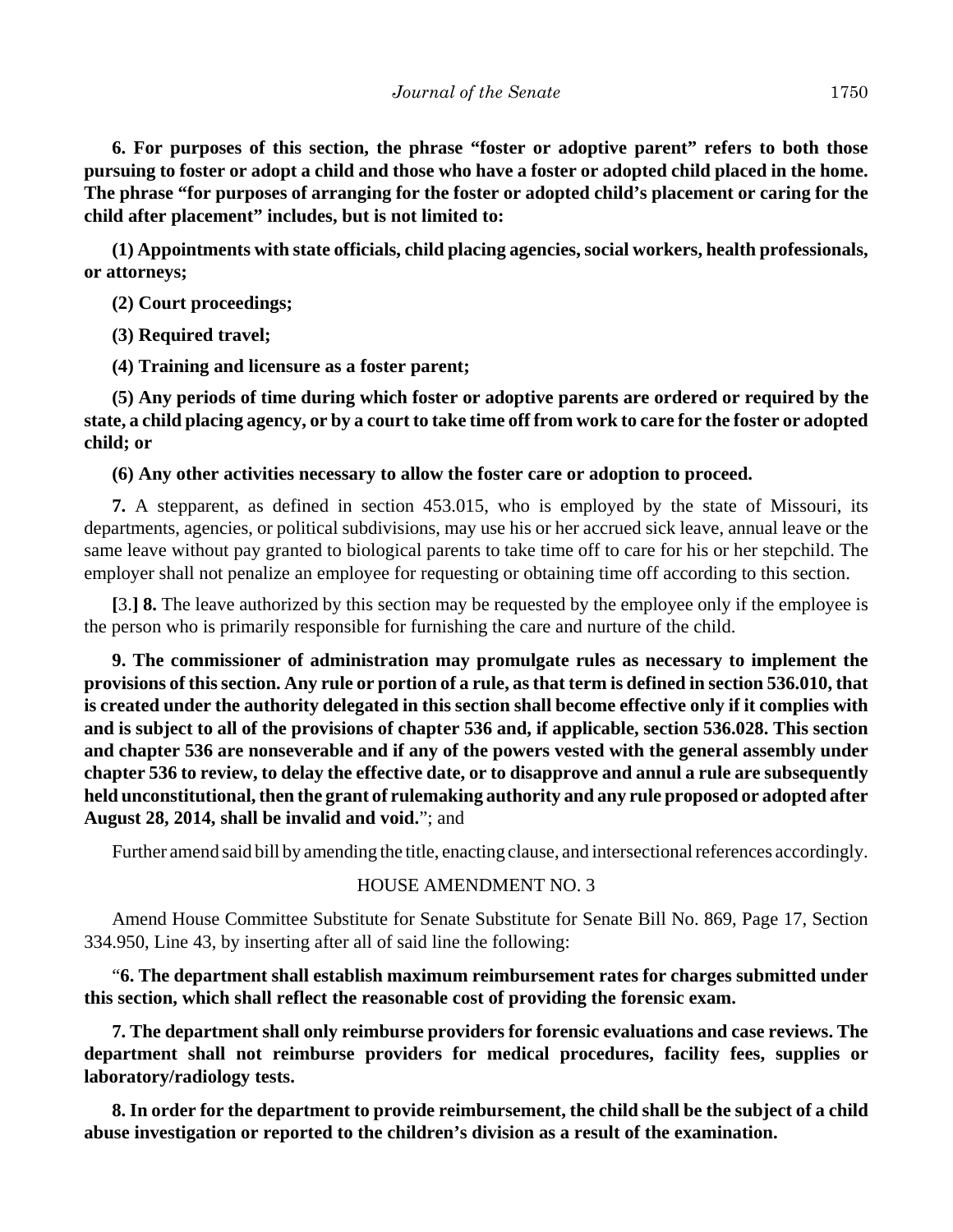**9. A minor may consent to examination under this section. Such consent is not subject to disaffirmance because of the individual's status as a minor, and the consent of a parent or guardian of the minor is not required for such examination.**"; and

Further amend said bill by amending the title, enacting clause, and intersectional references accordingly.

### HOUSE AMENDMENT NO. 4

Amend House Committee Substitute for Senate Substitute for Senate Bill No. 869, Page 4, Section 37.710, Line 45, by inserting after all of said section and line the following:

"208.631. 1. Notwithstanding any other provision of law to the contrary, the MO HealthNet division shall establish a program to pay for health care for uninsured children. Coverage pursuant to sections 208.631 to **[**208.659**] 208.658** is subject to appropriation. The provisions of sections 208.631 to **[**208.569**] 208.658**, health care for uninsured children, shall be void and of no effect if there are no funds of the United States appropriated by Congress to be provided to the state on the basis of a state plan approved by the federal government under the federal Social Security Act. If funds are appropriated by the United States Congress, the department of social services is authorized to manage the state children's health insurance program (SCHIP) allotment in order to ensure that the state receives maximum federal financial participation. Children in households with incomes up to one hundred fifty percent of the federal poverty level may meet all Title XIX program guidelines as required by the Centers for Medicare and Medicaid Services. Children in households with incomes of one hundred fifty percent to three hundred percent of the federal poverty level shall continue to be eligible as they were and receive services as they did on June 30, 2007, unless changed by the Missouri general assembly.

2. For the purposes of sections 208.631 to **[**208.659**] 208.658**, "children" are persons up to nineteen years of age. "Uninsured children" are persons up to nineteen years of age who are emancipated and do not have access to affordable employer-subsidized health care insurance or other health care coverage or persons whose parent or guardian have not had access to affordable employer-subsidized health care insurance or other health care coverage for their children **[**for six months**]** prior to application, are residents of the state of Missouri, and have parents or guardians who meet the requirements in section 208.636. A child who is eligible for MO HealthNet benefits as authorized in section 208.151 is not uninsured for the purposes of sections 208.631 to **[**208.659**] 208.658**.

208.636. Parents and guardians of uninsured children eligible for the program established in sections 208.631 to **[**208.657**] 208.658** shall:

(1) Furnish to the department of social services the uninsured child's Social Security number or numbers, if the uninsured child has more than one such number;

(2) Cooperate with the department of social services in identifying and providing information to assist the state in pursuing any third-party insurance carrier who may be liable to pay for health care;

(3) Cooperate with the department of social services, division of child support enforcement in establishing paternity and in obtaining support payments, including medical support; **and**

(4) Demonstrate upon request their child's participation in wellness programs including immunizations and a periodic physical examination. This subdivision shall not apply to any child whose parent or legal guardian objects in writing to such wellness programs including immunizations and an annual physical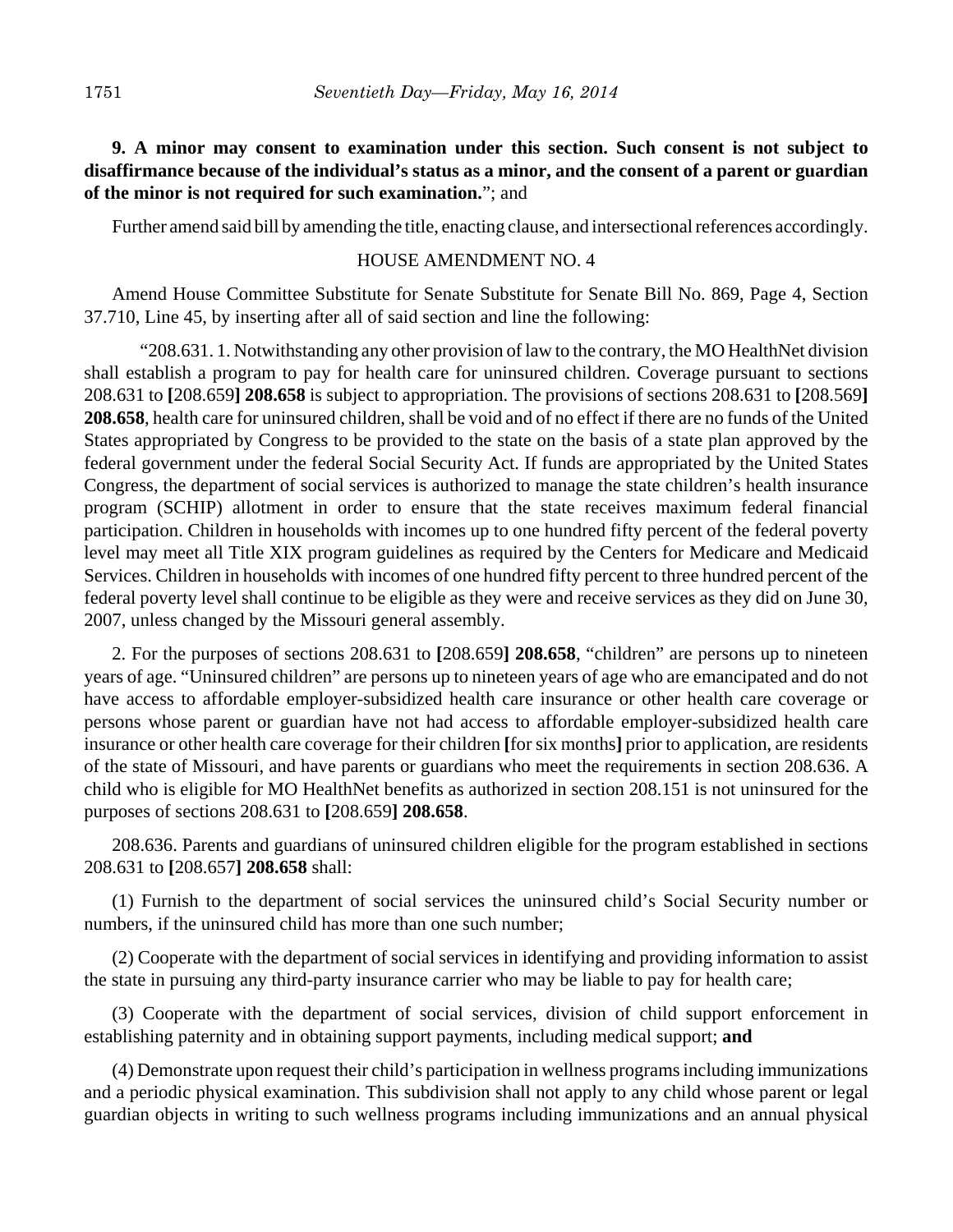examination because of religious beliefs or medical contraindications**[**; and

(5) Demonstrate annually that their total net worth does not exceed two hundred fifty thousand dollars in total value**]**.

208.640. 1. Parents and guardians of uninsured children with incomes of more than one hundred fifty but less than three hundred percent of the federal poverty level who do not have access to affordable employer-sponsored health care insurance or other affordable health care coverage may obtain coverage for their children under this section. Health insurance plans that do not cover an eligible child's preexisting condition shall not be considered affordable employer-sponsored health care insurance or other affordable health care coverage. For the purposes of sections 208.631 to **[**208.659**] 208.658**, "affordable employersponsored health care insurance or other affordable health care coverage" refers to health insurance requiring a monthly premium of:

(1) Three percent of one hundred fifty percent of the federal poverty level for a family of three for families with a gross income of more than one hundred fifty and up to one hundred eighty-five percent of the federal poverty level for a family of three;

(2) Four percent of one hundred eighty-five percent of the federal poverty level for a family of three for a family with a gross income of more than one hundred eighty-five and up to two hundred twenty-five percent of the federal poverty level;

(3) Five percent of two hundred twenty-five percent of the federal poverty level for a family of three for a family with a gross income of more than two hundred twenty-five but less than three hundred percent of the federal poverty level.

The parents and guardians of eligible uninsured children pursuant to this section are responsible for a monthly premium as required by annual state appropriation; provided that the total aggregate cost sharing for a family covered by these sections shall not exceed five percent of such family's income for the years involved. No co-payments or other cost sharing is permitted with respect to benefits for well-baby and wellchild care including age-appropriate immunizations. Cost-sharing provisions for their children under sections 208.631 to **[**208.659**] 208.658** shall not exceed the limits established by 42 U.S.C. Section 1397cc(e). If a child has exceeded the annual coverage limits for all health care services, the child is not considered insured and does not have access to affordable health insurance within the meaning of this section.

2. The department of social services shall study the expansion of a presumptive eligibility process for children for medical assistance benefits.

208.643. 1. The department of social services shall implement policies establishing a program to pay for health care for uninsured children by rules promulgated pursuant to chapter 536, either statewide or in certain geographic areas, subject to obtaining necessary federal approval and appropriation authority. The rules may provide for a health care services package that includes all medical services covered by section 208.152, except nonemergency transportation.

2. Available income shall be determined by the department of social services by rule, which shall comply with federal laws and regulations relating to the state's eligibility to receive federal funds to implement the insurance program established in sections 208.631 to **[**208.657**] 208.658**.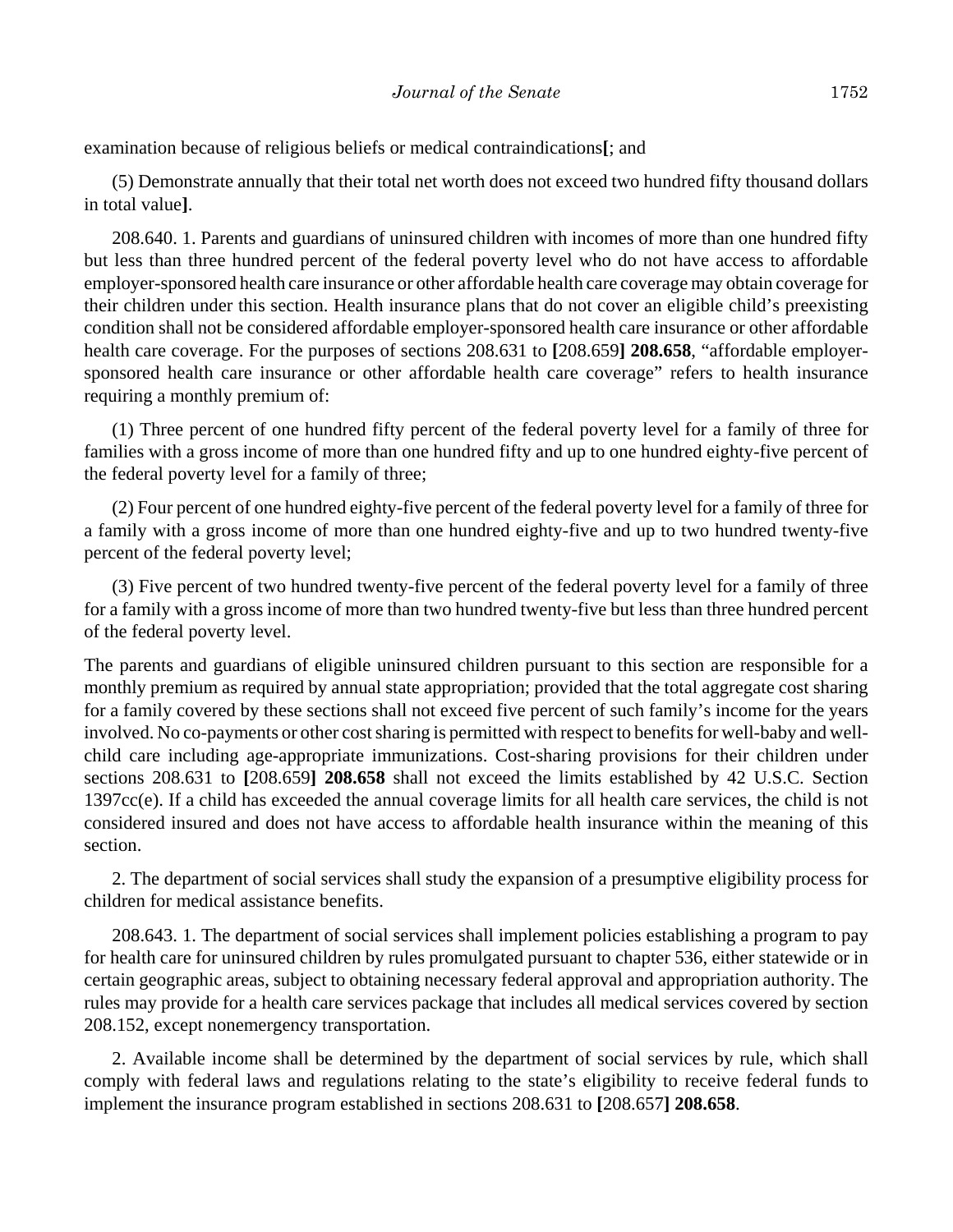208.646. There shall be a thirty-day waiting period after enrollment for uninsured children in families with an income of more than two hundred twenty-five percent of the federal poverty level before the child becomes eligible for insurance under the provisions of sections 208.631 to **[**208.660**] 208.658**. If the parent or guardian with an income of more than two hundred twenty-five percent of the federal poverty level fails to meet the co-payment or premium requirements, the child shall not be eligible for coverage under sections 208.631 to **[**208.660**] 208.658** for **[**six months**] ninety days** after the department provides notice of such failure to the parent or guardian."; and

Further amend said bill by amending the title, enacting clause, and intersectional references accordingly.

Also,

Mr. President: I am instructed by the House of Representatives to inform the Senate that the House has taken up and adopted the Conference Committee Report No. 2 on **SS** for **HCS** for **HB 1685** and has taken up and passed **CCS No. 2** for **SS** for **HCS** for **HB 1685**.

Also,

Mr. President: I am instructed by the House of Representatives to inform the Senate that the House has taken up and adopted the Conference Committee Report on **SS** for **SCS** for **HCS** for **HB 1231**, as amended, and has taken up and passed **CCS** for **SS** for **SCS** for **HCS** for **HB 1231**.

Emergency clause adopted.

Also,

Mr. President: I am instructed by the House of Representatives to inform the Senate that the House has taken up and adopted the Conference Committee Report on **SCS** for **HCS** for **HB 1831**, as amended, and has taken up and passed **CCS** for **SCS** for **HCS** for **HB 1831**.

Also,

Mr. President: I am instructed by the House of Representatives to inform the Senate that the House has taken up and adopted the Conference Committee Report on **SCS** for **HB 1553**, as amended, and has taken up and passed **CCS** for **SCS** for **HB 1553**.

Also,

Mr. President: I am instructed by the House of Representatives to inform the Senate that the House has taken up and adopted the Conference Committee Report on **SS** for **HB 1707** and has taken up and passed **CCS** for **SS** for **HB 1707**, as amended by **HA 1**.

Also,

Mr. President: I am instructed by the House of Representatives to inform the Senate that the House has taken up and adopted the Conference Committee Report on **SS** for **SCS** for **HCS** for **HBs 1665** and **1335** and has taken up and passed **CCS** for **SS** for **SCS** for **HCS** for **HBs 1665** and **1335**.

#### **REPORTS OF STANDING COMMITTEES**

Senator Cunningham, Chairman of the Committee on Governmental Accountability and Fiscal Oversight, submitted the following report:

Mr. President: Your Committee on Governmental Accountability and Fiscal Oversight, to which was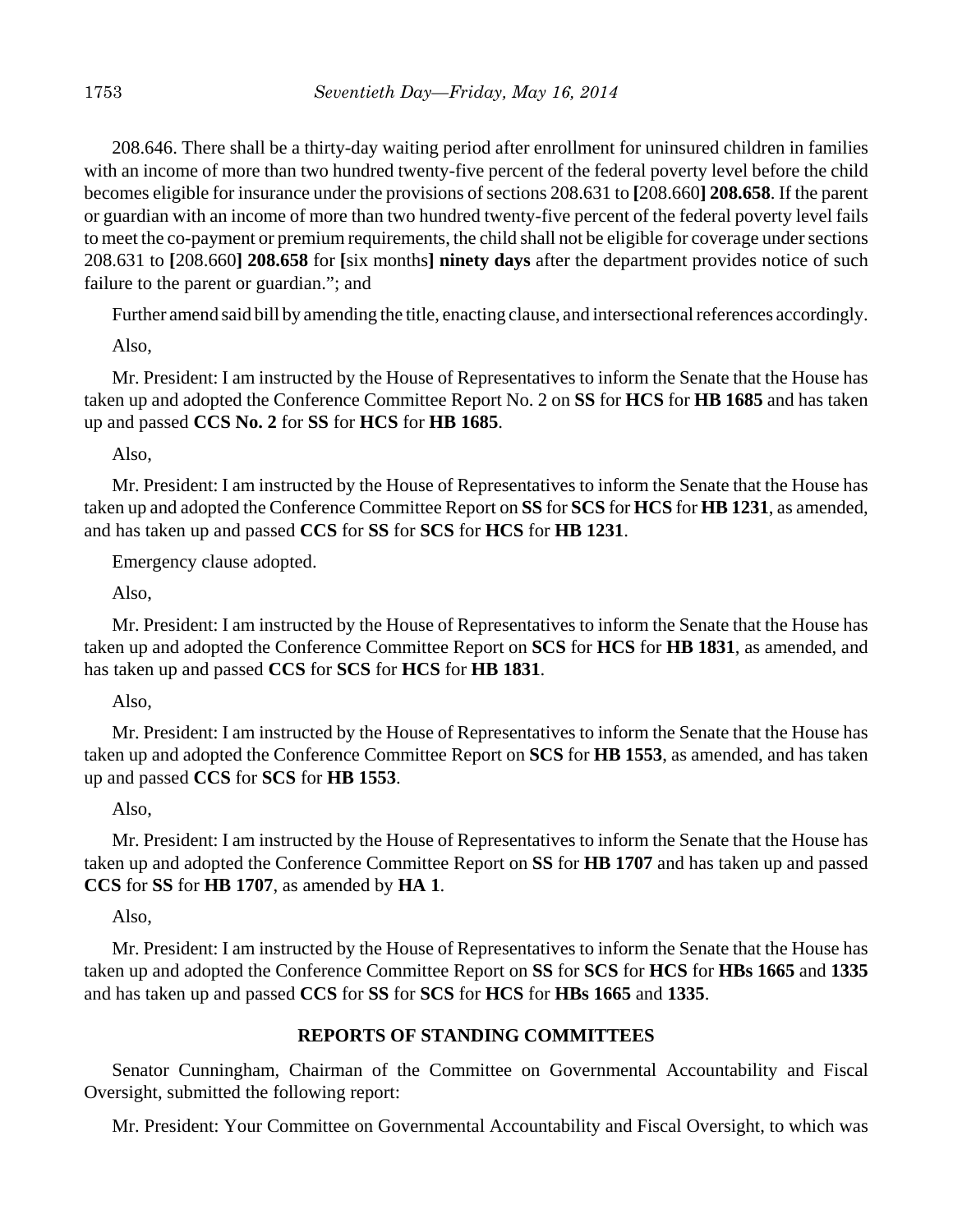referred **SS** for **HB 1883**, as amended, begs leave to report that it has considered the same and recommends that the bill do pass.

#### **PRIVILEGED MOTIONS**

Senator Dixon, on behalf of the conference committee appointed to act with a like committee from the House on **HCS** for **SB 584**, as amended, moved that the following conference committee report be taken up, which motion prevailed.

### CONFERENCE COMMITTEE REPORT ON HOUSE COMMITTEE SUBSTITUTE FOR SENATE BILL NO. 584

The Conference Committee appointed on House Committee Substitute for Senate Bill No. 584, with House Amendment Nos. 1, 2, 3, and 4, House Amendment No. 1 to House Amendment No. 5, and House Amendment No. 5, as amended, begs leave to report that we, after free and fair discussion of the differences, have agreed to recommend and do recommend to the respective bodies as follows:

1. That the House recede from its position on House Committee Substitute for Senate Bill No. 584, as amended;

2. That the Senate recede from its position on Senate Bill No. 584;

3. That the attached Conference Committee Substitute for House Committee Substitute for Senate Bill No. 584 be Third Read and Finally Passed.

| FOR THE SENATE: |
|-----------------|
| $/s/$ Bob Dixon |
| /s/ Will Kraus  |
| /s/ Brad Lager  |
| Scott Sifton    |
| Paul LeVota     |

FOR THE HOUSE:  $/s/$  Eric Burlison /s/ Andrew Koenig Jon Carpenter

Senator Dixon moved that the above conference committee report be adopted, which motion prevailed by the following vote:

| YEAS—Senators                                                           |                                             |            |         |               |            |             |        |
|-------------------------------------------------------------------------|---------------------------------------------|------------|---------|---------------|------------|-------------|--------|
| Brown                                                                   | Cunningham                                  | Dempsey    | Dixon   | Holsman       | Kehoe      | Kraus       | Lager  |
| Lamping                                                                 | Libla                                       | Munzlinger | Nasheed | <b>Nieves</b> | Pearce     | Richard     | Romine |
| Sater                                                                   | Schaaf                                      | Schaefer   | Schmitt | Sifton        | Silvey     | Wallingford | Walsh  |
| $Wasson - 25$                                                           |                                             |            |         |               |            |             |        |
| NAYS-Senators<br>Chappelle-Nadal<br>Absent—Senators—None<br>Vacancies-2 | Curls<br>Absent with leave—Senator Parson—1 | Emery      | Justus  | Keaveny       | $LeVota-6$ |             |        |
|                                                                         |                                             |            |         |               |            |             |        |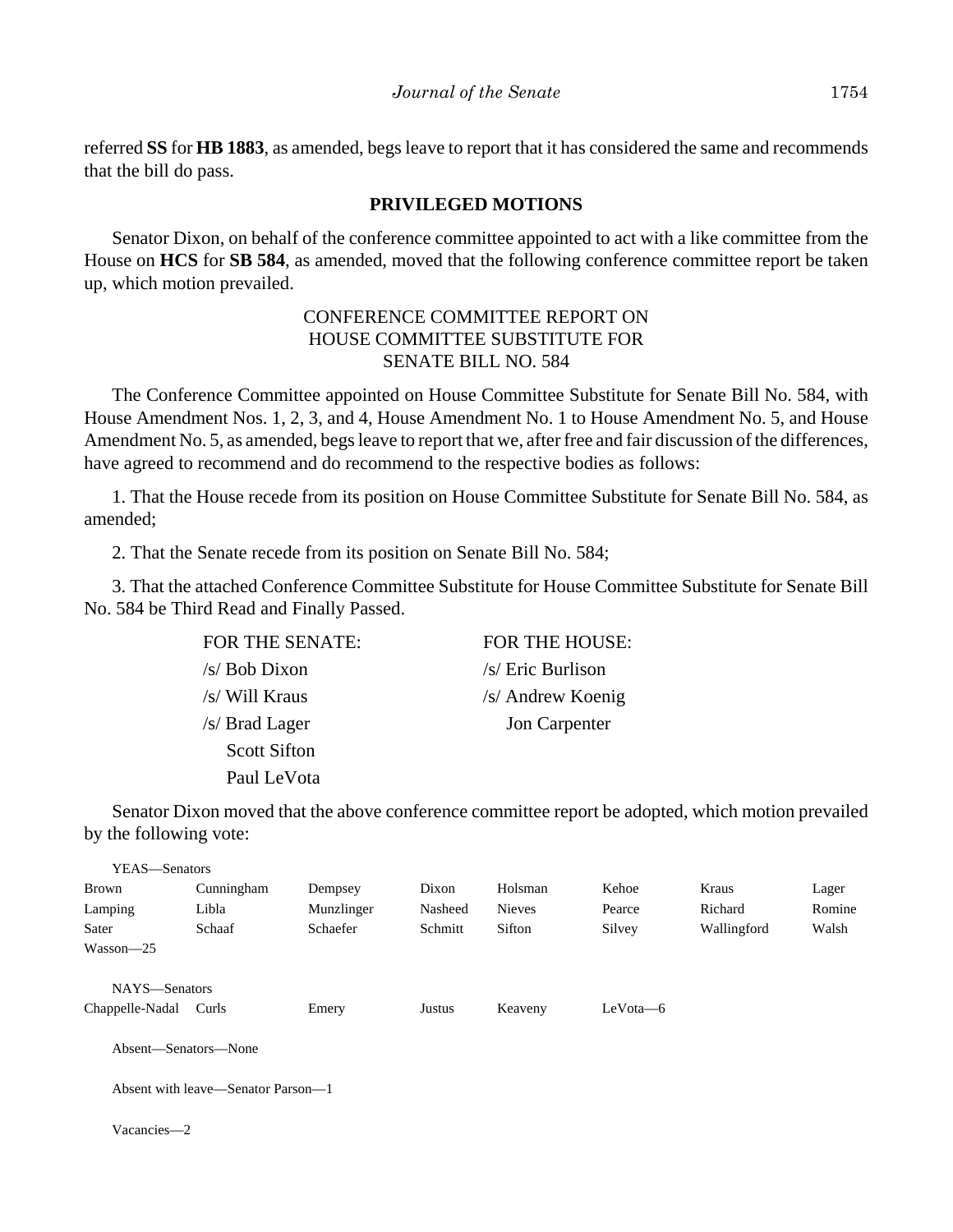Senator Kraus assumed the Chair.

On motion of Senator Dixon, **CCS** for **HCS** for **SB 584**, entitled:

# CONFERENCE COMMITTEE SUBSTITUTE FOR HOUSE COMMITTEE SUBSTITUTE FOR SENATE BILL NO. 584

An Act to repeal sections 136.300, 142.815, 143.221, 143.451, 144.010, 144.018, 144.020, 144.030, 144.044, 144.080, 144.190, and 221.407, RSMo, and to enact in lieu thereof fifteen new sections relating to taxation, with an existing penalty provision.

Was read the 3rd time and passed by the following vote:

| YEAS—Senators   |            |            |         |               |        |             |           |
|-----------------|------------|------------|---------|---------------|--------|-------------|-----------|
| Brown           | Cunningham | Dempsey    | Dixon   | Holsman       | Kehoe  | Kraus       | Lager     |
| Lamping         | Libla      | Munzlinger | Nasheed | <b>Nieves</b> | Pearce | Richard     | Romine    |
| Sater           | Schaaf     | Schaefer   | Schmitt | Sifton        | Silvey | Wallingford | Wasson-24 |
| NAYS-Senators   |            |            |         |               |        |             |           |
| Chappelle-Nadal | Curls      | Emery      | Justus  | Keaveny       | LeVota | Walsh-7     |           |

Absent—Senators—None

Absent with leave—Senator Parson—1

Vacancies—2

The President declared the bill passed.

On motion of Senator Dixon, title to the bill was agreed to.

Senator Dixon moved that the vote by which the bill passed be reconsidered.

Senator Richard moved that motion lay on the table, which motion prevailed.

Senator Brown, on behalf of the conference committee appointed to act with a like committee from the House on **HCS** for **SCS** for **SB 664**, as amended, moved that the following conference committee report be taken up, which motion prevailed.

# CONFERENCE COMMITTEE REPORT ON HOUSE COMMITTEE SUBSTITUTE FOR SENATE COMMITTEE SUBSTITUTE FOR SENATE BILL NO. 664

The Conference Committee appointed on House Committee Substitute for Senate Committee Substitute for Senate Bill No. 664, with House Amendment No. 2, begs leave to report that we, after free and fair discussion of the differences, have agreed to recommend and do recommend to the respective bodies as follows:

1. That the House recede from its position on House Committee Substitute for Senate Committee Substitute for Senate Bill No. 664, as amended;

2. That the Senate recede from its position on Senate Committee Substitute for Senate Bill No. 664;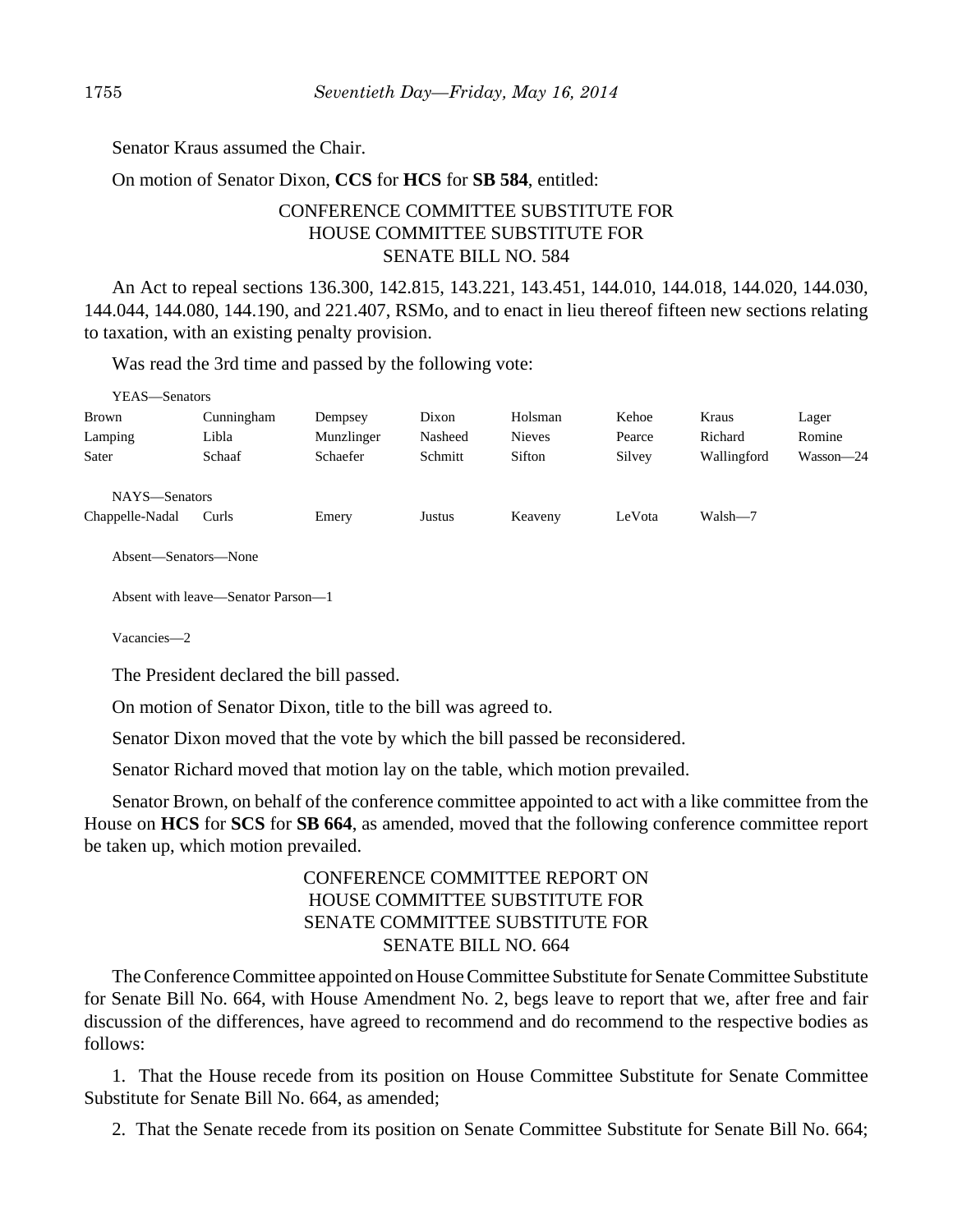3. That the attached Conference Committee Substitute for House Committee Substitute for Senate Committee Substitute for Senate Bill No. 664 be Third Read and Finally Passed.

| FOR THE SENATE:     | FOR THE HOUSE:   |
|---------------------|------------------|
| /s/ Dan Brown       | /s/ Rocky Miller |
| /s/ Gary Romine     | /s/ Don Phillips |
| /s/ David Sater     | /s/ Ira Anders   |
| <b>Scott Sifton</b> |                  |
| $/s/$ Jolie Justus  |                  |

Senator Brown moved that the above conference committee report be adopted, which motion prevailed by the following vote:

| YEAS—Senators   |            |          |            |         |               |           |         |
|-----------------|------------|----------|------------|---------|---------------|-----------|---------|
| <b>Brown</b>    | Cunningham | Dempsey  | Dixon      | Emery   | Justus        | Kehoe     | Kraus   |
| Lager           | Lamping    | Libla    | Munzlinger | Nasheed | <b>Nieves</b> | Pearce    | Richard |
| Romine          | Sater      | Schaefer | Schmitt    | Silvey  | Wallingford   | Wasson-23 |         |
| NAYS—Senators   |            |          |            |         |               |           |         |
| Chappelle-Nadal | Curls      | Holsman  | Keaveny    | LeVota  | Sifton        | Walsh-7   |         |

Absent—Senator Schaaf—1

Absent with leave—Senator Parson—1

Vacancies—2

#### On motion of Senator Brown, **CCS** for **HCS** for **SCS** for **SB 664**, entitled:

# CONFERENCE COMMITTEE SUBSTITUTE FOR HOUSE COMMITTEE SUBSTITUTE FOR SENATE COMMITTEE SUBSTITUTE FOR SENATE BILL NO. 664

An Act to repeal sections 260.273, 643.055, and 644.145, RSMo, and to enact in lieu thereof five new sections relating to natural resources.

Was read the 3rd time and passed by the following vote:

| YEAS—Senators   |            |          |            |         |               |           |         |
|-----------------|------------|----------|------------|---------|---------------|-----------|---------|
| <b>Brown</b>    | Cunningham | Dempsey  | Dixon      | Emery   | Justus        | Kehoe     | Kraus   |
| Lager           | Lamping    | Libla    | Munzlinger | Nasheed | <b>Nieves</b> | Pearce    | Richard |
| Romine          | Sater      | Schaefer | Schmitt    | Silvey  | Wallingford   | Wasson-23 |         |
|                 |            |          |            |         |               |           |         |
| NAYS-Senators   |            |          |            |         |               |           |         |
| Chappelle-Nadal | Curls      | Holsman  | Keaveny    | LeVota  | Sifton        | Walsh-7   |         |
|                 |            |          |            |         |               |           |         |

Absent—Senator Schaaf—1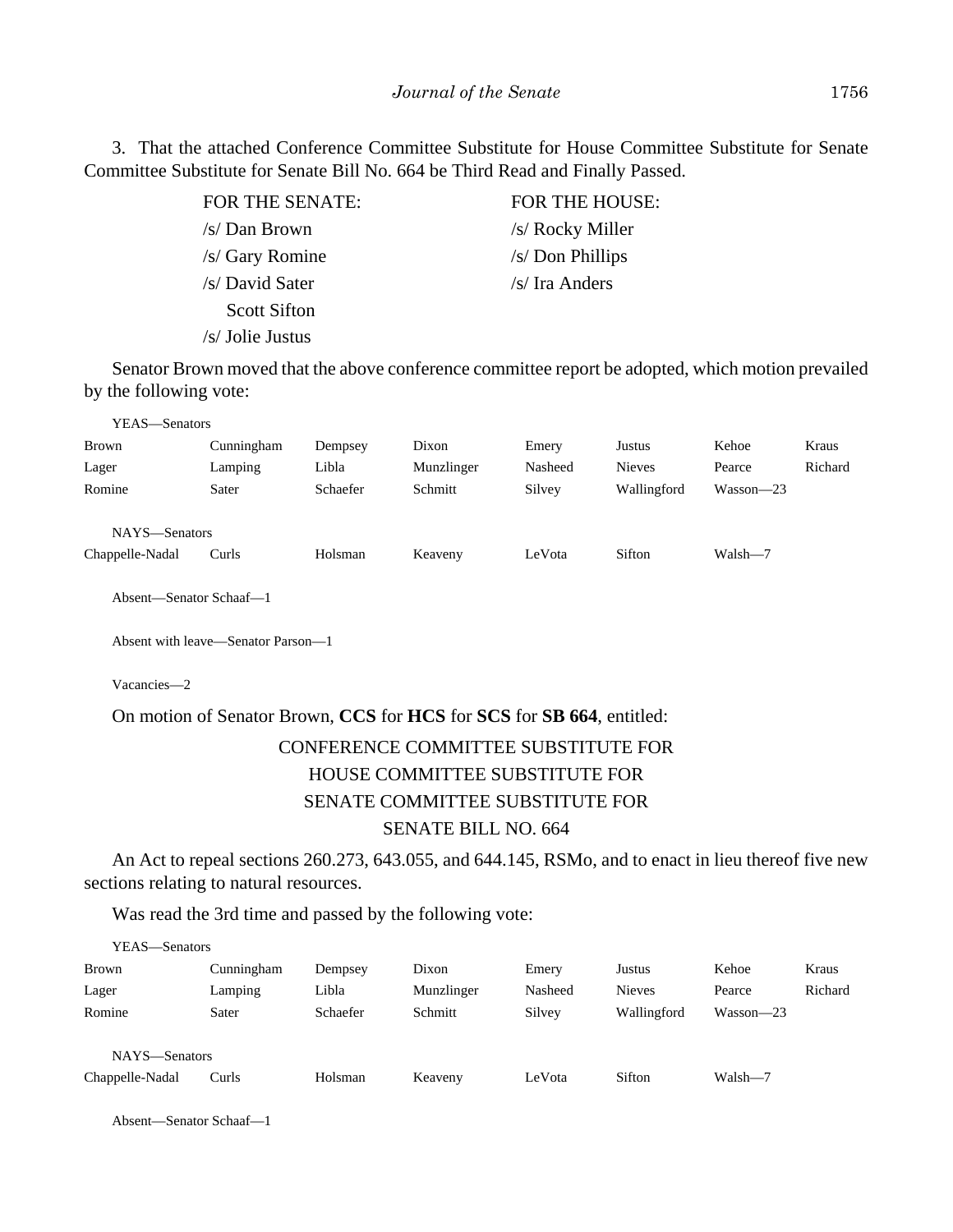Absent with leave—Senator Parson—1

Vacancies—2

The President declared the bill passed.

On motion of Senator Brown, title to the bill was agreed to.

Senator Brown moved that the vote by which the bill passed be reconsidered.

Senator Richard moved that motion lay on the table, which motion prevailed.

Photographers from MO Digital News were given permission to take pictures in the Senate Chamber.

Senator Justus assumed the Chair.

Senator Sater, on behalf of the conference committee appointed to act with a like committee from the House on **HCS** for **SS No. 2** for **SB 754**, as amended, moved that the following conference committee report be taken up, which motion prevailed.

# CONFERENCE COMMITTEE REPORT ON HOUSE COMMITTEE SUBSTITUTE FOR SENATE SUBSTITUTE NO. 2 FOR SENATE BILL NO. 754

The Conference Committee appointed on House Committee Substitute for Senate Substitute No. 2 for Senate Bill No. 754, with House Amendment Nos. 1, 2, 3, 4, 5, 6, and 7, begs leave to report that we, after free and fair discussion of the differences, have agreed to recommend and do recommend to the respective bodies as follows:

1. That the House recede from its position on House Committee Substitute for Senate Substitute No. 2 for Senate Bill No. 754, as amended;

2. That the Senate recede from its position on Senate Substitute No. 2 for Senate Bill No. 754;

3. That the attached Conference Committee Substitute for House Committee Substitute for Senate Substitute No. 2 for Senate Bill No. 754 be Third Read and Finally Passed.

> /s/ Rob Schaaf /s/ Chris Kelly /s/ Jolie Justus /s/ Gina Walsh

FOR THE SENATE: FOR THE HOUSE: /s/ David Sater /s/ Thomas Flanigan /s/ Dan Brown /s/ Todd Richardson

Senator Sater moved that the above conference committee report be adopted, which motion prevailed by the following vote:

| YEAS—Senators |                 |            |       |         |         |        |         |  |
|---------------|-----------------|------------|-------|---------|---------|--------|---------|--|
| Brown         | Chappelle-Nadal | Cunningham | Curls | Dempsey | Dixon   | Emerv  | Holsman |  |
| Justus        | Keaveny         | Kehoe      | Kraus | Lager   | Lamping | LeVota | Libla   |  |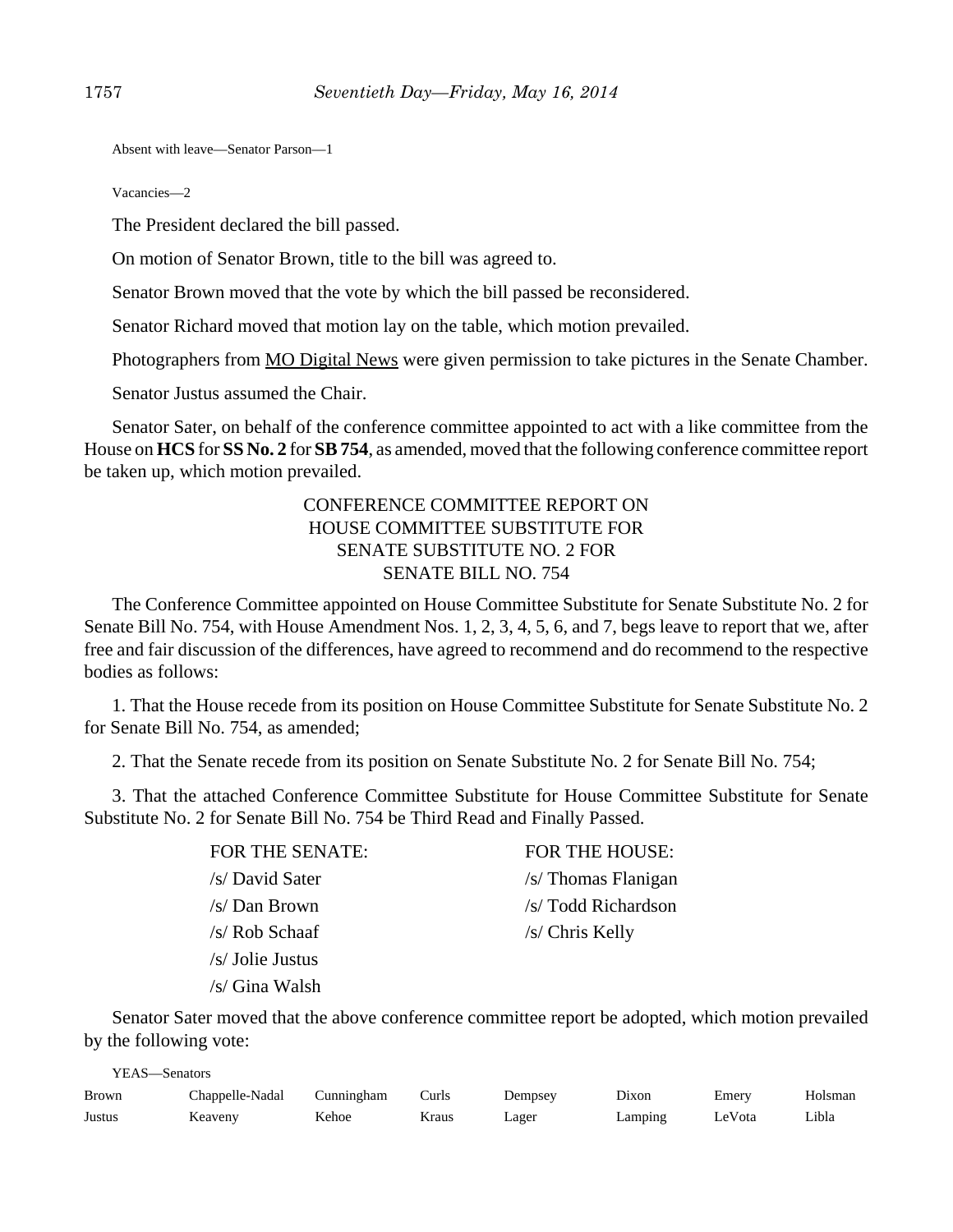| Munzlinger | Nasheed | <b>Nieves</b> | Pearce | Richard     | Romine | Sater     | Schaaf |
|------------|---------|---------------|--------|-------------|--------|-----------|--------|
| Schaefer   | Schmitt | Sifton        | Silvey | Wallingford | Walsh  | Wasson—31 |        |

NAYS—Senators—None

Absent—Senators—None

Absent with leave—Senator Parson—1

Vacancies—2

#### On motion of Senator Sater, **CCS** for **HCS** for **SS No. 2** for **SB 754**, entitled:

# CONFERENCE COMMITTEE SUBSTITUTE FOR HOUSE COMMITTEE SUBSTITUTE FOR SENATE SUBSTITUTE NO. 2 FOR SENATE BILL NO. 754

An Act to repeal sections 105.711, 174.335, 195.070, 208.631, 208.636, 208.640, 208.643, 208.646, 208.790, 208.798, 334.035, 334.735, 338.010, 338.059, and 338.220, RSMo, and to enact in lieu thereof twenty-seven new sections relating to health care.

Was read the 3rd time and passed by the following vote:

| Y EAS—Senators |                 |               |        |             |         |           |         |
|----------------|-----------------|---------------|--------|-------------|---------|-----------|---------|
| <b>Brown</b>   | Chappelle-Nadal | Cunningham    | Curls  | Dempsey     | Dixon   | Emery     | Holsman |
| <b>Justus</b>  | Keaveny         | Kehoe         | Kraus  | Lager       | Lamping | LeVota    | Libla   |
| Munzlinger     | Nasheed         | <b>Nieves</b> | Pearce | Richard     | Romine  | Sater     | Schaaf  |
| Schaefer       | Schmitt         | Sifton        | Silvey | Wallingford | Walsh   | Wasson-31 |         |

NAYS—Senators—None

Absent—Senators—None

Absent with leave—Senator Parson—1

Vacancies—2

 $\frac{1}{2}$ 

The President declared the bill passed.

On motion of Senator Sater, title to the bill was agreed to.

Senator Sater moved that the vote by which the bill passed be reconsidered.

Senator Richard moved that motion lay on the table, which motion prevailed.

Senator Schmitt, on behalf of the conference committee appointed to act with a like committee from the House on **HCS** for **SCS** for **SB 852**, as amended, moved that the following conference committee report be taken up, which motion prevailed.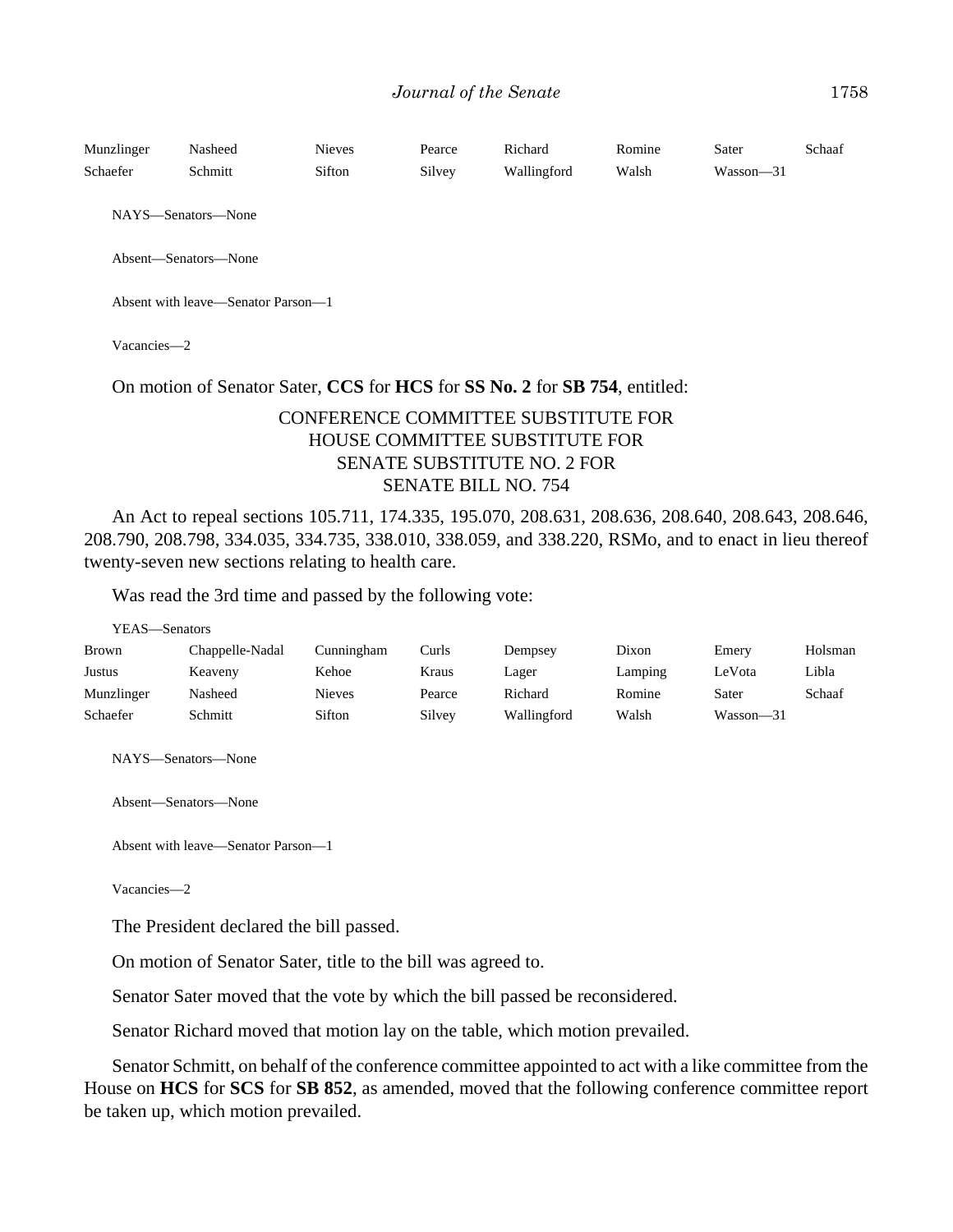# CONFERENCE COMMITTEE REPORT ON HOUSE COMMITTEE SUBSTITUTE FOR SENATE COMMITTEE SUBSTITUTE FOR SENATE BILL NO. 852

The Conference Committee appointed on House Committee Substitute for Senate Committee Substitute for Senate Bill No. 852, with House Amendment Nos. 1, 2, 3, 4, 5, House Amendment No. 1 to House Amendment No. 6, House Amendment No. 6 as amended, House Amendment No. 7, and House Substitute Amendment No. 1 for House Amendment No. 8, begs leave to report that we, after free and fair discussion of the differences, have agreed to recommend and do recommend to the respective bodies as follows:

1. That the House recede from its position on House Committee Substitute for Senate Committee Substitute for Senate Bill No. 852, as amended;

2. That the Senate recede from its position on Senate Committee Substitute for Senate Bill No. 852;

3. That the attached Conference Committee Substitute for House Committee Substitute for Senate Committee Substitute for Senate Bill No. 852 be Third Read and Finally Passed.

| FOR THE SENATE:       | FOR THE HOUSE:   |
|-----------------------|------------------|
| /s/ Eric Schmitt      | /s/ Shawn Rhoads |
| /s/ Bob Dixon         | $/s$ Dave Hinson |
| /s/ Ryan Silvey       | /s/ John Rizzo   |
| /s/ S. Kiki Curls     |                  |
| /s/ Joseph P. Keaveny |                  |

Senator Schmitt moved that the above conference committee report be adopted, which motion prevailed by the following vote:

| г гэдээ тэмнам э |                 |            |        |             |         |           |         |
|------------------|-----------------|------------|--------|-------------|---------|-----------|---------|
| <b>Brown</b>     | Chappelle-Nadal | Cunningham | Curls  | Dempsey     | Dixon   | Emery     | Holsman |
| <b>Justus</b>    | Keaveny         | Kehoe      | Kraus  | Lager       | Lamping | LeVota    | Libla   |
| Munzlinger       | Nasheed         | Nieves     | Pearce | Richard     | Romine  | Sater     | Schaaf  |
| Schaefer         | Schmitt         | Sifton     | Silvey | Wallingford | Walsh   | Wasson-31 |         |

NAYS—Senators—None

VEAS Senators

Absent—Senators—None

Absent with leave—Senator Parson—1

Vacancies—2

# On motion of Senator Schmitt, **CCS** for **HCS** for **SCS** for **SB 852**, entitled: CONFERENCE COMMITTEE SUBSTITUTE FOR HOUSE COMMITTEE SUBSTITUTE FOR SENATE COMMITTEE SUBSTITUTE FOR SENATE BILL NO. 852

An Act to repeal sections 84.340, 105.935, 191.630, 191.631, 192.800, 192.802, 192.804, 192.806,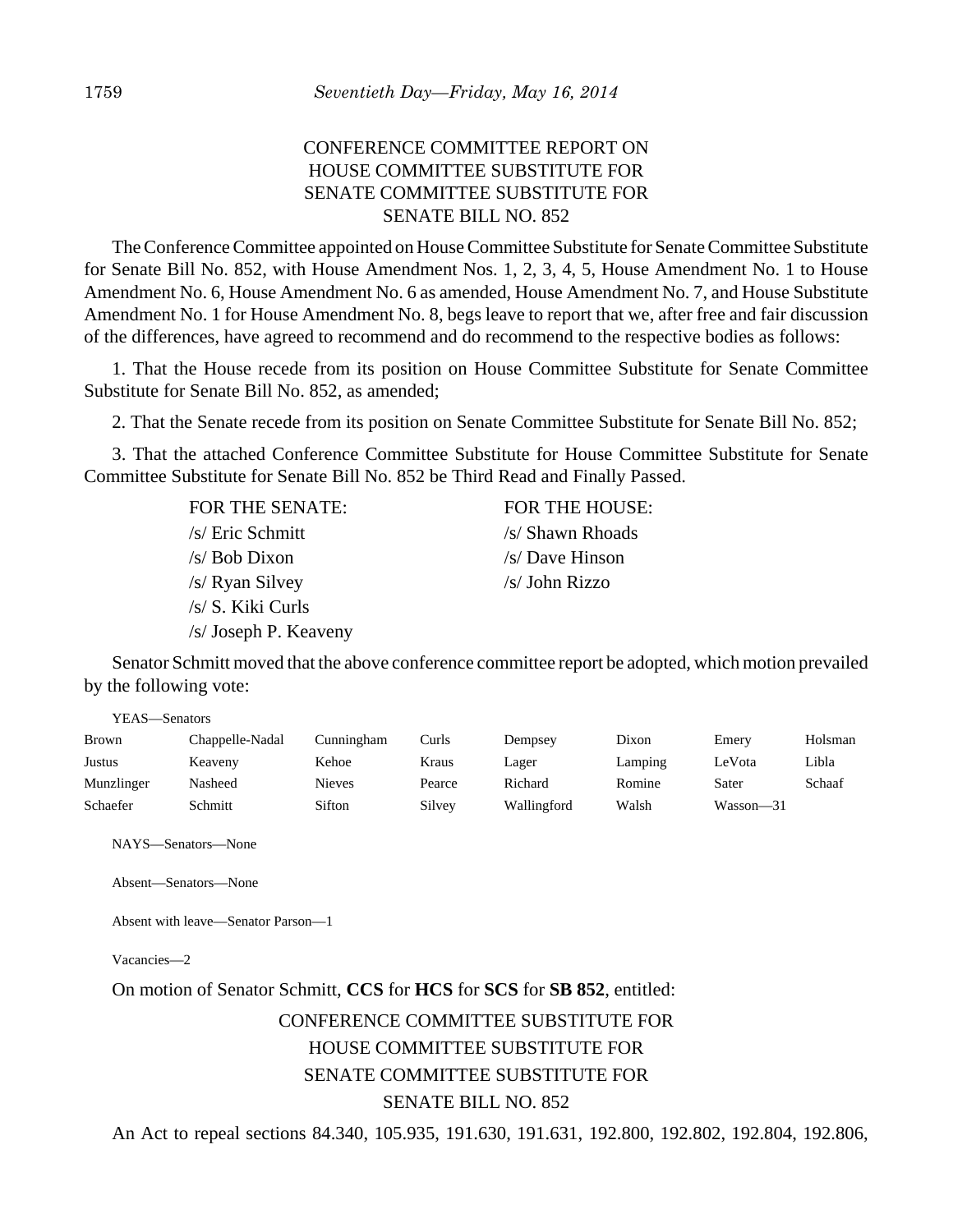192.808, 287.243, 300.320, 334.950 and 571.030, RSMo, and to enact in lieu thereof ten new sections relating to public safety, with penalty provisions.

Was read the 3rd time and passed by the following vote:

| YEAS—Senators                                                                    |                 |               |        |             |         |               |         |
|----------------------------------------------------------------------------------|-----------------|---------------|--------|-------------|---------|---------------|---------|
| Brown                                                                            | Chappelle-Nadal | Cunningham    | Curls  | Dempsey     | Dixon   | Emery         | Holsman |
| Justus                                                                           | Keaveny         | Kehoe         | Kraus  | Lager       | Lamping | LeVota        | Libla   |
| Munzlinger                                                                       | Nasheed         | <b>Nieves</b> | Pearce | Richard     | Romine  | Sater         | Schaaf  |
| Schaefer                                                                         | Schmitt         | Sifton        | Silvey | Wallingford | Walsh   | $Wasson - 31$ |         |
| NAYS—Senators—None<br>Absent—Senators—None<br>Absent with leave—Senator Parson—1 |                 |               |        |             |         |               |         |

Vacancies—2

The President declared the bill passed.

On motion of Senator Schmitt, title to the bill was agreed to.

Senator Schmitt moved that the vote by which the bill passed be reconsidered.

Senator Dempsey moved that motion lay on the table, which motion prevailed.

Senator Wasson, on behalf of the conference committee appointed to act with a like committee from the House on **HCS** for **SS** for **SB 860**, as amended, moved that the following conference committee report be taken up, which motion prevailed.

# CONFERENCE COMMITTEE REPORT ON HOUSE COMMITTEE SUBSTITUTE FOR SENATE SUBSTITUTE FOR SENATE BILL NO. 860

The Conference Committee appointed on House Committee Substitute for Senate Substitute for Senate Bill No. 860, with House Amendment Nos. 1 and 2, begs leave to report that we, after free and fair discussion of the differences, have agreed to recommend and do recommend to the respective bodies as follows:

1. That the House recede from its position on House Committee Substitute for Senate Substitute for Senate Bill No. 860, as amended;

2. That the Senate recede from its position on Senate Substitute for Senate Bill No. 860;

3. That the attached Conference Committee Substitute for House Committee Substitute for Senate Substitute for Senate Bill No. 860 be Third Read and Finally Passed.

| FOR THE SENATE: | <b>FOR THE HOUSE:</b> |
|-----------------|-----------------------|
| /s/ Jay Wasson  | /s/ Sandy Crawford    |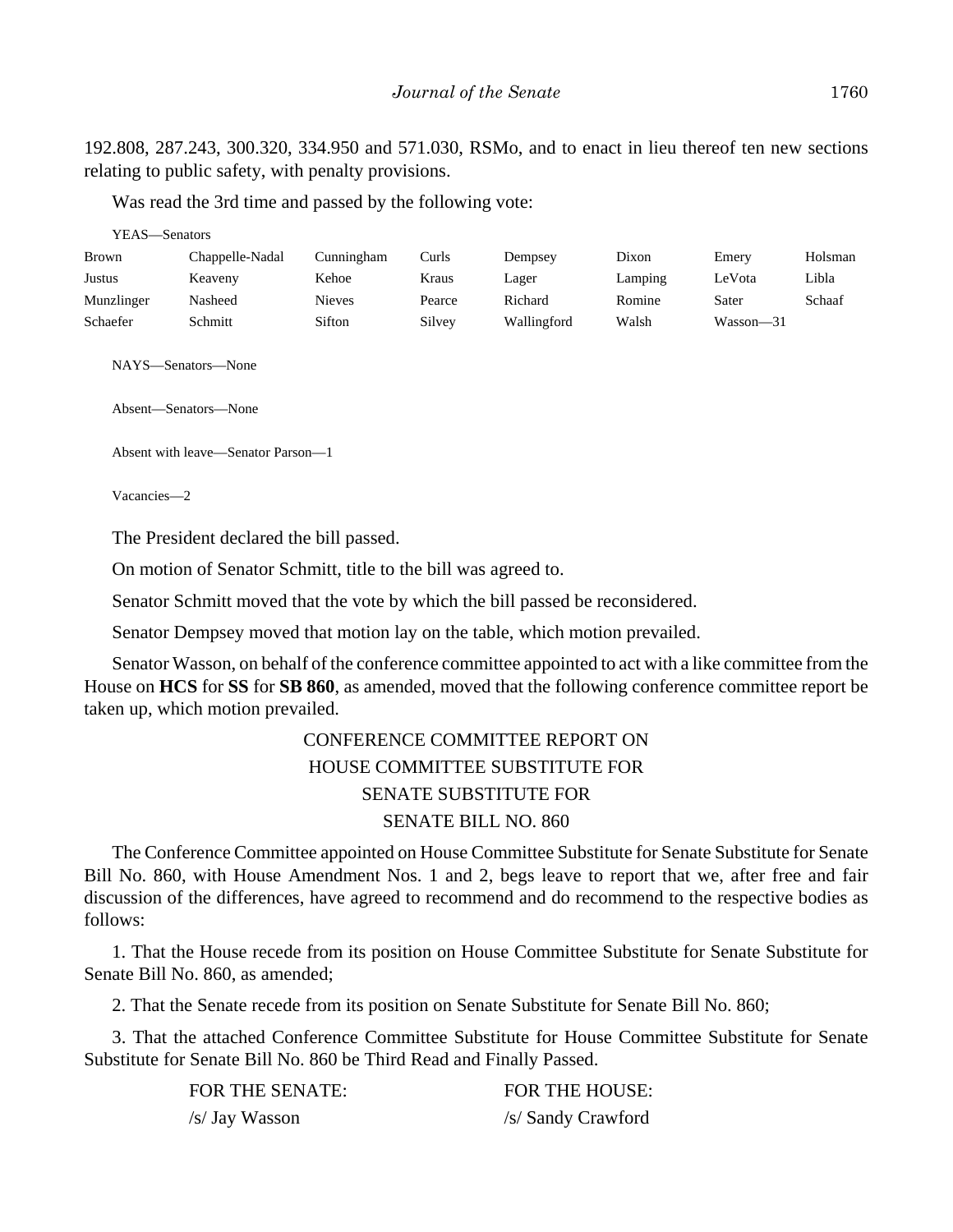| /s/ Will Kraus        | $/s/$ John Diehl  |  |  |
|-----------------------|-------------------|--|--|
| /s/ Wayne Wallingford | /s/ Jon Carpenter |  |  |
| /s/ Paul LeVota       |                   |  |  |
| <b>Scott Sifton</b>   |                   |  |  |

Senator Wasson moved that the above conference committee report be adopted.

Photographers from the Daily Star Journal were given permission to take pictures in the Senate Chamber.

At the request of Senator Wasson, the motion to adopt the Conference Committee Report was withdrawn, which placed the bill back on the Calendar.

#### **MESSAGES FROM THE HOUSE**

The following messages were received from the House of Representatives through its Chief Clerk:

Mr. President: I am instructed by the House of Representatives to inform the Senate that the House has taken up and passed **SCS** for **SB 642**.

With House Amendment No. 1.

#### HOUSE AMENDMENT NO. 1

Amend Senate Committee Substitute for Senate Bill No. 642, Page 1, in the Title, Line 3, by deleting the words "surface mining" and inserting in lieu thereof the words "natural resources"; and

Further amend said bill and page, Section A, Line 3, by inserting after all of said section and line the following:

"260.273. 1. Any person purchasing a new tire may present to the seller the used tire or remains of such used tire for which the new tire purchased is to replace.

2. A fee for each new tire sold at retail shall be imposed on any person engaging in the business of making retail sales of new tires within this state. The fee shall be charged by the retailer to the person who purchases a tire for use and not for resale. Such fee shall be imposed at the rate of fifty cents for each new tire sold. Such fee shall be added to the total cost to the purchaser at retail after all applicable sales taxes on the tires have been computed. The fee imposed, less six percent of fees collected, which shall be retained by the tire retailer as collection costs, shall be paid to the department of revenue in the form and manner required by the department of revenue and shall include the total number of new tires sold during the preceding month. The department of revenue shall promulgate rules and regulations necessary to administer the fee collection and enforcement. The terms "sold at retail" and "retail sales" do not include the sale of new tires to a person solely for the purpose of resale, if the subsequent retail sale in this state is to the ultimate consumer and is subject to the fee.

3. The department of revenue shall administer, collect and enforce the fee authorized pursuant to this section pursuant to the same procedures used in the administration, collection and enforcement of the general state sales and use tax imposed pursuant to chapter 144 except as provided in this section. The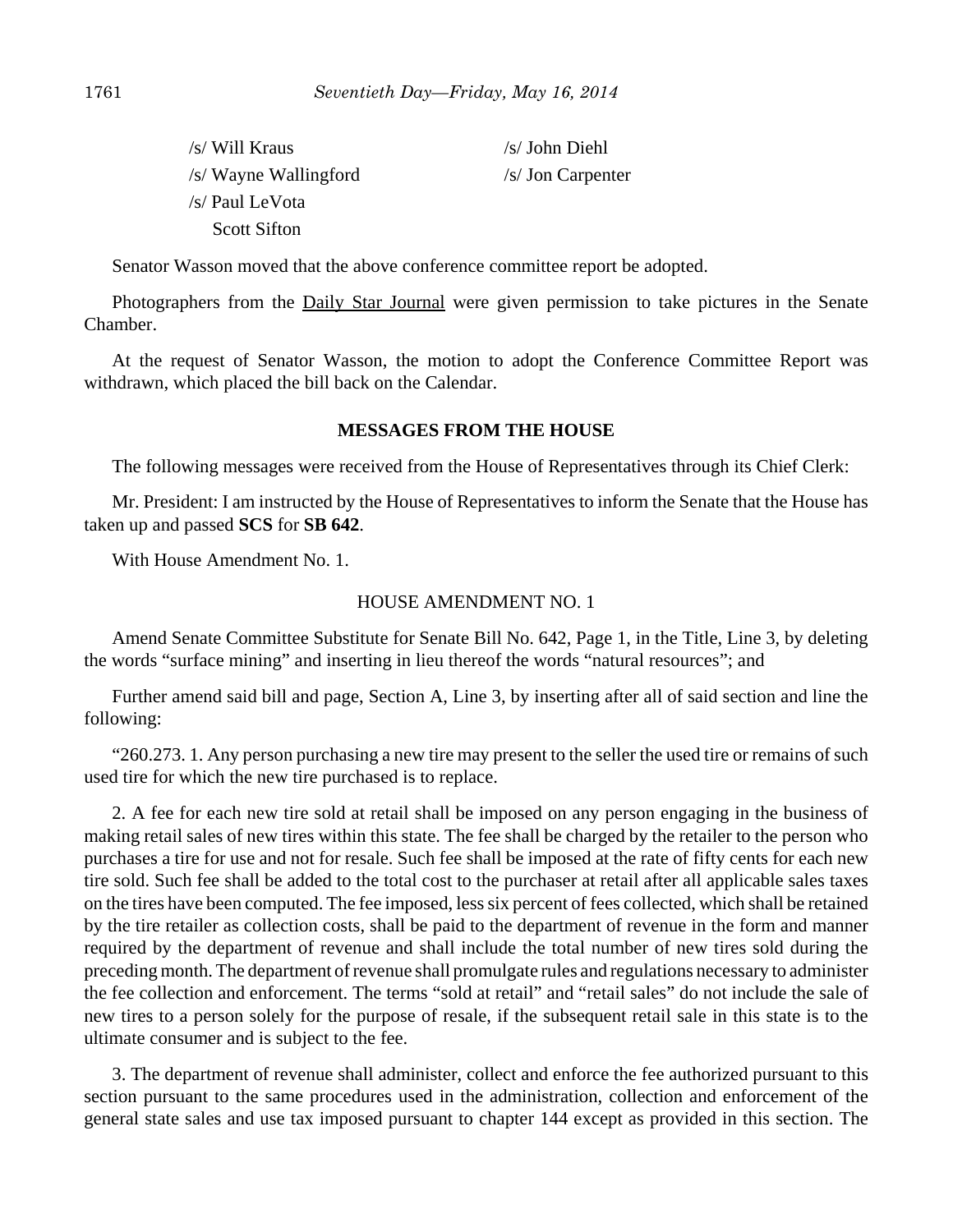proceeds of the new tire fee, less four percent of the proceeds, which shall be retained by the department of revenue as collection costs, shall be transferred by the department of revenue into an appropriate subaccount of the solid waste management fund, created pursuant to section 260.330.

4. Up to five percent of the revenue available may be allocated, upon appropriation, to the department of natural resources to be used cooperatively with the department of elementary and secondary education for the purposes of developing environmental educational materials, programs, and curriculum that assist in the department's implementation of sections 260.200 to 260.345.

5. Up to fifty percent of the moneys received pursuant to this section may, upon appropriation, be used to administer the programs imposed by this section. Up to forty-five percent of the moneys received under this section may, upon appropriation, be used for the grants authorized in subdivision (2) of subsection 6 of this section. All remaining moneys shall be allocated, upon appropriation, for the projects authorized in section 260.276, except that any unencumbered moneys may be used for public health, environmental, and safety projects in response to environmental or public health emergencies and threats as determined by the director.

6. The department shall promulgate, by rule, a statewide plan for the use of moneys received pursuant to this section to accomplish the following:

(1) Removal of **[**waste**] scrap** tires from illegal tire dumps;

(2) Providing grants to persons that will use products derived from **[**waste**] scrap** tires, or **[**used waste**] use scrap** tires as a fuel or fuel supplement; and

(3) Resource recovery activities conducted by the department pursuant to section 260.276.

7. The fee imposed in subsection 2 of this section shall begin the first day of the month which falls at least thirty days but no more than sixty days immediately following August 28, 2005, and shall terminate January 1, **[**2015**] 2020**.

260.279. In letting contracts for the performance of any job or service for the removal or clean up of **[**waste**] scrap** tires under this chapter, the department of natural resources shall, in addition to the requirements of sections 34.073 and 34.076 and any other points awarded during the evaluation process, give to any vendor that meets one or more of the following factors a five percent preference and ten bonus points for each factor met:

(1) The bid is submitted by a vendor that has resided or maintained its headquarters or principal place of business in Missouri continuously for the two years immediately preceding the date on which the bid is submitted;

(2) The bid is submitted by a nonresident corporation vendor that has an affiliate or subsidiary that employs at least twenty state residents and has maintained its headquarters or principal place of business in Missouri continuously for the two years immediately preceding the date on which the bid is submitted;

(3) The bid is submitted by a vendor that resides or maintains its headquarters or principal place of business in Missouri and, for the purposes of completing the bid project and continuously over the entire term of the project, an average of at least seventy-five percent of such vendor's employees are Missouri residents who have resided in the state continuously for at least two years immediately preceding the date on which the bid is submitted. Such vendor must certify the residency requirements of this subdivision and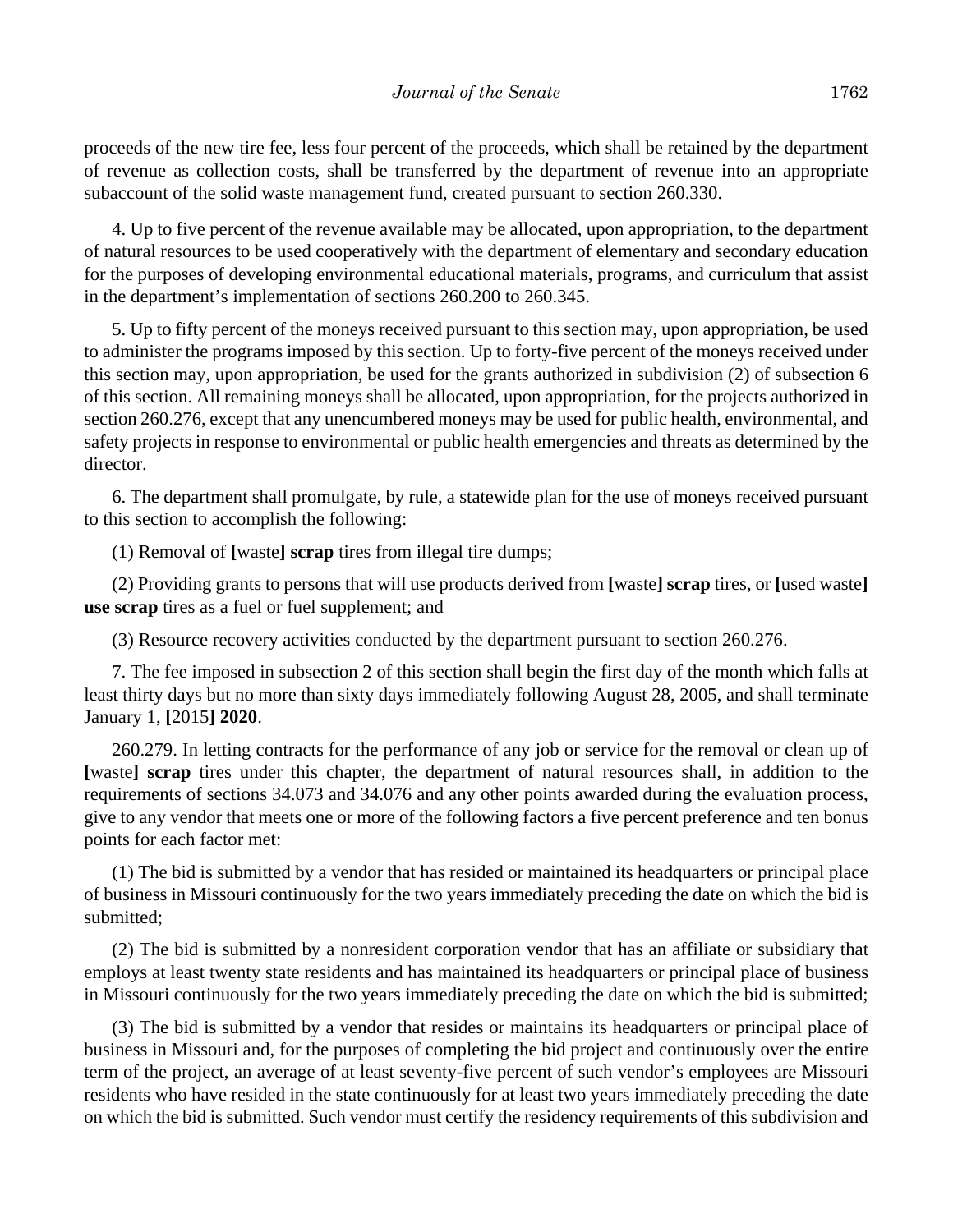submit a written claim for preference at the time the bid is submitted;

(4) The bid is submitted by a nonresident vendor that has an affiliate or subsidiary that employs at least twenty state residents and has maintained its headquarters or principal place of business in Missouri and, for the purposes of completing the bid project and continuously over the entire term of the project, an average of at least seventy-five percent of such vendor's employees are Missouri residents who have resided in the state continuously for at least two years immediately preceding the date on which the bid is submitted. Such vendor must certify the residency requirements of this section and submit a written claim for preference at the time the bid is submitted;

(5) The bid is submitted by any vendor that provides written certification that the end use of the tires collected during the project will be for fuel purposes or for the manufacture of a useable good or product. For the purposes of this section, the landfilling of **[**waste**] scrap** tires, **[**waste**] scrap** tire chips, or **[**waste**] scrap** tire shreds in any manner, including landfill cover, shall not permit the vendor a preference.

260.355. Exempted from the provisions of sections 260.350 to 260.480 are:

(1) Radioactive wastes regulated under section 2011, et seq., of title 42 of United States Code;

(2) Emissions to the air subject to regulation of and which are regulated by the Missouri air conservation commission pursuant to chapter 643;

(3) Discharges to the waters of this state pursuant to a permit issued by the Missouri clean water commission pursuant to chapter 204;

(4) Fluids injected or returned into subsurface formations in connection with oil or gas operations regulated by the Missouri oil and gas council pursuant to chapter 259;

(5) Mining wastes used in reclamation of mined lands pursuant to a permit issued by the Missouri **[**land reclamation**] mining** commission pursuant to chapter 444.

260.380. 1. After six months from the effective date of the standards, rules and regulations adopted by the commission pursuant to section 260.370, hazardous waste generators located in Missouri shall:

(1) Promptly file and maintain with the department, on registration forms it provides for this purpose, information on hazardous waste generation and management as specified by rules and regulations. Hazardous waste generators shall pay a one hundred dollar registration fee upon initial registration, and a one hundred dollar registration renewal fee annually thereafter to maintain an active registration. Such fees shall be deposited in the hazardous waste fund created in section 260.391;

(2) Containerize and label all hazardous wastes as specified by standards, rules and regulations;

(3) Segregate all hazardous wastes from all nonhazardous wastes and from noncompatible wastes, materials and other potential hazards as specified by standards, rules and regulations;

(4) Provide safe storage and handling, including spill protection, as specified by standards, rules and regulations, for all hazardous wastes from the time of their generation to the time of their removal from the site of generation;

(5) Unless provided otherwise in the rules and regulations, utilize only a hazardous waste transporter holding a license pursuant to sections 260.350 to 260.430 for the removal of all hazardous wastes from the premises where they were generated;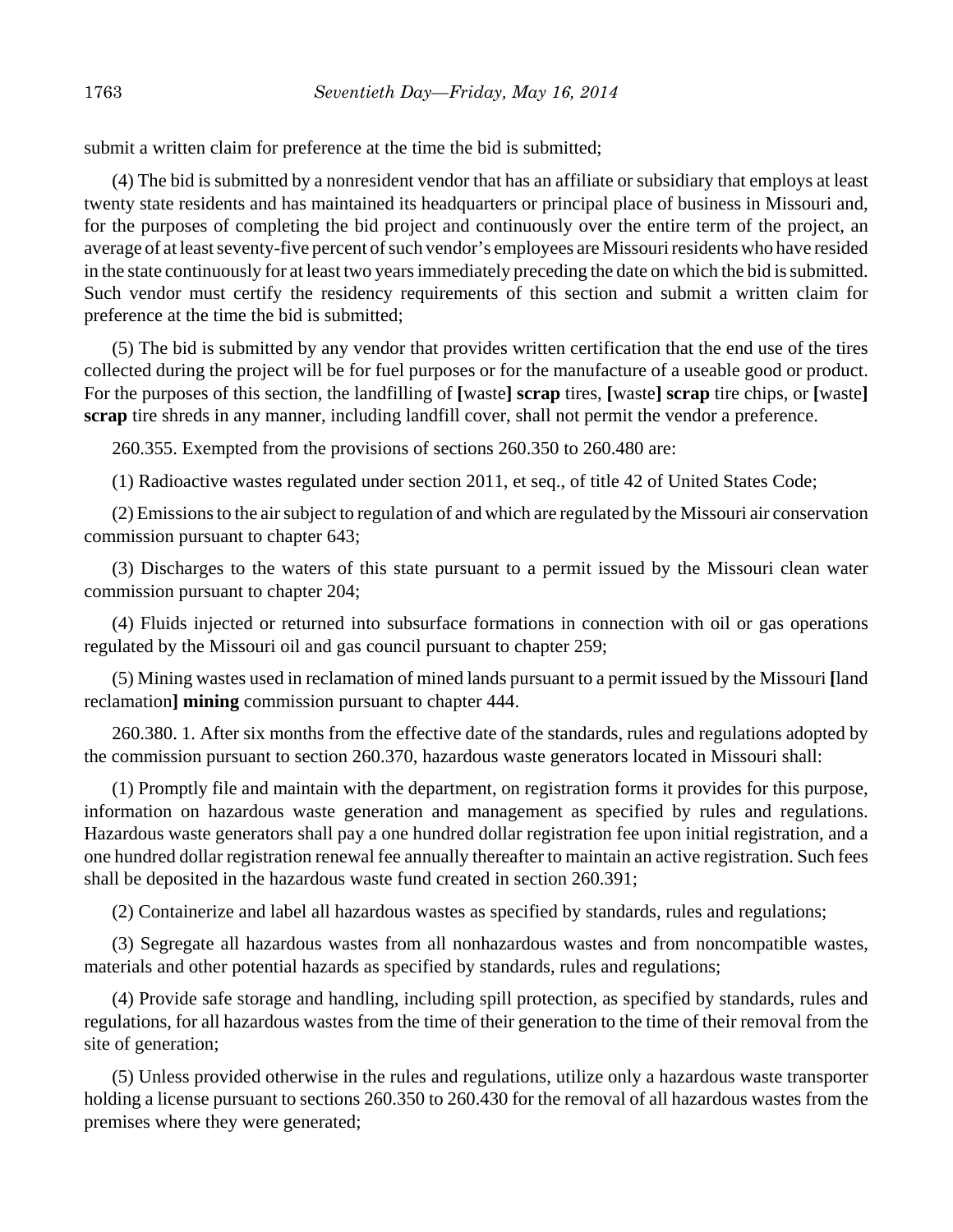(6) Unless provided otherwise in the rules and regulations, provide a separate manifest to the transporter for each load of hazardous waste transported from the premises where it was generated. The generator shall specify the destination of such load on the manifest. The manner in which the manifest shall be completed, signed and filed with the department shall be in accordance with rules and regulations;

(7) Utilize for treatment, resource recovery, disposal or storage of all hazardous wastes, only a hazardous waste facility authorized to operate pursuant to sections 260.350 to 260.430 or the federal Resource Conservation and Recovery Act, or a state hazardous waste management program authorized pursuant to the federal Resource Conservation and Recovery Act, or any facility exempted from the permit required pursuant to section 260.395;

(8) Collect and maintain such records, perform such monitoring or analyses, and submit such reports on any hazardous waste generated, its transportation and final disposition, as specified in sections 260.350 to 260.430 and rules and regulations adopted pursuant to sections 260.350 to 260.430;

(9) Make available to the department upon request samples of waste and all records relating to hazardous waste generation and management for inspection and copying and allow the department to make unhampered inspections at any reasonable time of hazardous waste generation and management facilities located on the generator's property and hazardous waste generation and management practices carried out on the generator's property;

(10) (a) Pay annually, on or before January first of each year, effective January 1, 1982, a fee to the state of Missouri to be placed in the hazardous waste fund. The fee shall be five dollars per ton or portion thereof of hazardous waste registered with the department as specified in subdivision (1) of this subsection for the twelve-month period ending June thirtieth of the previous year. However, the fee shall not exceed fifty-two thousand dollars per generator site per year nor be less than one hundred fifty dollars per generator site per year.

(b) All moneys payable pursuant to the provisions of this subdivision shall be promptly transmitted to the department of revenue, which shall deposit the same in the state treasury to the credit of the hazardous waste fund created in section 260.391.

(c) The hazardous waste management commission shall establish and submit to the department of revenue procedures relating to the collection of the fees authorized by this subdivision. Such procedures shall include, but not be limited to, necessary records identifying the quantities of hazardous waste registered, the form and submission of reports to accompany the payment of fees, the time and manner of payment of fees, which shall not be more often than quarterly.

(d) **Notwithstanding any statutory fee amounts or maximums to the contrary,** the director of the department of natural resources may conduct a comprehensive review **[**of**] and propose changes to** the fee structure set forth in this section. The comprehensive review shall include stakeholder meetings in order to solicit stakeholder input from each of the following groups: cement kiln representatives, chemical companies, large and small hazardous waste generators, and any other interested parties. Upon completion of the comprehensive review, the department shall submit **a** proposed **[**changes to the**]** fee structure with stakeholder agreement to the hazardous waste management commission. The commission shall**[**, upon receiving the department's recommendations,**]** review such recommendations at the forthcoming regular or special meeting**, but shall not vote on the fee structure until a subsequent meeting**. **[**The commission shall not take a vote on the fee structure until the following regular meeting.**]** If the commission approves,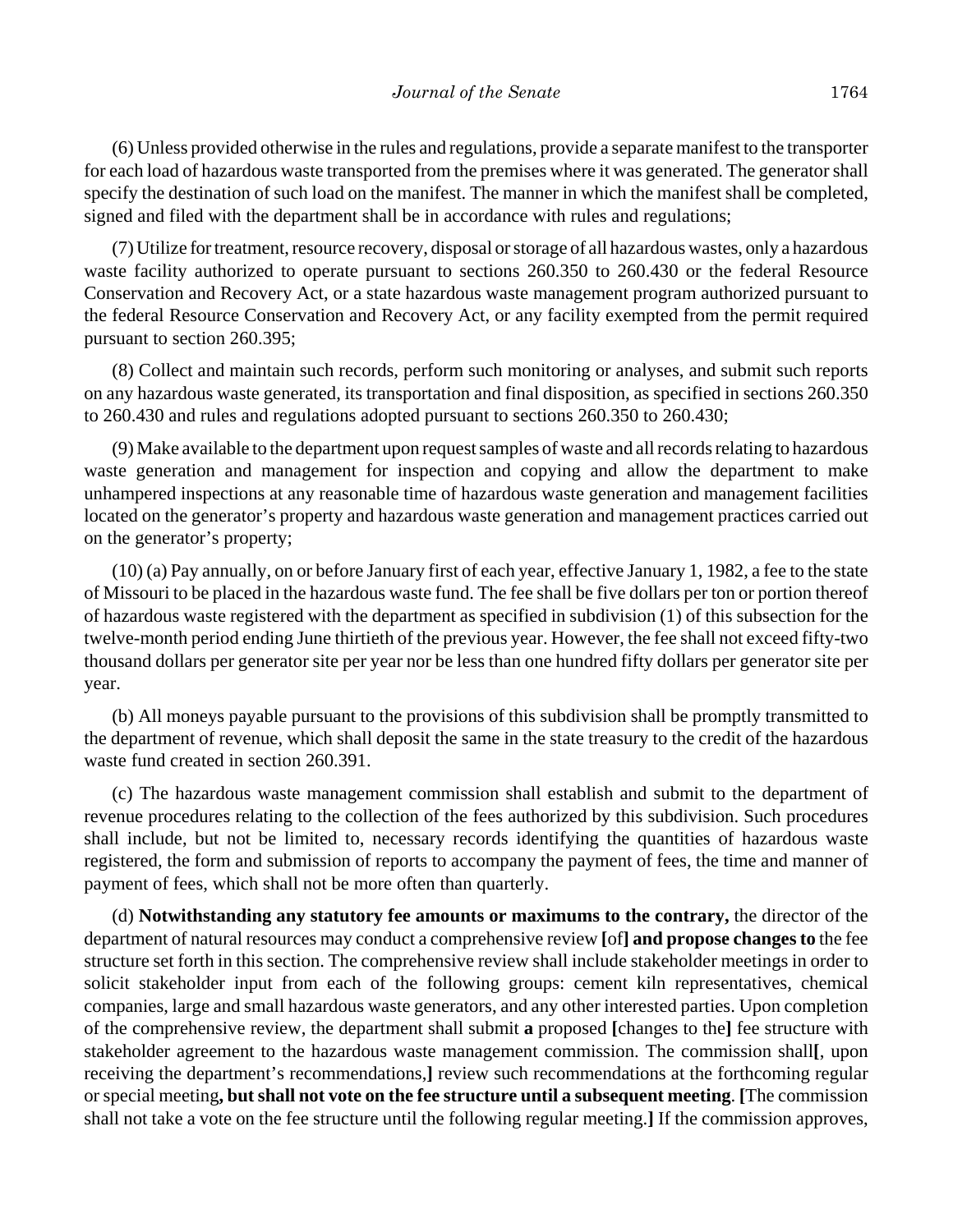by vote of two-thirds majority **or five of seven commissioners**, the **[**hazardous waste**]** fee structure recommendations, the commission shall **[**promulgate by regulation and publish the recommended fee structure no later than October first of the same year. The commission shall**] authorize the department to file a notice of proposed rulemaking containing the recommended fee structure, and after considering public comments may authorize the department to** file the order of rulemaking for such rule with the joint committee on administrative rules pursuant to sections 536.021 and 536.024 no later than December first of the same year. If such rules are not disapproved by the general assembly in the manner set out below, they shall take effect on January first of the **[**next odd-numbered**] following calendar** year and the fee structure set out in this section shall expire upon the effective date of the commission-adopted fee structure, contrary to subsection 4 of this section. Any regulation promulgated under this subsection shall be deemed to be beyond the scope and authority provided in this subsection, or detrimental to permit applicants, if the general assembly, within the first sixty calendar days of the regular session immediately following the **[**promulgation**] filing** of such regulation**[**, by concurrent resolution, shall disapprove the fee structure contained in such regulation**] disapproves the regulation by concurrent resolution**. If the general assembly so disapproves any regulation **[**promulgated**] filed** under this subsection, **[**the hazardous waste management commission shall continue to use the fee structure set forth in the most recent preceding regulation promulgated under this subsection.**] the department and the commission shall not implement the proposed fee structure and shall continue to use the previous fee structure. The authority of the commission to further revise the fee structure as provided by** this subsection shall expire on August 28, **[**2023**] 2024**.

2. Missouri treatment, storage, or disposal facilities shall pay annually, on or before January first of each year, a fee to the department equal to two dollars per ton or portion thereof for all hazardous waste received from outside the state. This fee shall be based on the hazardous waste received for the twelve-month period ending June thirtieth of the previous year.

3. Exempted from the requirements of this section are individual householders and farmers who generate only small quantities of hazardous waste and any person the commission determines generates only small quantities of hazardous waste on an infrequent basis, except that:

(1) Householders, farmers and exempted persons shall manage all hazardous wastes they may generate in a manner so as not to adversely affect the health of humans, or pose a threat to the environment, or create a public nuisance; and

(2) The department may determine that a specific quantity of a specific hazardous waste requires special management. Upon such determination and after public notice by press release or advertisement thereof, including instructions for handling and delivery, generators exempted pursuant to this subsection shall deliver, but without a manifest or the requirement to use a licensed hazardous waste transporter, such waste to:

(a) Any storage, treatment or disposal site authorized to operate pursuant to sections 260.350 to 260.430 or the federal Resource Conservation and Recovery Act, or a state hazardous waste management program authorized pursuant to the federal Resource Conservation and Recovery Act which the department designates for this purpose; or

(b) A collection station or vehicle which the department may arrange for and designate for this purpose.

4. Failure to pay the fee, or any portion thereof, prescribed in this section by the due date shall result in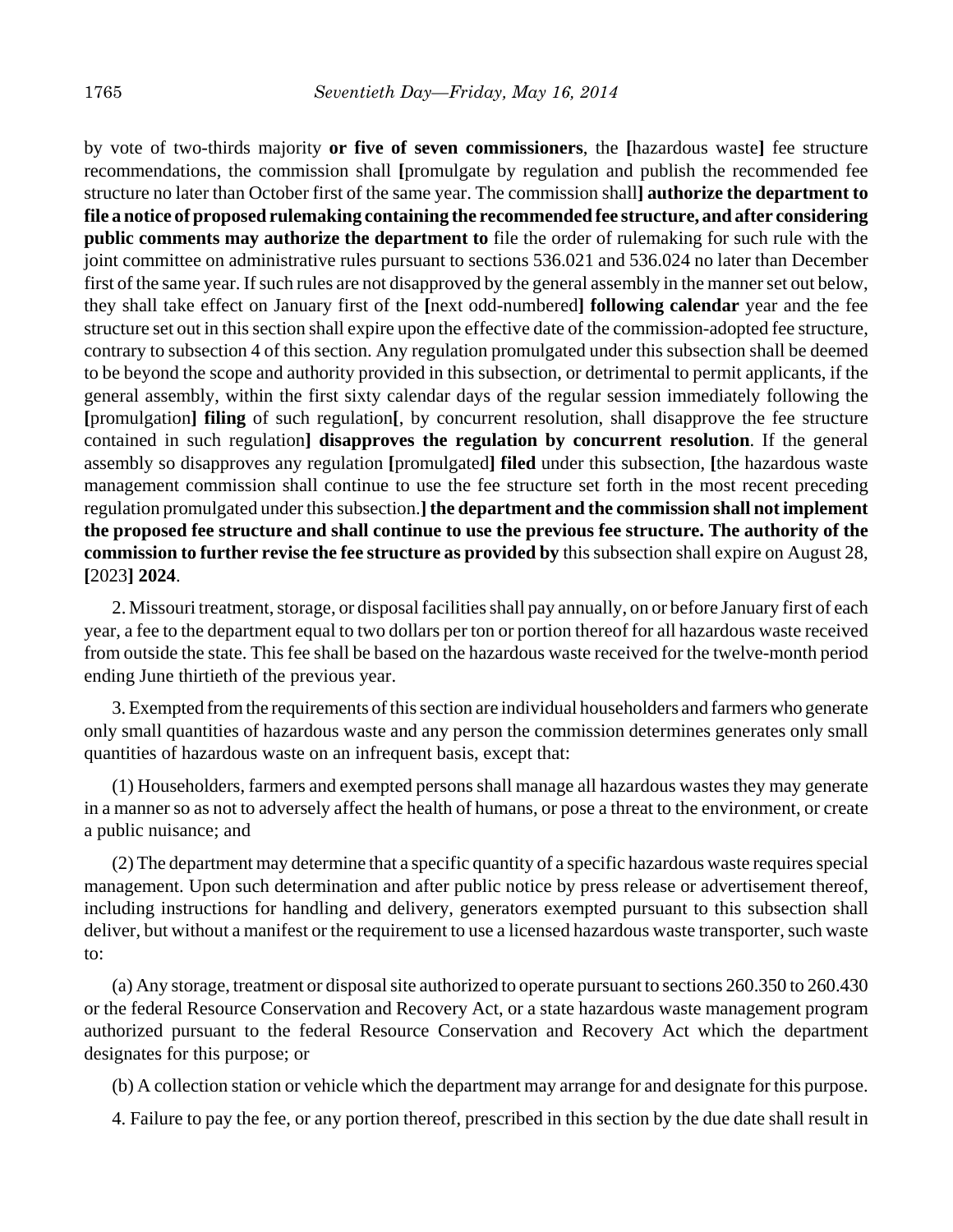the imposition of a penalty equal to fifteen percent of the original fee. The fee prescribed in this section shall expire December 31, 2018, except that the department shall levy and collect this fee for any hazardous waste generated prior to such date and reported to the department.

260.392. 1. As used in sections 260.392 to 260.399, the following terms mean:

(1) "Cask", all the components and systems associated with the container in which spent fuel, high-level radioactive waste, highway route controlled quantity, or transuranic radioactive waste are stored;

(2) "High-level radioactive waste", the highly radioactive material resulting from the reprocessing of spent nuclear fuel including liquid waste produced directly in reprocessing and any solid material derived from such liquid waste that contains fission products in sufficient concentrations, and other highly radioactive material that the United States Nuclear Regulatory Commission has determined to be high-level radioactive waste requiring permanent isolation;

(3) "Highway route controlled quantity", as defined in 49 CFR Part 173.403, as amended, a quantity of radioactive material within a single package. Highway route controlled quantity shipments of thirty miles or less within the state are exempt from the provisions of this section;

(4) "Low-level radioactive waste", any radioactive waste not classified as high-level radioactive waste, transuranic radioactive waste, or spent nuclear fuel by the United States Nuclear Regulatory Commission, consistent with existing law. Shipment of all sealed sources meeting the definition of low-level radioactive waste, shipments of low-level radioactive waste that are within a radius of no more than fifty miles from the point of origin, and all naturally occurring radioactive material given written approval for landfill disposal by the Missouri department of natural resources under 10 CSR 80-3.010 are exempt from the provisions of this section. Any low-level radioactive waste that has a radioactive half-life equal to or less than one hundred twenty days is exempt from the provisions of this section;

(5) "Shipper", the generator, owner, or company contracting for transportation by truck or rail of the spent fuel, high-level radioactive waste, highway route controlled quantity shipments, transuranic radioactive waste, or low-level radioactive waste;

(6) "Spent nuclear fuel", fuel that has been withdrawn from a nuclear reactor following irradiation, the constituent elements of which have not been separated by reprocessing;

(7) "State-funded institutions of higher education", any campus of any university within the state of Missouri that receives state funding and has a nuclear research reactor;

(8) "Transuranic radioactive waste", defined in 40 CFR Part 191.02, as amended, as waste containing more than one hundred nanocuries of alpha-emitting transuranic isotopes with half-lives greater than twenty years, per gram of waste. For the purposes of this section, transuranic waste shall not include:

(a) High-level radioactive wastes;

(b) Any waste determined by the Environmental Protection Agency with the concurrence of the Environmental Protection Agency administrator that does not need the degree of isolation required by this section; or

(c) Any waste that the United States Nuclear Regulatory Commission has approved for disposal on a case-by-case basis in accordance with 10 CFR Part 61, as amended.

2. Any shipper that ships high-level radioactive waste, transuranic radioactive waste, highway route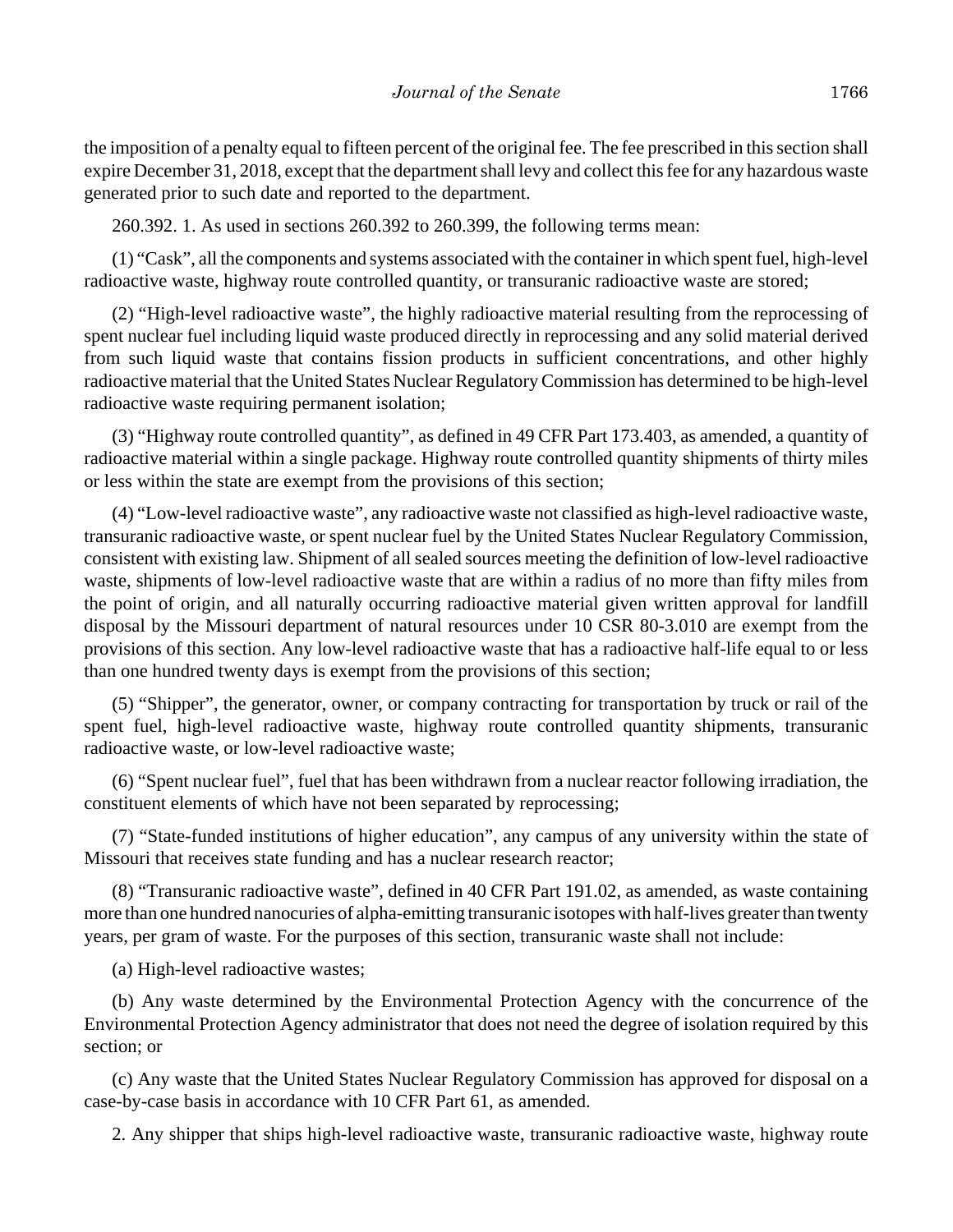controlled quantity shipments, spent nuclear fuel, or low-level radioactive waste through or within the state shall be subject to the fees established in this subsection, provided that no state-funded institution of higher education that ships nuclear waste shall pay any such fee. These higher education institutions shall reimburse the Missouri state highway patrol directly for all costs related to shipment escorts. The fees for all other shipments shall be:

(1) One thousand eight hundred dollars for each truck transporting through or within the state high-level radioactive waste, transuranic radioactive waste, spent nuclear fuel or highway route controlled quantity shipments. All truck shipments of high-level radioactive waste, transuranic radioactive waste, spent nuclear fuel, or highway route controlled quantity shipments are subject to a surcharge of twenty-five dollars per mile for every mile over two hundred miles traveled within the state;

(2) One thousand three hundred dollars for the first cask and one hundred twenty-five dollars for each additional cask for each rail shipment through or within the state of high-level radioactive waste, transuranic radioactive waste, or spent nuclear fuel;

(3) One hundred twenty-five dollars for each truck or train transporting low-level radioactive waste through or within the state.

The department of natural resources may accept an annual shipment fee as negotiated with a shipper or accept payment per shipment.

3. All revenue generated from the fees established in subsection 2 of this section shall be deposited into the environmental radiation monitoring fund established in section 260.750 and shall be used by the department of natural resources to achieve the following objectives and for purposes related to the shipment of high-level radioactive waste, transuranic radioactive waste, highway route controlled quantity shipments, spent nuclear fuel, or low-level radioactive waste, including, but not limited to:

(1) Inspections, escorts, and security for waste shipment and planning;

(2) Coordination of emergency response capability;

(3) Education and training of state, county, and local emergency responders;

(4) Purchase and maintenance of necessary equipment and supplies for state, county, and local emergency responders through grants or other funding mechanisms;

(5) Emergency responses to any transportation incident involving the high-level radioactive waste, transuranic radioactive waste, highway route controlled quantity shipments, spent nuclear fuel, or low-level radioactive waste;

(6) Oversight of any environmental remediation necessary resulting from an incident involving a shipment of high-level radioactive waste, transuranic radioactive waste, highway route controlled quantity shipments, spent nuclear fuel, or low-level radioactive waste. Reimbursement for oversight of any such incident shall not reduce or eliminate the liability of any party responsible for the incident; such party may be liable for full reimbursement to the state or payment of any other costs associated with the cleanup of contamination related to a transportation incident;

(7) Administrative costs attributable to the state agencies which are incurred through their involvement as it relates to the shipment of high-level radioactive waste, transuranic radioactive waste, highway route controlled quantity shipments, spent nuclear fuel, or low-level radioactive waste through or within the state.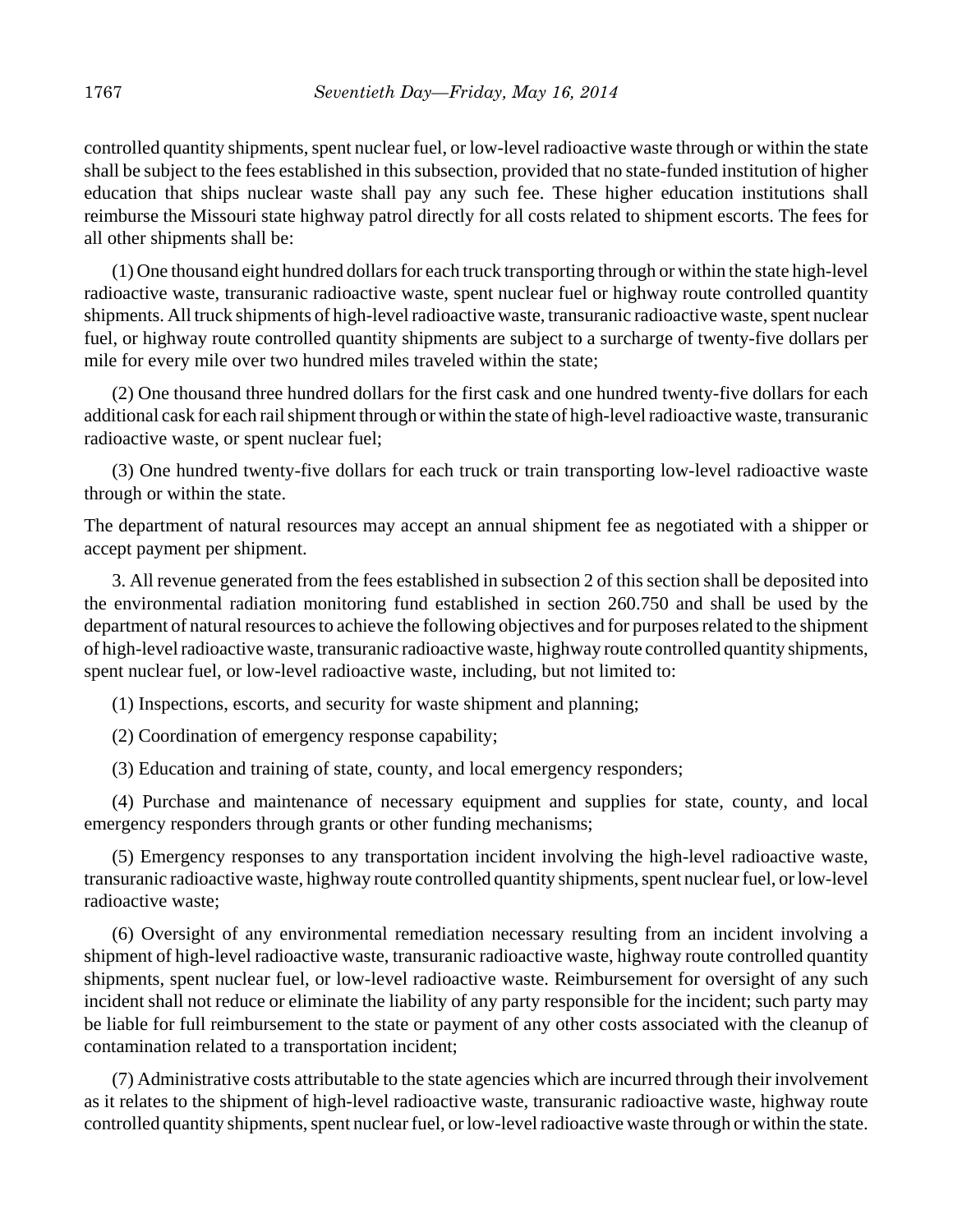4. Nothing in this section shall preclude any other state agency from receiving reimbursement from the department of natural resources and the environmental radiation monitoring fund for services rendered that achieve the objectives and comply with the provisions of this section.

5. Any unencumbered balance in the environmental radiation monitoring fund that exceeds three hundred thousand dollars in any given fiscal year shall be returned to shippers on a pro rata basis, based on the shipper's contribution into the environmental radiation monitoring fund for that fiscal year.

6. The department of natural resources, in coordination with the department of health and senior services and the department of public safety, may promulgate rules necessary to carry out the provisions of this section. Any rule or portion of a rule, as that term is defined in section 536.010, that is created under the authority delegated in this section shall become effective only if it complies with and is subject to all of the provisions of chapter 536 and, if applicable, section 536.028. This section and chapter 536 are nonseverable and if any of the powers vested with the general assembly pursuant to chapter 536 to review, to delay the effective date, or to disapprove and annul a rule are subsequently held unconstitutional, then the grant of rulemaking authority and any rule proposed or adopted after August 28, 2009, shall be invalid and void.

7. All funds deposited in the environmental radiation monitoring fund through fees established in subsection 2 of this section shall be utilized, subject to appropriation by the general assembly, for the administration and enforcement of this section by the department of natural resources. All interest earned by the moneys in the fund shall accrue to the fund.

8. All fees shall be paid to the department of natural resources prior to shipment.

9. Notice of any shipment of high-level radioactive waste, transuranic radioactive waste, highway route controlled quantity shipments, or spent nuclear fuel through or within the state shall be provided by the shipper to the governor's designee for advanced notification, as described in 10 CFR Parts 71 and 73, as amended, prior to such shipment entering the state. Notice of any shipment of low-level radioactive waste through or within the state shall be provided by the shipper to the Missouri department of natural resources before such shipment enters the state.

10. Any shipper who fails to pay a fee assessed under this section, or fails to provide notice of a shipment, shall be liable in a civil action for an amount not to exceed ten times the amount assessed and not paid. The action shall be brought by the attorney general at the request of the department of natural resources. If the action involves a facility domiciled in the state, the action shall be brought in the circuit court of the county in which the facility is located. If the action does not involve a facility domiciled in the state, the action shall be brought in the circuit court of Cole County.

11. Beginning on December 31, 2009, and every two years thereafter, the department of natural resources shall prepare and submit a report on activities of the environmental radiation monitoring fund to the general assembly. This report shall include information on fee income received and expenditures made by the state to enforce and administer the provisions of this section.

12. The provisions of this section shall not apply to high-level radioactive waste, transuranic radioactive waste, highway route controlled quantity shipments, spent nuclear fuel, or low-level radioactive waste shipped by or for the federal government for military or national defense purposes.

13. **[**Under section 23.253 of the Missouri sunset act:

(1) The provisions of the new program authorized under this section shall automatically sunset six years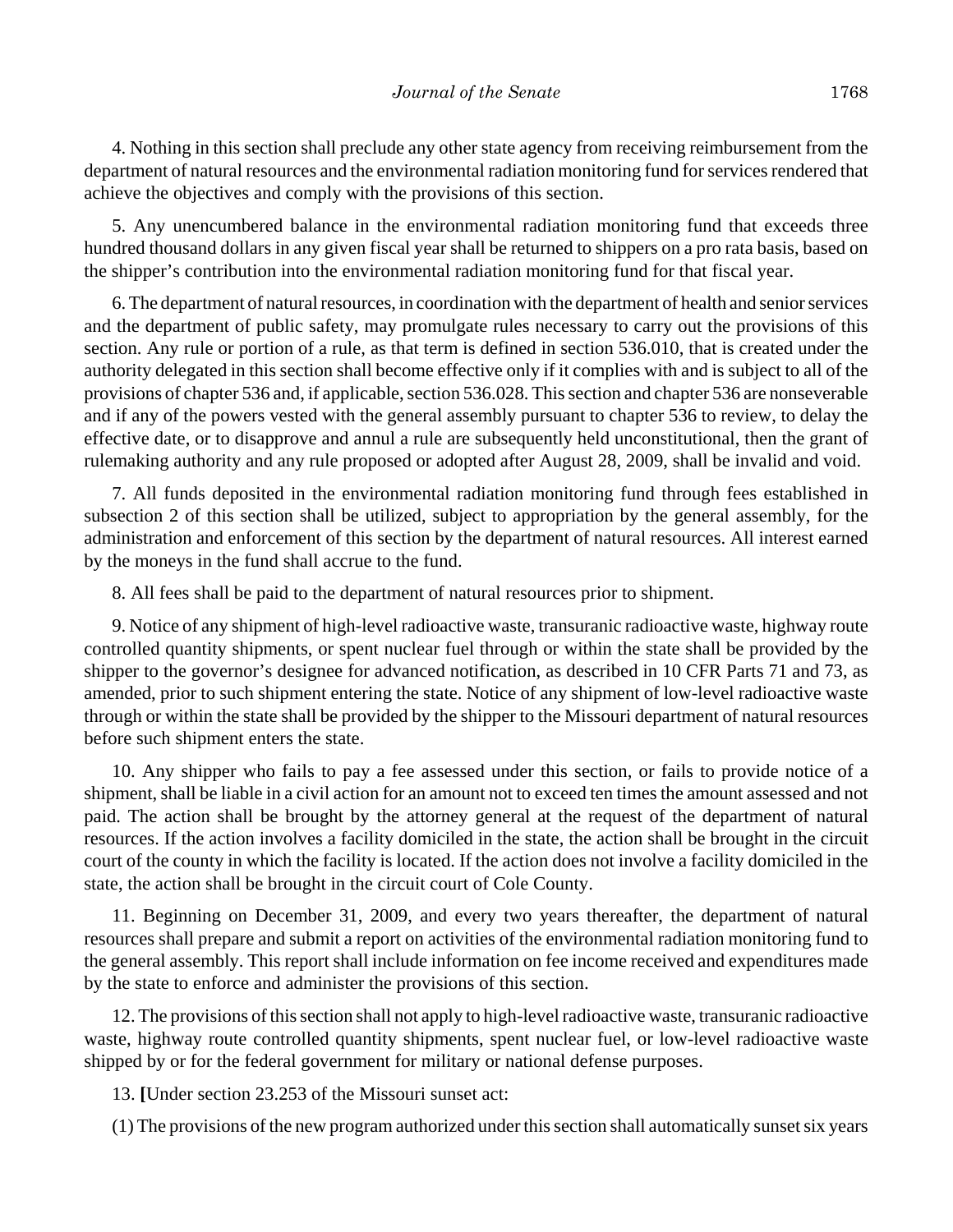after August 28, 2009, unless reauthorized by an act of the general assembly; and

(2) If such program is reauthorized,**]** The program authorized under this section shall automatically sunset **[**twelve years after the effective date of the reauthorization of this section; and

(3) This section shall terminate on September first of the calendar year immediately following the calendar year in which the program authorized under this section is sunset**] on August 28, 2024**.

260.475. 1. Every hazardous waste generator located in Missouri shall pay, in addition to the fees imposed in section 260.380, a fee of twenty-five dollars per ton annually on all hazardous waste which is discharged, deposited, dumped or placed into or on the soil as a final action, and two dollars per ton on all other hazardous waste transported off site. No fee shall be imposed upon any hazardous waste generator who registers less than ten tons of hazardous waste annually pursuant to section 260.380, or upon:

(1) Hazardous waste which must be disposed of as provided by a remedial plan for an abandoned or uncontrolled hazardous waste site;

(2) Fly ash waste, bottom ash waste, slag waste and flue gas emission control waste generated primarily from the combustion of coal or other fossil fuels;

(3) Solid waste from the extraction, beneficiation and processing of ores and minerals, including phosphate rock and overburden from the mining of uranium ore and smelter slag waste from the processing of materials into reclaimed metals;

(4) Cement kiln dust waste;

- (5) Waste oil; or
- (6) Hazardous waste that is:

(a) Reclaimed or reused for energy and materials;

- (b) Transformed into new products which are not wastes;
- (c) Destroyed or treated to render the hazardous waste nonhazardous; or

(d) Waste discharged to a publicly owned treatment works.

2. The fees imposed in this section shall be reported and paid to the department on an annual basis not later than the first of January. The payment shall be accompanied by a return in such form as the department may prescribe.

3. All moneys collected or received by the department pursuant to this section shall be transmitted to the department of revenue for deposit in the state treasury to the credit of the hazardous waste fund created pursuant to section 260.391. Following each annual reporting date, the state treasurer shall certify the amount deposited in the fund to the commission.

4. If any generator or transporter fails or refuses to pay the fees imposed by this section, or fails or refuses to furnish any information reasonably requested by the department relating to such fees, there shall be imposed, in addition to the fee determined to be owed, a penalty of fifteen percent of the fee shall be deposited in the hazardous waste fund.

5. If the fees or any portion of the fees imposed by this section are not paid by the date prescribed for such payment, there shall be imposed interest upon the unpaid amount at the rate of ten percent per annum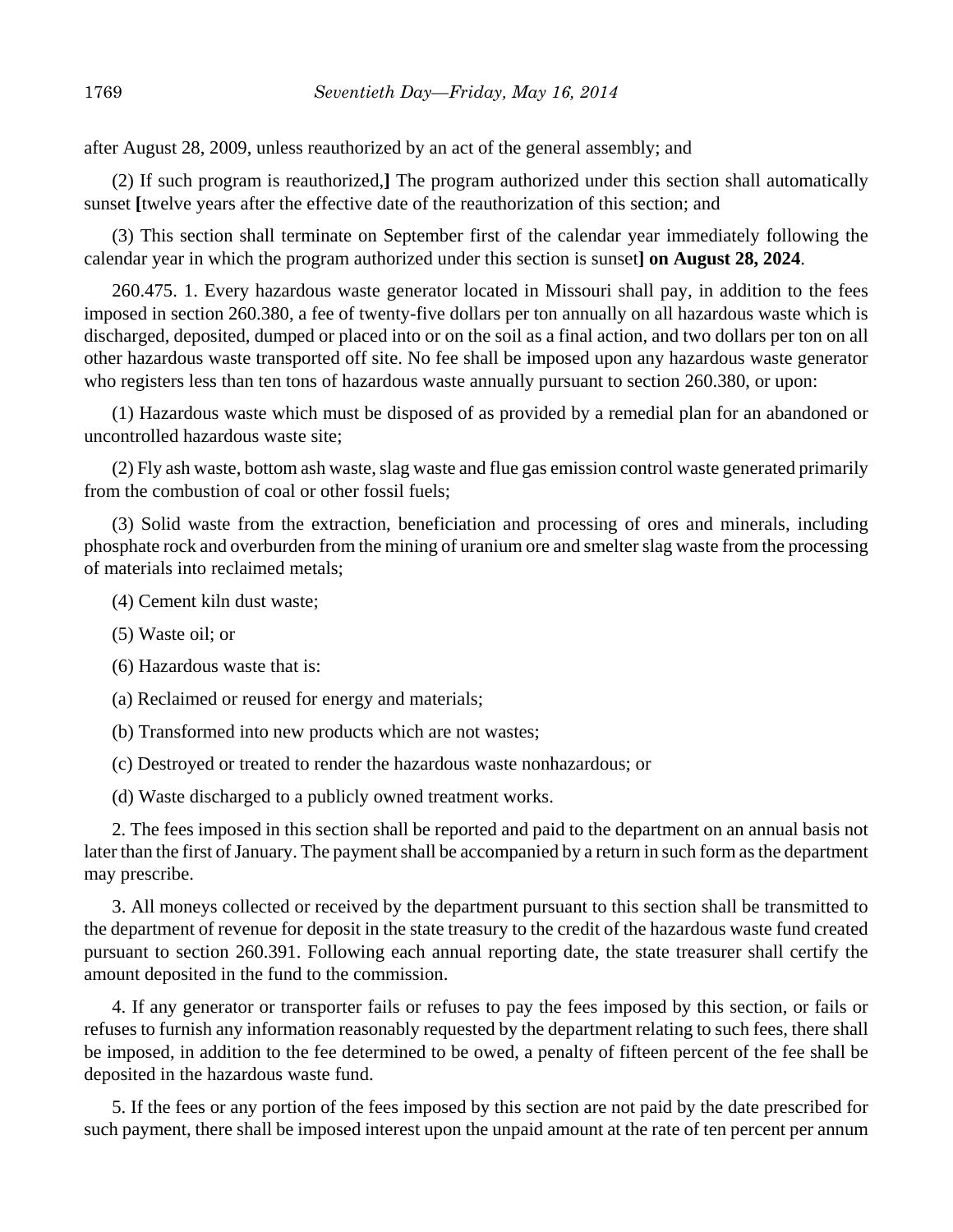from the date prescribed for its payment until payment is actually made, all of which shall be deposited in the hazardous waste fund.

6. The state treasurer is authorized to deposit all of the moneys in the hazardous waste fund in any of the qualified depositories of the state. All such deposits shall be secured in such a manner and shall be made upon such terms and conditions as are now or may hereafter be provided for by law relative to state deposits. Interest received on such deposits shall be credited to the hazardous waste fund.

7. This fee shall expire December 31, 2018, except that the department shall levy and collect this fee for any hazardous waste generated prior to such date and reported to the department.

8. **Notwithstanding any statutory fee amounts or maximums to the contrary,** the director of the department of natural resources may conduct a comprehensive review **[**of**] and propose changes to** the fee structure set forth in this section. The comprehensive review shall include stakeholder meetings in order to solicit stakeholder input from each of the following groups: cement kiln representatives, chemical companies, large and small hazardous waste generators, and any other interested parties. Upon completion of the comprehensive review, the department shall submit **a** proposed **[**changes to the**]** fee structure with stakeholder agreement to the hazardous waste management commission. The commission shall**[**, upon receiving the department's recommendations,**]** review such recommendations at the forthcoming regular or special meeting**, but shall not vote on the fee structure until a subsequent meeting**. **[**The commission shall not take a vote on the fee structure until the following regular meeting.**]** If the commission approves, by vote of two-thirds majority **or five of seven commissioners**, the **[**hazardous waste**]** fee structure recommendations, the commission shall **[**promulgate by regulation and publish the recommended fee structure no later than October first of the same year. The commission shall**] authorize the department to file a notice of proposed rulemaking containing the recommended fee structure, and after considering public comments may authorize the department to** file the order of rulemaking for such rule with the joint committee on administrative rules pursuant to sections 536.021 and 536.024 no later than December first of the same year. If such rules are not disapproved by the general assembly in the manner set out below, they shall take effect on January first of the **[**next odd-numbered**] following calendar** year and the fee structure set out in this section shall expire upon the effective date of the commission-adopted fee structure, contrary to subsection 7 of this section. Any regulation promulgated under this subsection shall be deemed to be beyond the scope and authority provided in this subsection, or detrimental to permit applicants, if the general assembly, within the first sixty calendar days of the regular session immediately following the **[**promulgation**] filing** of such regulation**[**, by concurrent resolution, shall disapprove the fee structure contained in such regulation**] disapproves the regulation by concurrent resolution**. If the general assembly so disapproves any regulation **[**promulgated**] filed** under this subsection, **[**the hazardous waste management commission shall continue to use the fee structure set forth in the most recent preceding regulation promulgated under this subsection.**] the department and the commission shall not implement the proposed fee structure and shall continue to use the previous fee structure. The authority of the commission to further revise the fee structure as provided by** this subsection shall expire on August 28, **[**2023**] 2024**.

444.510. As used in sections 444.500 to 444.755, unless the context clearly indicates otherwise, the following words and terms mean:

(1) "Affected land", the pit area or area from which overburden has been removed, or upon which overburden has been deposited;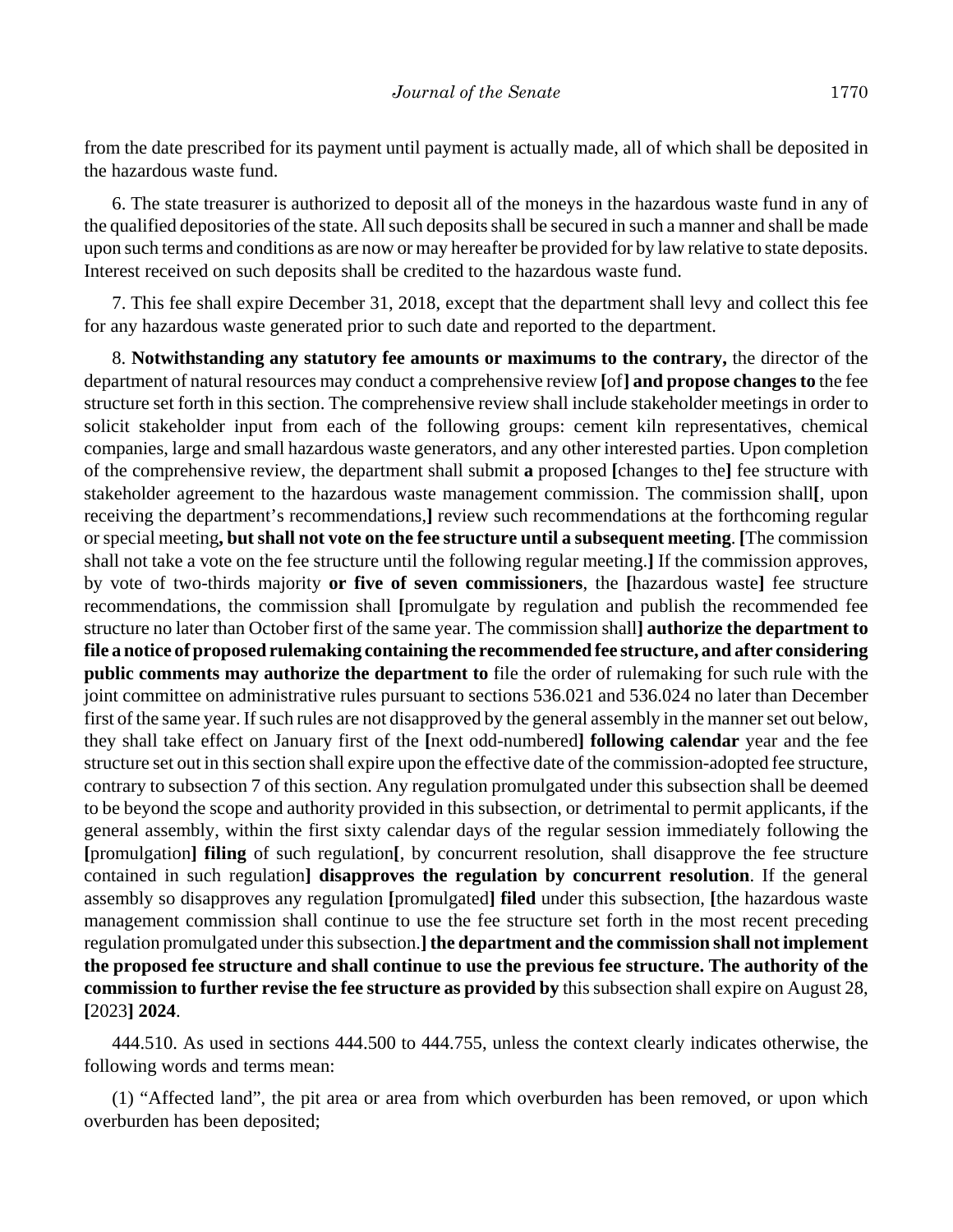(2) "Box cut", the first open cut in the mining of coal which results in the placing of overburden on the surface of the land adjacent to the initial pit and outside of the area of land to be mined;

(3) "Commission", the **[**land reclamation**] Missouri mining** commission **within the department of natural resources** created by section 444.520;

(4) "Company owned land", land owned by the operator in fee simple;

(5) "Director", the **staff** director of the **[**land reclamation**] Missouri mining** commission;

(6) "Gob", that portion of refuse consisting of waste coal or bony coal of relatively large size which is separated from the marketable coal in the cleaning process or solid refuse material, not readily waterborne or pumpable, without crushing;

(7) "Highwall", that side of the pit adjacent to unmined land;

(8) "Leased land", all affected land where the operator does not own the land in fee simple;

(9) "Operator", any person, firm or corporation engaged in or controlling a strip mining operation;

(10) "Overburden", as applied to the strip mining of coal, means all of the earth and other materials which lie above natural deposits of coal, and includes such earth and other materials disturbed from their natural state in the process of strip mining;

(11) "Owner", the owner of any right in the land other than the operator;

(12) "Peak", a projecting point of overburden created in the strip mining process or that portion of unmined land remaining within the pit;

(13) "Person", any individual, partnership, copartnership, firm, company, public or private corporation, association, joint stock company, trust, estate, political subdivision, or any agency, board, department, or bureau of the state or federal government, or any other legal entity whatever which is recognized by law as the subject of rights and duties;

(14) "Pit", the place where coal is being or has been mined by strip mining;

(15) "Refuse", all waste material directly connected with the cleaning and preparation of substances mined by strip mining;

(16) "Ridge", a lengthened elevation of overburden created in the strip mining process;

(17) "Strip mining", mining by removing the overburden lying above natural deposits of coal, and mining directly from the natural deposits thereby exposed, and includes mining of exposed natural deposits of coal over which no overburden lies; except that "strip mining" of coal shall only mean those activities exempted from the "Surface Coal Mining Law", pursuant to subsection 6 of section 444.815.

444.520. 1. There is a **[**land reclamation**] Missouri mining** commission whose domicile for administrative purposes is the department of natural resources. The commission shall consist of the following **[**seven**] eight** persons: The state geologist, the director of the department of conservation, the director of staff of the clean water commission, and **[**four**] five** other persons selected from the general public who are residents of Missouri and who shall have an interest in and knowledge of conservation and land reclamation, and one of whom shall in addition have training and experience in surface mining, **one of whom shall in addition have training and experience in subsurface mining,** but not more than **[**one**]**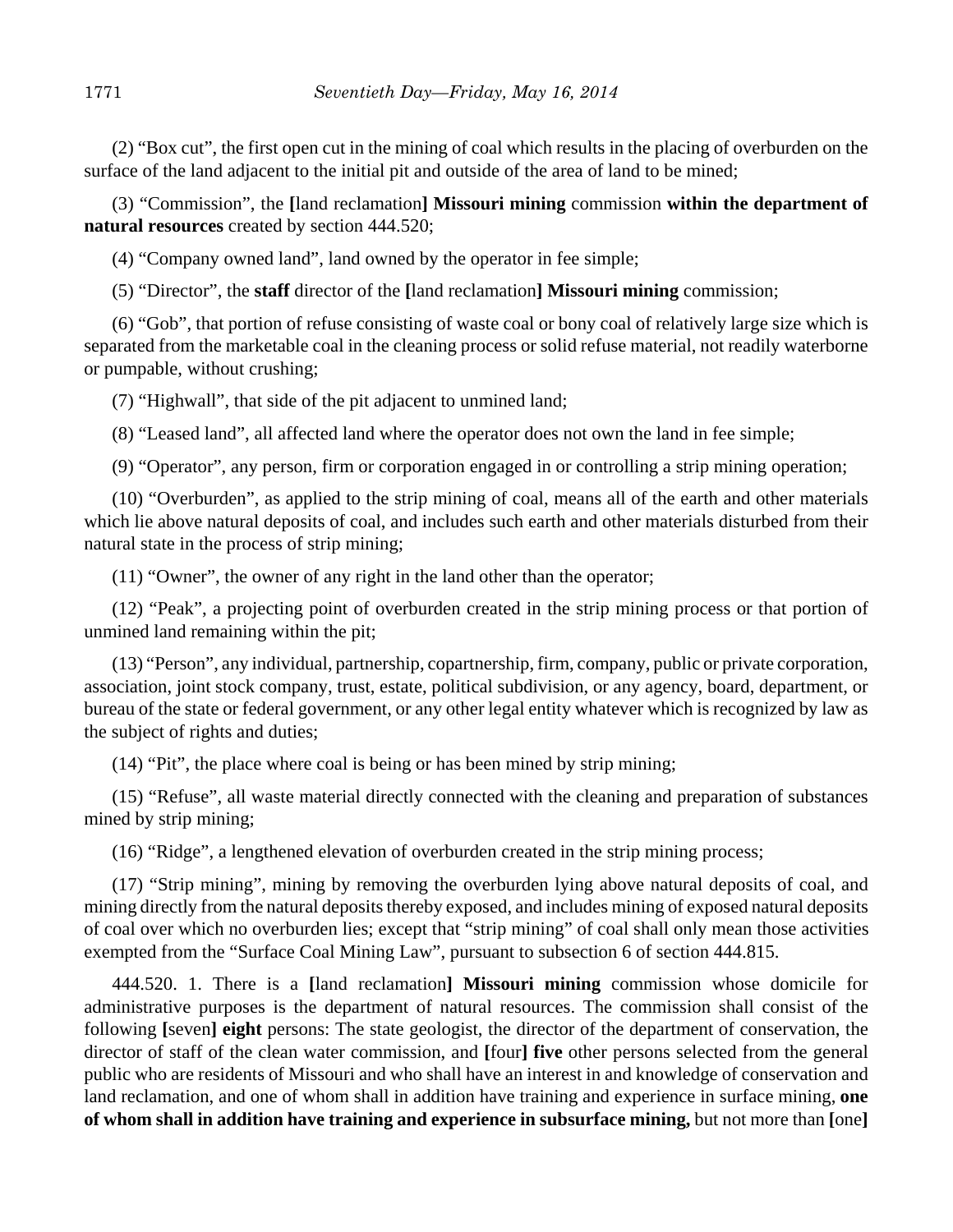**two** can have a direct connection with the mining industry. The **[**four**] five** members from the general public shall be appointed by the governor, by and with the advice and consent of the senate. No more than **[**two**] three** of the appointed members shall belong to the same political party. The three members who serve on the commission by virtue of their office may designate a representative to attend any meetings in their place and exercise all their powers and duties. All necessary personnel required by the commission shall be selected, employed and discharged by the commission. The director of the department shall not have the authority to abolish positions.

2. The initial term of the appointed members shall be as follows: Two members, each from a different political party, shall be appointed for a term of two years, and two members, each from a different political party, shall be appointed for a term of four years. The governor shall designate the term of office for each person appointed when making the initial appointment. The terms of their successors shall be for four years. There is no limitation on the number of terms any appointed member may serve. The terms of all members shall continue until their successors have been duly appointed and qualified. If a vacancy occurs in the appointed membership, the governor shall appoint a member for the remaining portion of the unexpired term created by the vacancy. The governor may remove any appointed member for cause.

3. All members of the commission shall serve without compensation for their duties, but shall be reimbursed for necessary travel and other expenses incurred in the performance of their official duties.

4. At the first meeting of the commission, which shall be called by the state geologist, and at yearly intervals thereafter, the members shall select from among themselves a chairman and a vice chairman. The members of the commission shall appoint a qualified director who shall be a full-time employee of the commission and who shall act as its administrative agent. The commission shall determine the compensation of the director to be payable from appropriations made for that purpose.

444.762. It is hereby declared to be the policy of this state to strike a balance between **[**surface**]** mining of minerals and reclamation of land subjected to surface disturbance by **[**surface**]** mining, as contemporaneously as possible, and for the conservation of land, and thereby to preserve natural resources, to encourage the planting of forests, to advance the seeding of grasses and legumes for grazing purposes and crops for harvest, to aid in the protection of wildlife and aquatic resources, to establish recreational, home and industrial sites, to protect and perpetuate the taxable value of property, and to protect and promote the health, safety and general welfare of the people of this state.

444.765. Wherever used or referred to in sections 444.760 to 444.790, unless a different meaning clearly appears from the context, the following terms mean:

(1) "Affected land", the pit area or area from which overburden shall have been removed, or upon which overburden has been deposited after September 28, 1971. When mining is conducted underground, affected land means any excavation or removal of overburden required to create access to mine openings, except that areas of disturbance encompassed by the actual underground openings for air shafts, portals, adits and haul roads in addition to disturbances within fifty feet of any openings for haul roads, portals or adits shall not be considered affected land. Sites which exceed the excluded areas by more than one acre for underground mining operations shall obtain a permit for the total extent of affected lands with no exclusions as required under sections 444.760 to 444.790;

(2) "Beneficiation", the dressing or processing of minerals for the purpose of regulating the size of the desired product, removing unwanted constituents, and improving the quality or purity of a desired product;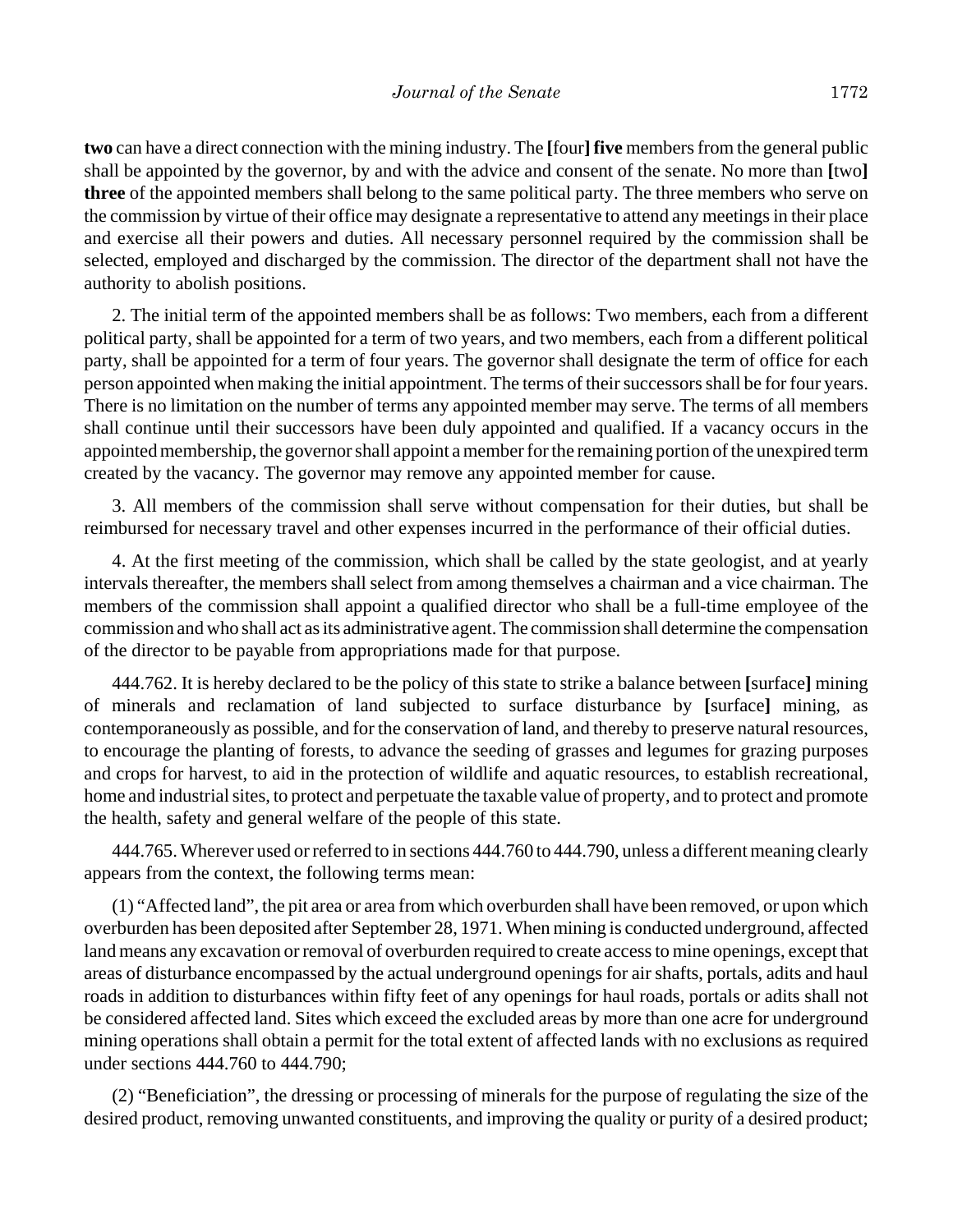(3) "Commercial purpose", the purpose of extracting minerals for their value in sales to other persons or for incorporation into a product;

(4) "Commission", the **[**land reclamation**] Missouri mining** commission in the department of natural resources **created by section 444.520**;

(5) "Construction", construction, erection, alteration, maintenance, or repair of any facility including but not limited to any building, structure, highway, road, bridge, viaduct, water or sewer line, pipeline or utility line, and demolition, excavation, land clearance, and moving of minerals or fill dirt in connection therewith;

(6) "Department", the department of natural resources;

(7) "Director", the staff director of the **[**land reclamation**] Missouri mining** commission **or his or her designee**;

(8) "Excavation", any operation in which earth, minerals, or other material in or on the ground is moved, removed, or otherwise displaced for purposes of construction at the site of excavation, by means of any tools, equipment, or explosives and includes, but is not limited to, backfilling, grading, trenching, digging, ditching, drilling, well-drilling, auguring, boring, tunneling, scraping, cable or pipe plowing, plowing-in, pulling-in, ripping, driving, demolition of structures, and the use of high-velocity air to disintegrate and suction to remove earth and other materials. For purposes of this section, excavation or removal of overburden for purposes of mining for a commercial purpose or for purposes of reclamation of land subjected to surface mining is not included in this definition. Neither shall excavations of sand and gravel by political subdivisions using their own personnel and equipment or private individuals for personal use be included in this definition;

(9) "Fill dirt", material removed from its natural location through mining or construction activity, which is a mixture of unconsolidated earthy material, which may include some minerals, and which is used to fill, raise, or level the surface of the ground at the site of disposition, which may be at the site it was removed or on other property, and which is not processed to extract mineral components of the mixture. Backfill material for use in completing reclamation is not included in this definition;

(10) "Land improvement", work performed by or for a public or private owner or lessor of real property for purposes of improving the suitability of the property for construction at an undetermined future date, where specific plans for construction do not currently exist;

(11) "Mineral", a constituent of the earth in a solid state which, when extracted from the earth, is usable in its natural form or is capable of conversion into a usable form as a chemical, an energy source, or raw material for manufacturing or construction material. For the purposes of this section, this definition includes barite, tar sands, **[**and**]** oil shales, **cadmium, barium, nickel, cobalt, molybdenum, germanium, gallium, tellurium, selenium, vanadium, indium, mercury, uranium, rare earth elements, platinum group elements, manganese, phosphorus, sodium, titanium, zirconium, lithium, thorium, or tungsten;** but does not include iron, lead, zinc, gold, silver, coal, surface or subsurface water, fill dirt, natural oil or gas together with other chemicals recovered therewith;

(12) "Mining", the removal of overburden and extraction of underlying minerals or the extraction of minerals from exposed natural deposits for a commercial purpose, as defined by this section;

(13) "Operator", any person, firm or corporation engaged in and controlling a surface mining operation;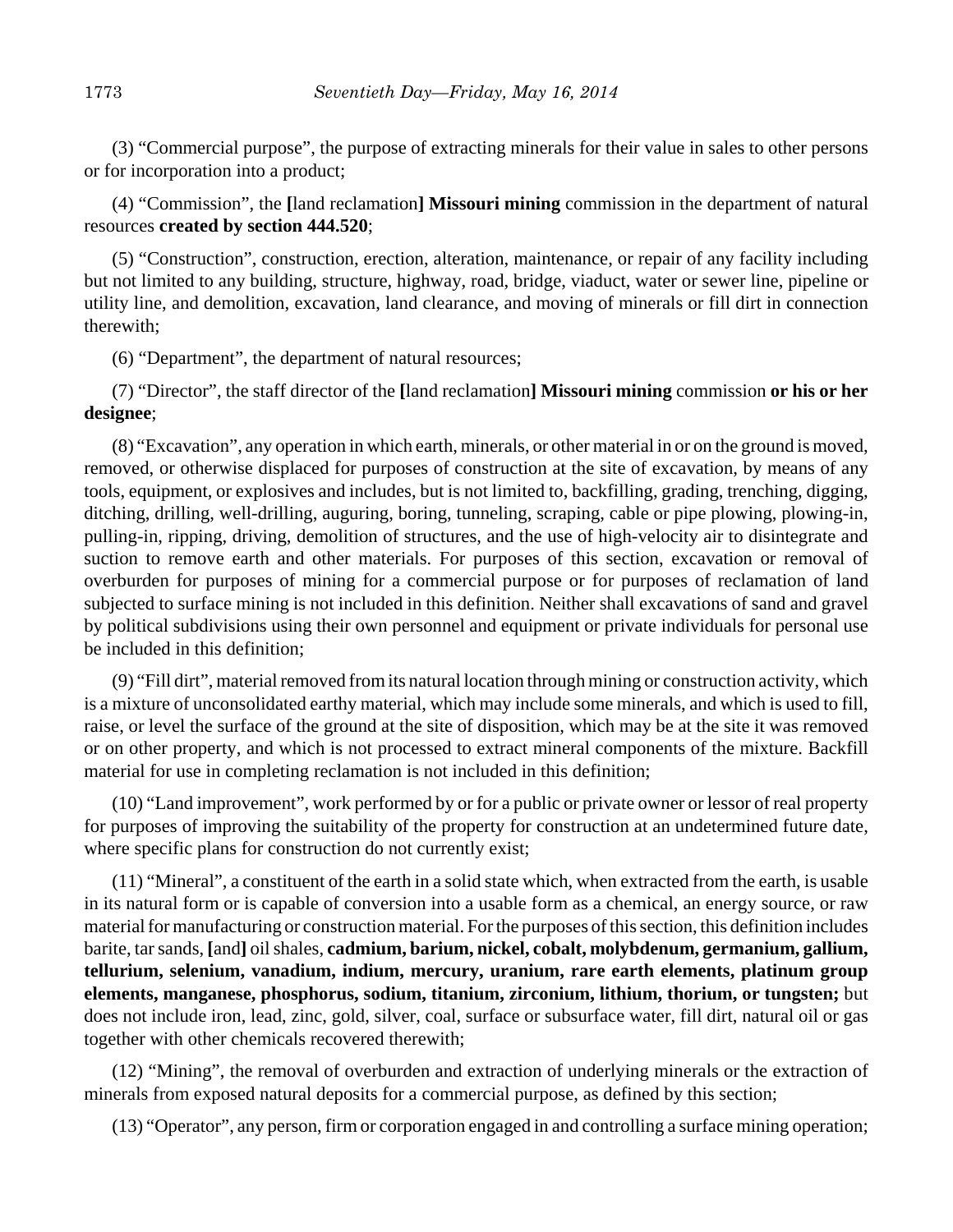(14) "Overburden", all of the earth and other materials which lie above natural deposits of minerals; and also means such earth and other materials disturbed from their natural state in the process of surface mining other than what is defined in subdivision (10) of this section;

(15) "Peak", a projecting point of overburden created in the surface mining process;

(16) "Pit", the place where minerals are being or have been mined by surface mining;

(17) "Public entity", the state or any officer, official, authority, board, or commission of the state and any county, city, or other political subdivision of the state, or any institution supported in whole or in part by public funds;

(18) "Refuse", all waste material directly connected with the cleaning and preparation of substance mined by surface mining;

(19) "Ridge", a lengthened elevation of overburden created in the surface mining process;

(20) "Site" or "mining site", any location or group of associated locations separated by a natural barrier where minerals are being surface mined by the same operator;

(21) "Surface mining", the mining of minerals for commercial purposes by removing the overburden lying above natural deposits thereof, and mining directly from the natural deposits thereby exposed, and shall include mining of exposed natural deposits of such minerals over which no overburden lies and, after August 28, 1990, the surface effects of underground mining operations for such minerals. For purposes of the provisions of sections 444.760 to 444.790, surface mining shall not include excavations to move minerals or fill dirt within the confines of the real property where excavation occurs or to remove minerals or fill dirt from the real property in preparation for construction at the site of excavation. No excavation of fill dirt shall be deemed surface mining regardless of the site of disposition or whether construction occurs at the site of excavation.

**444.768. 1. Notwithstanding any statutory fee amounts or maximums to the contrary, the director of the department of natural resources may conduct a comprehensive review and propose changes to the fee, bond, or assessment structure as set forth in chapter 444. The comprehensive review shall include stakeholder meetings in order to solicit stakeholder input from regulated entities and any other interested parties. Upon completion of the comprehensive review, the department shall submit a proposed fee, bond, or assessment structure with stakeholder agreement to the Missouri mining commission. The commission shall review such recommendations at a forthcoming regular or special meeting, but shall not vote on the proposed structure until a subsequent meeting. If the commission approves, by vote of two-thirds majority, the fee, bond, or assessment structure recommendations, the commission shall authorize the department to file a notice of proposed rulemaking containing the recommended structure, and after considering public comments may authorize the department to file the final order of rulemaking for such rule with the joint committee on administrative rules pursuant to sections 536.021 and 536.024 no later than December first of the same year. If such rules are not disapproved by the general assembly in the manner set out below, they shall take effect on January first of the following calendar year, at which point the existing fee, bond, or assessment structure shall expire. Any regulation promulgated under this subsection shall be deemed to be beyond the scope and authority provided in this subsection, or detrimental to permit applicants, if the general assembly, within the first sixty days of the regular session immediately following the filing of such regulation disapproves the regulation by concurrent resolution. If the general assembly so disapproves any**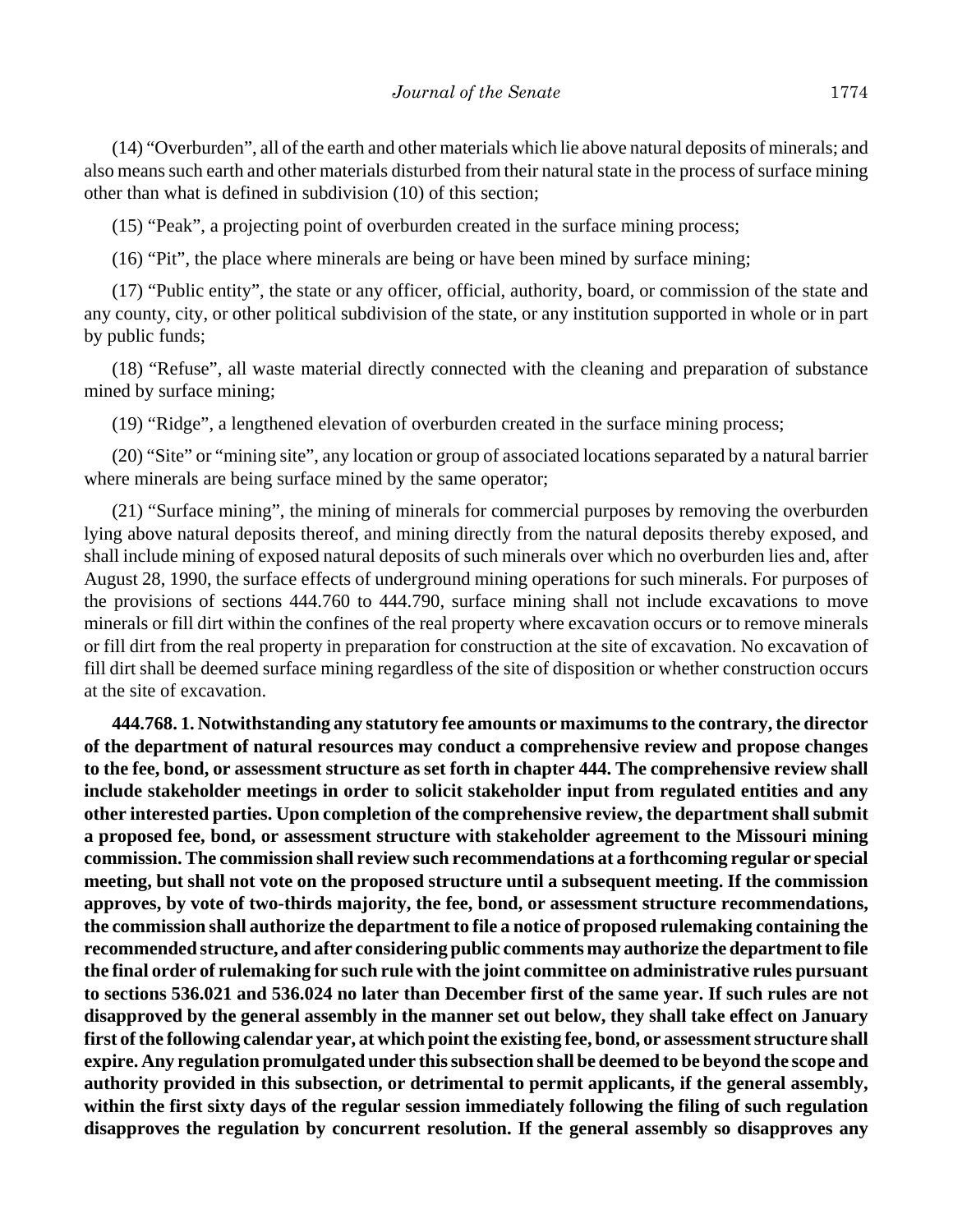**regulation filed under this subsection, the department and the commission shall not implement the proposed fee, bond, or assessment structure and shall continue to use the previous fee, bond, or assessment structure. The authority for the commission to further revise the fee, bond, or assessment structure as provided in this subsection shall expire on August 28, 2024.**

**2. Failure to pay any fee, bond, or assessment, or any portion thereof, referenced in this section by the due date may result in the imposition of a late fee equal to fifteen percent of the unpaid amount, plus ten percent interest per annum. Any order issued by the department under chapter 444 may require payment of such amounts. The department may bring an action in the appropriate circuit court to collect any unpaid fee, late fee, interest, or attorney's fees and costs incurred directly in fee collection. Such action may be brought in the circuit court of the county in which the facility is located, or in the circuit court of Cole County.**

444.770. 1. It shall be unlawful for any operator to engage in surface mining without first obtaining from the commission a permit to do so, in such form as is hereinafter provided, including any operator involved in any gravel mining operation where the annual tonnage of gravel mined by such operator is less than five thousand tons, except as provided in subsection 2 of this section.

2. (1) A property owner or operator conducting gravel removal at the request of a property owner for the primary purpose of managing seasonal gravel accretion on property not used primarily for gravel mining, or a political subdivision who contracts with an operator for excavation to obtain sand and gravel material solely for the use of such political subdivision shall be exempt from obtaining a permit as required in subsection 1 of this section. Such gravel removal shall be conducted solely on the property owner's or political subdivision's property and shall be in accordance with department guidelines, rules, and regulations. The property owner shall notify the department before any person or operator conducts gravel removal from the property owner's property if the gravel is sold. Notification shall include the nature of the activity, name of the county and stream in which the site is located and the property owner's name. The property owner shall not be required to notify the department regarding any gravel removal at each site location for up to one year from the original notification regarding that site. The property owner shall renotify the department before any person or operator conducts gravel removal at any site after the expiration of one year from the previous notification regarding that site. At the time of each notification to the department, the department shall provide the property owner with a copy of the department's guidelines, rules, and regulations relevant to the activity reported. Said guidelines, rules and regulations may be transmitted either by mail or via the internet.

(2) The annual tonnage of gravel mined by such property owner or operator conducting gravel removal at the request of a property owner shall be less than two thousand tons, with a site limitation of one thousand tons annually. Any operator conducting gravel removal at the request of a property owner that has removed two thousand tons of sand and gravel material within one calendar year shall have a watershed management practice plan approved by the commission in order to remove any future sand or gravel material the remainder of the calendar year. The application for approval shall be accompanied by an application fee equivalent to the fee paid under section 444.772 and shall contain the name of the watershed from which the operator will be conducting sand and gravel removal, the location within the watershed district that the sand and gravel will be removed, and the description of the vehicles and equipment used for removal. Upon approval of the watershed management practice plan, the department shall provide a copy of the relevant commission regulations to the operator.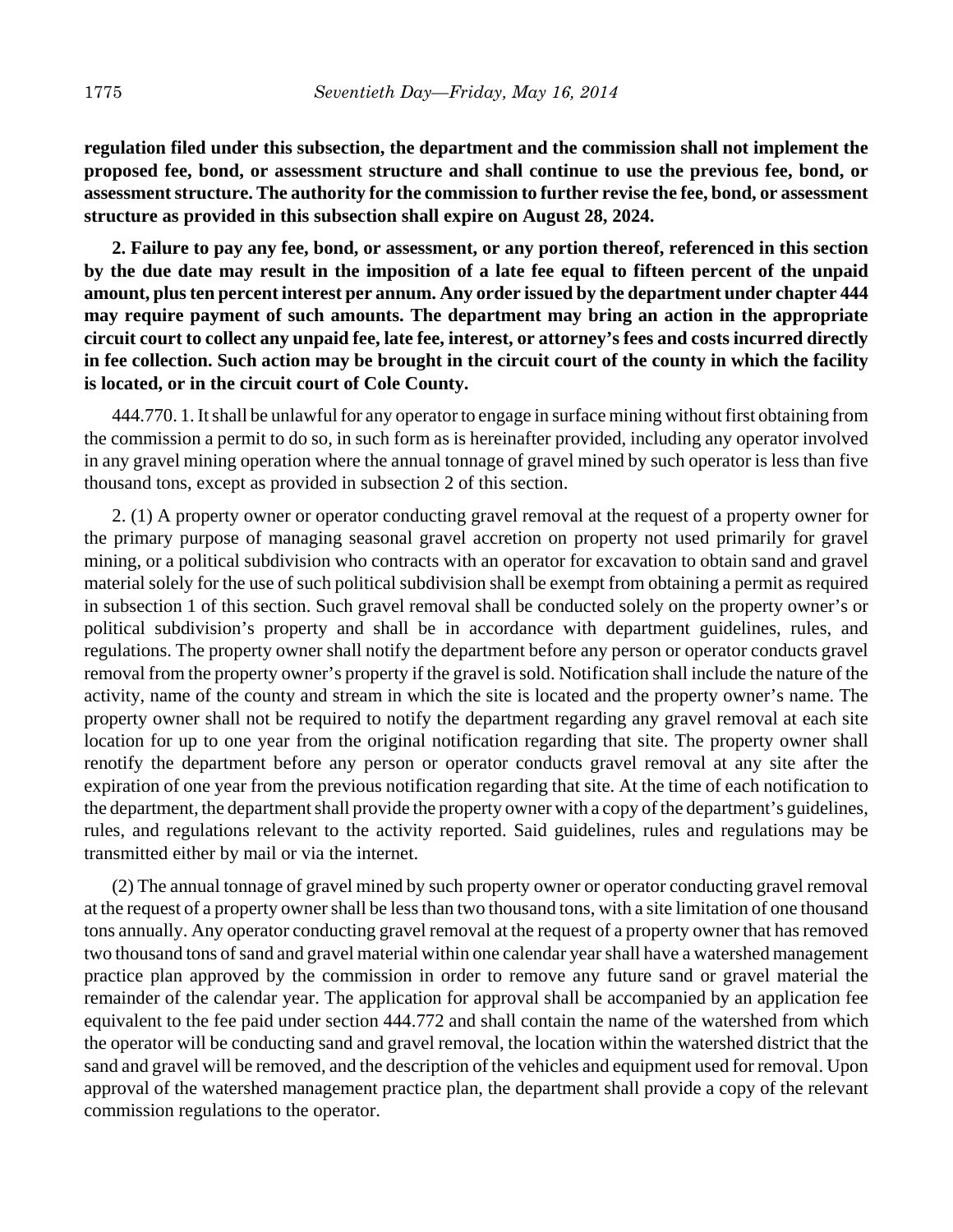(3) No property owner or operator conducting gravel removal at the request of a property owner for the primary purpose of managing seasonal gravel accretion on property not used primarily for gravel mining shall conduct gravel removal from any site located within a distance, to be determined by the commission and included in the guidelines, rules, and regulations given to the property owner at the time of notification, of any building, structure, highway, road, bridge, viaduct, water or sewer line, and pipeline or utility line.

3. Sections 444.760 to 444.790 shall apply only to those areas which are opened on or after January 1, 1972, or to the extended portion of affected areas extended after that date. The effective date of this section for minerals not previously covered under the provisions of sections 444.760 to 444.790 shall be August 28, 1990.

4. All surface mining operations where land is affected after September 28, 1971, which are under the control of any government agency whose regulations are equal to or greater than those imposed by section 444.774, are not subject to the further provisions of sections 444.760 to 444.790, except that such operations shall be registered with the **[**land reclamation**] Missouri mining** commission.

5. Any portion of a surface mining operation which is subject to the provisions of sections 260.200 to 260.245 and the regulations promulgated thereunder, shall not be subject to the provisions of sections 444.760 to 444.790, and any bonds or portions thereof applicable to such operations shall be promptly released by the commission, and the associated permits cancelled by the commission upon presentation to it of satisfactory evidence that the operator has received a permit pursuant to section 260.205 and the regulations promulgated thereunder. Any land reclamation bond associated with such released permits shall be retained by the commission until presentation to the commission of satisfactory evidence that:

(1) The operator has complied with sections 260.226 and 260.227, and the regulations promulgated thereunder, pertaining to closure and postclosure plans and financial assurance instruments; and

(2) The operator has commenced operation of the solid waste disposal area or sanitary landfill as those terms are defined in chapter 260.

6. Notwithstanding the provisions of subsection 1 of this section, any political subdivision which uses its own personnel and equipment or any private individual for personal use may conduct in-stream gravel operations without obtaining from the commission a permit to conduct such an activity.

7. Any person filing a complaint of an alleged violation of this section with the department shall identify themself by name and telephone number, provide the date and location of the violation, and provide adequate information, as determined by the department, that there has been a violation.

Any records, statements, or communications submitted by any person to the department relevant to the complaint shall remain confidential and used solely by the department to investigate such alleged violation."; and

Further amend said bill, Page 7, Section 444.773, Line 92, by inserting after all of said section and line the following:

"444.805. As used in this law, unless the context clearly indicates otherwise, the following words and terms mean:

(1) "Approximate original contour", that surface configuration achieved by backfilling and grading of the mined area so that the reclaimed area, including any terracing or access roads, closely resembles the general surface configuration of the land prior to mining and blends into and complements the drainage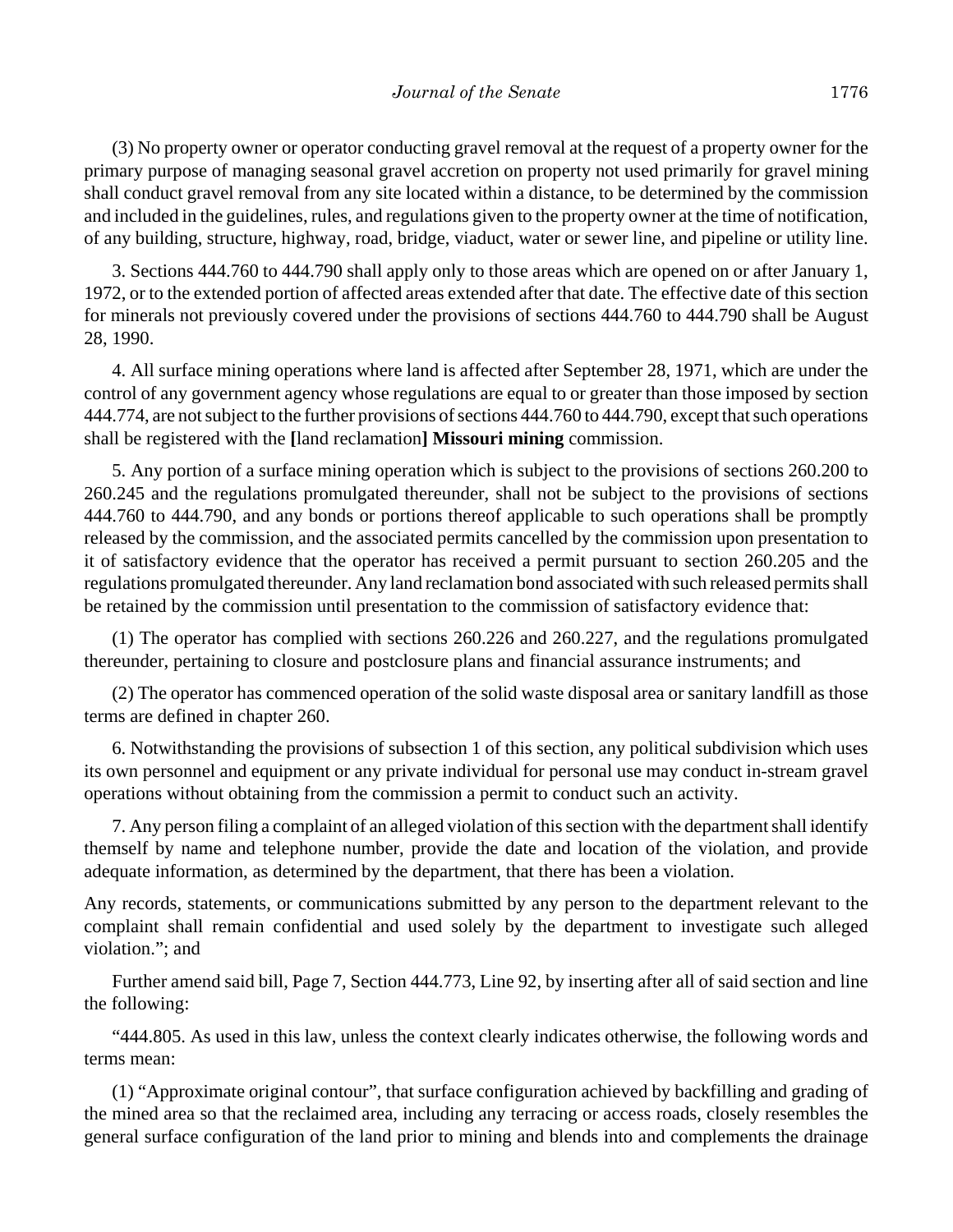pattern of the surrounding terrain, with all highwalls and spoil piles eliminated; water impoundments may be permitted where the commission determines that they are in compliance with subdivision (8) of subsection 2 of section 444.855;

(2) "Coal preparation area", that portion of the permitted area used for the beneficiation of raw coal and structures related to the beneficiation process such as the washer, tipple, crusher, slurry pond or ponds, gob pile and all waste material directly connected with the cleaning, preparation and shipping of coal, but does not include subsurface coal waste disposal areas;

(3) "Coal preparation area reclamation", the reclamation of the coal preparation area by disposal or burial or both of coal waste according to the approved reclamation plan, the replacement of topsoil, and initial seeding;

(4) "Commission", the **[**land reclamation**] Missouri mining** commission created by section 444.520;

(5) "Director", the **staff** director of the **[**land reclamation**] Missouri mining** commission;

(6) "Federal lands", any land, including mineral interests, owned by the United States without regard to how the United States acquired ownership of the land and without regard to the agency having responsibility for management thereof, except Indian lands;

(7) "Federal lands program", a program established by the United States Secretary of the Interior to regulate surface coal mining and reclamation operations on federal lands;

(8) "Imminent danger to the health and safety of the public", the existence of any condition or practice, or any violation of a permit or other requirement of this law in a surface coal mining and reclamation operation, which condition, practice, or violation could reasonably be expected to cause substantial physical harm to persons outside the permit area before such condition, practice, or violation can be abated. A reasonable expectation of death or serious injury before abatement exists if a rational person, subjected to the same conditions or practices giving rise to the peril, would not expose himself or herself to the danger during the time necessary for abatement;

(9) "Operator", any person engaged in coal mining;

(10) "Permit", a permit to conduct surface coal mining and reclamation operations issued by the commission;

(11) "Permit area", the area of land indicated on the approved map submitted by the operator with his application, which area of land shall be covered by the operator's bond and shall be readily identifiable by appropriate markers on the site;

(12) "Permittee", a person holding a permit;

(13) "Person", any individual, partnership, copartnership, firm, company, public or private corporation, association, joint stock company, trust, estate, political subdivision, or any agency, board, department, or bureau of the state or federal government, or any other legal entity whatever which is recognized by law as the subject of rights and duties;

(14) "Phase I reclamation", the filling and grading of all areas disturbed in the conduct of surface coal mining operations, including the replacement of top soil and initial seeding;

(15) "Phase I reclamation bond", a bond for performance filed by a permittee pursuant to section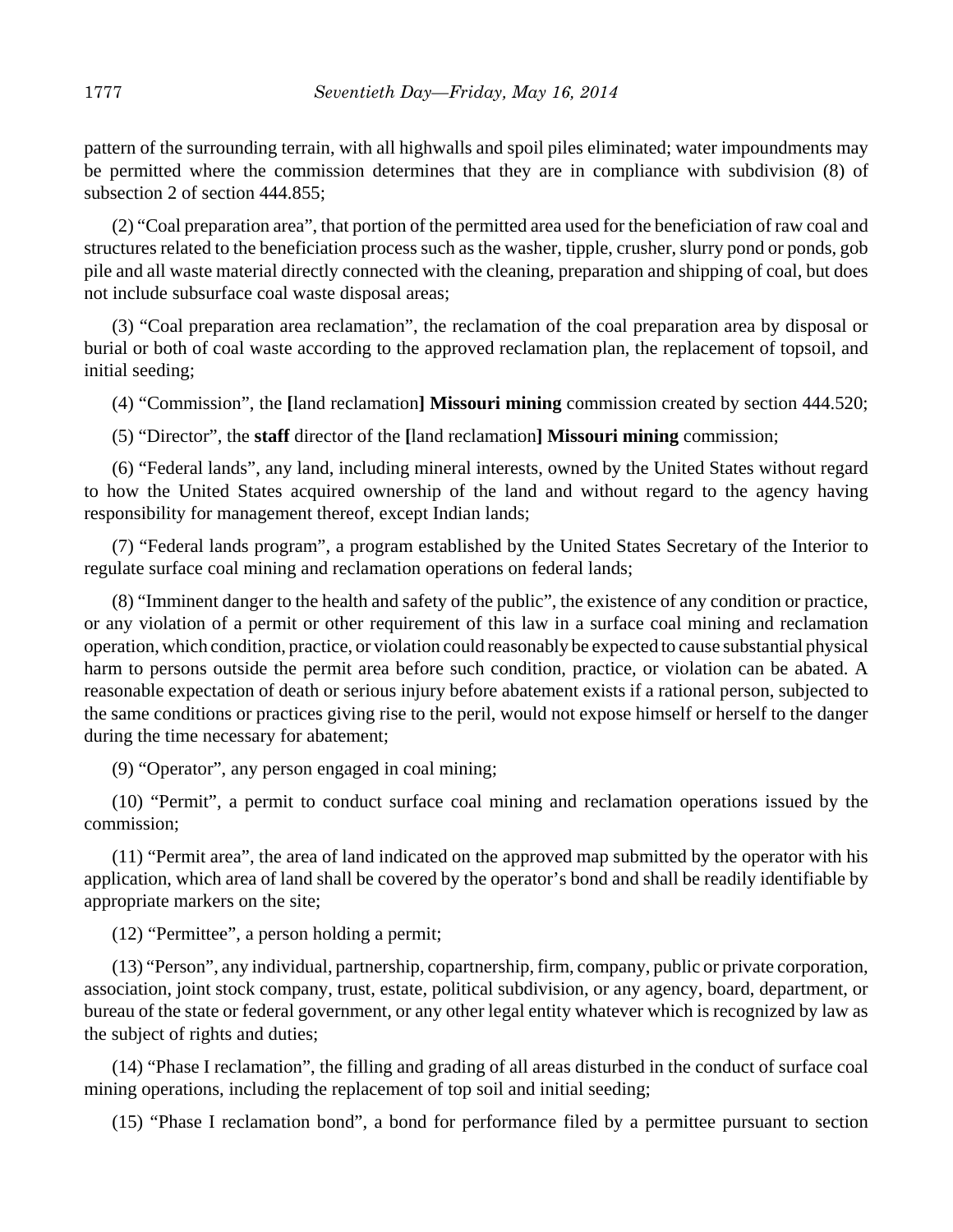444.950 that may have no less than eighty percent released upon the successful completion of phase I reclamation of a permit area in accordance with the approved reclamation plan, with the rest of the bond remaining in effect until phase III liability is released;

(16) "Prime farmland", land which historically has been used for intensive agricultural purposes, and which meets the technical criteria established by the commission on the basis of such factors as moisture availability, temperature regime, chemical balance, permeability, surface layer composition, susceptibility to flooding, and erosion characteristics;

(17) "Reclamation plan", a plan submitted by an applicant for a permit which sets forth a plan for reclamation of the proposed surface coal mining operations;

(18) "Surface coal mining and reclamation operations", surface coal mining operations and all activities necessary and incident to the reclamation of such operations;

(19) "Surface coal mining operations", or "affected land", or "disturbed land":

(a) Activities conducted on the surface of lands in connection with a surface coal mine or surface operations and surface impacts incident to an underground coal mine. Such activities include excavation for the purpose of obtaining coal including such common methods as contour, strip, auger, mountaintop removal, box cut, open pit, and area mining, the uses of explosives and blasting, and in situ distillation or retorting, leaching or other chemical or physical processing, and the cleaning, concentrating, or other processing or preparation, loading of coal at or near the mine site; provided, however, that such activities do not include the extraction of coal incidental to the extraction of other minerals where coal does not exceed sixteen and two-thirds percentum of the tonnage of minerals removed for purposes of commercial use or sale, or coal explorations subject to section 444.845; and

(b) The areas upon which such activities occur or where such activities disturb the natural land surface. Such areas shall also include any adjacent land the use of which is incidental to any such activities, all lands affected by the construction of new roads or the improvement or use of existing roads to gain access to the site of such activities and for haulage, and excavations, workings, impoundments, dams, ventilation shafts, entryways, refuse banks, dumps, stockpiles, overburden piles, spoil banks, culm banks, tailings, holes or depressions, repair areas, storage areas, processing areas, shipping areas and other areas upon which are sited structures, facilities, or other property or materials on the surface, resulting from or incident to such activities;

(20) "This law" or "law", sections 444.800 to 444.970;

(21) "Unwarranted failure to comply", the failure of a permittee to prevent the occurrence of any violation of the permit, reclamation plan, law or rule and regulation, due to indifference, lack of diligence, or lack of reasonable care, or the failure to abate any such violation due to indifference, lack of diligence, or lack of reasonable care.

640.015. 1. All provisions of the law to the contrary notwithstanding, all rules that prescribe environmental conditions or standards promulgated by the department of natural resources, a board or a commission, pursuant to authorities granted in this chapter and chapters 260, 278, 319, 444, 643, and 644, the hazardous waste management commission in chapter 260, the state soil and water districts commission in chapter 278, the **[**land reclamation**] Missouri mining** commission in chapter 444, the safe drinking water commission in this chapter, the air conservation commission in chapter 643, and the clean water commission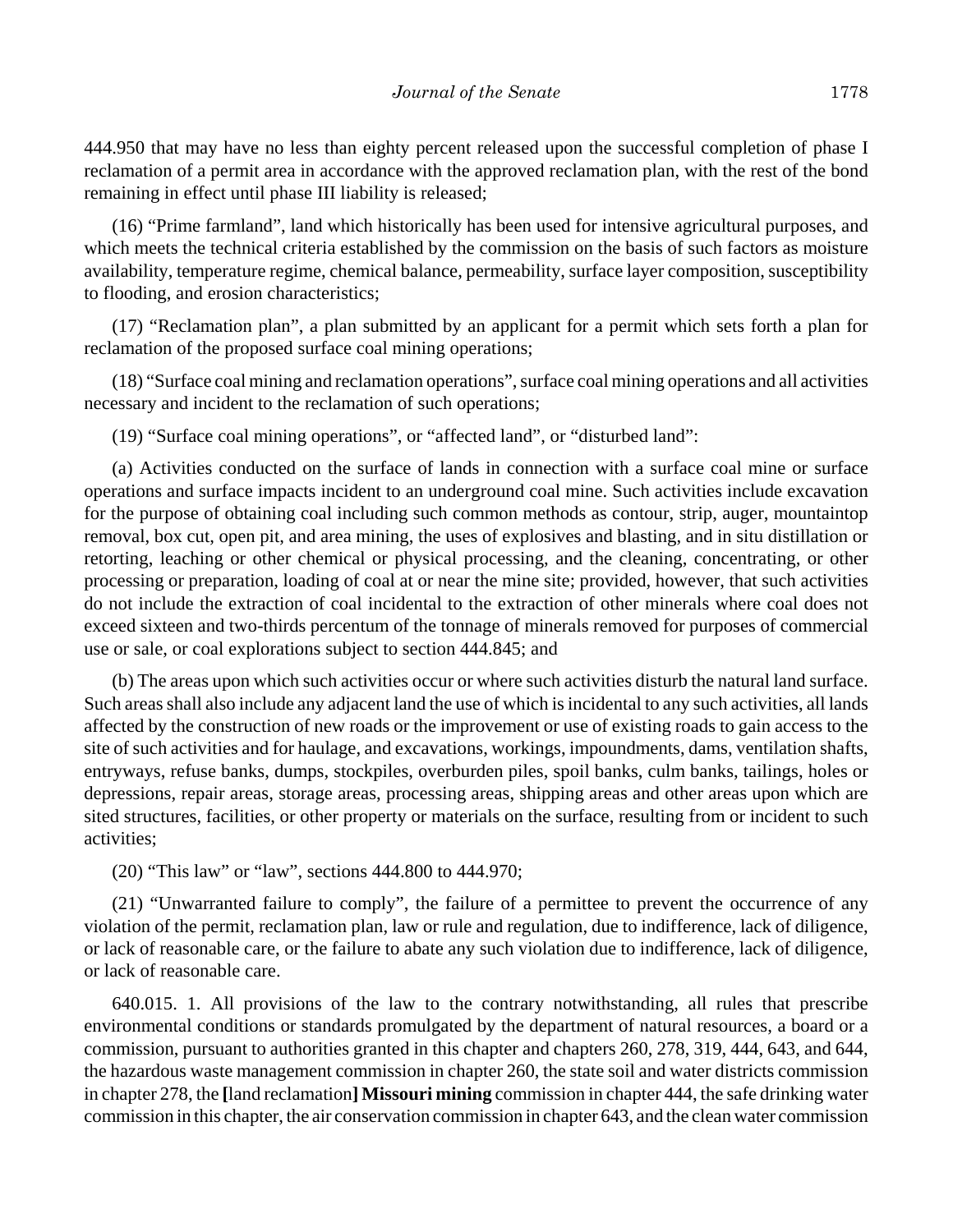in chapter 644 shall cite the specific section of law or legal authority. The rule shall also be based on the regulatory impact report provided in this section.

2. The regulatory impact report required by this section shall include:

(1) A report on the peer-reviewed scientific data used to commence the rulemaking process;

(2) A description of persons who will most likely be affected by the proposed rule, including persons that will bear the costs of the proposed rule and persons that will benefit from the proposed rule;

(3) A description of the environmental and economic costs and benefits of the proposed rule;

(4) The probable costs to the agency and to any other agency of the implementation and enforcement of the proposed rule and any anticipated effect on state revenue;

(5) A comparison of the probable costs and benefits of the proposed rule to the probable costs and benefits of inaction, which includes both economic and environmental costs and benefits;

(6) A determination of whether there are less costly or less intrusive methods for achieving the proposed rule;

(7) A description of any alternative method for achieving the purpose of the proposed rule that were seriously considered by the department and the reasons why they were rejected in favor of the proposed rule;

(8) An analysis of both short-term and long-term consequences of the proposed rule;

(9) An explanation of the risks to human health, public welfare, or the environment addressed by the proposed rule;

(10) The identification of the sources of scientific information used in evaluating the risk and a summary of such information;

(11) A description and impact statement of any uncertainties and assumptions made in conducting the analysis on the resulting risk estimate;

(12) A description of any significant countervailing risks that may be caused by the proposed rule; and

(13) The identification of at least one, if any, alternative regulatory approaches that will produce comparable human health, public welfare, or environmental outcomes.

3. The department, board, or commission shall develop the regulatory impact report required by this section using peer-reviewed and published data or when the peer-reviewed data is not reasonably available, a written explanation shall be filed at the time of the rule promulgation notice explaining why the peerreviewed data was not available to support the regulation. If the peer-reviewed data is not available, the department must provide all scientific references and the types, amount, and sources of scientific information that was used to develop the rule at the time of the rule promulgation notice.

4. The department, board, or commission shall publish in at least one newspaper of general circulation, qualified pursuant to chapter 493, with an average circulation of twenty thousand or more and on the department, board, or commission website a notice of availability of any regulatory impact report conducted pursuant to this section and shall make such assessments and analyses available to the public by posting them on the department, board, or commission website. The department, board, or commission shall allow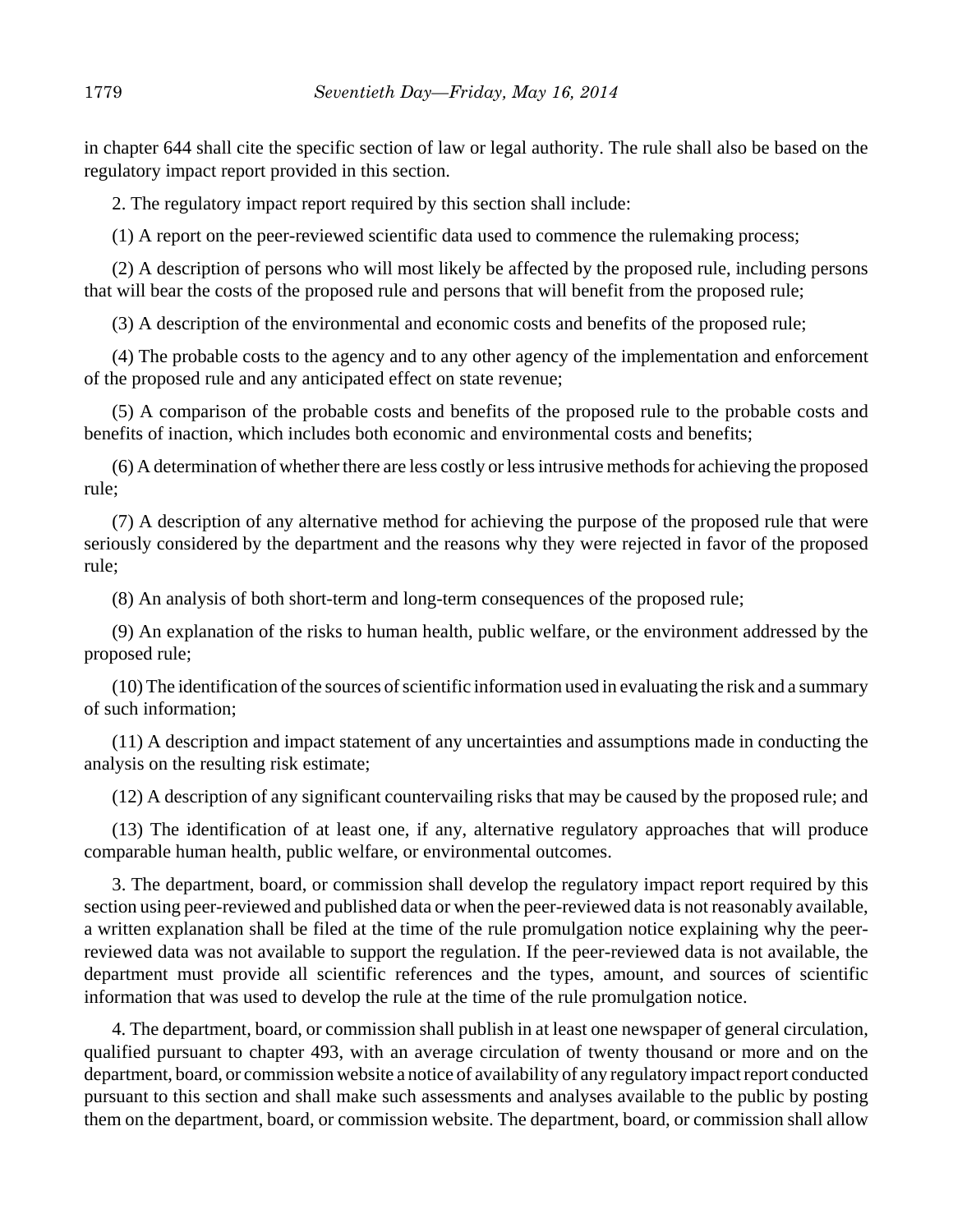at least sixty days for the public to submit comments and shall post all comments and respond to all significant comments prior to promulgating the rule.

5. The department, board, or commission shall file a copy of the regulatory impact report with the joint committee on administrative rules concurrently with the filing of the proposed rule pursuant to section 536.024.

6. If the department, board, or commission fails to conduct the regulatory impact report as required for each proposed rule pursuant to this section, such rule shall be void unless the written explanation delineating why the peer-reviewed data was not available has been filed at the time of the rule promulgation notice.

7. Any other provision of this section to the contrary notwithstanding, the department, board, or commission referenced in subsection 1 of this section may adopt a rule without conducting a regulatory impact report if the director of the department determines that immediate action is necessary to protect human health, public welfare, or the environment; provided, however, in doing so, the department, board, or commission shall be required to provide written justification as to why it deviated from conducting a regulatory impact report and shall complete the regulatory impact report within one hundred eighty days of the adoption of the rule.

8. The provisions of this section shall not apply if the department adopts environmental protection agency rules and rules from other applicable federal agencies without variance.

640.016. 1. The department of natural resources shall not place in any permit any requirement, provision, stipulation, or any other restriction which is not prescribed or authorized by regulation or statute, unless the requirement, provision, stipulation, or other restriction is pursuant to the authority addressed in statute.

2. Prior to submitting a permit to public comment the department of natural resources shall deliver such permit to the permit applicant at the contact address on the permit application for final review. In the interest of expediting permit issuance, permit applicants may waive the opportunity to review draft permits prior to public notice. The permit applicant shall have ten days to review the permit for errors. Upon receipt of the applicant's review of the permit, the department of natural resources shall correct the permit where nonsubstantive drafting errors exist. The department of natural resources shall make such changes within ten days and submit the permit for public comment. If the permit applicant is not provided the opportunity to review permits prior to submission for public comment, the permit applicant shall have the authority to correct drafting errors in their permits after they are issued without paying any fee for such changes or modifications.

3. In any matter where a permit is denied by the department of natural resources pursuant to authorities granted in this chapter and chapters 260, 278, 319, 444, 643, and 644, the hazardous waste management commission in chapter 260, the state soil and water districts commission in chapter 278, the **[**land reclamation**] Missouri mining** commission in chapter 444, the safe drinking water commission in this chapter, the air conservation commission in chapter 643, and the clean water commission in chapter 644, such denial shall clearly state the basis for such denial.

4. Once a permit or action has been approved by the department, the department shall not revoke or change, without written permission from the permittee, the decision for a period of one year or unless the department determines that immediate action is necessary to protect human health, public welfare, or the environment.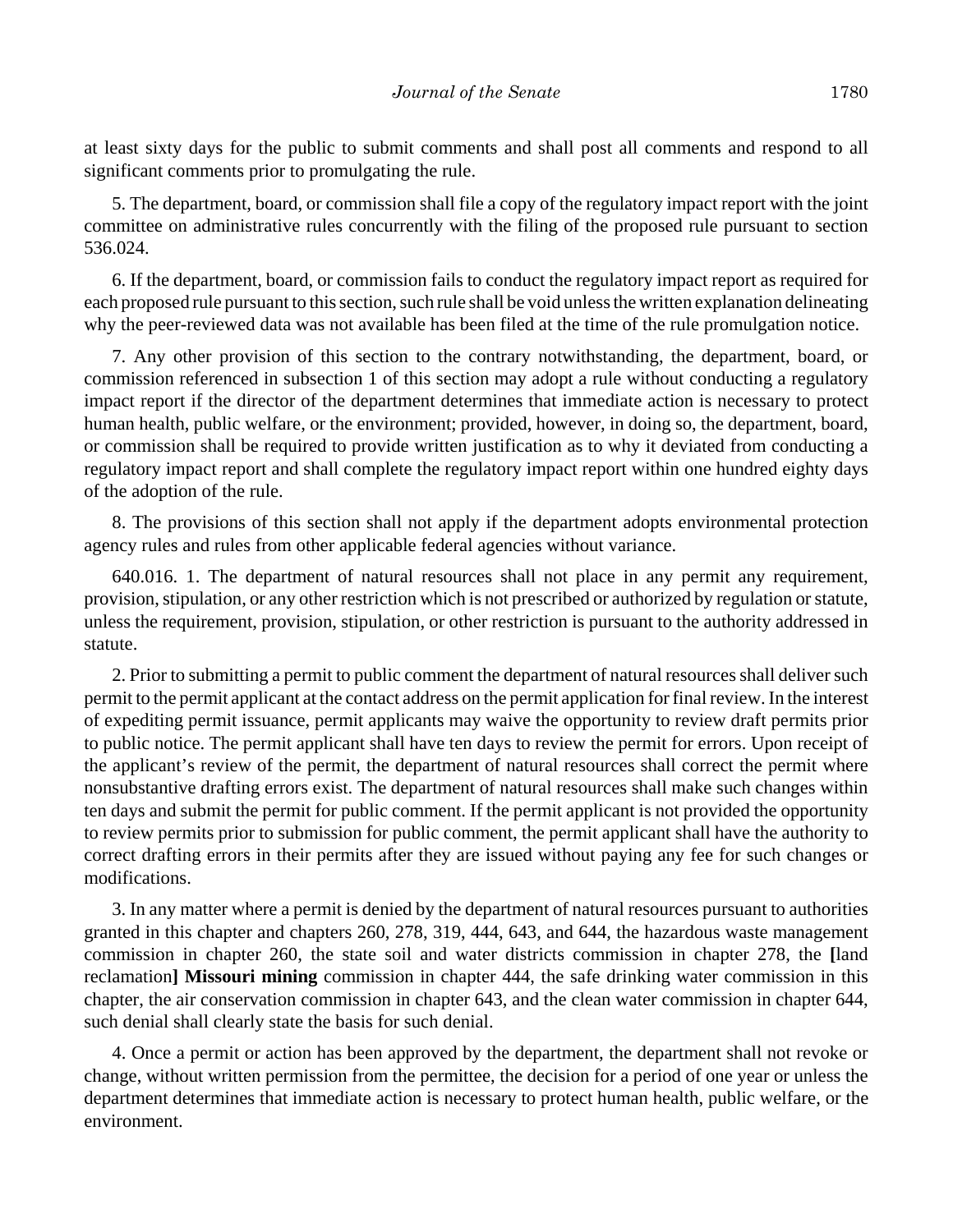640.100. 1. The safe drinking water commission created in section 640.105 shall promulgate rules necessary for the implementation, administration and enforcement of sections 640.100 to 640.140 and the federal Safe Drinking Water Act as amended.

2. No standard, rule or regulation or any amendment or repeal thereof shall be adopted except after a public hearing to be held by the commission after at least thirty days' prior notice in the manner prescribed by the rulemaking provisions of chapter 536 and an opportunity given to the public to be heard; the commission may solicit the views, in writing, of persons who may be affected by, knowledgeable about, or interested in proposed rules and regulations, or standards. Any person heard or registered at the hearing, or making written request for notice, shall be given written notice of the action of the commission with respect to the subject thereof. Any rule or portion of a rule, as that term is defined in section 536.010, that is promulgated to administer and enforce sections 640.100 to 640.140 shall become effective only if the agency has fully complied with all of the requirements of chapter 536, including but not limited to section 536.028, if applicable, after June 9, 1998. All rulemaking authority delegated prior to June 9, 1998, is of no force and effect and repealed as of June 9, 1998, however, nothing in this section shall be interpreted to repeal or affect the validity of any rule adopted or promulgated prior to June 9, 1998. If the provisions of section 536.028 apply, the provisions of this section are nonseverable and if any of the powers vested with the general assembly pursuant to section 536.028 to review, to delay the effective date, or to disapprove and annul a rule or portion of a rule are held unconstitutional or invalid, the purported grant of rulemaking authority and any rule so proposed and contained in the order of rulemaking shall be invalid and void, except that nothing in this chapter or chapter 644 shall affect the validity of any rule adopted and promulgated prior to June 9, 1998.

3. The commission shall promulgate rules and regulations for the certification of public water system operators, backflow prevention assembly testers and laboratories conducting tests pursuant to sections 640.100 to 640.140. Any person seeking to be a certified backflow prevention assembly tester shall satisfactorily complete standard, nationally recognized written and performance examinations designed to ensure that the person is competent to determine if the assembly is functioning within its design specifications. Any such state certification shall satisfy any need for local certification as a backflow prevention assembly tester. However, political subdivisions may set additional testing standards for individuals who are seeking to be certified as backflow prevention assembly testers. Notwithstanding any other provision of law to the contrary, agencies of the state or its political subdivisions shall only require carbonated beverage dispensers to conform to the backflow protection requirements established in the National Sanitation Foundation standard eighteen, and the dispensers shall be so listed by an independent testing laboratory. The commission shall promulgate rules and regulations for collection of samples and analysis of water furnished by municipalities, corporations, companies, state establishments, federal establishments or individuals to the public. The department of natural resources or the department of health and senior services shall, at the request of any supplier, make any analyses or tests required pursuant to the terms of section 192.320 and sections 640.100 to 640.140. The department shall collect fees to cover the reasonable cost of laboratory services, both within the department of natural resources and the department of health and senior services, laboratory certification and program administration as required by sections 640.100 to 640.140. The laboratory services and program administration fees pursuant to this subsection shall not exceed two hundred dollars for a supplier supplying less than four thousand one hundred service connections, three hundred dollars for supplying less than seven thousand six hundred service connections, five hundred dollars for supplying seven thousand six hundred or more service connections, and five hundred dollars for testing surface water. Such fees shall be deposited in the safe drinking water fund as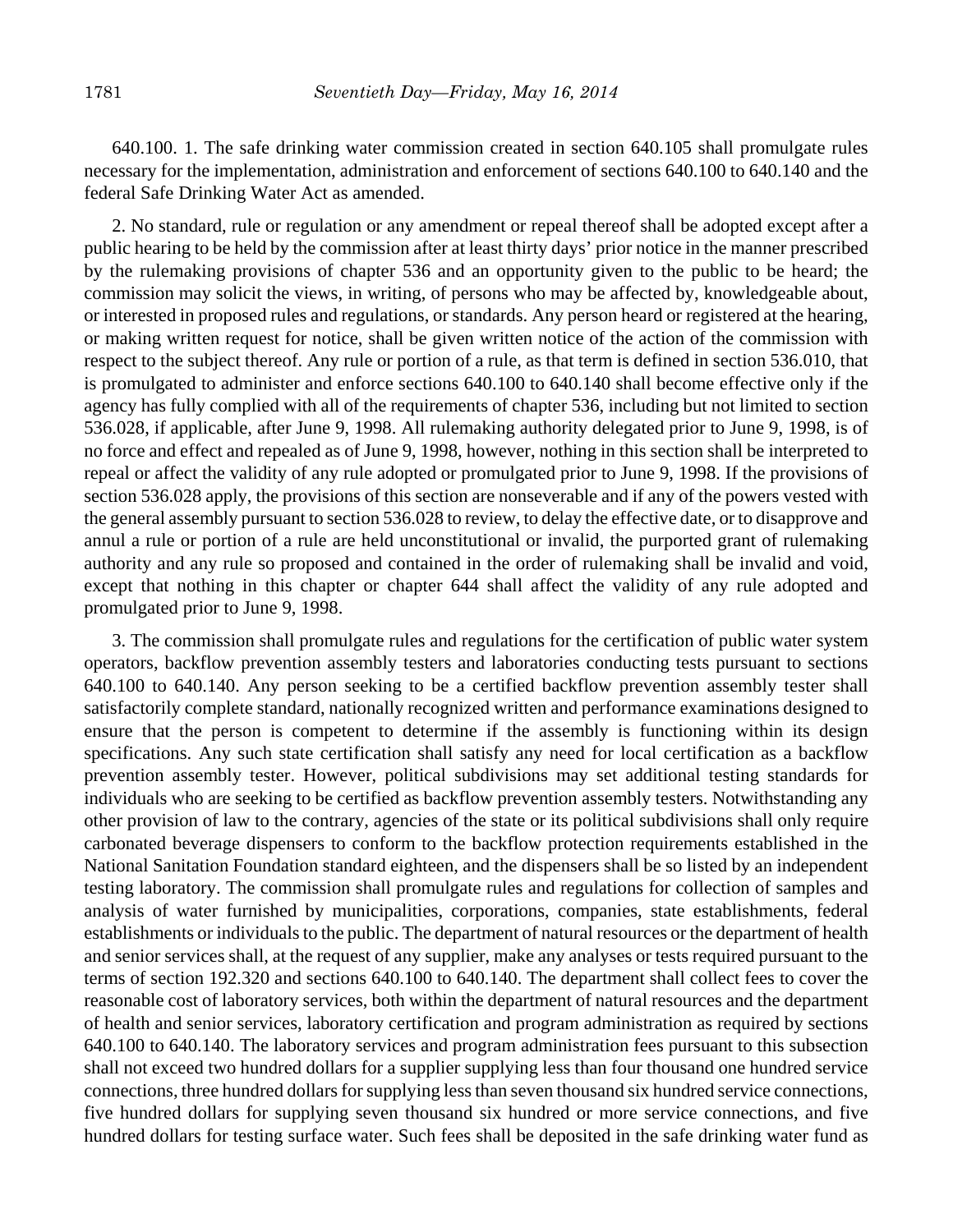specified in section 640.110. The analysis of all drinking water required by section 192.320 and sections 640.100 to 640.140 shall be made by the department of natural resources laboratories, department of health and senior services laboratories or laboratories certified by the department of natural resources.

4. The department of natural resources shall establish and maintain an inventory of public water supplies and conduct sanitary surveys of public water systems. Such records shall be available for public inspection during regular business hours.

5. (1) For the purpose of complying with federal requirements for maintaining the primacy of state enforcement of the federal Safe Drinking Water Act, the department is hereby directed to request appropriations from the general revenue fund and all other appropriate sources to fund the activities of the public drinking water program and in addition to the fees authorized pursuant to subsection 3 of this section, an annual fee for each customer service connection with a public water system is hereby authorized to be imposed upon all customers of public water systems in this state. **[**The fees collected shall not exceed the amounts specified in this subsection and the commission may set the fees, by rule, in a lower amount by proportionally reducing all fees charged pursuant to this subsection from the specified maximum amounts. Reductions shall be roughly proportional but in each case shall be divisible by twelve.**]** Each customer of a public water system shall pay an annual fee for each customer service connection.

(2) The annual fee per customer service connection for unmetered customers and customers with meters not greater than one inch in size shall be based upon the number of service connections in the water system serving that customer, and shall not exceed:

| 1 to 1,000 connections. $\dots \dots \dots \dots \dots$ \$3.24 |  |
|----------------------------------------------------------------|--|
| 1,001 to 4,000 connections. 3.00                               |  |
| 4,001 to 7,000 connections. 2.76                               |  |
| 7,001 to 10,000 connections. 2.40                              |  |
| 10,001 to 20,000 connections. 2.16                             |  |
| 20,001 to 35,000 connections. 1.92                             |  |
|                                                                |  |
|                                                                |  |
| More than $100,000$ connections. 1.08.                         |  |

(3) The annual user fee for customers having meters greater than one inch but less than or equal to two inches in size shall not exceed seven dollars and forty-four cents; for customers with meters greater than two inches but less than or equal to four inches in size shall not exceed forty-one dollars and sixteen cents; and for customers with meters greater than four inches in size shall not exceed eighty-two dollars and fortyfour cents.

(4) Customers served by multiple connections shall pay an annual user fee based on the above rates for each connection, except that no single facility served by multiple connections shall pay a total of more than five hundred dollars per year.

6. Fees imposed pursuant to subsection 5 of this section shall become effective on August 28, 2006, and shall be collected by the public water system serving the customer beginning September 1, 2006, and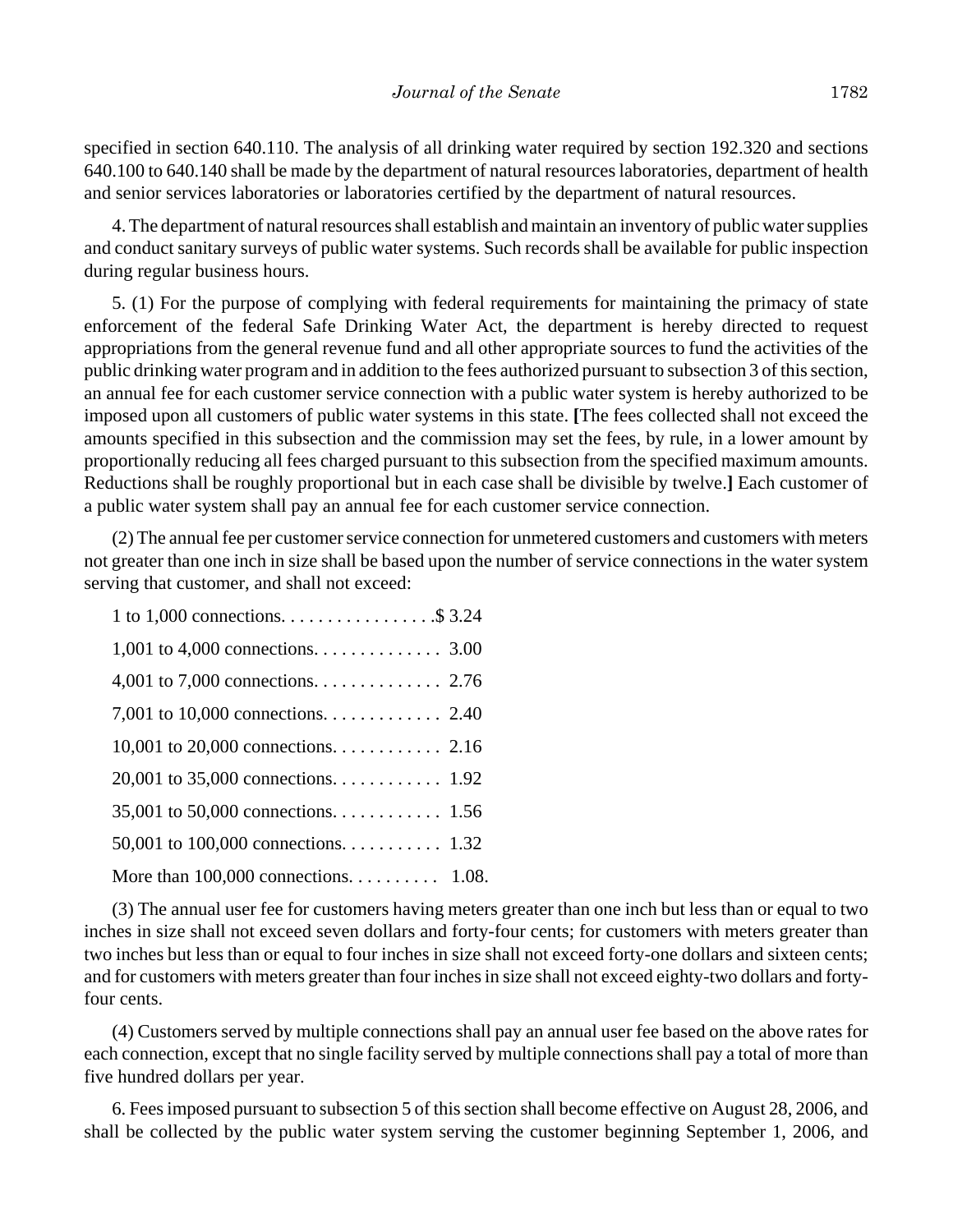continuing until such time that the safe drinking water commission, at its discretion, specifies a **[**lower**] different** amount under **[**subdivision (1) of**]** subsection **[**5**] 8** of this section. The commission shall promulgate rules and regulations on the procedures for billing, collection and delinquent payment. Fees collected by a public water system pursuant to subsection 5 of this section **and fees established by the commission pursuant to subsection 8 of this section** are state fees. The annual fee shall be enumerated separately from all other charges, and shall be collected in monthly, quarterly or annual increments. Such fees shall be transferred to the director of the department of revenue at frequencies not less than quarterly. Two percent of the revenue arising from the fees shall be retained by the public water system for the purpose of reimbursing its expenses for billing and collection of such fees.

7. Imposition and collection of the fees authorized in subsection 5 **and fees established by the commission pursuant to subsection 8** of this section shall be suspended on the first day of a calendar quarter if, during the preceding calendar quarter, the federally delegated authority granted to the safe drinking water program within the department of natural resources to administer the Safe Drinking Water Act, 42 U.S.C. 300g-2, is withdrawn. The fee shall not be reinstated until the first day of the calendar quarter following the quarter during which such delegated authority is reinstated.

8. **[**Fees imposed pursuant to subsection 5 of this section shall expire on September 1, 2017.**] Notwithstanding any statutory fee amounts or maximums to the contrary, the department of natural resources may conduct a comprehensive review and propose changes to the fee structure set forth in this section. The comprehensive review shall include stakeholder meetings in order to solicit stakeholder input from public and private water suppliers, and any other interested parties. Upon completion of the comprehensive review, the department shall submit a proposed fee structure with stakeholder agreement to the safe drinking water commission. The commission shall review such recommendations at a forthcoming regular or special meeting, but shall not vote on the fee structure until a subsequent meeting. If the commission approves, by vote of two-thirds majority or six of nine commissioners, the fee structure recommendations, the commission shall authorize the department to file a notice of proposed rulemaking containing the recommended fee structure, and after considering public comments may authorize the department to file the final order of rulemaking for such rule with the joint committee on administrative rules pursuant to sections 536.021 and 536.024 no later than December first of the same year. If such rules are not disapproved by the general assembly in the manner set out below, they shall take effect on January first of the following calendar year, at which point the existing fee structure shall expire. Any regulation promulgated under this subsection shall be deemed to be beyond the scope and authority provided in this subsection, or detrimental to permit applicants, if the general assembly within the first sixty calendar days of the regular session immediately following the filing of such regulation, disapproves the regulation by concurrent resolution. If the general assembly so disapproves any regulation filed under this subsection, the department and the commission shall not implement the proposed fee structure and shall continue to use the previous fee structure. The authority of the commission to further revise the fee structure as provided by this subsection shall expire on August 28, 2024.**

643.055. 1. Other provisions of law notwithstanding, the Missouri air conservation commission shall have the authority to promulgate rules and regulations, pursuant to chapter 536, to establish standards and guidelines to ensure that the state of Missouri is in compliance with the provisions of the federal Clean Air Act, as amended (42 U.S.C. Section 7401, et seq.). The standards and guidelines so established shall not be any stricter than those required under the provisions of the federal Clean Air Act, as amended; nor shall those standards and guidelines be enforced in any area of the state prior to the time required by the federal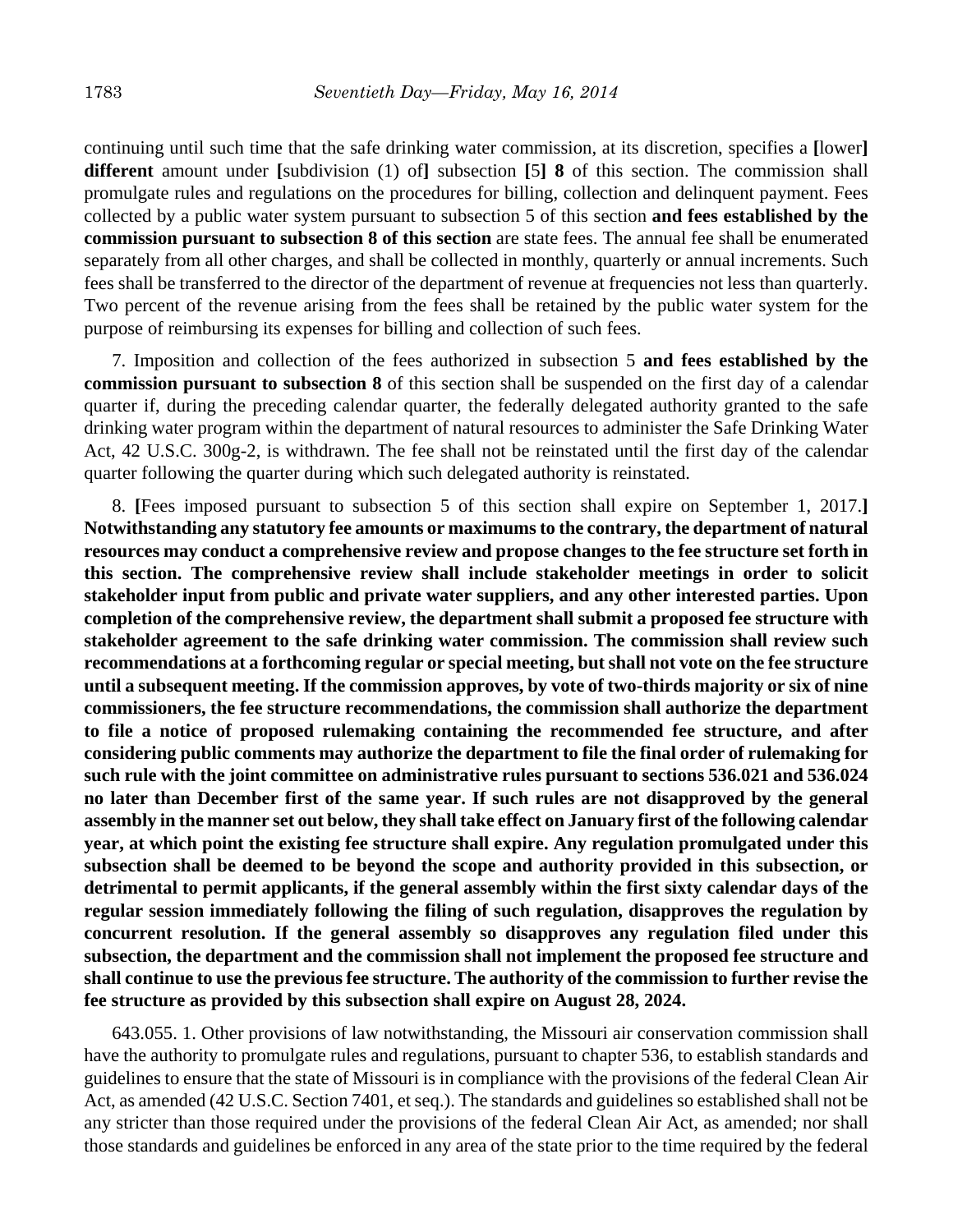Clean Air Act, as amended. The restrictions of this section shall not apply to the parts of a state implementation plan developed by the commission to bring a nonattainment area into compliance and to maintain compliance when needed to have a United States Environmental Protection Agency approved state implementation plan. The determination of which parts of a state implementation plan are not subject to the restrictions of this section shall be based upon specific findings of fact by the air conservation commission as to the rules, regulations and criteria that are needed to have a United States Environmental Protection Agency approved plan.

2. The Missouri air conservation commission shall also have the authority to grant exceptions and variances from the rules set under subsection 1 of this section when the person applying for the exception or variance can show that compliance with such rules:

- (1) Would cause economic hardship; or
- (2) Is physically impossible; or
- (3) Is more detrimental to the environment than the variance would be; or
- (4) Is impractical or of insignificant value under the existing conditions.

**3. The department shall not regulate the manufacture, performance, or use of residential wood burning heaters or appliances through a state implementation plan or otherwise, unless first specifically authorized to do so by the general assembly. No rule or regulation respecting the establishment or the enforcement of performance standards for residential wood burning heaters or appliances shall become effective unless and until first approved by the joint committee on administrative rules.**

**4. New rules or regulations shall not be applied to existing wood burning furnaces, stoves, fireplaces, or heaters that individuals are currently using as their source of heat for their homes or businesses. All wood burning furnaces, stoves, fireplaces, and heaters existing on August 28, 2014 shall be not subject to any rules or regulations enacted after such date. No employee of the state or state agency shall enforce any new rules or regulations against such existing wood burning furnaces, stoves, fireplaces, and heaters.**

643.079. 1. Any air contaminant source required to obtain a permit issued under sections 643.010 to 643.355 shall pay annually beginning April 1, 1993, a fee as provided herein. For the first year the fee shall be twenty-five dollars per ton of each regulated air contaminant emitted. Thereafter, the fee shall be set every three years by the commission by rule and shall be at least twenty-five dollars per ton of regulated air contaminant emitted but not more than forty dollars per ton of regulated air contaminant emitted in the previous calendar year. If necessary, the commission may make annual adjustments to the fee by rule. The fee shall be set at an amount consistent with the need to fund the reasonable cost of administering sections 643.010 to 643.355, taking into account other moneys received pursuant to sections 643.010 to 643.355. For the purpose of determining the amount of air contaminant emissions on which the fees authorized under this section are assessed, a facility shall be considered one source under the definition of subsection 2 of section 643.078, except that a facility with multiple operating permits shall pay the emission fees authorized under this section separately for air contaminants emitted under each individual permit.

2. A source which produces charcoal from wood shall pay an annual emission fee under this subsection in lieu of the fee established in subsection 1 of this section. The fee shall be based upon a maximum fee of twenty-five dollars per ton and applied upon each ton of regulated air contaminant emitted for the first four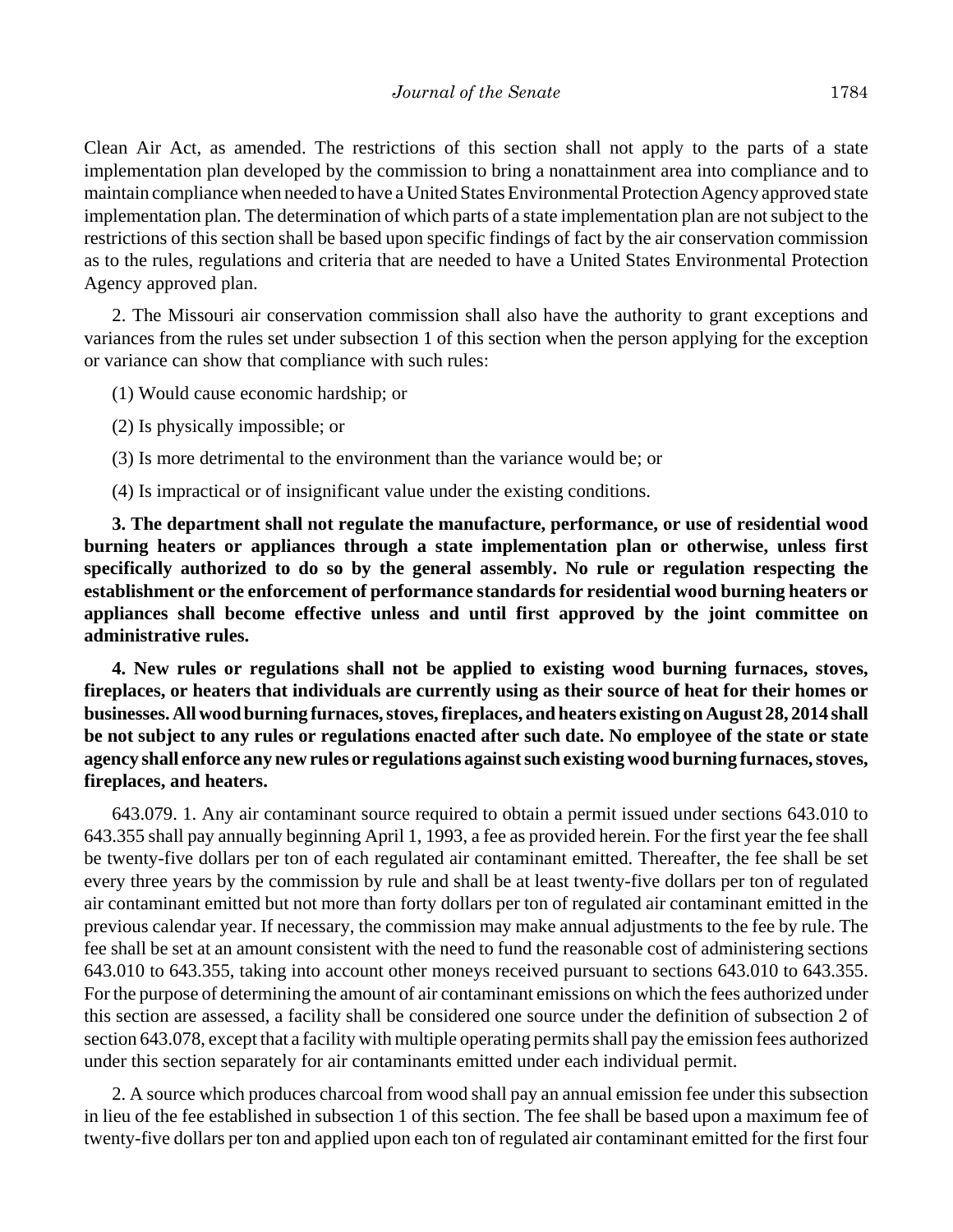thousand tons of each contaminant emitted in the amount established by the commission pursuant to subsection 1 of this section, reduced according to the following schedule:

(1) For fees payable under this subsection in the years 1993 and 1994, the fee shall be reduced by one hundred percent;

(2) For fees payable under this subsection in the years 1995, 1996 and 1997, the fee shall be reduced by eighty percent;

(3) For fees payable under this subsection in the years 1998, 1999 and 2000, the fee shall be reduced by sixty percent.

3. The fees imposed in subsection 2 of this section shall not be imposed or collected after the year 2000 unless the general assembly reimposes the fee.

4. Each air contaminant source with a permit issued under sections 643.010 to 643.355 shall pay the fee for the first four thousand tons of each regulated air contaminant emitted each year but no air contaminant source shall pay fees on total emissions of regulated air contaminants in excess of twelve thousand tons in any calendar year. A permitted air contaminant source which emitted less than one ton of all regulated pollutants shall pay a fee equal to the amount per ton set by the commission. An air contaminant source which pays emission fees to a holder of a certificate of authority issued pursuant to section 643.140 may deduct such fees from any amount due under this section. The fees imposed in this section shall not be applied to carbon oxide emissions. The fees imposed in subsection 1 and this subsection shall not be applied to sulfur dioxide emissions from any Phase I affected unit subject to the requirements of Title IV, Section 404, of the federal Clean Air Act, as amended, 42 U.S.C. 7651, et seq., any sooner than January 1, 2000. The fees imposed on emissions from Phase I affected units shall be consistent with and shall not exceed the provisions of the federal Clean Air Act, as amended, and the regulations promulgated thereunder. Any such fee on emissions from any Phase I affected unit shall be reduced by the amount of the service fee paid by that Phase I affected unit pursuant to subsection 8 of this section in that year. Any fees that may be imposed on Phase I sources shall follow the procedures set forth in subsection 1 and this subsection and shall not be applied retroactively.

5. Moneys collected under this section shall be transmitted to the director of revenue for deposit in appropriate subaccounts of the natural resources protection fund created in section 640.220. A subaccount shall be maintained for fees paid by air contaminant sources which are required to be permitted under Title V of the federal Clean Air Act, as amended, 42 U.S.C. Section 7661, et seq., and used, upon appropriation, to fund activities by the department to implement the operating permits program authorized by Title V of the federal Clean Air Act, as amended. Another subaccount shall be maintained for fees paid by air contaminant sources which are not required to be permitted under Title V of the federal Clean Air Act as amended, and used, upon appropriation, to fund other air pollution control program activities. Another subaccount shall be maintained for service fees paid under subsection 8 of this section by Phase I affected units which are subject to the requirements of Title IV, Section 404, of the federal Clean Air Act Amendments of 1990, as amended, 42 U.S.C. 7651, and used, upon appropriation, to fund air pollution control program activities. The provisions of section 33.080 to the contrary notwithstanding, moneys in the fund shall not revert to general revenue at the end of each biennium. Interest earned by moneys in the subaccounts shall be retained in the subaccounts. The per-ton fees established under subsection 1 of this section may be adjusted annually, consistent with the need to fund the reasonable costs of the program, but shall not be less than twenty-five dollars per ton of regulated air contaminant nor more than forty dollars per ton of regulated air contaminant. The first adjustment shall apply to moneys payable on April 1, 1994,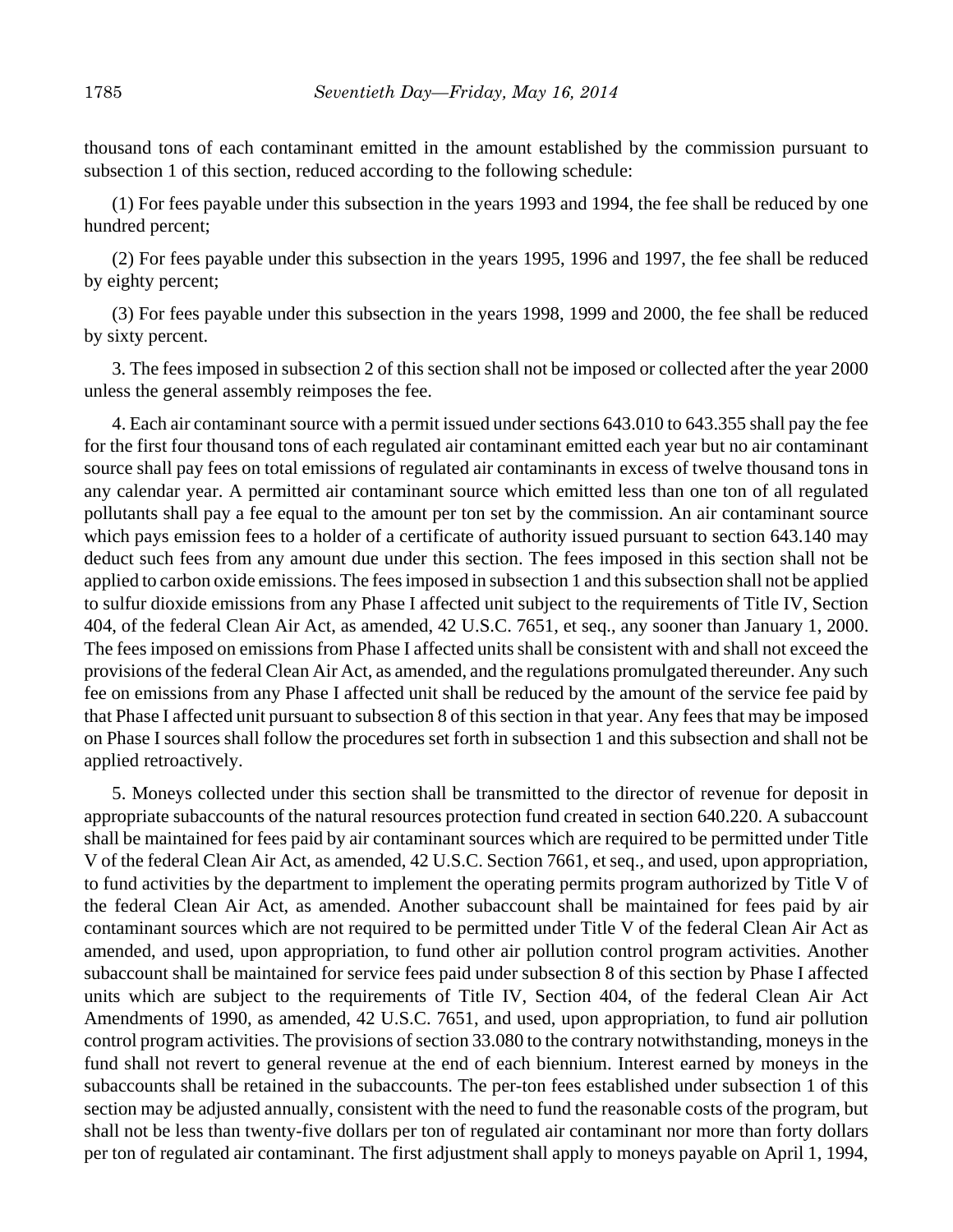and shall be based upon the general price level for the twelve-month period ending on August thirty-first of the previous calendar year.

6. The department may initiate a civil action in circuit court against any air contaminant source which has not remitted the appropriate fees within thirty days. In any judgment against the source, the department shall be awarded interest at a rate determined pursuant to section 408.030 and reasonable attorney's fees. In any judgment against the department, the source shall be awarded reasonable attorney's fees.

7. The department shall not suspend or revoke a permit for an air contaminant source solely because the source has not submitted the fees pursuant to this section.

8. Any Phase I affected unit which is subject to the requirements of Title IV, Section 404, of the federal Clean Air Act, as amended, 42 U.S.C. 7651, shall pay annually beginning April 1, 1993, and terminating December 31, 1999, a service fee for the previous calendar year as provided herein. For the first year, the service fee shall be twenty-five thousand dollars for each Phase I affected generating unit to help fund the administration of sections 643.010 to 643.355. Thereafter, the service fee shall be annually set by the commission by rule, following public hearing, based on an annual allocation prepared by the department showing the details of all costs and expenses upon which such fees are based consistent with the department's reasonable needs to administer and implement sections 643.010 to 643.355 and to fulfill its responsibilities with respect to Phase I affected units, but such service fee shall not exceed twenty-five thousand dollars per generating unit. Any such Phase I affected unit which is located on one or more contiguous tracts of land with any Phase II generating unit that pays fees under subsection 1 or subsection 2 of this section shall be exempt from paying service fees under this subsection. A "contiguous tract of land" shall be defined to mean adjacent land, excluding public roads, highways and railroads, which is under the control of or owned by the permit holder and operated as a single enterprise.

9. The department of natural resources shall determine the fees due pursuant to this section by the state of Missouri and its departments, agencies and institutions, including two- and four-year institutions of higher education. The director of the department of natural resources shall forward the various totals due to the joint committee on capital improvements and the directors of the individual departments, agencies and institutions. The departments, as part of the budget process, shall annually request by specific line item appropriation funds to pay said fees and capital funding for projects determined to significantly improve air quality. If the general assembly fails to appropriate funds for emissions fees as specifically requested, the departments, agencies and institutions shall pay said fees from other sources of revenue or funds available. The state of Missouri and its departments, agencies and institutions may receive assistance from the small business technical assistance program established pursuant to section 643.173.

10. **Notwithstanding any statutory fee amounts or maximums to the contrary,** the **[**director of the**]** department of natural resources may conduct a comprehensive review **[**of**] and propose changes to** the fee structure **[**set forth in this section. The comprehensive review shall include**] authorized by sections 643.073, 643.075, 643.079, 643.225, 643.228, 643.232, 643.237, and 643.242 after holding** stakeholder meetings in order to solicit stakeholder input from each of the following groups: **the asbestos industry,** electric utilities, mineral and metallic mining and processing facilities, cement kiln representatives, and any other interested industrial or business entities or interested parties. **[**Upon completion of the comprehensive review,**]** The department shall submit **a** proposed **[**changes to the**]** fee structure with stakeholder agreement to the air conservation commission. The commission shall**[**, upon receiving the department's recommendations,**]** review such recommendations at the forthcoming regular or special meeting**, but shall not vote on the fee structure until a subsequent meeting**. **[**The commission shall review fee structure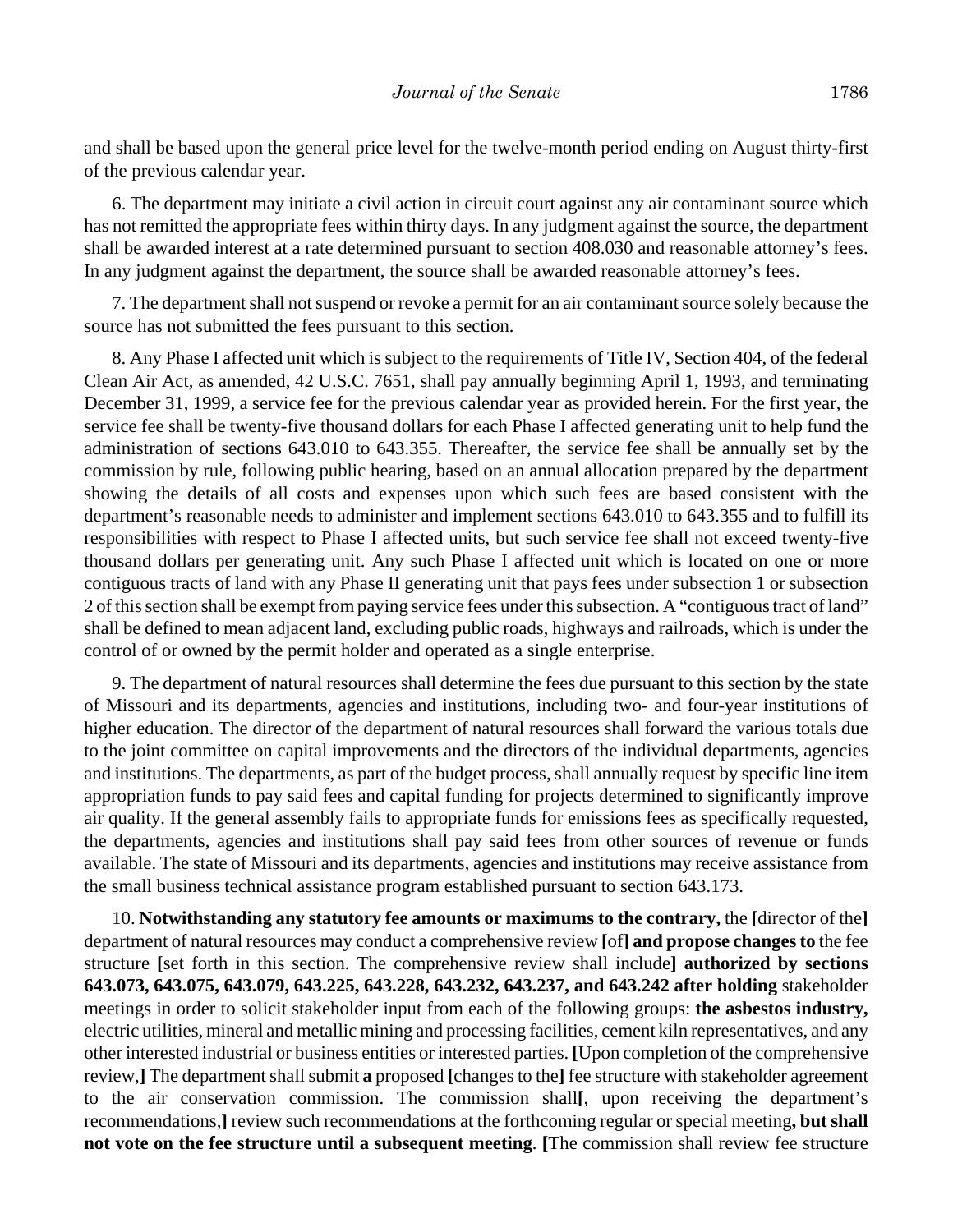recommendations from the department. The commission shall not take a vote on the fee structure recommendations until the following regular or special meeting.**]** If the commission approves, by vote of two-thirds majority or five of seven commissioners, the fee structure recommendations, the commission shall **[**promulgate by regulation and publish the recommended fee structure no later than October first of the same year. The commission shall**] authorize the department to file a notice of proposed rulemaking containing the recommended fee structure, and after considering public comments, may authorize the department to** file the order of rulemaking for such rule with the joint committee on administrative rules pursuant to sections 536.021 and 536.024 no later than December first of the same year. If such rules are not disapproved by the general assembly in the manner set out below, they shall take effect on January first of the **[**next odd-numbered**] following calendar** year and the **previous** fee structure **[**set out in this section] shall expire upon the effective date of the commission-adopted fee structure. Any regulation promulgated under this subsection shall be deemed to be beyond the scope and authority provided in this subsection, or detrimental to permit applicants, if the general assembly, within the first sixty calendar days of the regular session immediately following the **[**promulgation**] filing** of such regulation, by concurrent resolution**[**, shall disapprove the fee structure contained in such regulation**] disapproves the regulation by concurrent resolution**. If the general assembly so disapproves any regulation **[**promulgated**] filed** under this subsection, the **[**air conservation**]** commission shall continue to use the **previous** fee structure **[**set forth in the most recent preceding regulation promulgated under this subsection**]**. **The authority of the commission to further revise the fee structure as provided by** this subsection shall expire on August 28, **[**2023**] 2024**.

644.026. 1. The commission shall:

(1) Exercise general supervision of the administration and enforcement of sections 644.006 to 644.141 and all rules and regulations and orders promulgated thereunder;

(2) Develop comprehensive plans and programs for the prevention, control and abatement of new or existing pollution of the waters of the state;

(3) Advise, consult, and cooperate with other agencies of the state, the federal government, other states and interstate agencies, and with affected groups, political subdivisions and industries in furtherance of the purposes of sections 644.006 to 644.141;

(4) Accept gifts, contributions, donations, loans and grants from the federal government and from other sources, public or private, for carrying out any of its functions, which funds shall not be expended for other than the purposes for which provided;

(5) Encourage, participate in, or conduct studies, investigations, and research and demonstrations relating to water pollution and causes, prevention, control and abatement thereof as it may deem advisable and necessary for the discharge of its duties pursuant to sections 644.006 to 644.141;

(6) Collect and disseminate information relating to water pollution and the prevention, control and abatement thereof;

(7) After holding public hearings, identify waters of the state and prescribe water quality standards for them, giving due recognition to variations, if any, and the characteristics of different waters of the state which may be deemed by the commission to be relevant insofar as possible pursuant to any federal water pollution control act. These shall be reevaluated and modified as required by any federal water pollution control act;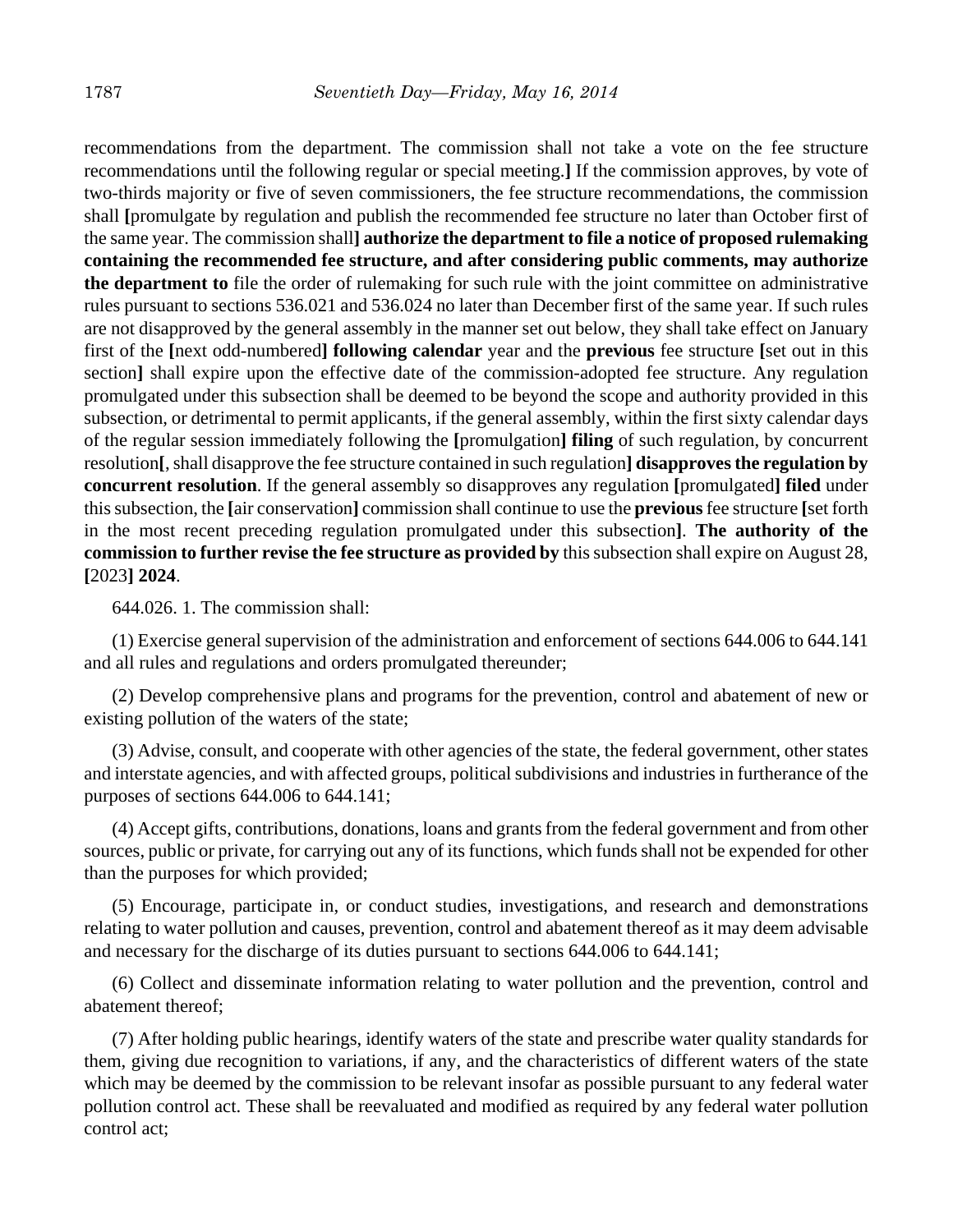(8) Adopt, amend, promulgate, or repeal after due notice and hearing rules and regulations to enforce, implement, and effectuate the powers and duties of sections 644.006 to 644.141 and any required of this state by any federal water pollution control act, and as the commission may deem necessary to prevent, control and abate existing or potential pollution. In addition to opportunities to submit written statements or provide testimony at public hearings in support of or in opposition to proposed rulemakings as required by section 536.021, any person who submits written comments or oral testimony on a proposed rule shall, at any public meeting to vote on an order of rulemaking or other commission policy, have the opportunity to respond to the proposed order of rulemaking or department of natural resources' response to comments to the extent that such response is limited to issues raised in oral or written comments made during the public notice comment period or public hearing on the proposed rule;

(9) Issue, modify or revoke orders prohibiting or abating discharges of water contaminants into the waters of the state or adopting other remedial measures to prevent, control or abate pollution;

(10) Administer state and federal grants and loans to municipalities and political subdivisions for the planning and construction of sewage treatment works;

(11) Hold such hearings, issue such notices of hearings and subpoenas requiring the attendance of such witnesses and the production of such evidence, administer such oaths, and take such testimony as the commission deems necessary or as required by any federal water pollution control act. Any of these powers may be exercised on behalf of the commission by any members thereof or a hearing officer designated by it;

(12) Require the prior submission of plans and specifications, or other data including the quantity and types of water contaminants, and inspect the construction of treatment facilities and sewer systems or any part thereof in connection with the issuance of such permits or approval as are required by sections 644.006 to 644.141, except that manholes and polyvinyl chloride (PVC) pipe used for gravity sewers and with a diameter no greater than twenty-seven inches shall not be required to be tested for leakage;

(13) Issue, continue in effect, revoke, modify or deny, under such conditions as it may prescribe, to prevent, control or abate pollution or any violations of sections 644.006 to 644.141 or any federal water pollution control act, permits for the discharge of water contaminants into the waters of this state, and for the installation, modification or operation of treatment facilities, sewer systems or any parts thereof. Such permit conditions, in addition to all other requirements of this subdivision, shall ensure compliance with all effluent regulations or limitations, water quality related effluent limitations, national standards of performance and toxic and pretreatment effluent standards, and all requirements and time schedules thereunder as established by sections 644.006 to 644.141 and any federal water pollution control act; however, no permit shall be required of any person for any emission into publicly owned treatment facilities or into publicly owned sewer systems tributary to publicly owned treatment works;

(14) Establish permits by rule. Such permits shall only be available for those facilities or classes of facilities that control potential water contaminants that pose a reduced threat to public health or the environment and that are in compliance with commission water quality standards rules, effluent rules or rules establishing permits by rule. Such permits by rule shall have the same legal standing as other permits issued pursuant to this chapter. Nothing in this section shall prohibit the commission from requiring a sitespecific permit or a general permit for individual facilities;

(15) Require proper maintenance and operation of treatment facilities and sewer systems and proper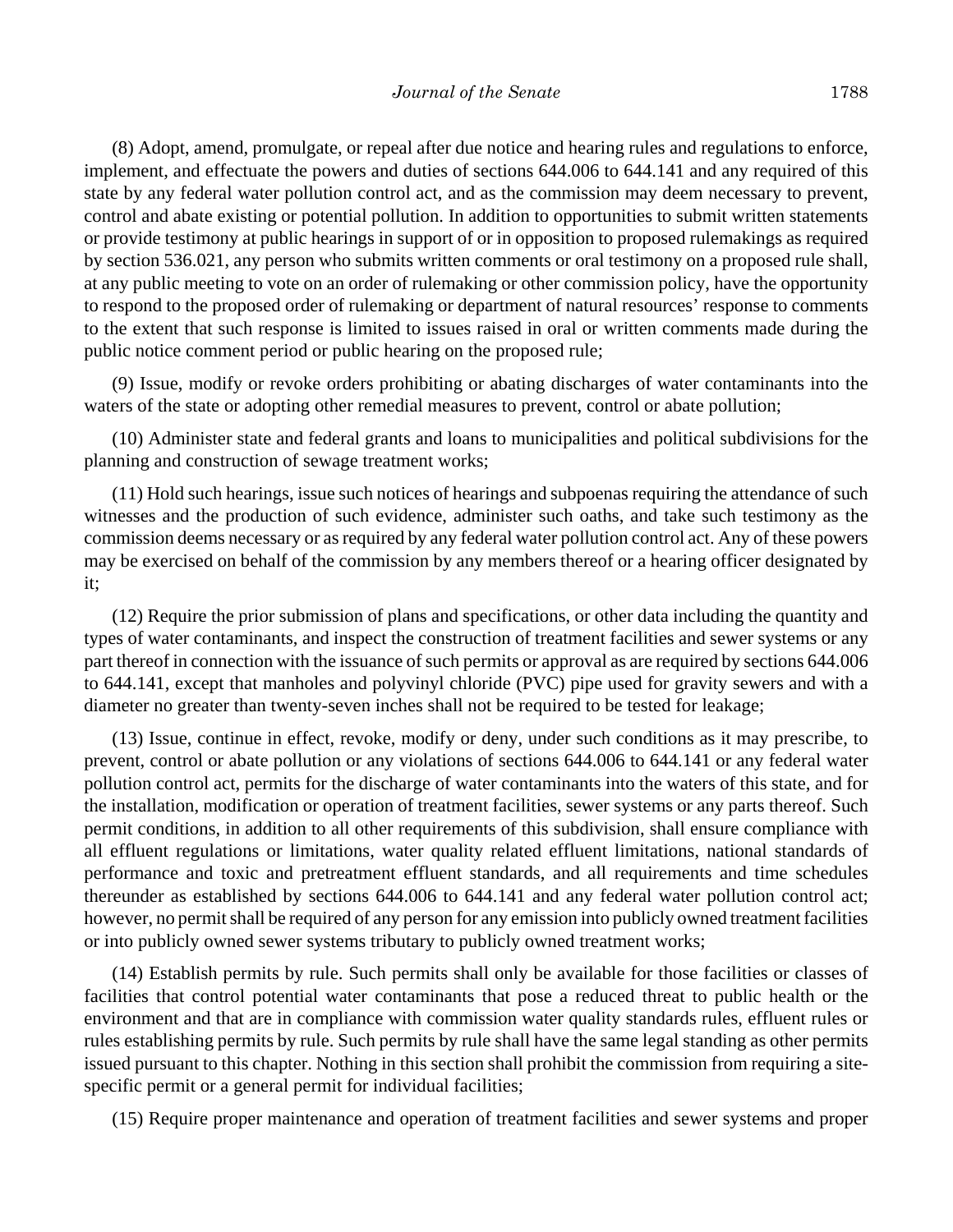disposal of residual waste from all such facilities and systems;

(16) Exercise all incidental powers necessary to carry out the purposes of sections 644.006 to 644.141, assure that the state of Missouri complies with any federal water pollution control act, retains maximum control thereunder and receives all desired federal grants, aid and benefits;

(17) Establish effluent and pretreatment and toxic material control regulations to further the purposes of sections 644.006 to 644.141 and as required to ensure compliance with all effluent limitations, water quality-related effluent limitations, national standards of performance and toxic and pretreatment effluent standards, and all requirements and any time schedules thereunder, as established by any federal water pollution control act for point sources in this state, and where necessary to prevent violation of water quality standards of this state;

(18) Prohibit all discharges of radiological, chemical, or biological warfare agent or high-level radioactive waste into waters of this state;

(19) Require that all publicly owned treatment works or facilities which receive or have received grants or loans from the state or the federal government for construction or improvement make all charges required by sections 644.006 to 644.141 or any federal water pollution control act for use and recovery of capital costs, and the operating authority for such works or facility is hereby authorized to make any such charges;

(20) Represent the state of Missouri in all matters pertaining to interstate water pollution including the negotiation of interstate compacts or agreements;

(21) Develop such facts and make such investigations as are consistent with the purposes of sections 644.006 to 644.141, and, in connection therewith, to enter or authorize any representative of the commission to enter at all reasonable times and upon reasonable notice in or upon any private or public property for any purpose required by any federal water pollution control act or sections 644.006 to 644.141 for the purpose of developing rules, regulations, limitations, standards, or permit conditions, or inspecting or investigating any records required to be kept by sections 644.006 to 644.141 or any permit issued pursuant to sections 644.006 to 644.141, any condition which the commission or director has probable cause to believe to be a water contaminant source or the site of any suspected violation of sections 644.006 to 644.141, regulations, standards, or limitations, or permits issued pursuant to sections 644.006 to 644.141. The results of any such investigation shall be reduced to writing, and shall be furnished to the owner or operator of the property. No person shall refuse entry or access, requested for the purposes of inspection pursuant to this subdivision, to an authorized representative in carrying out the inspection. A suitably restricted search warrant, upon a showing of probable cause in writing and upon oath, shall be issued by any judge or associate circuit judge having jurisdiction to any representative for the purpose of enabling him or her to make such inspection. Information obtained pursuant to this section shall be available to the public unless it constitutes trade secrets or confidential information, other than effluent data, of the person from whom it is obtained, except when disclosure is required pursuant to any federal water pollution control act;

(22) Retain, employ, provide for, and compensate, within appropriations available therefor, such consultants, assistants, deputies, clerks and other employees on a full- or part-time basis as may be necessary to carry out the provisions of sections 644.006 to 644.141 and prescribe the times at which they shall be appointed and their powers and duties;

(23) Secure necessary scientific, technical, administrative and operation services, including laboratory facilities, by contract or otherwise, with any educational institution, experiment station, or any board,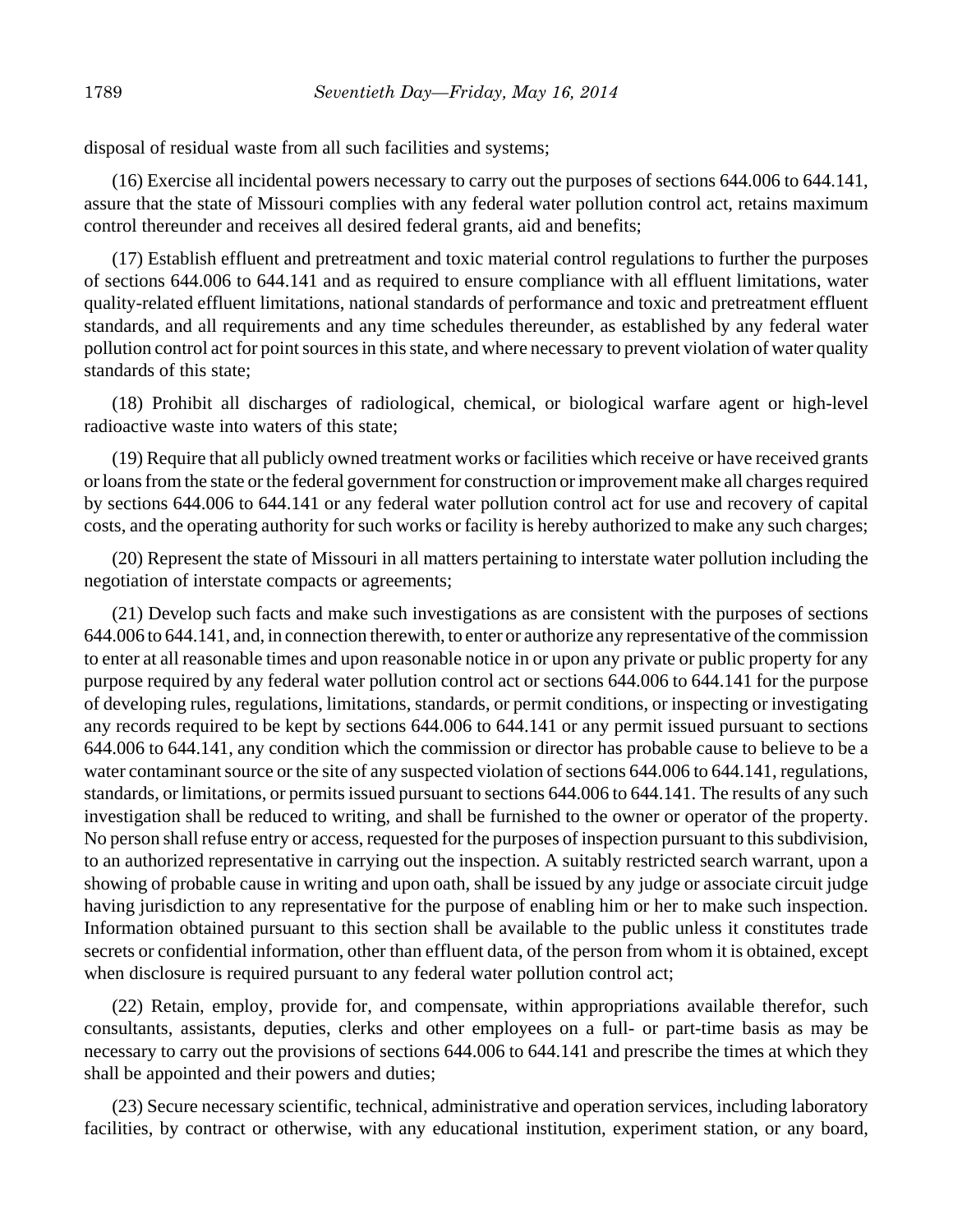department, or other agency of any political subdivision of the state or the federal government;

(24) Require persons owning or engaged in operations which do or could discharge water contaminants, or introduce water contaminants or pollutants of a quality and quantity to be established by the commission, into any publicly owned treatment works or facility, to provide and maintain any facilities and conduct any tests and monitoring necessary to establish and maintain records and to file reports containing information relating to measures to prevent, lessen or render any discharge less harmful or relating to rate, period, composition, temperature, and quality and quantity of the effluent, and any other information required by any federal water pollution control act or the director, and to make them public, except as provided in subdivision (21) of this section. The commission shall develop and adopt such procedures for inspection, investigation, testing, sampling, monitoring and entry respecting water contaminant and point sources as may be required for approval of such a program pursuant to any federal water pollution control act;

(25) Take any action necessary to implement continuing planning processes and areawide waste treatment management as established pursuant to any federal water pollution control act or sections 644.006 to 644.141**;**

# **(26) Exercise general supervision of the department as the sole designated state agency with authority to administer the federal Clean Water Act in the state of Missouri, which shall include authority to approve any stream or wetland mitigation used in connection with any section 401 water quality certification**.

2. No rule or portion of a rule promulgated pursuant to this chapter shall become effective unless it has been promulgated pursuant to chapter 536.

644.051. 1. It is unlawful for any person:

(1) To cause pollution of any waters of the state or to place or cause or permit to be placed any water contaminant in a location where it is reasonably certain to cause pollution of any waters of the state;

(2) To discharge any water contaminants into any waters of the state which reduce the quality of such waters below the water quality standards established by the commission;

(3) To violate any pretreatment and toxic material control regulations, or to discharge any water contaminants into any waters of the state which exceed effluent regulations or permit provisions as established by the commission or required by any federal water pollution control act;

(4) To discharge any radiological, chemical, or biological warfare agent or high-level radioactive waste into the waters of the state.

2. It shall be unlawful for any person to operate, use or maintain any water contaminant or point source in this state that is subject to standards, rules or regulations promulgated pursuant to the provisions of sections 644.006 to 644.141 unless such person holds an operating permit from the commission, subject to such exceptions as the commission may prescribe by rule or regulation. However, no operating permit shall be required of any person for any emission into publicly owned treatment facilities or into publicly owned sewer systems tributary to publicly owned treatment works.

3. It shall be unlawful for any person to construct, build, replace or make major modification to any point source or collection system that is principally designed to convey or discharge human sewage to waters of the state, unless such person obtains a construction permit from the commission, except as provided in this section. The following activities shall be excluded from construction permit requirements: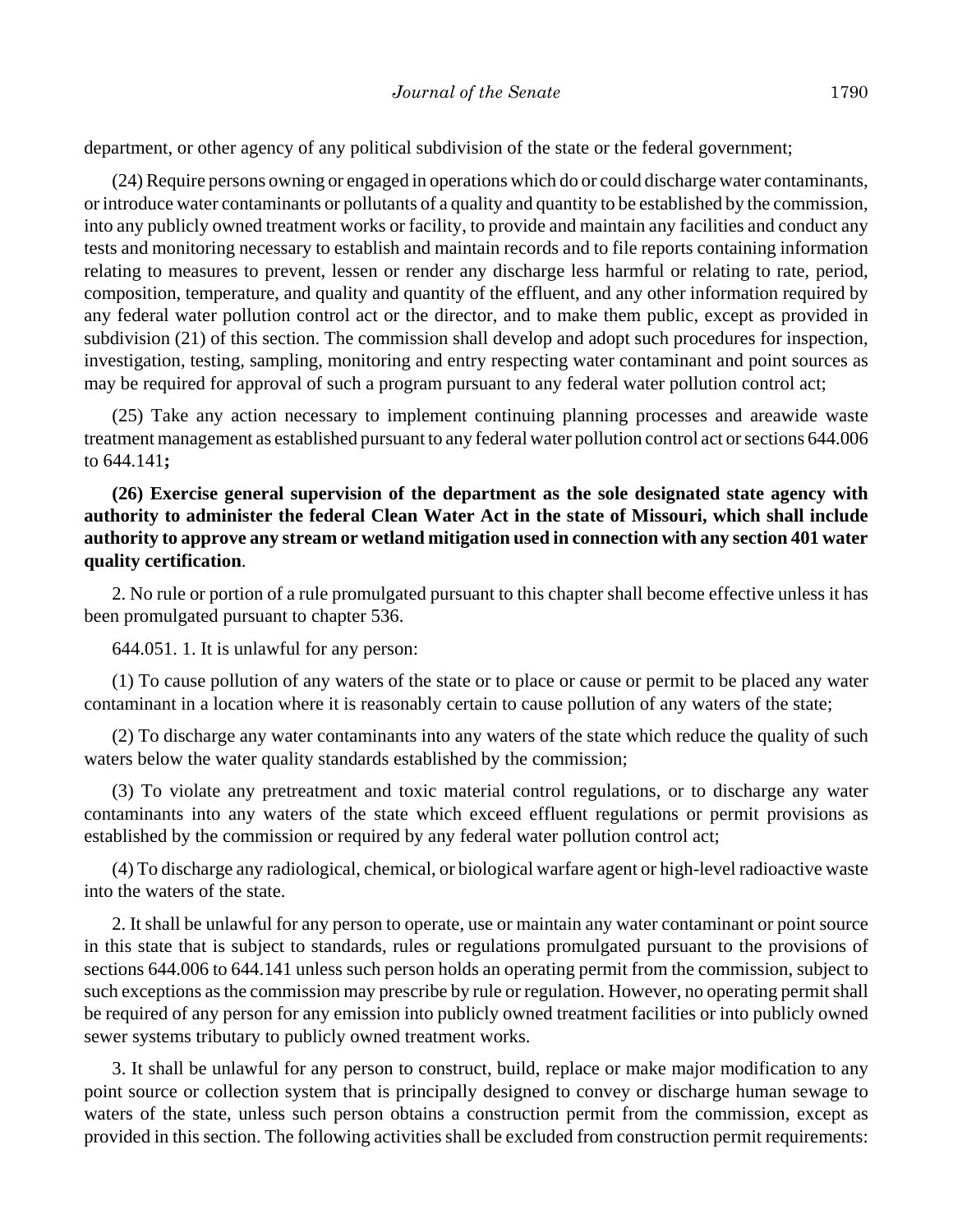(1) Facilities greater than one million gallons per day that are authorized through a local supervised program, and are not receiving any department financial assistance;

(2) All sewer extensions or collection projects that are one thousand feet in length or less with fewer than two lift stations;

(3) All sewer collection projects that are authorized through a local supervised program; and

(4) Any other exclusions the commission may promulgate by rule.

**[**However, nothing shall prevent the department from taking action to assure protection of the environment and human health.**]** A construction permit may be required **[**where necessary as determined by the department, including**] by the department in** the following **circumstances**:

(a) Substantial deviation from the commission's design standards;

(b) To **[**correct**] address** noncompliance;

(c) When an unauthorized discharge has occurred or has the potential to occur; or

(d) To correct a violation of water quality standards.

In addition, any point source that proposes to construct an earthen storage structure to hold, convey, contain, store or treat domestic, agricultural, or industrial process wastewater also shall be subject to the construction permit provisions of this subsection. All other construction-related activities at point sources shall be exempt from the construction permit requirements. All activities that are exempted from the construction permit requirement are subject to the following conditions:

a. Any point source system designed to hold, convey, contain, store or treat domestic, agricultural or industrial process wastewater shall be designed by a professional engineer registered in Missouri in accordance with the commission's design rules;

b. Such point source system shall be constructed in accordance with the registered professional engineer's design and plans; and

c. Such point source system may receive a post-construction site inspection by the department prior to receiving operating permit approval. A site inspection may be performed by the department, upon receipt of a complete operating permit application or submission of an engineer's statement of work complete.

A governmental unit may apply to the department for authorization to operate a local supervised program, and the department may authorize such a program. A local supervised program would recognize the governmental unit's engineering capacity and ability to conduct engineering work, supervise construction and maintain compliance with relevant operating permit requirements.

4. Before issuing any permit required by this section, the director shall issue such notices, conduct such hearings, and consider such factors, comments and recommendations as required by sections 644.006 to 644.141 or any federal water pollution control act. The director shall determine if any state or any provisions of any federal water pollution control act the state is required to enforce, any state or federal effluent limitations or regulations, water quality-related effluent limitations, national standards of performance, toxic and pretreatment standards, or water quality standards which apply to the source, or any such standards in the vicinity of the source, are being exceeded, and shall determine the impact on such water quality standards from the source. The director, in order to effectuate the purposes of sections 644.006 to 644.141,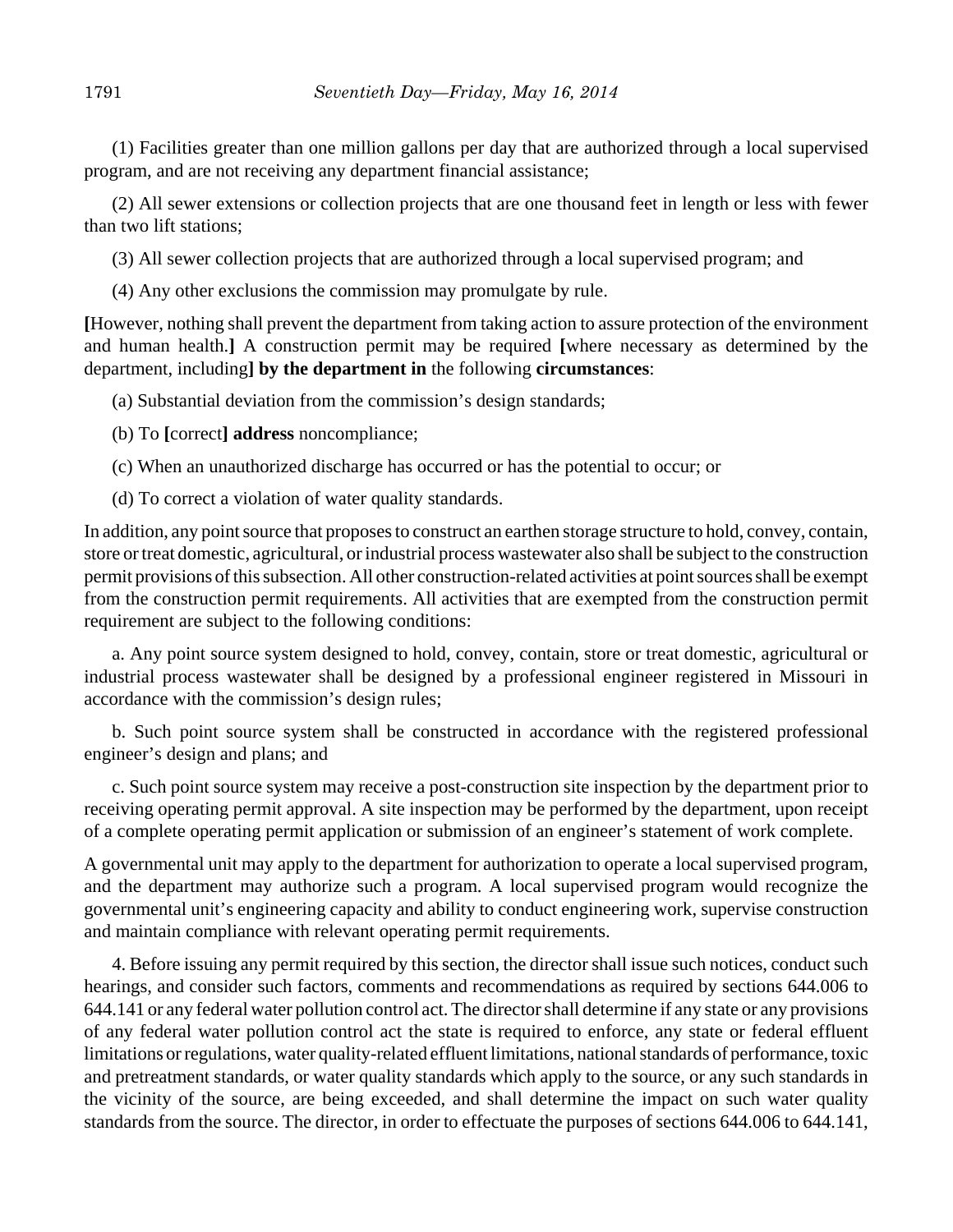shall deny a permit if the source will violate any such acts, regulations, limitations or standards or will appreciably affect the water quality standards or the water quality standards are being substantially exceeded, unless the permit is issued with such conditions as to make the source comply with such requirements within an acceptable time schedule.

5. The director shall grant or deny the permit within sixty days after all requirements of the Federal Water Pollution Control Act concerning issuance of permits have been satisfied unless the application does not require any permit pursuant to any federal water pollution control act. The director or the commission may require the applicant to provide and maintain such facilities or to conduct such tests and monitor effluents as necessary to determine the nature, extent, quantity or degree of water contaminant discharged or released from the source, establish and maintain records and make reports regarding such determination.

6. The director shall promptly notify the applicant in writing of his or her action and if the permit is denied state the reasons therefor. The applicant may appeal to the commission from the denial of a permit or from any condition in any permit by filing notice of appeal with the commission within thirty days of the notice of denial or issuance of the permit. After a final action is taken on a new or reissued general permit, a potential applicant for the general permit who can demonstrate that he or she is or may be adversely affected by any permit term or condition may appeal the terms and conditions of the general permit within thirty days of the department's issuance of the general permit. In no event shall a permit constitute permission to violate the law or any standard, rule or regulation promulgated pursuant thereto.

7. In any hearing held pursuant to this section that involves a permit, license, or registration, the burden of proof is on the party specified in section 640.012. Any decision of the commission made pursuant to a hearing held pursuant to this section is subject to judicial review as provided in section 644.071.

8. In any event, no permit issued pursuant to this section shall be issued if properly objected to by the federal government or any agency authorized to object pursuant to any federal water pollution control act unless the application does not require any permit pursuant to any federal water pollution control act.

9. Permits may be modified, reissued, or terminated at the request of the permittee. All requests shall be in writing and shall contain facts or reasons supporting the request.

10. No manufacturing or processing plant or operating location shall be required to pay more than one operating fee. Operating permits shall be issued for a period not to exceed five years after date of issuance, except that general permits shall be issued for a five-year period, and also except that neither a construction nor an annual permit shall be required for a single residence's waste treatment facilities. Applications for renewal of a site-specific operating permit shall be filed at least one hundred eighty days prior to the expiration of the existing permit. Applications seeking to renew coverage under a general permit shall be submitted at least thirty days prior to the expiration of the general permit, unless the permittee has been notified by the director that an earlier application must be made. General permits may be applied for and issued electronically once made available by the director.

11. Every permit issued to municipal or any publicly owned treatment works or facility shall require the permittee to provide the clean water commission with adequate notice of any substantial new introductions of water contaminants or pollutants into such works or facility from any source for which such notice is required by sections 644.006 to 644.141 or any federal water pollution control act. Such permit shall also require the permittee to notify the clean water commission of any substantial change in volume or character of water contaminants or pollutants being introduced into its treatment works or facility by a source which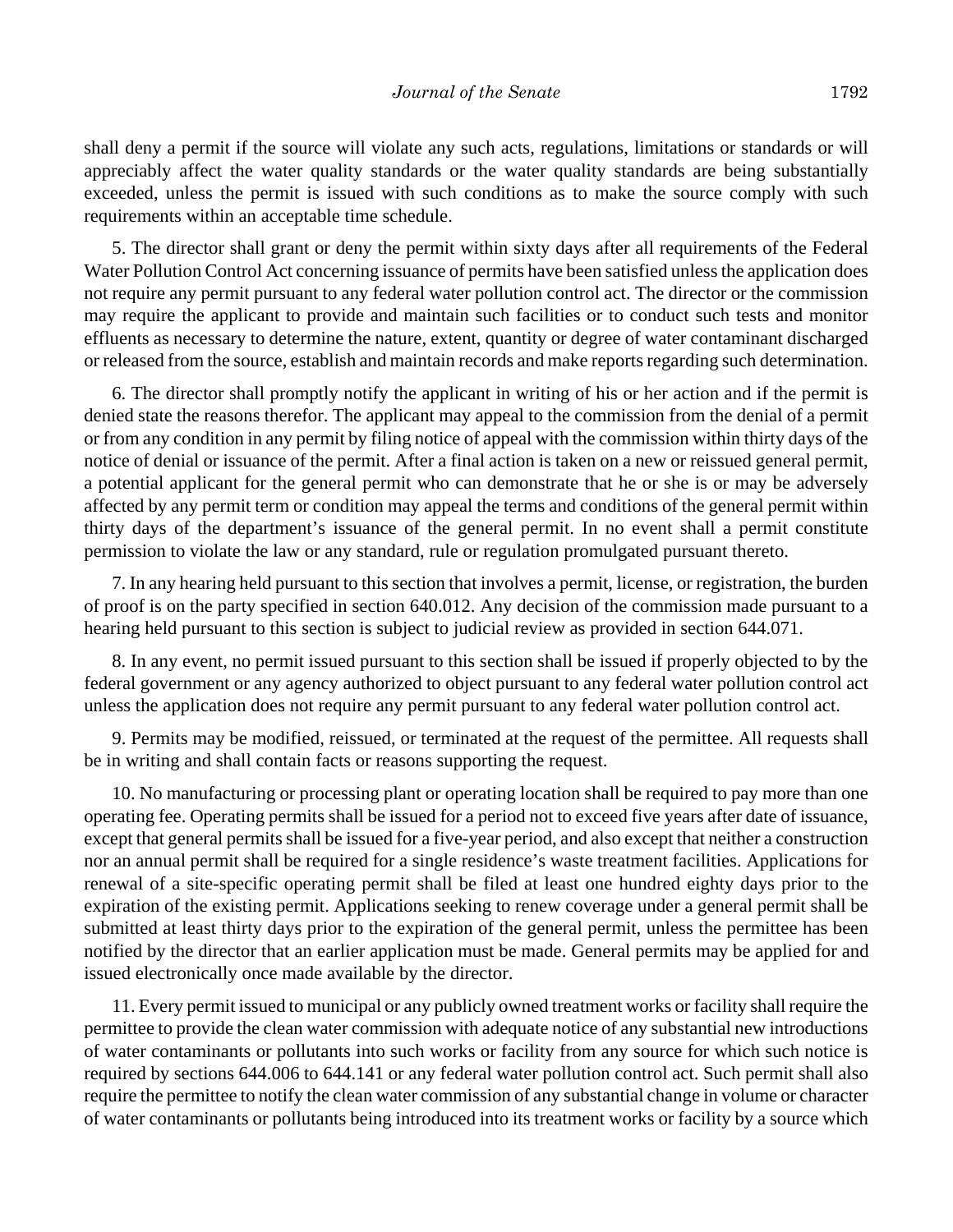was introducing water contaminants or pollutants into its works at the time of issuance of the permit. Notice must describe the quality and quantity of effluent being introduced or to be introduced into such works or facility by a source which was introducing water contaminants or pollutants into its works at the time of issuance of the permit. Notice must describe the quality and quantity of effluent being introduced or to be introduced into such works or facility and the anticipated impact of such introduction on the quality or quantity of effluent to be released from such works or facility into waters of the state.

12. The director or the commission may require the filing or posting of a bond as a condition for the issuance of permits for construction of temporary or future water treatment facilities or facilities that utilize innovative technology for wastewater treatment in an amount determined by the commission to be sufficient to ensure compliance with all provisions of sections 644.006 to 644.141, and any rules or regulations of the commission and any condition as to such construction in the permit. For the purposes of this section, "innovative technology for wastewater treatment" shall mean a completely new and generally unproven technology in the type or method of its application that bench testing or theory suggest has environmental, efficiency, and cost benefits beyond the standard technologies. No bond shall be required for designs approved by any federal agency or environmental regulatory agency of another state. The bond shall be signed by the applicant as principal, and by a corporate surety licensed to do business in the state of Missouri and approved by the commission. The bond shall remain in effect until the terms and conditions of the permit are met and the provisions of sections 644.006 to 644.141 and rules and regulations promulgated pursuant thereto are complied with.

13. (1) The department shall issue or deny applications for construction and site-specific operating permits received after January 1, 2001, within one hundred eighty days of the department's receipt of an application. For general construction and operating permit applications received after January 1, 2001, that do not require a public participation process, the department shall issue or deny the permits within sixty days of the department's receipt of an application. For an application seeking coverage under a renewed general permit that does not require an individual public participation process, the director shall issue or deny the permit within sixty days of the director's receipt of the application, or upon issuance of the general permit, whichever is later. In regard to an application seeking coverage under an initial general permit that does not require an individual public participation process, the director shall issue or deny the permit within sixty days of the department's receipt of the application. For an application seeking coverage under a renewed general permit that requires an individual public participation process, the director shall issue or deny the permit within ninety days of the director's receipt of the application, or upon issuance of the general permit, whichever is later. In regard to an application for an initial general permit that requires an individual public participation process, the director shall issue or deny the permit within ninety days of the director's receipt of the application.

(2) If the department fails to issue or deny with good cause a construction or operating permit application within the time frames established in subdivision (1) of this subsection, the department shall refund the full amount of the initial application fee within forty-five days of failure to meet the established time frame. If the department fails to refund the application fee within forty-five days, the refund amount shall accrue interest at a rate established pursuant to section 32.065.

(3) Permit fee disputes may be appealed to the commission within thirty days of the date established in subdivision (2) of this subsection. If the applicant prevails in a permit fee dispute appealed to the commission, the commission may order the director to refund the applicant's permit fee plus interest and reasonable attorney's fees as provided in sections 536.085 and 536.087. A refund of the initial application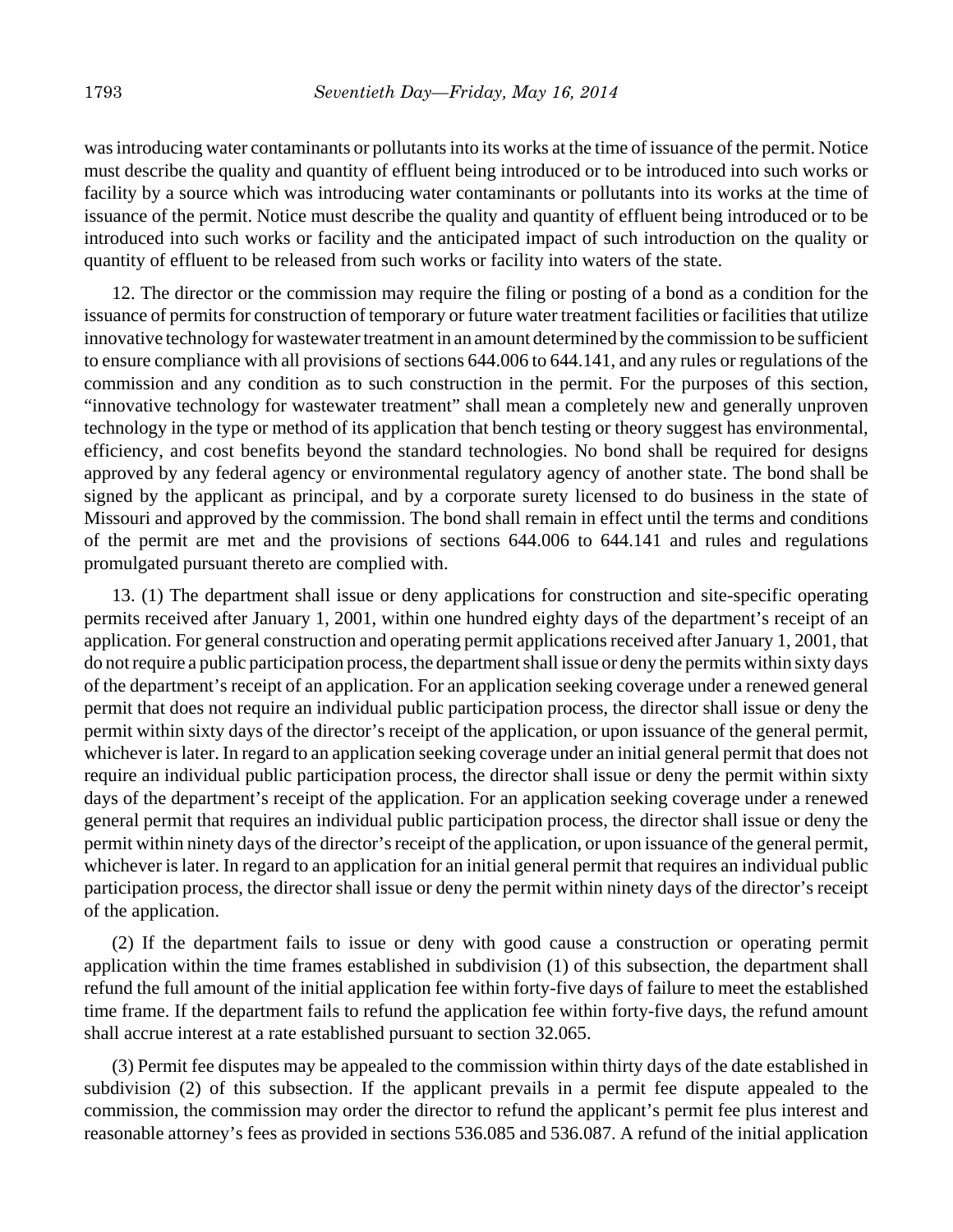or annual fee does not waive the applicant's responsibility to pay any annual fees due each year following issuance of a permit.

(4) No later than December 31, 2001, the commission shall promulgate regulations defining shorter review time periods than the time frames established in subdivision (1) of this subsection, when appropriate, for different classes of construction and operating permits. In no case shall commission regulations adopt permit review times that exceed the time frames established in subdivision (1) of this subsection. The department's failure to comply with the commission's permit review time periods shall result in a refund of said permit fees as set forth in subdivision (2) of this subsection. On a semiannual basis, the department shall submit to the commission a report which describes the different classes of permits and reports on the number of days it took the department to issue each permit from the date of receipt of the application and show averages for each different class of permits.

(5) During the department's technical review of the application, the department may request the applicant submit supplemental or additional information necessary for adequate permit review. The department's technical review letter shall contain a sufficient description of the type of additional information needed to comply with the application requirements.

(6) Nothing in this subsection shall be interpreted to mean that inaction on a permit application shall be grounds to violate any provisions of sections 644.006 to 644.141 or any rules promulgated pursuant to sections 644.006 to 644.141.

14. The department shall respond to all requests for individual certification under Section 401 of the Federal Clean Water Act within the lesser of sixty days or the allowed response period established pursuant to applicable federal regulations without request for an extension period unless such extension is determined by the commission to be necessary to evaluate significant impacts on water quality standards and the commission establishes a timetable for completion of such evaluation in a period of no more than one hundred eighty days.

15. All permit fees generated pursuant to this chapter shall not be used for the development or expansion of total maximum daily loads studies on either the Missouri or Mississippi rivers.

16. The department shall implement permit shield provisions equivalent to the permit shield provisions implemented by the U.S. Environmental Protection Agency pursuant to the Clean Water Act, Section 402(k), 33 U.S.C. 1342(k), and its implementing regulations, for permits issued pursuant to chapter 644.

17. Prior to the development of a new general permit or reissuance of a general permit for aquaculture, land disturbance requiring a storm water permit, or reissuance of a general permit under which fifty or more permits were issued under a general permit during the immediately preceding five-year period for a designated category of water contaminant sources, the director shall implement a public participation process complying with the following minimum requirements:

(1) For a new general permit or reissuance of a general permit, a general permit template shall be developed for which comments shall be sought from permittees and other interested persons prior to issuance of the general permit;

(2) The director shall publish notice of his intent to issue a new general permit or reissue a general permit by posting notice on the department's website at least one hundred eighty days before the proposed effective date of the general permit;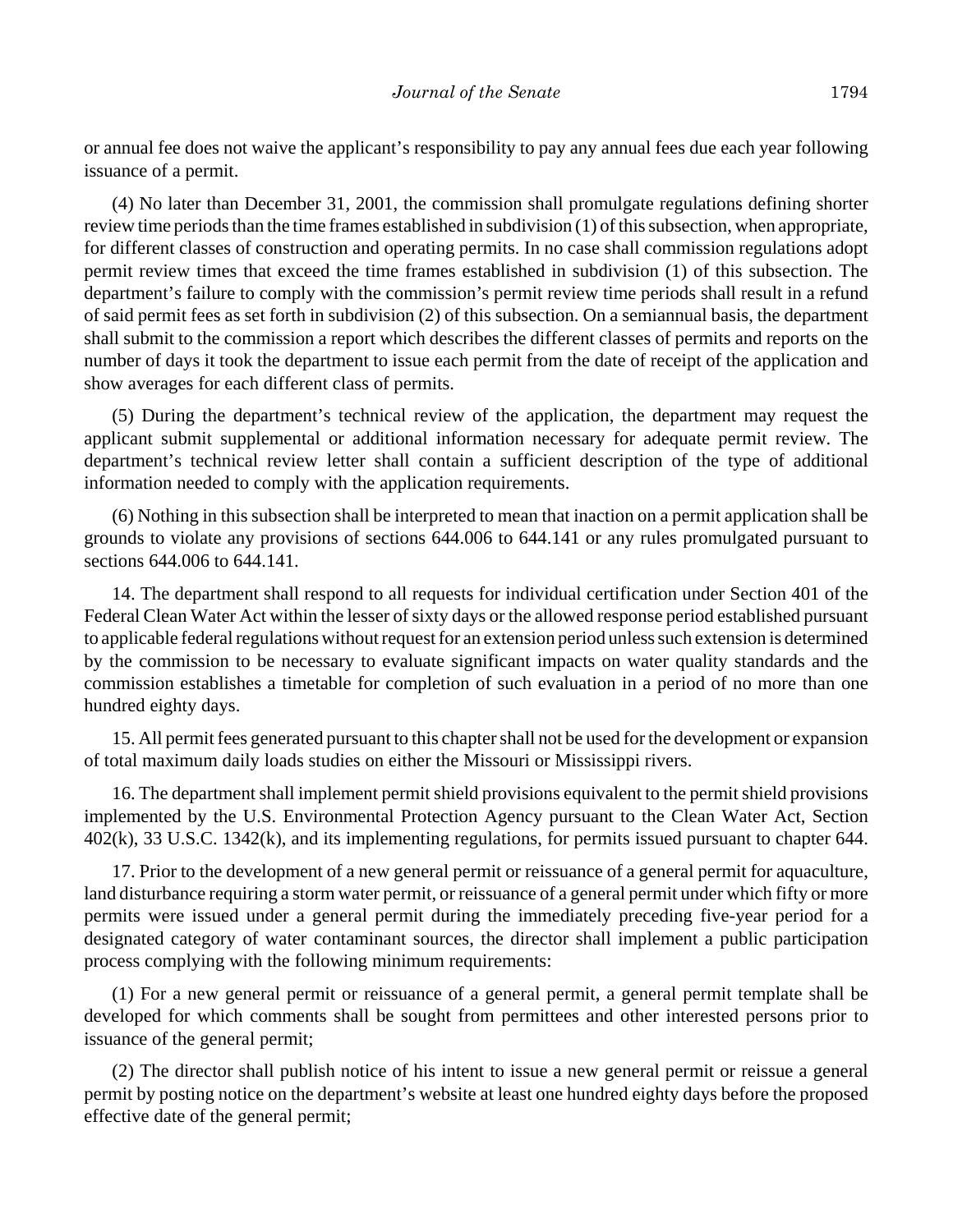(3) The director shall hold a public informational meeting to provide information on anticipated permit conditions and requirements and to receive informal comments from permittees and other interested persons. The director shall include notice of the public informational meeting with the notice of intent to issue a new general permit or reissue a general permit under subdivision (2) of this subsection. The notice of the public informational meeting, including the date, time and location, shall be posted on the department's website at least thirty days in advance of the public meeting. If the meeting is being held for reissuance of a general permit, notice shall also be made by electronic mail to all permittees holding the current general permit which is expiring. Notice to current permittees shall be made at least twenty days prior to the public meeting;

(4) The director shall hold a thirty-day public comment period to receive comments on the general permit template with the thirty-day comment period expiring at least sixty days prior to the effective date of the general permit. Scanned copies of the comments received during the public comment period shall be posted on the department's website within five business days after close of the public comment period;

(5) A revised draft of a general permit template and the director's response to comments submitted during the public comment period shall be posted on the department's website at least forty-five days prior to issuance of the general permit. At least forty-five days prior to issuance of the general permit the department shall notify all persons who submitted comments to the department that these documents have been posted to the department's website;

(6) Upon issuance of a new or renewed general permit, the general permit shall be posted to the department's website.

18. Notices required to be made by the department pursuant to subsection 17 of this section may be made by electronic mail. The department shall not be required to make notice to any permittee or other person who has not provided a current electronic mail address to the department. In the event the department chooses to make material modifications to the general permit before its expiration, the department shall follow the public participation process described in subsection 17 of this section.

19. The provisions of subsection 17 of this section shall become effective beginning January 1, 2013.

644.057. **Notwithstanding any statutory fee amounts or maximums to the contrary,** the director of the department of natural resources may conduct a comprehensive review **[**of**] and propose changes to** the clean water fee structure set forth in sections 644.052 **[**and**],** 644.053**, and 644.061**. The comprehensive review shall include stakeholder meetings in order to solicit stakeholder input from each of the following groups: agriculture, industry, municipalities, public and private wastewater facilities, and the development community. Upon completion of the comprehensive review, the department shall submit **a** proposed **[**changes to the**]** fee structure with stakeholder agreement to the clean water commission. The commission shall**[**, upon receiving the department's recommendations,**]** review such recommendations at the forthcoming regular or special meeting **[**under subsection 3 of section 644.021**],but shall not vote on the fee structure until a subsequent meeting**. **[**The commission shall not take a vote on the clean water fee structure recommendations until the following regular or special meeting.**]** In no case shall the clean water commission adopt or recommend any clean water fee in excess of five thousand dollars. If the commission approves, by vote of two-thirds majority or five of seven commissioners, the **[**clean water**]** fee structure recommendations, the commission shall **[**promulgate by regulation and publish the recommended clean water fee structure no later than October first of the same year. The commission shall**] authorize the department to file a notice of proposed rulemaking containing the recommended fee structure, and**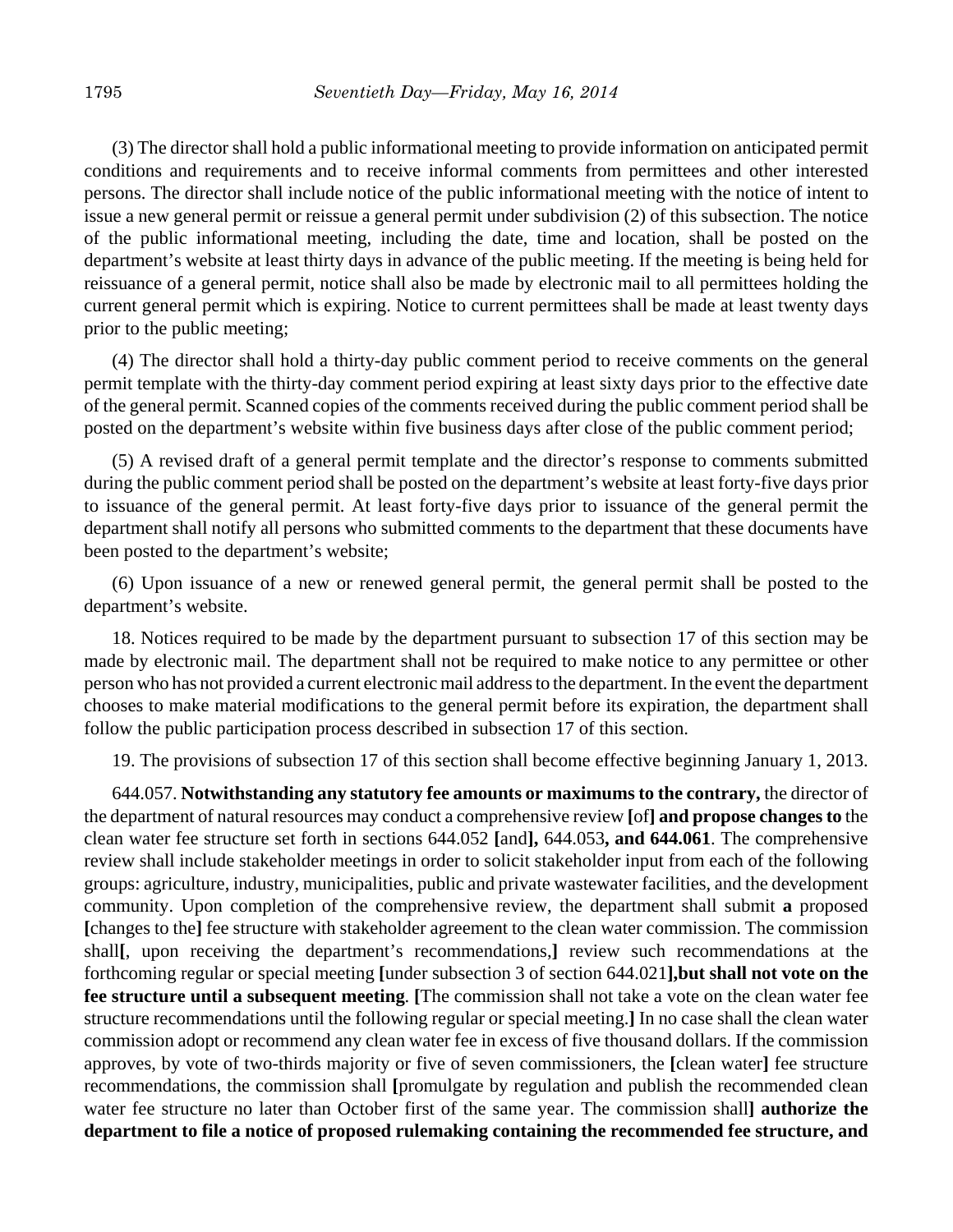**after considering public comments, may authorize the department to** file the order of rulemaking for such rule with the joint committee on administrative rules pursuant to sections 536.021 and 536.024 no later than December first of the same year. If such rules are not disapproved by the general assembly in the manner set out below, they shall take effect on January first of the **[**next odd-numbered**] following calendar** year and the fee structures set forth in sections 644.052 **[**and**],** 644.053**, and 644.061** shall expire upon the effective date of the commission-adopted fee structure, contrary to section 644.054. Any regulation promulgated under this subsection shall be deemed to be beyond the scope and authority provided in this subsection, or detrimental to permit applicants, if the general assembly, within the first sixty calendar days of the regular session immediately following the **[**promulgation**] filing** of such regulation**[**, by concurrent resolution, shall disapprove the fee structure contained in such regulation**] disapproves the regulation by concurrent resolution**. If the general assembly so disapproves any regulation **[**promulgated**] filed** under this subsection, the **[**clean water commission shall continue to use the fee structure set forth in the most recent preceding regulation promulgated under this subsection.**] department and the commission shall not implement the proposed fee structure and shall continue to use the previous fee structure. The authority of the commission to further revise the fee structure provided by** this section shall expire on August 28, **[**2023**] 2024**.

**644.058. Notwithstanding the provisions of section 644.026 to the contrary, in promulgating water quality standards, the commission shall only revise water quality standards upon the completion of an assessment by the department finding that there is an environmental need for such revision. As part of the implementation of any revised water quality standards modifications of twenty-five percent or more, the department shall conduct an evaluation which shall include the environmental and economic impacts of the revised water quality standards on a subbasin basis. This evaluation shall be conducted at the eight-digit hydrologic unit code level. The department shall document these evaluations and use them in making individual site-specific permit decisions.**

644.145. 1. When issuing permits under this chapter that incorporate a new requirement for discharges from publicly owned combined or separate sanitary or storm sewer systems or treatment works, or when enforcing provisions of this chapter or the Federal Water Pollution Control Act, 33 U.S.C. 1251, et seq., pertaining to any portion of a publicly owned combined or separate sanitary or storm sewer system or treatment works, the department of natural resources shall make a finding of affordability **on the costs to be incurred and the impact of any rate changes on ratepayers** upon which to base such permits and decisions, to the extent allowable under this chapter and the Federal Water Pollution Control Act.

2. (1) The department of natural resources shall not be required under this section to make a finding of affordability when:

(a) Issuing collection system extension permits;

(b) Issuing National Pollution Discharge Elimination System operating permit renewals which include no new environmental requirements; or

(c) The permit applicant certifies that the applicable requirements are affordable to implement or otherwise waives the requirement for an affordability finding; however, at no time shall the department require that any applicant certify, as a condition to approving any permit, administrative or civil action, that a requirement, condition, or penalty is affordable.

(2) The exceptions provided under paragraph (c) of subdivision (1) of this subsection do not apply when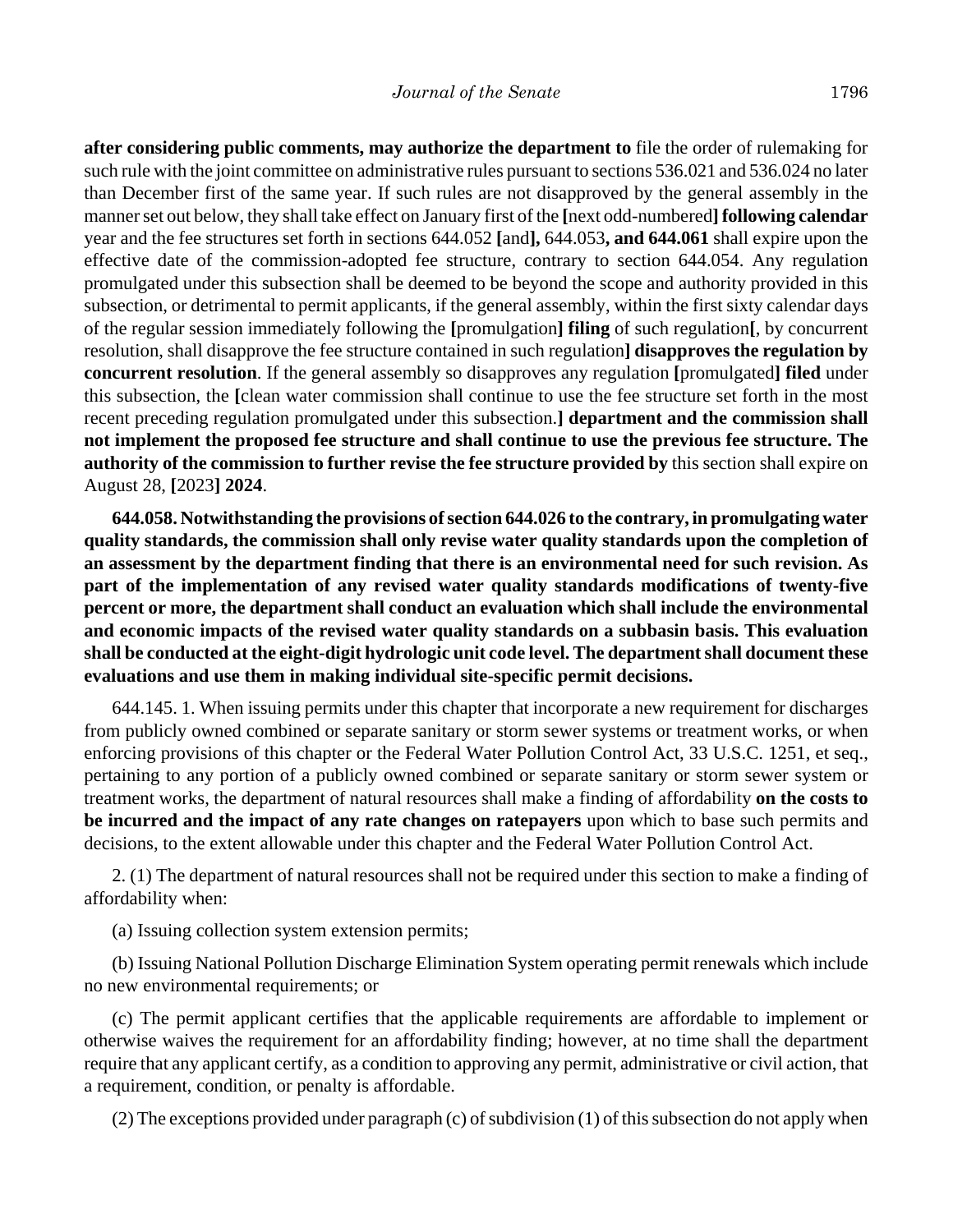the community being served has less than three thousand three hundred residents.

3. When used in this chapter and in standards, rules and regulations promulgated pursuant to this chapter, the following words and phrases mean:

(1) "Affordability", with respect to payment of a utility bill, a measure of whether an individual customer or household **with an income equal to the lower of the median household income for their community or the state of Missouri** can pay the bill without undue hardship or unreasonable sacrifice in the essential lifestyle or spending patterns of the individual or household, taking into consideration the criteria described in subsection 4 of this section;

(2) "Financial capability", the financial capability of a community to make investments necessary to make water quality-related improvements**;**

**(3) "Finding of affordability", a department statement as to whether an individual or a household receiving as income an amount equal to the lower of the median household income for the applicant community or the state of Missouri would be required to make unreasonable sacrifices in their essential lifestyle or spending patterns or undergo hardships in order to make the projected monthly payments for sewer services. The department shall make a statement that the proposed changes meet the definition of affordable, or fail to meet the definition of affordable, or are implemented as a federal mandate regardless of affordability**.

4. The department of natural resources shall adopt procedures by which it will make affordability findings that evaluate the affordability of permit requirements and enforcement actions described in subsection 1 of this section, and may begin implementing such procedures prior to promulgating implementing regulations. The commission shall have the authority to promulgate rules to implement this section pursuant to chapters 536 and 644, and shall promulgate such rules as soon as practicable. Affordability findings shall be based upon reasonably verifiable data and shall include an assessment of affordability with respect to persons or entities affected. The department shall offer the permittee an opportunity to review a draft affordability finding, and the permittee may suggest changes and provide additional supporting information, subject to subsection 6 of this section. The finding shall be based upon the following criteria:

(1) A community's financial capability and ability to raise or secure necessary funding;

(2) Affordability of pollution control options for the individuals or households **at or below the median household income level** of the community;

(3) An evaluation of the overall costs and environmental benefits of the control technologies;

# (4) **Inclusion of ongoing costs of operating and maintaining the existing wastewater collection and treatment system, including payments on outstanding debts for wastewater collection and treatment systems when calculating projected rates;**

**(5)** An inclusion of ways to reduce economic impacts on distressed populations in the community, including but not limited to low- and fixed-income populations. This requirement includes but is not limited to:

(a) Allowing adequate time in implementation schedules to mitigate potential adverse impacts on distressed populations resulting from the costs of the improvements and taking into consideration local community economic considerations; and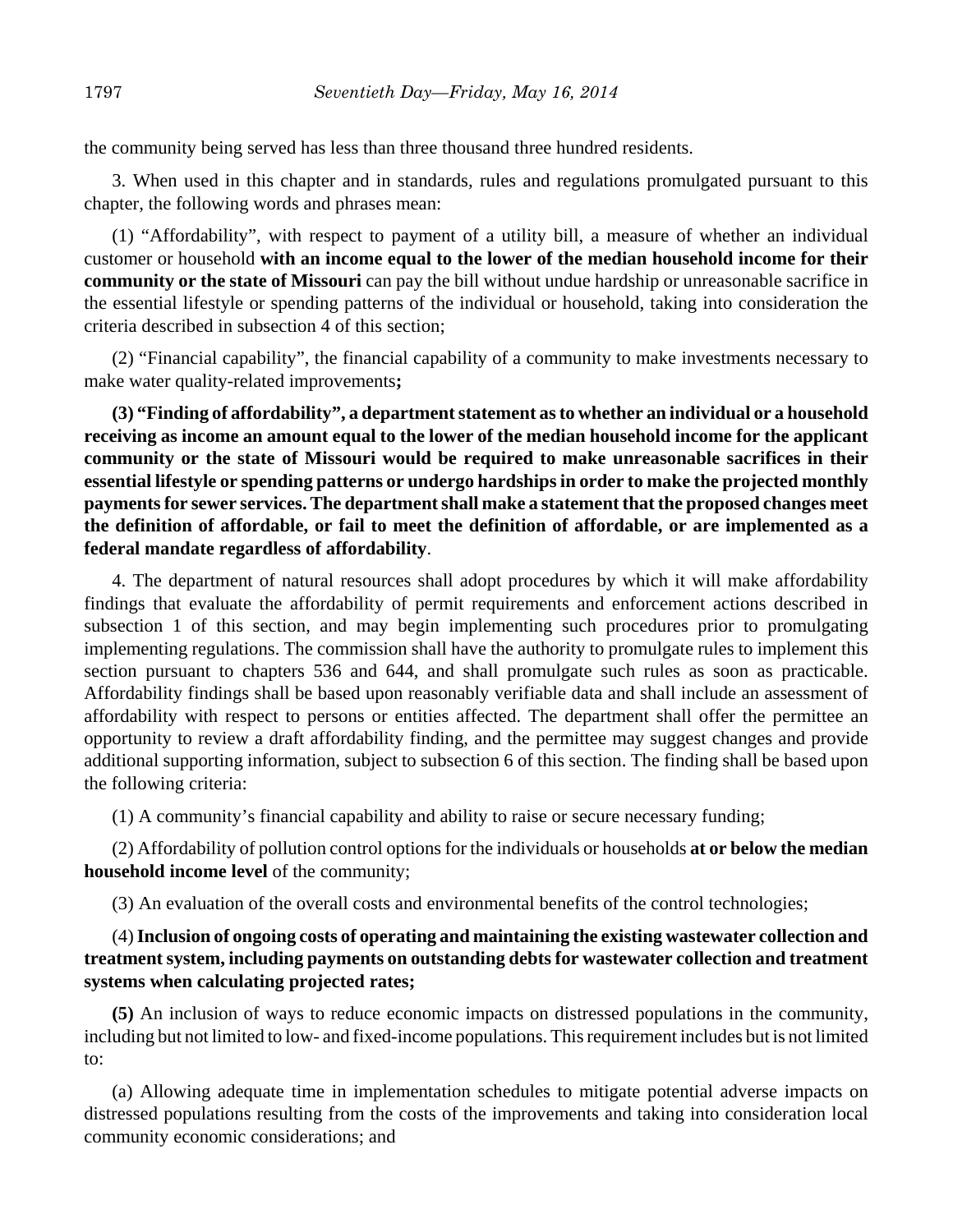(b) Allowing for reasonable accommodations for regulated entities when inflexible standards and fines would impose a disproportionate financial hardship in light of the environmental benefits to be gained;

**[**(5)**] (6)** An assessment of other community investments **and operating costs** relating to environmental improvements **and public health protection**;

**[**(6)**] (7)** An assessment of factors set forth in the United States Environmental Protection Agency's guidance, including but not limited to the "Combined Sewer Overflow Guidance for Financial Capability Assessment and Schedule Development" that may ease the cost burdens of implementing wet weather control plans, including but not limited to small system considerations, the attainability of water quality standards, and the development of wet weather standards; and

**[**(7)**] (8)** An assessment of any other relevant local community economic condition.

5. Prescriptive formulas and measures used in determining financial capability, affordability, and thresholds for expenditure, such as median household income, should not be considered to be the only indicator of a community's ability to implement control technology and shall be viewed in the context of other economic conditions rather than as a threshold to be achieved.

6. Reasonable time spent preparing draft affordability findings, allowing permittees to review draft affordability findings or draft permits, or revising draft affordability findings, shall be allowed in addition to the department's deadlines for making permitting decisions pursuant to section 644.051.

7. If the department of natural resources fails to make a finding of affordability where required by this section, then the resulting permit or decision shall be null, void and unenforceable.

8. The department of natural resources' findings under this section may be appealed to the commission pursuant to subsection 6 of section 644.051.

**9. The department shall file an annual report by the beginning of the fiscal year with the governor, the speaker of the house of representatives, the president pro tempore of the senate, and the chairs of the committees in both houses having primary jurisdiction over natural resource issues showing at least the following information on the findings of affordability completed in the previous calendar year:**

**(1) The total number of findings of affordability issued by the department, those categorized as affordable, those categorized as not meeting the definition of affordable, and those implemented as a federal mandate regardless of affordability;**

**(2) The average increase in sewer rates both in dollars and percentage for all findings found to be affordable;**

**(3) The average increase in sewer rates as a percentage of median house income in the communities for those findings determined to be affordable and a separate calculation of average increases in sewer rates for those found not to meet the definition of affordable;**

**(4) A list of all the permit holders receiving findings, and for each permittee the following data taken from the finding of affordability shall be listed:**

**(a) Current and projected monthly residential sewer rates in dollars;**

**(b) Projected monthly residential sewer rates as a percentage of median house income;**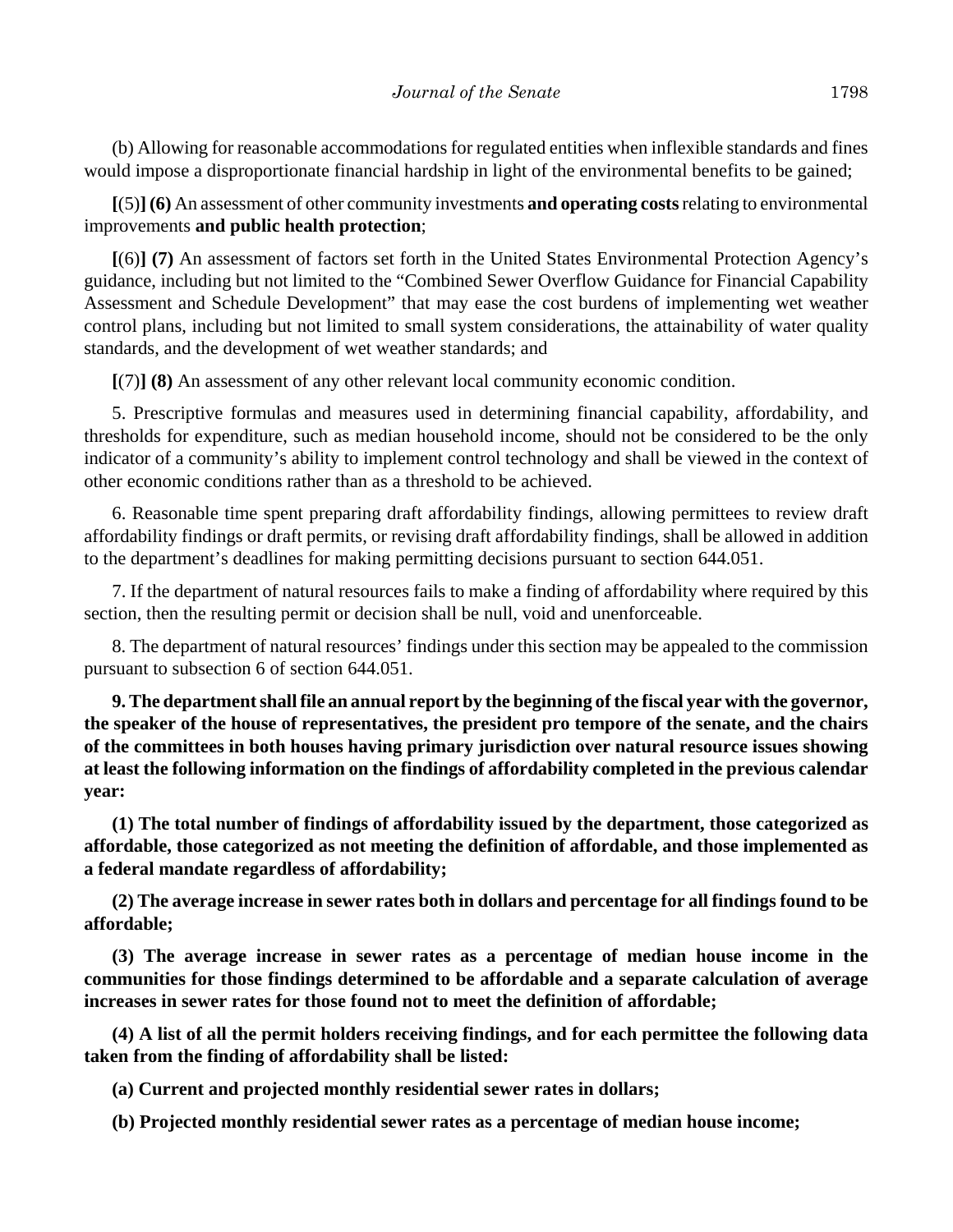### **(c) Percentage of households at or below the state poverty rate.**"; and

Further amend said bill by amending the title, enacting clause, and intersectional references accordingly.

In which the concurrence of the Senate is respectfully requested.

Also,

Mr. President: I am instructed by the House of Representatives to inform the Senate that the House has taken up and passed **HCS** for **SCS** for **SB 567**, entitled:

An Act to repeal sections 660.400, 660.403, 660.405, 660.407, 660.409, 660.411, 660.414, 660.416, 660.418, and 660.420, RSMo, and to enact in lieu thereof sixteen new sections relating to adult day care, with penalty provisions.

With House Amendment Nos. 1 and 2.

## HOUSE AMENDMENT NO. 1

Amend House Committee Substitute for Senate Committee Substitute for Senate Bill No. 567, Page 1, Section 660.400, Line 1, by placing opening "**[**"and closing "**]**" brackets around "199.025 and"; and

Further amend said bill and section, Page 2, Line 34, by deleting all of said line and inserting in lieu thereof the following:

"**[**division**] department** in relation to the number of adults being cared for by such staff**;**"; and

Further amend said bill, Page 8, Section 660.407, Lines 6-7, by deleting all of said lines and inserting in lieu thereof the following:

"care program. The **[**division**] department** shall make at least two inspections per year, at least one of which shall be unannounced to the operator or provider. The **[**division**] department** may make such other inspections,"; and

Further amend said bill and page, Section 660.411, Line 4, by deleting all of said lines and inserting in lieu thereof the following:

"consultation to assist applicants for or holders of licenses **[**or provisional licenses**]** in meeting the"; and

Further amend said bill, Page 9, Section 660.416, Line 2, by placing opening "**[**" and closing "**]**" brackets around the words "or suspending"; and

Further amend said bill, Page 10, Section 660.418, Line 4, by placing opening "**[**" and closing "**]**" brackets around "199.025 and"; and

Further amend said bill, Page 11, Section 660.423, Line 13, by deleting the phrase "**this chapter**" and inserting in lieu thereof the phrase "**sections 660.403 to 660.420**"; and

Further amend said bill, Page 12, Section 660.424, Line 1, by inserting the word "**care**" immediately after the word "**day**"; and

Further amend said bill by amending the title, enacting clause, and intersectional references accordingly.

# HOUSE AMENDMENT NO. 2

Amend House Committee Substitute for Senate Committee Substitute for Senate Bill No. 567, Page 1,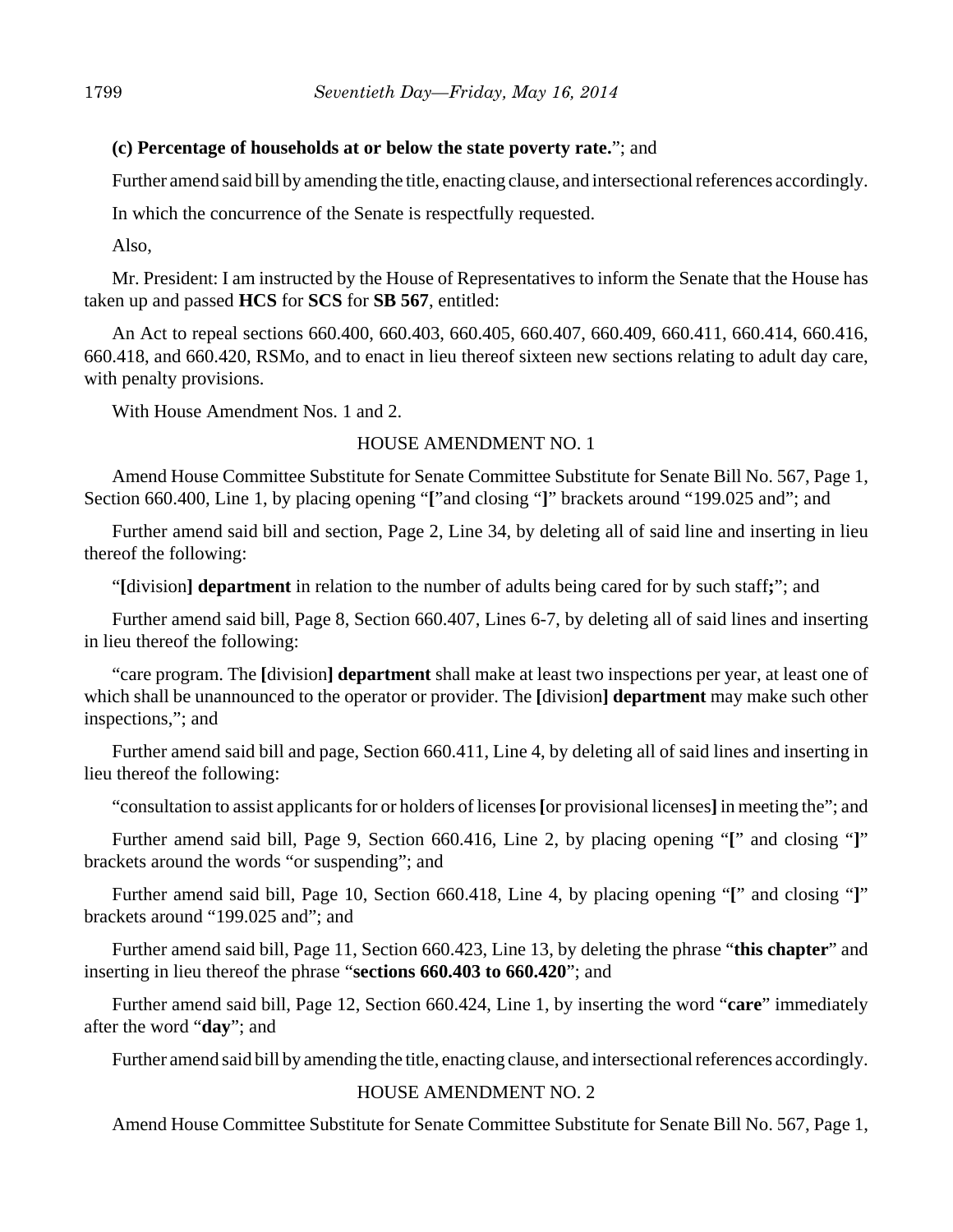In the Title, Line 4, by deleting the words "adult day care" and inserting in lieu thereof the words "public health"; and

Further amend said section and page, Section A, Line 5, by inserting after all of said section and line the following:

"174.335. 1. Beginning with the 2004-2005 school year and for each school year thereafter, every public institution of higher education in this state shall require all students who reside in on-campus housing to **[**sign a written waiver stating that the institution of higher education has provided the student, or if the student is a minor, the student's parents or guardian, with detailed written information on the risks associated with meningococcal disease and the availability and effectiveness of**] have received** the meningococcal vaccine **unless a signed statement of medical or religious exemption is on file with the institution's administration. A student shall be exempted from the immunization requirement of this section upon signed certification by a physician licensed under chapter 334, indicating that either the immunization would seriously endanger the student's health or life or the student has documentation of the disease or laboratory evidence of immunity to the disease. A student shall be exempted from the immunization requirement of this section if he or she objects in writing to the institution's administration that immunization violates his or her religious beliefs**.

2. **[**Any student who elects to receive the meningococcal vaccine shall not be required to sign a waiver referenced in subsection 1 of this section and shall present a record of said vaccination to the institution of higher education.

3.**]** Each public university or college in this state shall maintain records on the meningococcal vaccination status of every student residing in on-campus housing at the university or college**[**, including any written waivers executed pursuant to subsection 1 of this section**]**.

**[**4.**] 3.** Nothing in this section shall be construed as requiring any institution of higher education to provide or pay for vaccinations against meningococcal disease.

**191.761. 1. Beginning July 1, 2015, the department of health and senior services shall provide a courier service to transport collected, donated umbilical cord blood samples to a nonprofit umbilical cord blood bank located in a city not within a county in existence as of the effective date of this section. The collection sites shall only be those facilities designated and trained by the blood bank in the collection and handling of umbilical cord blood specimens.**

**2. The department may promulgate rules to implement the provisions of this section. Any rule or portion of a rule, as that term is defined in section 536.010, that is created under the authority delegated in this section shall become effective only if it complies with and is subject to all of the provisions of chapter 536 and, if applicable, section 536.028. This section and chapter 536 are nonseverable, and if any of the powers vested with the general assembly under chapter 536 to review, to delay the effective date, or to disapprove and annul a rule are subsequently held unconstitutional, then the grant of rulemaking authority and any rule proposed or adopted after August 28, 2014, shall be invalid and void.**

**197.168. Each year between October first and March first and in accordance with the latest recommendations of the Advisory Committee on Immunization Practices of the Centers for Disease Control and Prevention, each hospital licensed under this chapter shall offer, prior to discharge and**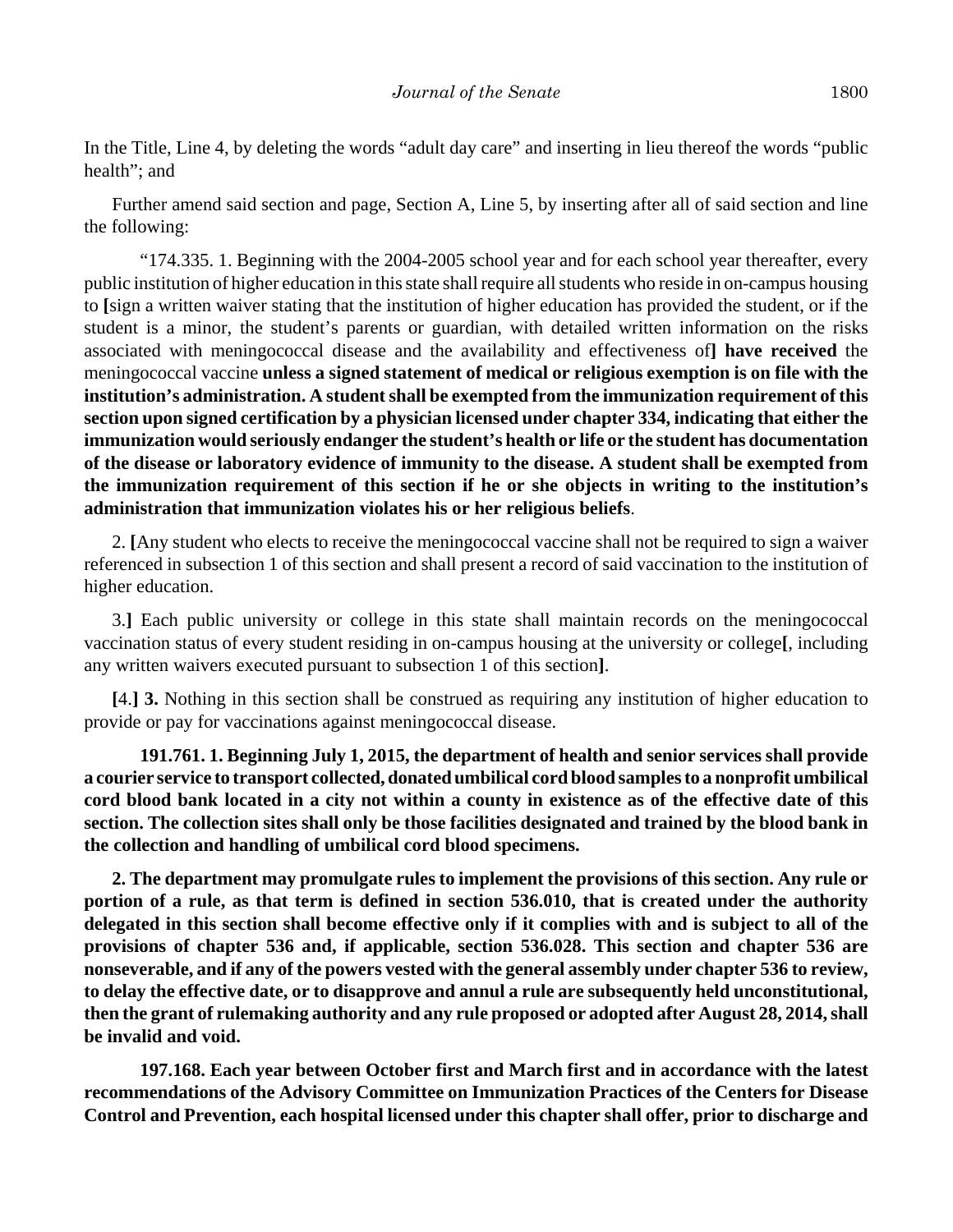**with the approval of the attending physician or other practitioner authorized to order vaccinations or as authorized by physician-approved hospital policies or protocols for influenza vaccinations pursuant to state hospital regulations, immunizations against influenza virus to all inpatients sixtyfive years of age and older unless contraindicated for such patient and contingent upon the availability of the vaccine.**"; and

Further amend said bill by amending the title, enacting clause, and intersectional references accordingly.

In which the concurrence of the Senate is respectfully requested.

Also,

Mr. President: I am instructed by the House of Representatives to inform the Senate that the House refuses to adopt **SS** for **SCS** for **HCS** for **HB 1302** and request the Senate to recede from its position and take up and pass **HCS** for **HB 1302**.

On motion of Senator Richard, the Senate recessed until 1:30 p.m.

#### **RECESS**

The time of recess having expired, the Senate was called to order by Senator Kraus.

### **RESOLUTIONS**

Senator Kraus offered Senate Resolution No. 3002, regarding Matthew Lee "Matt" Hartmann, Blue Springs, which was adopted.

Senator Munzlinger offered Senate Resolution No. 3003, regarding Braedyn Hausdorf, Canton, which was adopted.

Senator Munzlinger offered Senate Resolution No. 3004, regarding Jane Hunter, Macon, which was adopted.

#### **PRIVILEGED MOTIONS**

Senator Wasson moved that the **CCR** on **HCS** for **SS** for **SB 860** be taken up for adoption, which motion prevailed.

**CCR** on **HCS** for **SS** for **SB 860** was again taken up.

Senator Wasson moved that the above conference committee report be adopted, which motion prevailed by the following vote:

YEAS—Senators

| <b>Brown</b> | Chappelle-Nadal | Cunningham    | Curls  | Dempsey     | Dixon   | Emery     | Holsman |
|--------------|-----------------|---------------|--------|-------------|---------|-----------|---------|
| Justus       | Keaveny         | Kehoe         | Kraus  | Lager       | Lamping | LeVota    | Libla   |
| Munzlinger   | Nasheed         | <b>Nieves</b> | Pearce | Richard     | Romine  | Sater     | Schaaf  |
| Schaefer     | Schmitt         | Sifton        | Silvey | Wallingford | Walsh   | Wasson-31 |         |

NAYS—Senators—None

Absent—Senators—None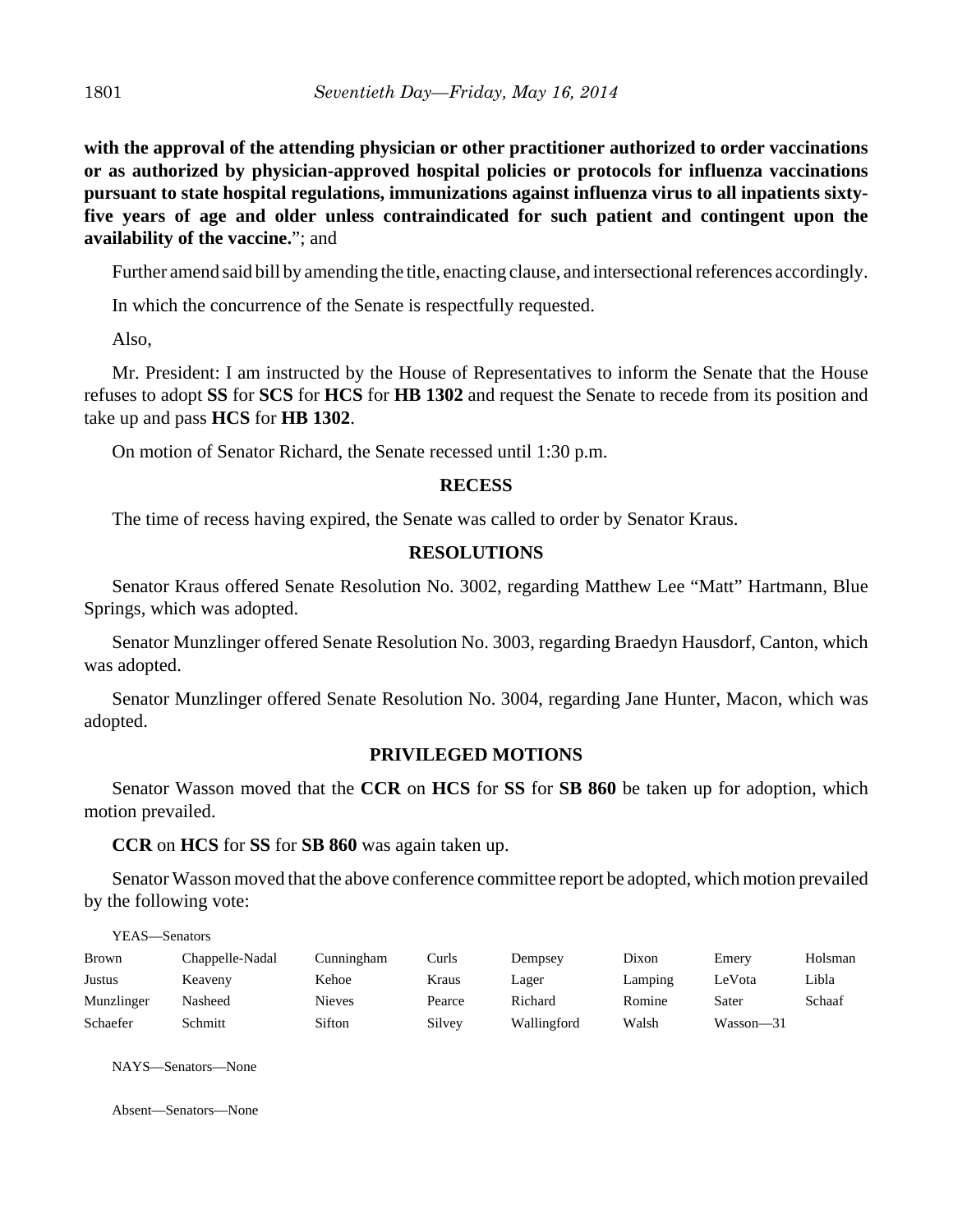Absent with leave—Senator Parson—1

Vacancies—2

#### On motion of Senator Wasson, **CCS** for **HCS** for **SS** for **SB 860**, entitled:

# CONFERENCE COMMITTEE SUBSTITUTE FOR HOUSE COMMITTEE SUBSTITUTE FOR SENATE SUBSTITUTE FOR SENATE BILL NO. 860

An Act to repeal sections 143.221, 144.044, 144.049, 144.080, and 144.190, RSMo, and to enact in lieu thereof six new sections relating to taxation, with an existing penalty provision.

Was read the 3rd time and passed by the following vote:

| YEAS—Senators |                 |            |             |         |           |        |          |
|---------------|-----------------|------------|-------------|---------|-----------|--------|----------|
| Brown         | Chappelle-Nadal | Cunningham | Curls       | Dempsey | Dixon     | Emery  | Holsman  |
| Justus        | Keaveny         | Kehoe      | Kraus       | Lager   | Lamping   | LeVota | Libla    |
| Munzlinger    | <b>Nieves</b>   | Pearce     | Richard     | Romine  | Sater     | Schaaf | Schaefer |
| Schmitt       | Sifton          | Silvey     | Wallingford | Walsh   | Wasson—30 |        |          |
|               |                 |            |             |         |           |        |          |

NAYS—Senators—None

Absent—Senator Nasheed—1

```
Absent with leave—Senator Parson—1
```
Vacancies—2

The President declared the bill passed.

On motion of Senator Wasson, title to the bill was agreed to.

Senator Wasson moved that the vote by which the bill passed be reconsidered.

Senator Richard moved that motion lay on the table, which motion prevailed.

Senator Wallingford, on behalf of the conference committee appointed to act with a like committee from the House on **HCS** for **SCS** for **SB 896**, as amended, moved that the following conference committee report be taken up, which motion prevailed.

# CONFERENCE COMMITTEE REPORT ON HOUSE COMMITTEE SUBSTITUTE FOR SENATE COMMITTEE SUBSTITUTE FOR SENATE BILL NO. 896

The Conference Committee appointed on House Committee Substitute for Senate Committee Substitute for Senate Bill No. 896, with House Amendment No. 1, begs leave to report that we, after free and fair discussion of the differences, have agreed to recommend and do recommend to the respective bodies as follows: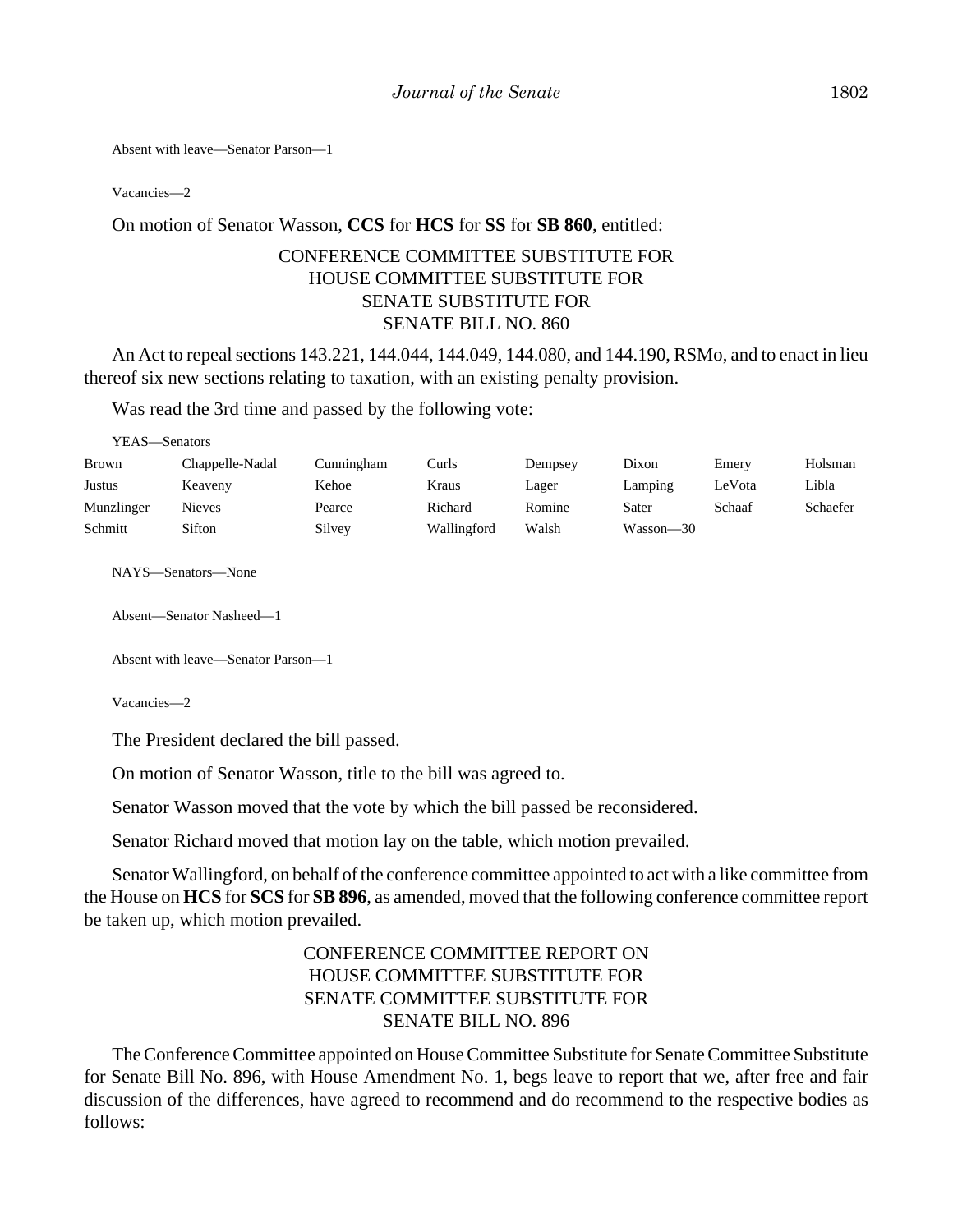1. That the House recede from its position on House Committee Substitute for Senate Committee Substitute for Senate Bill No. 896, as amended;

2. That the Senate recede from its position on Senate Committee Substitute for Senate Bill No. 896;

3. That the attached Conference Committee Substitute for House Committee Substitute for Senate Committee Substitute for Senate Bill No. 896 be Third Read and Finally Passed.

| <b>FOR THE SENATE:</b> | FOR THE HOUSE:    |
|------------------------|-------------------|
| /s/ Wayne Wallingford  | $/s$ Kevin Engler |
| /s/ Ryan Silvey        | /s/ Kevin Austin  |
| /s/ Rob Schaaf         | $/s$ John Wright  |
| /s/ Joseph P. Keaveny  |                   |
| /s/ Jamilah Nasheed    |                   |

Senator Wallingford moved that the above conference committee report be adopted, which motion prevailed by the following vote:

| YEAS-Senators |                                    |            |          |            |         |         |             |  |
|---------------|------------------------------------|------------|----------|------------|---------|---------|-------------|--|
| Brown         | Chappelle-Nadal                    | Cunningham | Curls    | Dempsey    | Dixon   | Holsman | Justus      |  |
| Keaveny       | Kehoe                              | LeVota     | Libla    | Munzlinger | Nasheed | Pearce  | Richard     |  |
| Romine        | Sater                              | Schaaf     | Schaefer | Schmitt    | Sifton  | Silvey  | Wallingford |  |
| Walsh         | Wasson—26                          |            |          |            |         |         |             |  |
|               |                                    |            |          |            |         |         |             |  |
| NAYS-Senators |                                    |            |          |            |         |         |             |  |
| Emery         | Kraus                              | Lager      | Lamping  | Nieves-5   |         |         |             |  |
|               |                                    |            |          |            |         |         |             |  |
|               | Absent-Senators-None               |            |          |            |         |         |             |  |
|               |                                    |            |          |            |         |         |             |  |
|               | Absent with leave—Senator Parson—1 |            |          |            |         |         |             |  |
|               |                                    |            |          |            |         |         |             |  |
| Vacancies-2   |                                    |            |          |            |         |         |             |  |
|               |                                    |            |          |            |         |         |             |  |

Senator Wallingford offered **SA 1**:

# SENATE AMENDMENT NO. 1

Amend Conference Committee Substitute for House Committee Substitute for Senate Committee Substitute for Senate Bill No. 896, Page 6, Section 67.585, Line 23 of said page, by striking the following: "two-thirds".

Senator Wallingford moved that the above amendment be adopted, which motion prevailed.

On motion of Senator Wallingford, **CCS** for **HCS** for **SCS** for **SB 896**, as amended by **SA 1**, entitled:

CONFERENCE COMMITTEE SUBSTITUTE FOR HOUSE COMMITTEE SUBSTITUTE FOR SENATE COMMITTEE SUBSTITUTE FOR SENATE BILL NO. 896

An Act to repeal section 49.272, RSMo, and sections 1 to 21 of an act of the general assembly of the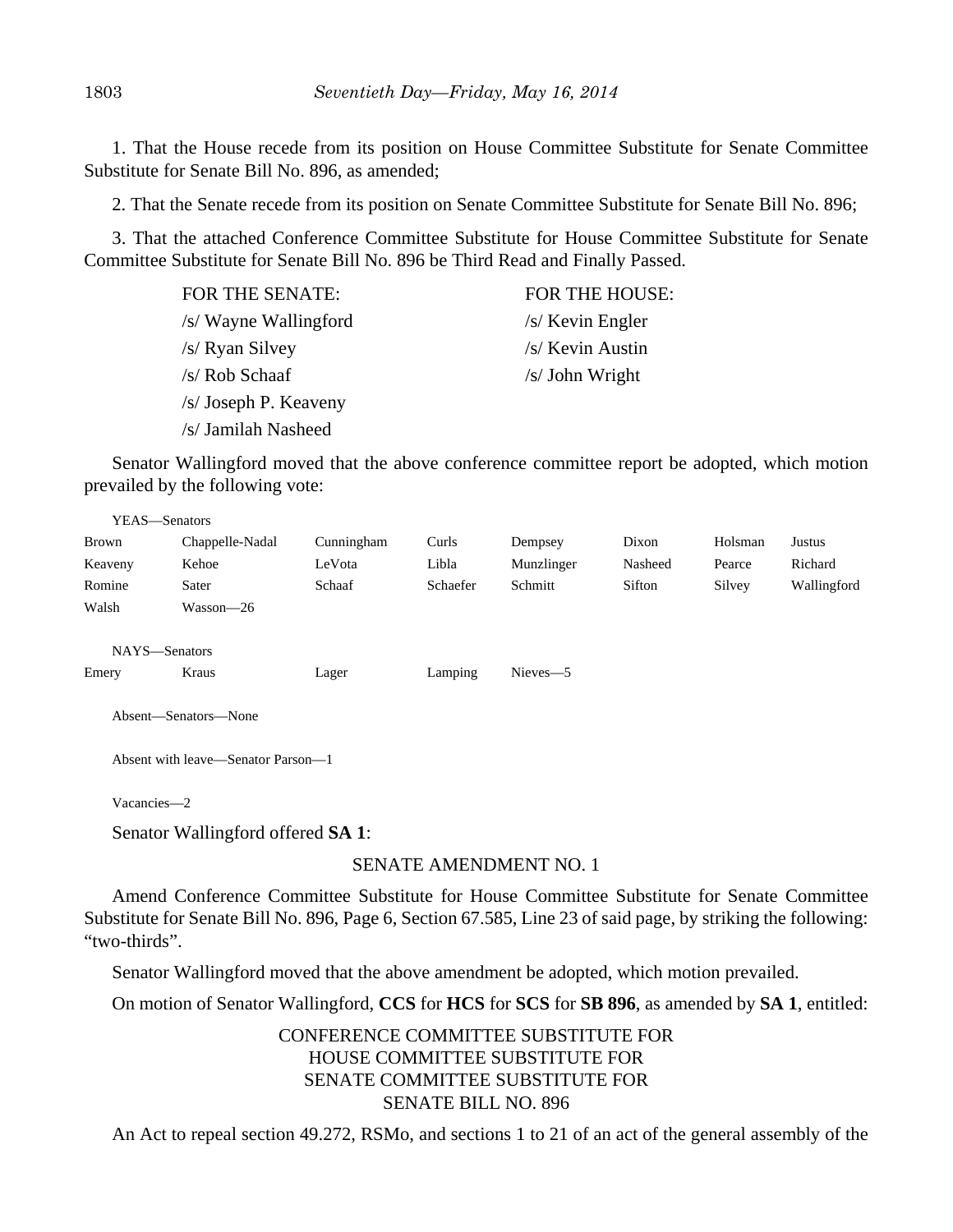state of Missouri approved on February 26, 1885, Laws of Missouri, pages 116 to 120, sections 1 to 11 of an act of the general assembly of the state of Missouri approved on February 26, 1885, Laws of Missouri, pages 131 to 133, and sections 1 to 10 of an act of the general assembly of the state of Missouri approved on February 26, 1885, Laws of Missouri, pages 134 and 135, and to enact in lieu thereof four new sections relating to county governance, with a penalty provision.

Was read the 3rd time and passed by the following vote:

|              | YEAS-Senators                                                                                                                                                                                          |            |         |            |        |             |               |
|--------------|--------------------------------------------------------------------------------------------------------------------------------------------------------------------------------------------------------|------------|---------|------------|--------|-------------|---------------|
| <b>Brown</b> | Chappelle-Nadal                                                                                                                                                                                        | Cunningham | Curls   | Dempsey    | Dixon  | Holsman     | <b>Justus</b> |
| Keaveny      | Kehoe                                                                                                                                                                                                  | LeVota     | Libla   | Munzlinger | Pearce | Richard     | Romine        |
| Sater        | Schaaf                                                                                                                                                                                                 | Schaefer   | Schmitt | Sifton     | Silvey | Wallingford | Walsh         |
| Wasson-25    |                                                                                                                                                                                                        |            |         |            |        |             |               |
|              | NAYS-Senators                                                                                                                                                                                          |            |         |            |        |             |               |
| Emery        | Kraus                                                                                                                                                                                                  | Lager      | Lamping | Nieves-5   |        |             |               |
|              | Absent-Senator Nasheed-1                                                                                                                                                                               |            |         |            |        |             |               |
|              | Absent with leave—Senator Parson—1                                                                                                                                                                     |            |         |            |        |             |               |
| Vacancies-2  |                                                                                                                                                                                                        |            |         |            |        |             |               |
|              | The President declared the bill passed.                                                                                                                                                                |            |         |            |        |             |               |
|              | On motion of Senator Wallingford, title to the bill was agreed to.                                                                                                                                     |            |         |            |        |             |               |
|              | Senator Wallingford moved that the vote by which the bill passed be reconsidered.                                                                                                                      |            |         |            |        |             |               |
|              | Senator Richard moved that motion lay on the table, which motion prevailed.                                                                                                                            |            |         |            |        |             |               |
|              | Senator Nieves assumed the Chair.                                                                                                                                                                      |            |         |            |        |             |               |
|              | Senator Romine, on behalf of the conference committee appointed to act with a like committee from the<br>House on SCS for SB 729, with HA 1, HA 2, HA 3, as amended and HA 4, moved that the following |            |         |            |        |             |               |

House on **SCS** for **SB 729**, with **HA 1**, **HA 2**, **HA 3**, as amended and **HA 4**, moved that the following conference committee report be taken up, which motion prevailed.

# CONFERENCE COMMITTEE REPORT ON SENATE COMMITTEE SUBSTITUTE FOR SENATE BILL NO. 729

The Conference Committee appointed on Senate Committee Substitute for Senate Bill No. 729, with House Amendment Nos. 1, 2, House Amendment No. 1 to House Amendment No. 3, House Amendment No. 3 as amended and House Amendment No. 4, begs leave to report that we, after free and fair discussion of the differences, have agreed to recommend and do recommend to the respective bodies as follows:

1. That the House recede from its position on Senate Committee Substitute for Senate Bill No. 729, as amended;

2. That the Senate recede from its position on Senate Committee Substitute for Senate Bill No. 729;

3. That the attached Conference Committee Substitute for Senate Committee Substitute for Senate Bill No. 729 be Third Read and Finally Passed.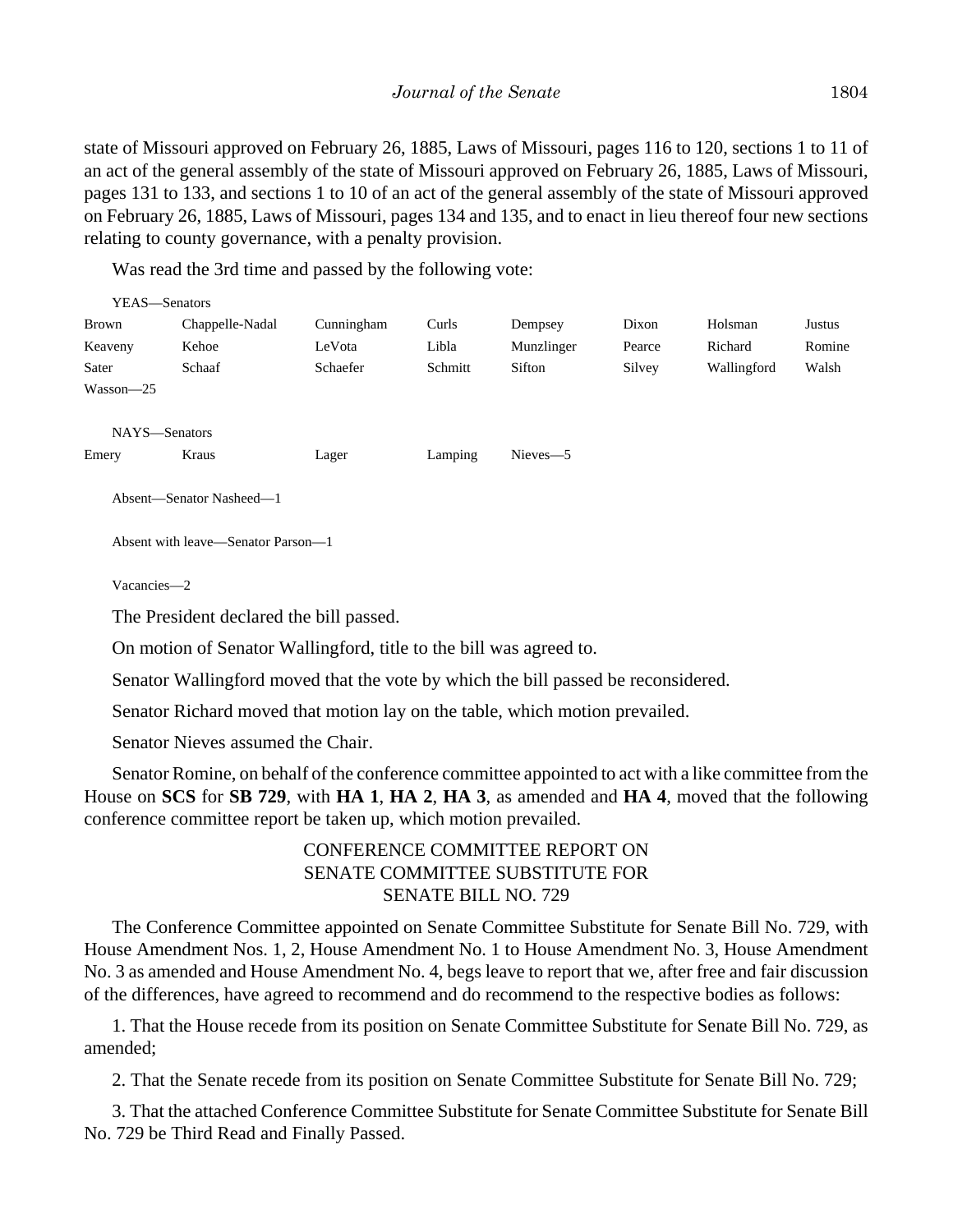| FOR THE SENATE:       | <b>FOR THE HOUSE:</b> |
|-----------------------|-----------------------|
| /s/ Gary Romine       | /s/ Jeanie Lauer      |
| /s/ Eric Schmitt      | /s/ Paul Fitzwater    |
| /s/ Dan Brown         | /s/ Michele Kratky    |
| /s/ Joseph P. Keaveny |                       |
| /s/ Jamilah Nasheed   |                       |

Senator Romine moved that the above conference committee report be adopted, which motion prevailed by the following vote:

| YEAS—Senators |                 |             |         |           |        |            |         |
|---------------|-----------------|-------------|---------|-----------|--------|------------|---------|
| Brown         | Chappelle-Nadal | Cunningham  | Curls   | Dempsey   | Dixon  | Emery      | Holsman |
| Kehoe         | Kraus           | Lager       | Lamping | LeVota    | Libla  | Munzlinger | Nasheed |
| <b>Nieves</b> | Pearce          | Richard     | Romine  | Sater     | Schaaf | Schaefer   | Schmitt |
| Sifton        | Silvey          | Wallingford | Walsh   | Wasson-29 |        |            |         |

NAYS—Senators—None

Absent—Senators Justus Keaveny—2

Absent with leave—Senator Parson—1

Vacancies—2

#### On motion of Senator Romine, **CCS** for **SCS** for **SB 729**, entitled:

## CONFERENCE COMMITTEE SUBSTITUTE FOR SENATE COMMITTEE SUBSTITUTE FOR SENATE BILL NO. 729

An Act to repeal sections 135.305, 135.710, and 137.010, RSMo, and to enact in lieu thereof five new sections relating to taxation.

Was read the 3rd time and passed by the following vote:

| YEAS—Senators |                 |            |             |         |           |        |            |
|---------------|-----------------|------------|-------------|---------|-----------|--------|------------|
| <b>Brown</b>  | Chappelle-Nadal | Cunningham | Curls       | Dempsey | Dixon     | Emery  | Holsman    |
| Keaveny       | Kehoe           | Kraus      | Lager       | Lamping | LeVota    | Libla  | Munzlinger |
| Nasheed       | Nieves          | Pearce     | Richard     | Romine  | Sater     | Schaaf | Schaefer   |
| Schmitt       | Sifton          | Silvey     | Wallingford | Walsh   | Wasson—30 |        |            |

NAYS—Senators—None

Absent—Senator Justus—1

Absent with leave—Senator Parson—1

Vacancies—2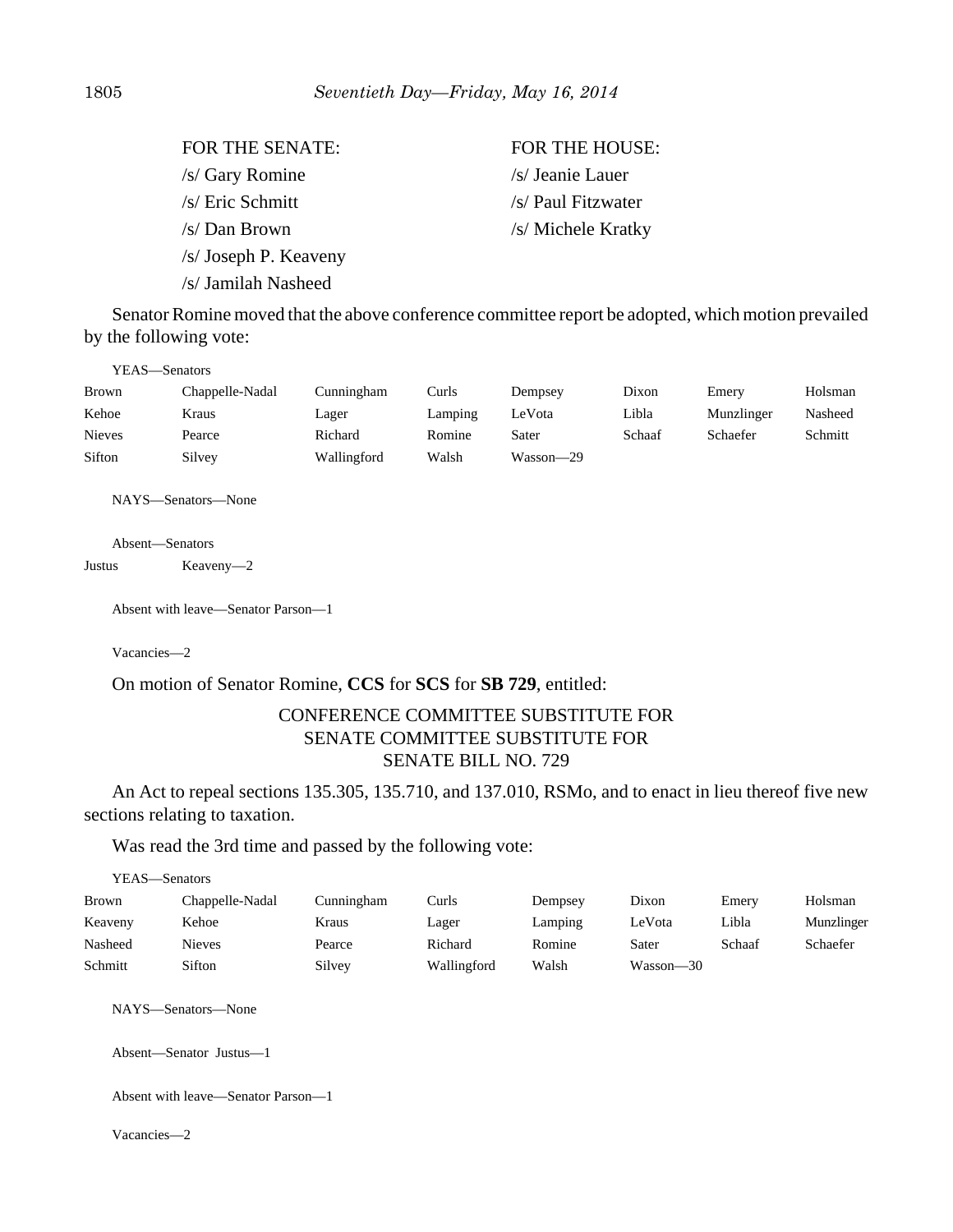The President declared the bill passed.

On motion of Senator Romine, title to the bill was agreed to.

Senator Romine moved that the vote by which the bill passed be reconsidered.

Senator Richard moved that motion lay on the table, which motion prevailed.

Senator Wasson moved that **SS** for **SB 691**, with **HCS**, be taken up for 3rd reading and final passage, which motion prevailed.

**HCS** for **SS** for **SB 691**, entitled:

### HOUSE COMMITTEE SUBSTITUTE FOR SENATE SUBSTITUTE FOR SENATE BILL NO. 691

An Act to repeal sections 375.003 and 379.118, RSMo, and to enact in lieu thereof three new sections relating to certain personal lines policy provisions.

Was taken up.

Senator Wasson moved that **HCS** for **SS** for **SB 691** be adopted, which motion prevailed by the following vote:

YEAS—Senators

| Brown   | Chappelle-Nadal | Cunningham | Curls       | Dempsey | Dixon     | Emery  | Holsman    |
|---------|-----------------|------------|-------------|---------|-----------|--------|------------|
| Keaveny | Kehoe           | Kraus      | Lager       | Lamping | LeVota    | Libla  | Munzlinger |
| Nasheed | Nieves          | Pearce     | Richard     | Romine  | Sater     | Schaaf | Schaefer   |
| Schmitt | Sifton          | Silvey     | Wallingford | Walsh   | Wasson—30 |        |            |

NAYS—Senators—None

Absent—Senator Justus—1

Absent with leave—Senator Parson—1

Vacancies—2

On motion of Senator Wasson, **HCS** for **SS** for **SB 691** was read the 3rd time and passed by the following vote:

YEAS—Senators Brown Chappelle-Nadal Cunningham Curls Dempsey Dixon Emery Holsman Keaveny Kehoe Kraus Lager Lamping LeVota Libla Munzlinger Nasheed Nieves Pearce Richard Romine Sater Schaaf Schaefer Schmitt Sifton Silvey Wallingford Walsh Wasson—30

NAYS—Senators—None

Absent—Senator Justus—1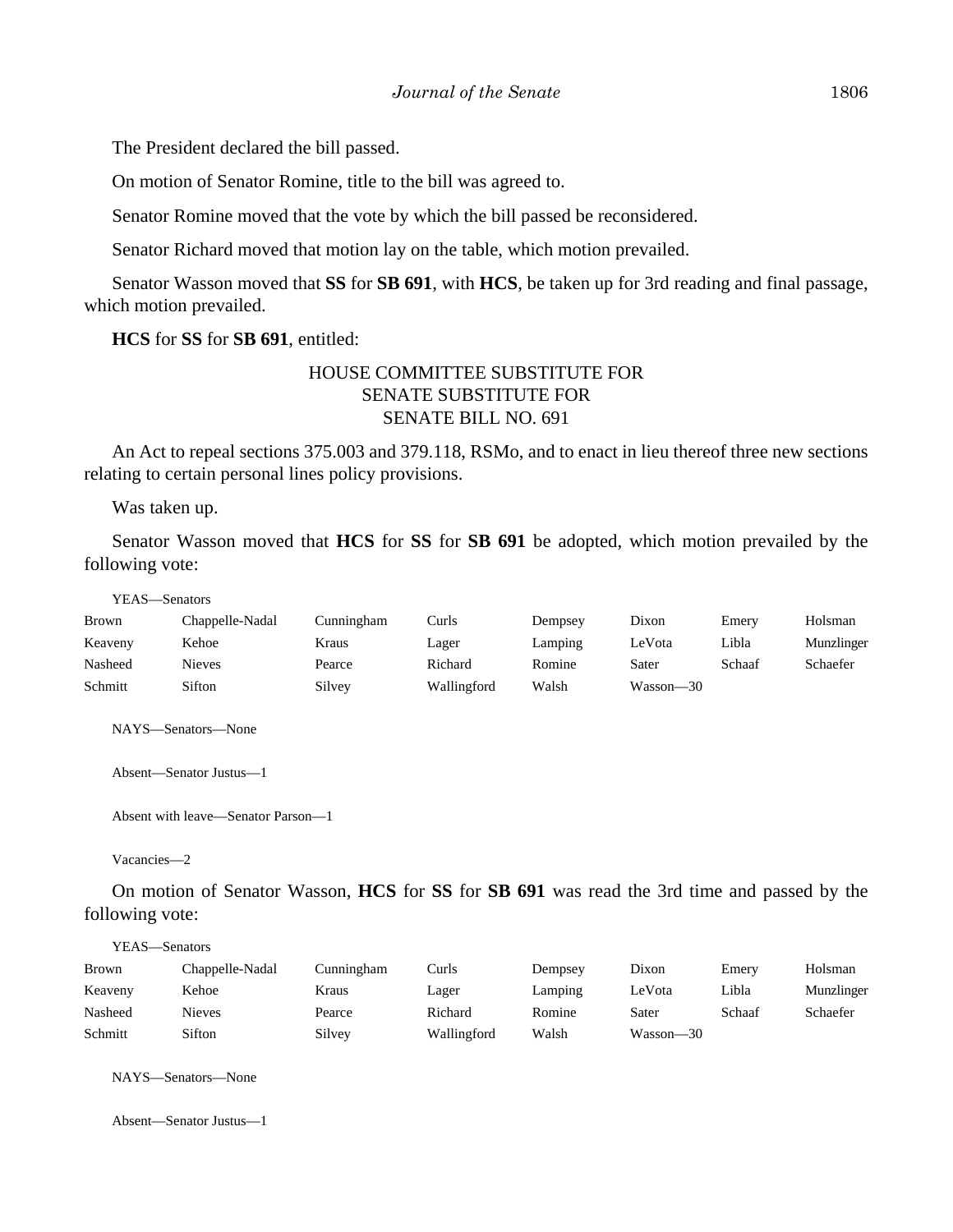Absent with leave—Senator Parson—1

Vacancies—2

The President declared the bill passed.

On motion of Senator Wasson, title to the bill was agreed to.

Senator Wasson moved that the vote by which the bill passed be reconsidered.

Senator Richard moved that motion lay on the table, which motion prevailed.

Bill ordered enrolled.

Senator Chappelle-Nadal moved that **SB 727**, with **HCS**, as amended, be taken up for 3rd reading and final passage, which motion prevailed.

**HCS** for **SB 727**, as amended, entitled:

## HOUSE COMMITTEE SUBSTITUTE FOR SENATE BILL NO. 727

An Act to amend chapters 144 and 208, RSMo, by adding thereto two new sections relating to farmers' markets.

Was taken up.

Senator Chappelle-Nadal moved that **HCS** for **SB 727**, as amended, be adopted, which motion prevailed by the following vote:

| YEAS—Senators |                 |             |        |           |        |          |            |
|---------------|-----------------|-------------|--------|-----------|--------|----------|------------|
| <b>Brown</b>  | Chappelle-Nadal | Cunningham  | Curls  | Dempsey   | Dixon  | Emery    | Holsman    |
| Justus        | Keaveny         | Kehoe       | Lager  | Lamping   | LeVota | Libla    | Munzlinger |
| Nasheed       | Pearce          | Richard     | Romine | Sater     | Schaaf | Schaefer | Schmitt    |
| Sifton        | Silvey          | Wallingford | Walsh  | Wasson—29 |        |          |            |

NAYS—Senators

Kraus Nieves—2

Absent—Senators—None

Absent with leave—Senator Parson—1

Vacancies—2

On motion of Senator Chappelle-Nadal, **HCS** for **SB 727**, as amended, was read the 3rd time and passed by the following vote:

| YEAS—Senators |                 |            |         |          |         |            |         |
|---------------|-----------------|------------|---------|----------|---------|------------|---------|
| Brown         | Chappelle-Nadal | Cunningham | Curls   | Dempsey  | Dixon   | Emery      | Holsman |
| Justus        | Keaveny         | Kehoe      | Lamping | LeVota   | Libla   | Munzlinger | Nasheed |
| Pearce        | Richard         | Romine     | Sater   | Schaefer | Schmitt | Sifton     | Silvey  |
| Wallingford   | Walsh           | Wasson—27  |         |          |         |            |         |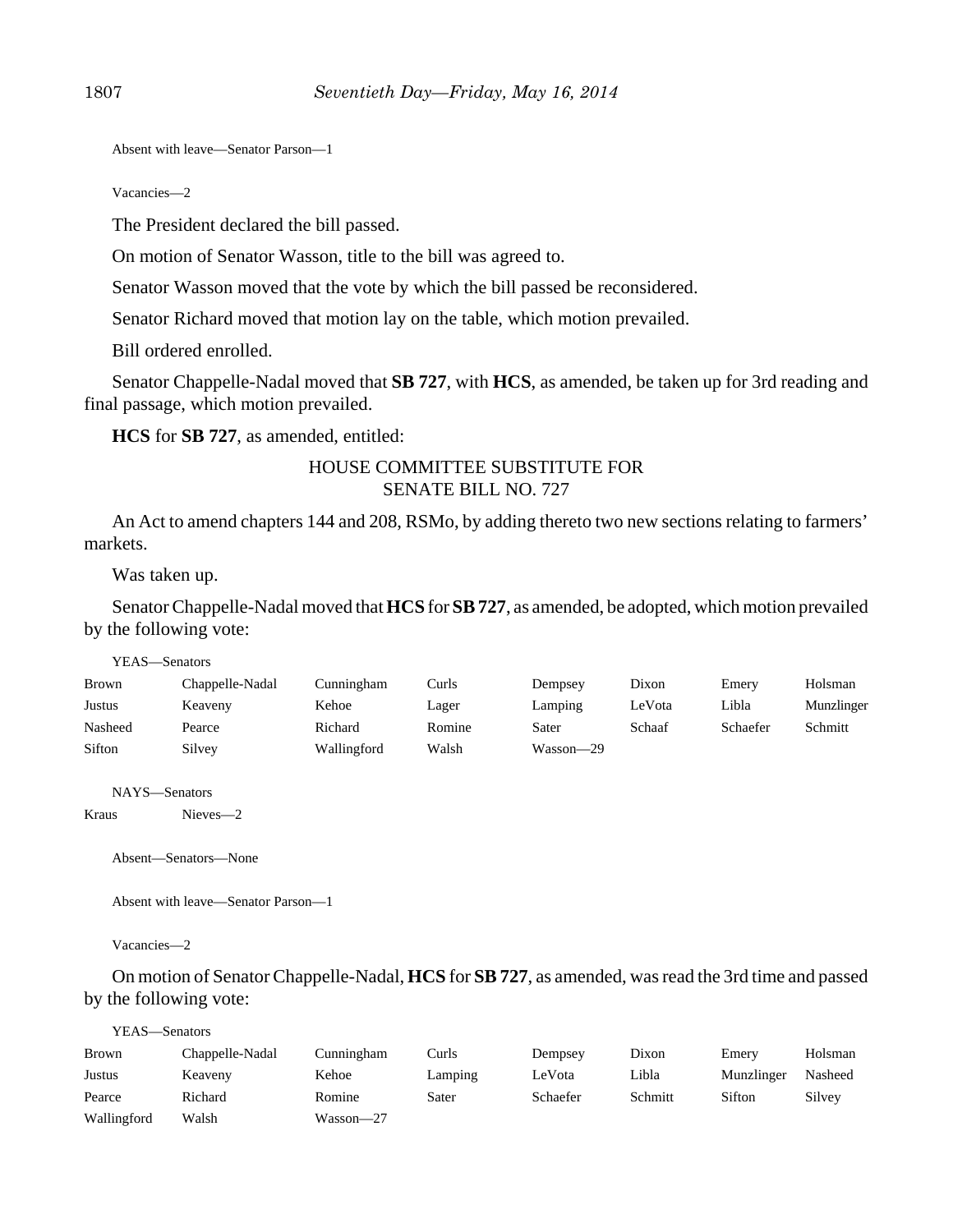#### NAYS—Senators

```
Kraus Lager Nieves Schaaf-4
```
Absent—Senators—None

Absent with leave—Senator Parson—1

Vacancies—2

The President declared the bill passed.

On motion of Senator Chappelle-Nadal, title to the bill was agreed to.

Senator Chappelle-Nadal moved that the vote by which the bill passed be reconsidered.

Senator Richard moved that motion lay on the table, which motion prevailed.

Bill ordered enrolled.

Senator Romine moved that **SCS** for **SB 642**, with **HA 1**, be taken up for 3rd reading and final passage, which motion prevailed.

**HA 1** was taken up.

Senator Romine moved that the above amendment be adopted, which motion prevailed by the following vote:

| —Senators |
|-----------|
|           |

| Brown   | Chappelle-Nadal | Cunningham  | Curls   | Dempsey   | Dixon  | Emery    | Holsman    |
|---------|-----------------|-------------|---------|-----------|--------|----------|------------|
| Justus  | Keaveny         | Kehoe       | Lager   | Lamping   | LeVota | Libla    | Munzlinger |
| Nasheed | Nieves          | Pearce      | Richard | Romine    | Sater  | Schaefer | Schmitt    |
| Sifton  | Silvey          | Wallingford | Walsh   | Wasson-29 |        |          |            |

NAYS—Senators

Kraus Schaaf—2

Absent—Senators—None

```
Absent with leave—Senator Parson—1
```
Vacancies—2

On motion of Senator Romine, **SCS** for **SB 642**, as amended, was read the 3rd time and passed by the following vote:

| YEAS—Senators |                 |             |         |           |        |          |            |
|---------------|-----------------|-------------|---------|-----------|--------|----------|------------|
| <b>Brown</b>  | Chappelle-Nadal | Cunningham  | Curls   | Dempsey   | Dixon  | Emery    | Holsman    |
| Justus        | Keaveny         | Kehoe       | Lager   | Lamping   | LeVota | Libla    | Munzlinger |
| Nasheed       | Nieves          | Pearce      | Richard | Romine    | Sater  | Schaefer | Schmitt    |
| Sifton        | Silvey          | Wallingford | Walsh   | Wasson-29 |        |          |            |

NAYS—Senators

Kraus Schaaf—2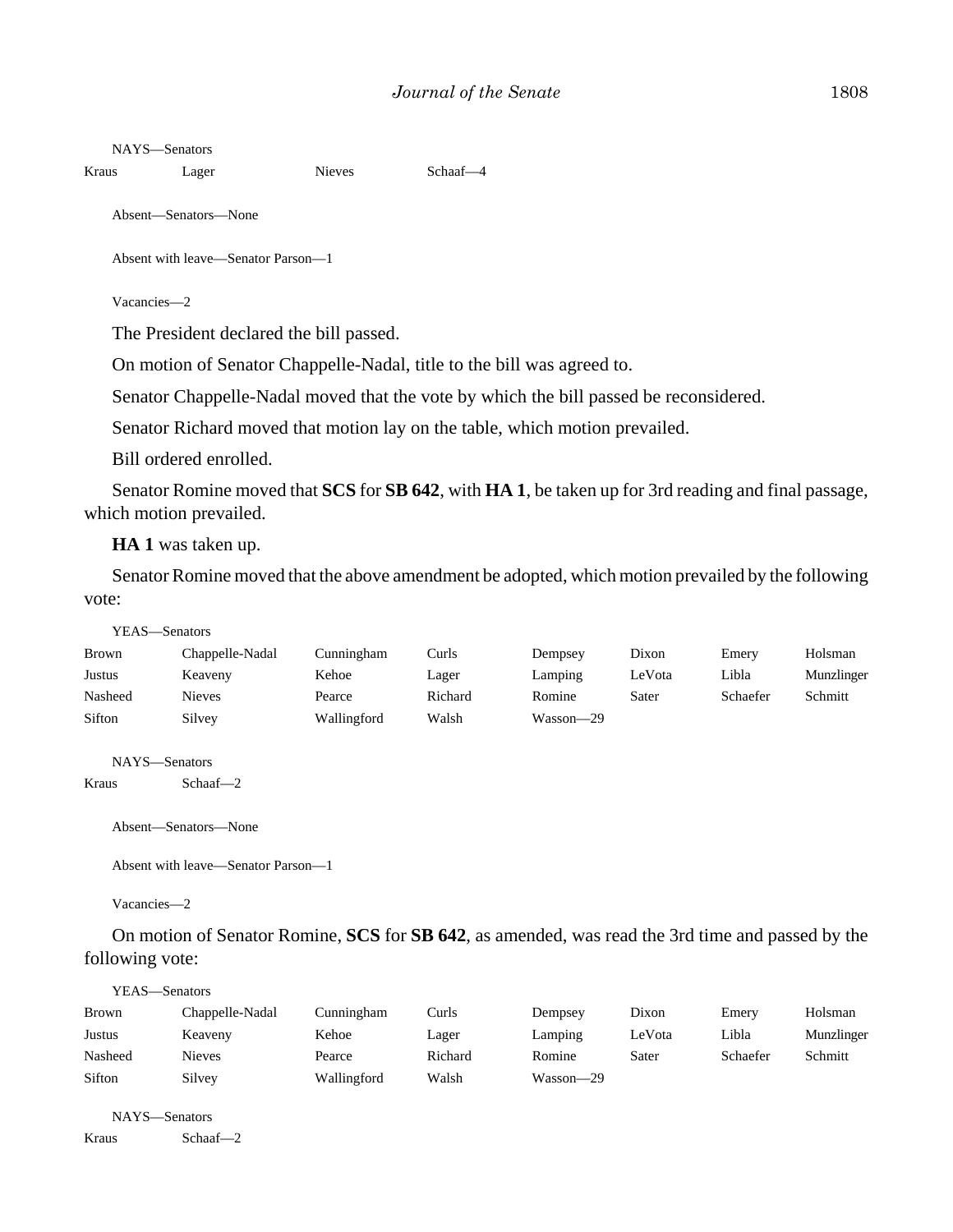Absent—Senators—None

Absent with leave—Senator Parson—1

Vacancies—2

The President declared the bill passed.

On motion of Senator Romine, title to the bill was agreed to.

Senator Romine moved that the vote by which the bill passed be reconsidered.

Senator Richard moved that motion lay on the table, which motion prevailed.

Bill ordered enrolled.

Senator Kraus moved that **SB 655**, with **HCS**, as amended, be taken up for 3rd reading and final passage, which motion prevailed.

**HCS** for **SB 655**, as amended, entitled:

### HOUSE COMMITTEE SUBSTITUTE FOR SENATE BILL NO. 655

An Act to repeal sections 67.281, 441.005, 441.500, 441.760, 441.770, 512.180, 516.350, 534.060, 534.350, 534.360, 534.380, 535.030, 535.110, 535.160, 535.170, 535.200, 535.210, and 569.130, RSMo, and to enact in lieu thereof eighteen new sections relating to property.

Was taken up.

Senator Kraus moved that **HCS** for **SB 655**, as amended, be adopted, which motion prevailed by the following vote:

YEAS—Senators

| <b>Brown</b> | Chappelle-Nadal | Cunningham | Curls       | Dempsey | Dixon     | Emery  | Holsman    |
|--------------|-----------------|------------|-------------|---------|-----------|--------|------------|
| Keaveny      | Kehoe           | Kraus      | Lager       | Lamping | LeVota    | Libla  | Munzlinger |
| Nasheed      | Nieves          | Pearce     | Richard     | Romine  | Sater     | Schaaf | Schaefer   |
| Schmitt      | Sifton          | Silvey     | Wallingford | Walsh   | Wasson—30 |        |            |

NAYS—Senator Justus—1

Absent—Senators—None

Absent with leave—Senator Parson—1

Vacancies—2

On motion of Senator Kraus, **HCS** for **SB 655**, as amended, was read the 3rd time and passed by the following vote: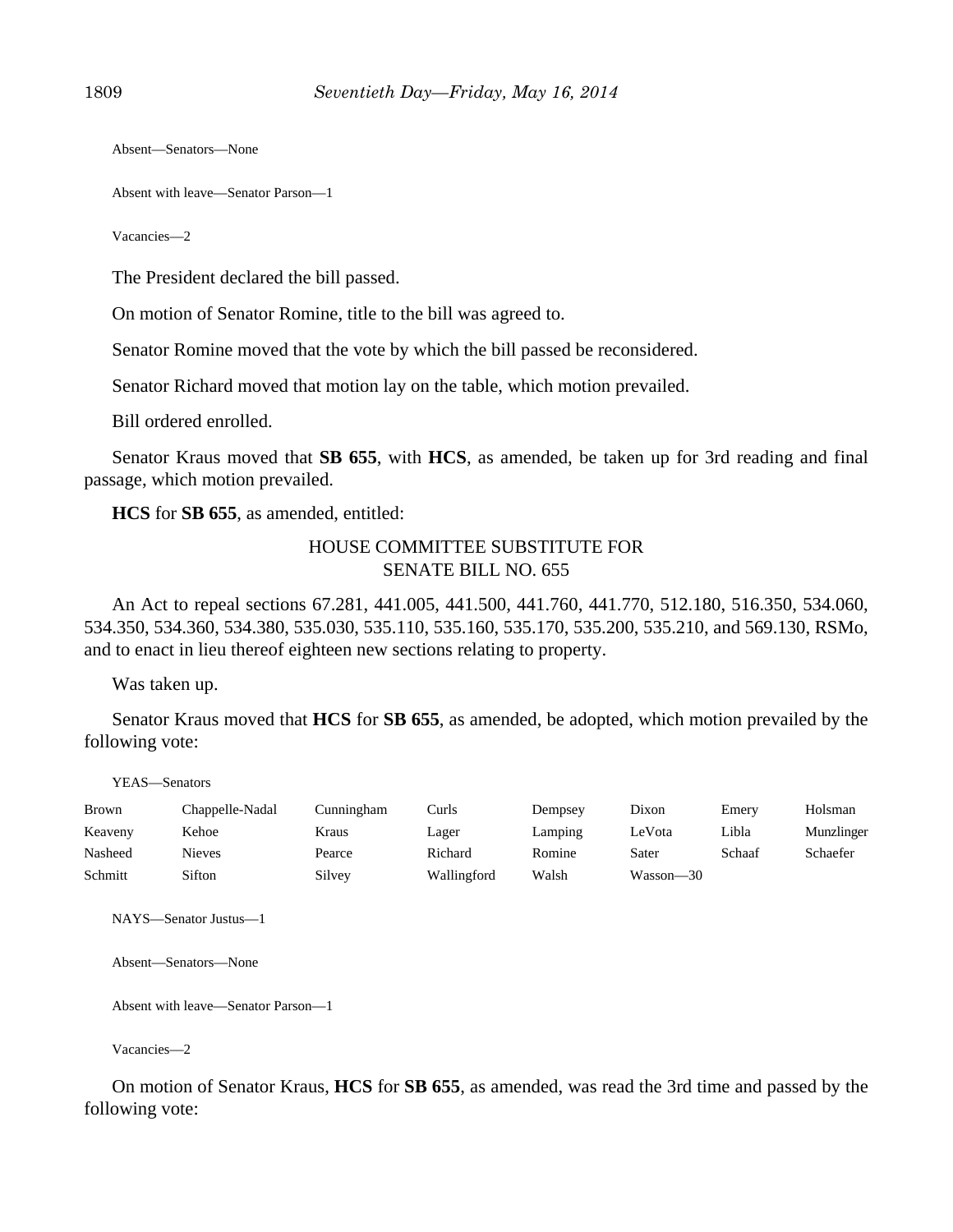| Brown      | Chappelle-Nadal | Cunningham | Curls  | Dempsey     | Dixon   | Emery     | Holsman |
|------------|-----------------|------------|--------|-------------|---------|-----------|---------|
| Justus     | Keaveny         | Kehoe      | Kraus  | Lager       | Lamping | ∟eVota    | Libla   |
| Munzlinger | Nasheed         | Nieves     | Pearce | Richard     | Romine  | Sater     | Schaaf  |
| Schaefer   | Schmitt         | Sifton     | Silvey | Wallingford | Walsh   | Wasson—31 |         |

NAYS—Senators—None

Absent—Senators—None

Absent with leave—Senator Parson—1

Vacancies—2

The President declared the bill passed.

On motion of Senator Kraus, title to the bill was agreed to.

Senator Kraus moved that the vote by which the bill passed be reconsidered.

Senator Richard moved that motion lay on the table, which motion prevailed.

Bill ordered enrolled.

Senator Wasson moved that **SCS** for **SB 809**, with **HCS**, be taken up for 3rd reading and final passage, which motion prevailed.

#### **HCS** for **SCS** for **SB 809**, entitled:

# HOUSE COMMITTEE SUBSTITUTE FOR SENATE COMMITTEE SUBSTITUTE FOR SENATE BILL NO. 809

An Act to repeal sections 327.011, 327.031, 327.041, 327.051, 327.076, 327.081, 327.091, 327.101, 327.106, 327.131, 327.141, 327.151, 327.161, 327.171, 327.172, 327.181, 327.191, 327.221, 327.231, 327.241, 327.251, 327.261, 327.271, 327.272, 327.312, 327.313, 327.314, 327.321, 327.331, 327.341, 327.351, 327.381, 327.391, 327.392, 327.401, 327.411, 327.442, 327.451, 327.461, 327.600, 327.603, 327.607, 327.612, 327.615, 327.617, 327.619, 327.621, 327.622, 327.623, 327.629, 327.630, 327.631, and 327.635, RSMo, and to enact in lieu thereof fifty new sections relating to licensure by the board for architects, professional engineers, professional land surveyors and professional landscape architects, with an existing penalty provision.

Was taken up.

Senator Wasson moved that **HCS** for **SCS** for **SB 809** be adopted, which motion prevailed by the following vote:

| YEAS—Senators |                 |               |        |             |         |           |         |
|---------------|-----------------|---------------|--------|-------------|---------|-----------|---------|
| <b>Brown</b>  | Chappelle-Nadal | Cunningham    | Curls  | Dempsey     | Dixon   | Emery     | Holsman |
| <b>Justus</b> | Keaveny         | Kehoe         | Kraus  | Lager       | Lamping | LeVota    | Libla   |
| Munzlinger    | Nasheed         | <b>Nieves</b> | Pearce | Richard     | Romine  | Sater     | Schaaf  |
| Schaefer      | Schmitt         | Sifton        | Silvey | Wallingford | Walsh   | Wasson—31 |         |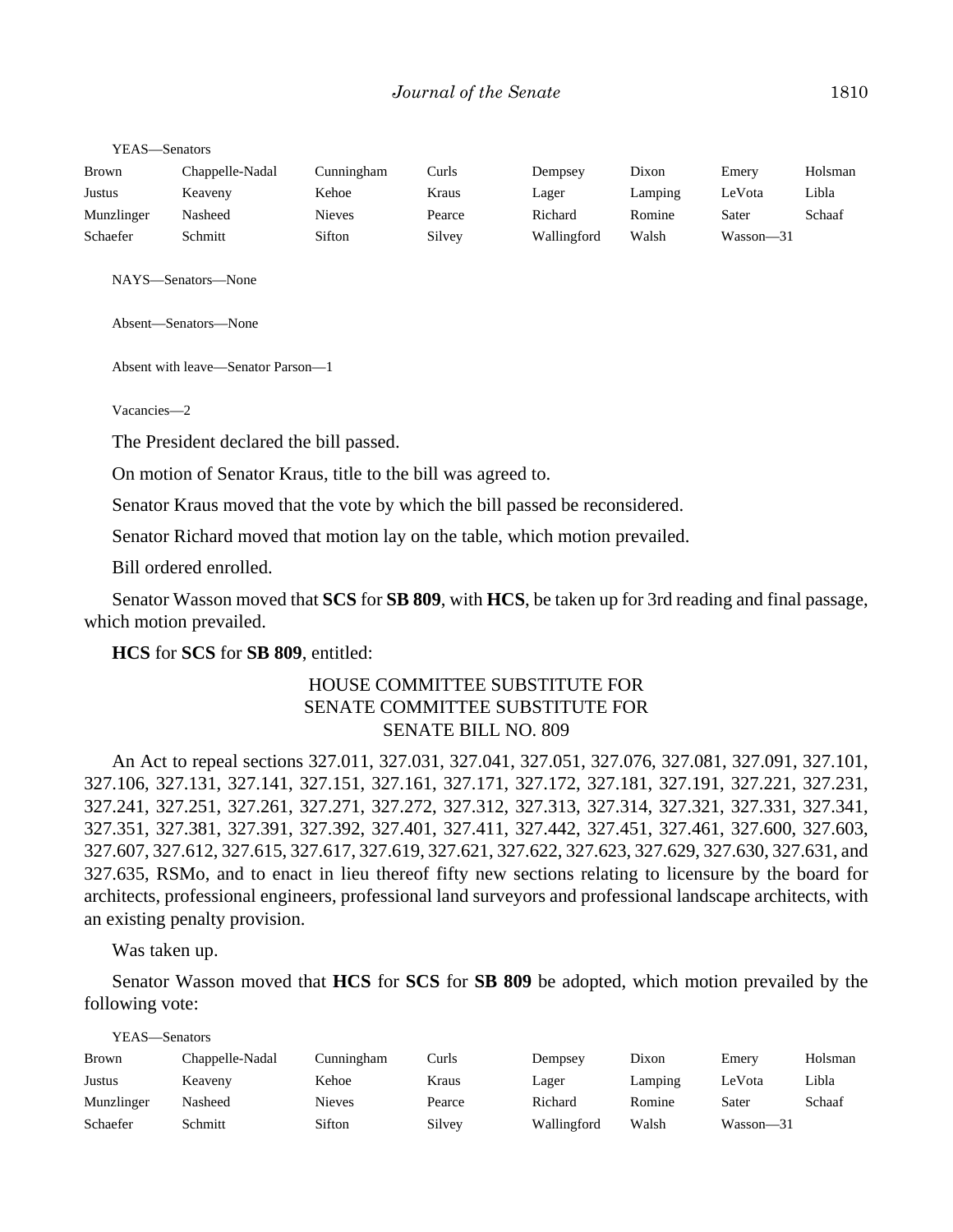NAYS—Senators—None

Absent—Senators—None

Absent with leave—Senator Parson—1

Vacancies—2

On motion of Senator Wasson, **HCS** for **SCS** for **SB 809** was read the 3rd time and passed by the following vote:

YEAS—Senators

| Brown   | Chappelle-Nadal | Cunningham | Curls       | Dempsey | Dixon     | Emery  | Holsman    |
|---------|-----------------|------------|-------------|---------|-----------|--------|------------|
| Keaveny | Kehoe           | Kraus      | Lager       | Lamping | LeVota    | Libla  | Munzlinger |
| Nasheed | Nieves          | Pearce     | Richard     | Romine  | Sater     | Schaaf | Schaefer   |
| Schmitt | Sifton          | Silvey     | Wallingford | Walsh   | Wasson-30 |        |            |

NAYS—Senator Justus—1

Absent—Senators—None

```
Absent with leave—Senator Parson—1
```
Vacancies—2

The President declared the bill passed.

On motion of Senator Wasson, title to the bill was agreed to.

Senator Wasson moved that the vote by which the bill passed be reconsidered.

Senator Richard moved that motion lay on the table, which motion prevailed.

Bill ordered enrolled.

Senator Pearce assumed the Chair.

Senator Dixon moved that **SB 844**, with **HA 1**, be taken up for 3rd reading and final passage, which motion prevailed.

**HA 1** was taken up.

Senator Dixon moved that the above amendment be adopted, which motion prevailed by the following vote:

| YEAS—Senators |                 |            |        |             |         |           |         |
|---------------|-----------------|------------|--------|-------------|---------|-----------|---------|
| <b>Brown</b>  | Chappelle-Nadal | Cunningham | Curls  | Dempsey     | Dixon   | Emery     | Holsman |
| Justus        | Keaveny         | Kehoe      | Kraus  | Lager       | Lamping | LeVota    | Libla   |
| Munzlinger    | Nasheed         | Nieves     | Pearce | Richard     | Romine  | Sater     | Schaaf  |
| Schaefer      | Schmitt         | Sifton     | Silvey | Wallingford | Walsh   | Wasson—31 |         |

NAYS—Senators—None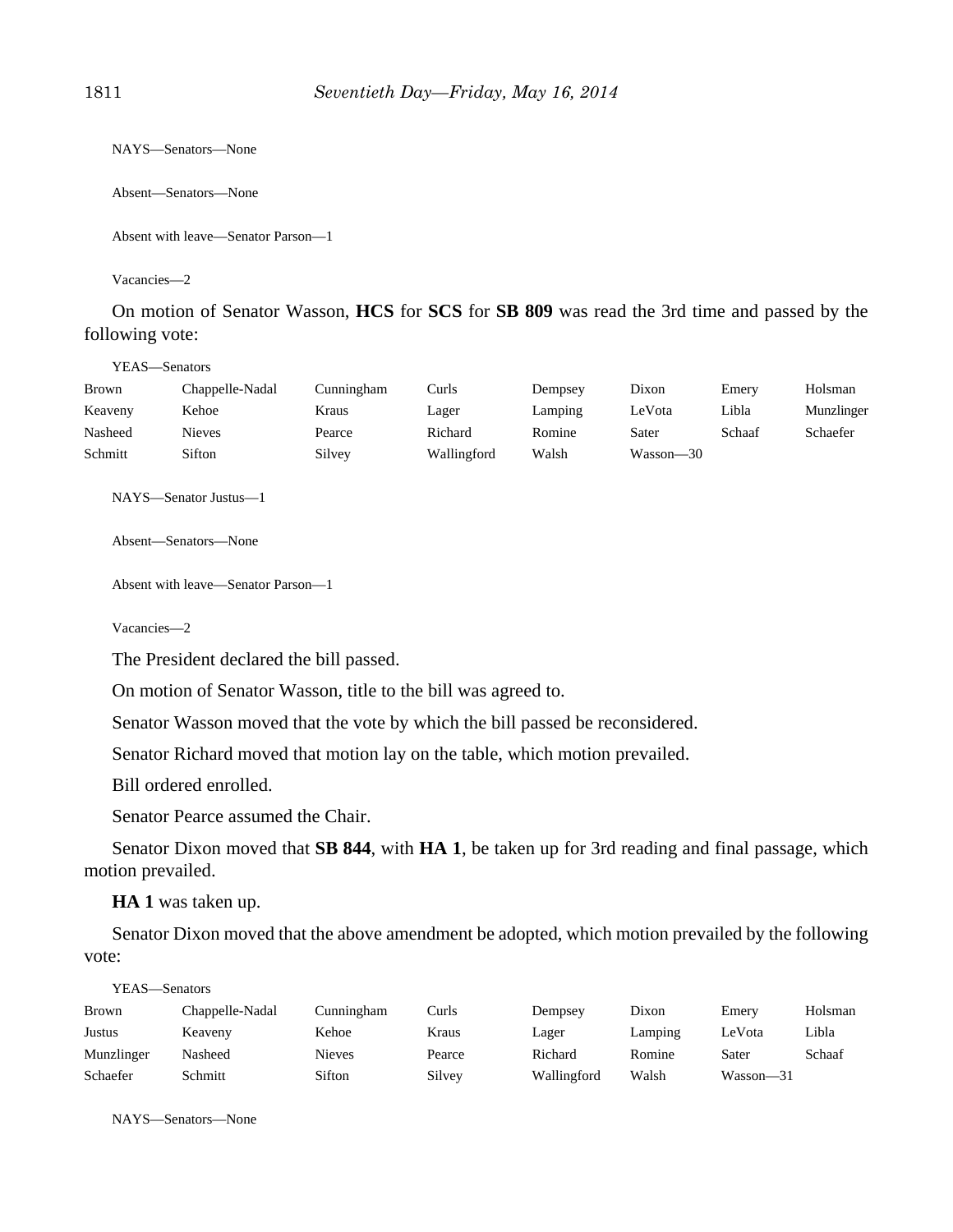Absent—Senators—None

```
Absent with leave—Senator Parson—1
```
Vacancies—2

On motion of Senator Dixon, **SB 844**, as amended, was read the 3rd time and passed by the following vote:

YEAS—Senators

| Brown      | Chappelle-Nadal | Cunningham    | Curls  | Dempsey     | Dixon   | Emery     | Holsman |
|------------|-----------------|---------------|--------|-------------|---------|-----------|---------|
| Justus     | Keaveny         | Kehoe         | Kraus  | Lager       | Lamping | LeVota    | Libla   |
| Munzlinger | Nasheed         | <b>Nieves</b> | Pearce | Richard     | Romine  | Sater     | Schaaf  |
| Schaefer   | Schmitt         | Sifton        | Silvey | Wallingford | Walsh   | Wasson-31 |         |

NAYS—Senators—None

Absent—Senators—None

Absent with leave—Senator Parson—1

Vacancies—2

The President declared the bill passed.

The emergency clause was adopted by the following vote:

YEAS—Senators

| Brown      | Chappelle-Nadal | Cunningham | Curls  | Dempsey     | Dixon   | Emery         | Holsman |
|------------|-----------------|------------|--------|-------------|---------|---------------|---------|
| Justus     | Keaveny         | Kehoe      | Kraus  | Lager       | Lamping | LeVota        | Libla   |
| Munzlinger | Nasheed         | Nieves     | Pearce | Richard     | Romine  | Sater         | Schaaf  |
| Schaefer   | Schmitt         | Sifton     | Silvey | Wallingford | Walsh   | $Wasson - 31$ |         |

NAYS—Senators—None

Absent—Senators—None

Absent with leave—Senator Parson—1

#### Vacancies—2

On motion of Senator Dixon, title to the bill was agreed to.

Senator Dixon moved that the vote by which the bill passed be reconsidered.

Senator Richard moved that motion lay on the table, which motion prevailed.

Bill ordered enrolled.

Senator Chappelle-Nadal moved that **SCS** for **SB 567**, with **HCS**, as amended, be taken up for 3rd reading and final passage, which motion prevailed.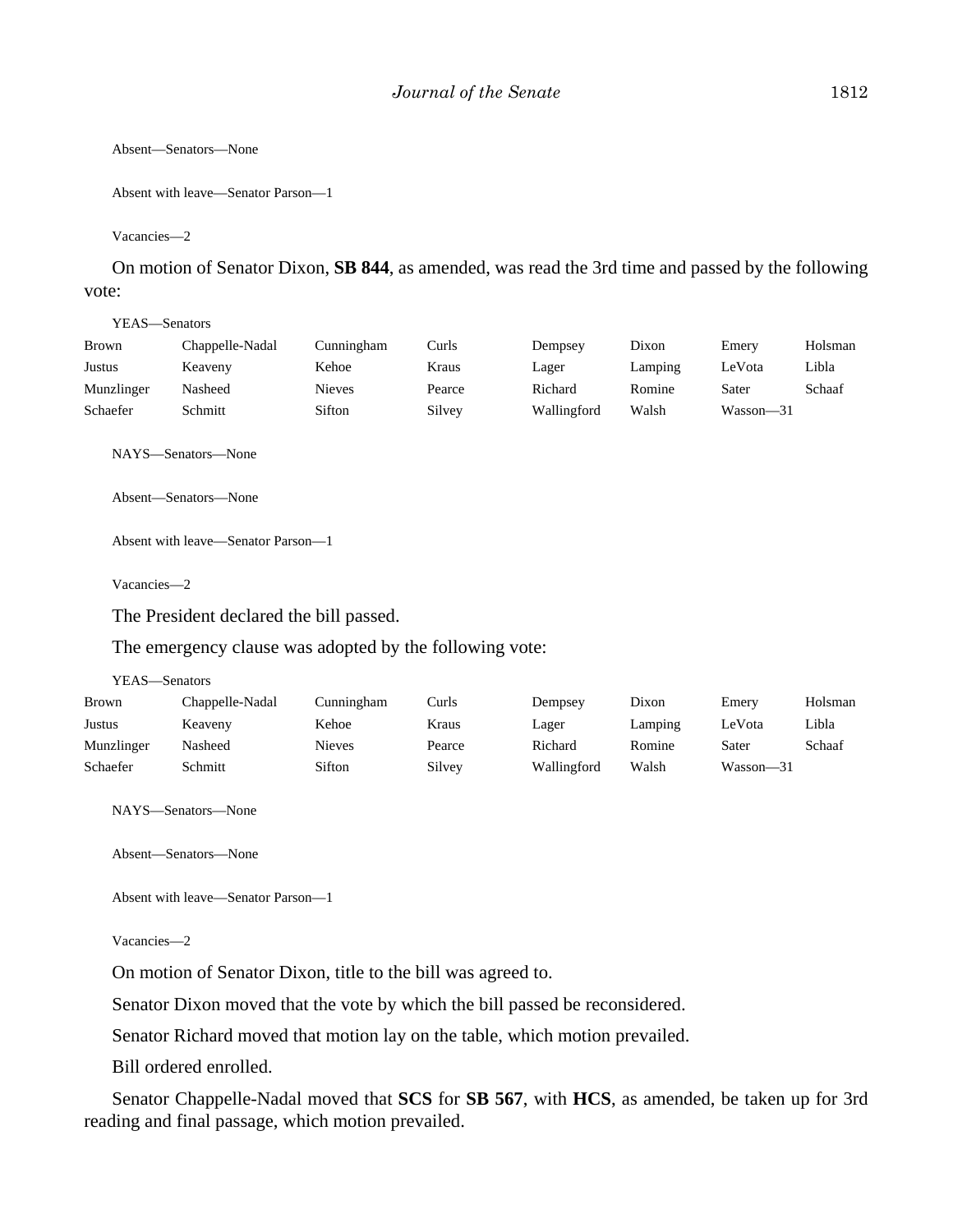#### **HCS** for **SCS** for **SB 567**, as amended, entitled:

# HOUSE COMMITTEE SUBSTITUTE FOR SENATE COMMITTEE SUBSTITUTE FOR SENATE BILL NO. 567

An Act to repeal sections 660.400, 660.403, 660.405, 660.407, 660.409, 660.411, 660.414, 660.416, 660.418, and 660.420, RSMo, and to enact in lieu thereof sixteen new sections relating to adult day care, with penalty provisions.

Was taken up.

Senator Chappelle-Nadal moved that **HCS** for **SCS** for **SB 567**, as amended, be adopted, which motion prevailed by the following vote:

| Brown   | Chappelle-Nadal | Cunningham | Curls       | Dempsey | Dixon     | Emery  | Holsman    |
|---------|-----------------|------------|-------------|---------|-----------|--------|------------|
| Keaveny | Kehoe           | Kraus      | Lager       | Lamping | LeVota    | Libla  | Munzlinger |
| Nasheed | Nieves          | Pearce     | Richard     | Romine  | Sater     | Schaaf | Schaefer   |
| Schmitt | Sifton          | Silvev     | Wallingford | Walsh   | Wasson—30 |        |            |

NAYS—Senators—None

Absent—Senator Justus—1

Absent with leave—Senator Parson—1

Vacancies—2

On motion of Senator Chappelle-Nadal, **HCS** for **SCS** for **SB 567**, as amended, was read the 3rd time and passed by the following vote:

| YEAS—Senators |                 |               |        |             |         |           |         |  |
|---------------|-----------------|---------------|--------|-------------|---------|-----------|---------|--|
| Brown         | Chappelle-Nadal | Cunningham    | Curls  | Dempsey     | Dixon   | Emery     | Holsman |  |
| Justus        | Keaveny         | Kehoe         | Kraus  | Lager       | Lamping | LeVota    | Libla   |  |
| Munzlinger    | Nasheed         | <b>Nieves</b> | Pearce | Richard     | Romine  | Sater     | Schaaf  |  |
| Schaefer      | Schmitt         | Sifton        | Silvey | Wallingford | Walsh   | Wasson—31 |         |  |

NAYS—Senators—None

Absent—Senators—None

Absent with leave—Senator Parson—1

Vacancies—2

The President declared the bill passed.

On motion of Senator Chappelle-Nadal, title to the bill was agreed to.

Senator Chappelle-Nadal moved that the vote by which the bill passed be reconsidered.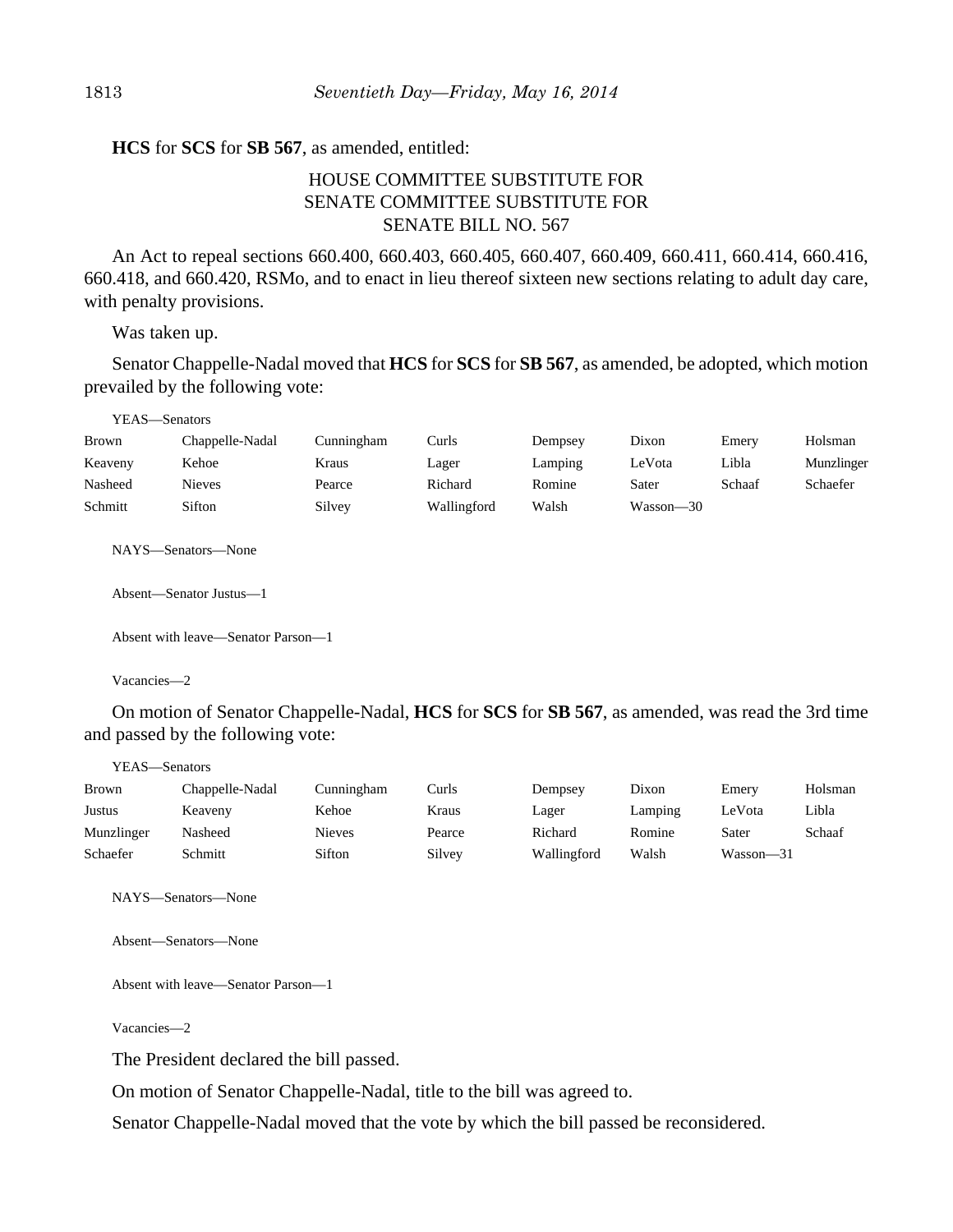Senator Richard moved that motion lay on the table, which motion prevailed.

Bill ordered enrolled.

Senator Dempsey, on behalf of the conference committee appointed to act with a like committee from the House on **SS** for **SCS** for **HB 1504** moved that the following conference committee report be taken up, which motion prevailed.

## CONFERENCE COMMITTEE REPORT ON SENATE SUBSTITUTE FOR SENATE COMMITTEE SUBSTITUTE FOR HOUSE BILL NO. 1504

The Conference Committee appointed on Senate Substitute for Senate Committee Substitute for House Bill No. 1504, begs leave to report that we, after free and fair discussion of the differences, have agreed to recommend and do recommend to the respective bodies as follows:

1. That the Senate recede from its position on Senate Substitute for Senate Committee Substitute for House Bill No. 1504, as amended;

2. That the House recede from its position on House Bill No. 1504;

3. That the attached Conference Committee Substitute for Senate Substitute for Senate Committee Substitute for House Bill No. 1504, be Third Read and Finally Passed.

| FOR THE HOUSE:     | <b>FOR THE SENATE:</b> |
|--------------------|------------------------|
| /s/ Caleb Rowden   | $/s$ Tom Dempsey       |
| /s/ Kathie Conway  | $/s/$ Eric Schmitt     |
| /s/ Michele Kratky | /s/ Gary Romine        |
|                    | $/s/$ Jolie Justus     |
|                    | /s/ Joseph P. Keaveny  |

Senator Dempsey moved that the above conference committee report be adopted, which motion prevailed by the following vote:

| YEAS—Senators |                 |            |             |         |           |        |            |  |  |
|---------------|-----------------|------------|-------------|---------|-----------|--------|------------|--|--|
| Brown         | Chappelle-Nadal | Cunningham | Curls       | Dempsey | Dixon     | Emery  | Holsman    |  |  |
| Justus        | Keaveny         | Kehoe      | Kraus       | Lager   | Lamping   | Libla  | Munzlinger |  |  |
| Nasheed       | <b>Nieves</b>   | Pearce     | Richard     | Romine  | Sater     | Schaaf | Schaefer   |  |  |
| Schmitt       | Sifton          | Silvey     | Wallingford | Walsh   | Wasson—30 |        |            |  |  |

NAYS—Senators—None

Absent—Senator LeVota—1

Absent with leave—Senator Parson—1

Vacancies—2

On motion of Senator Dempsey, **CCS** for **SS** for **SCS** for **HB 1504**, entitled: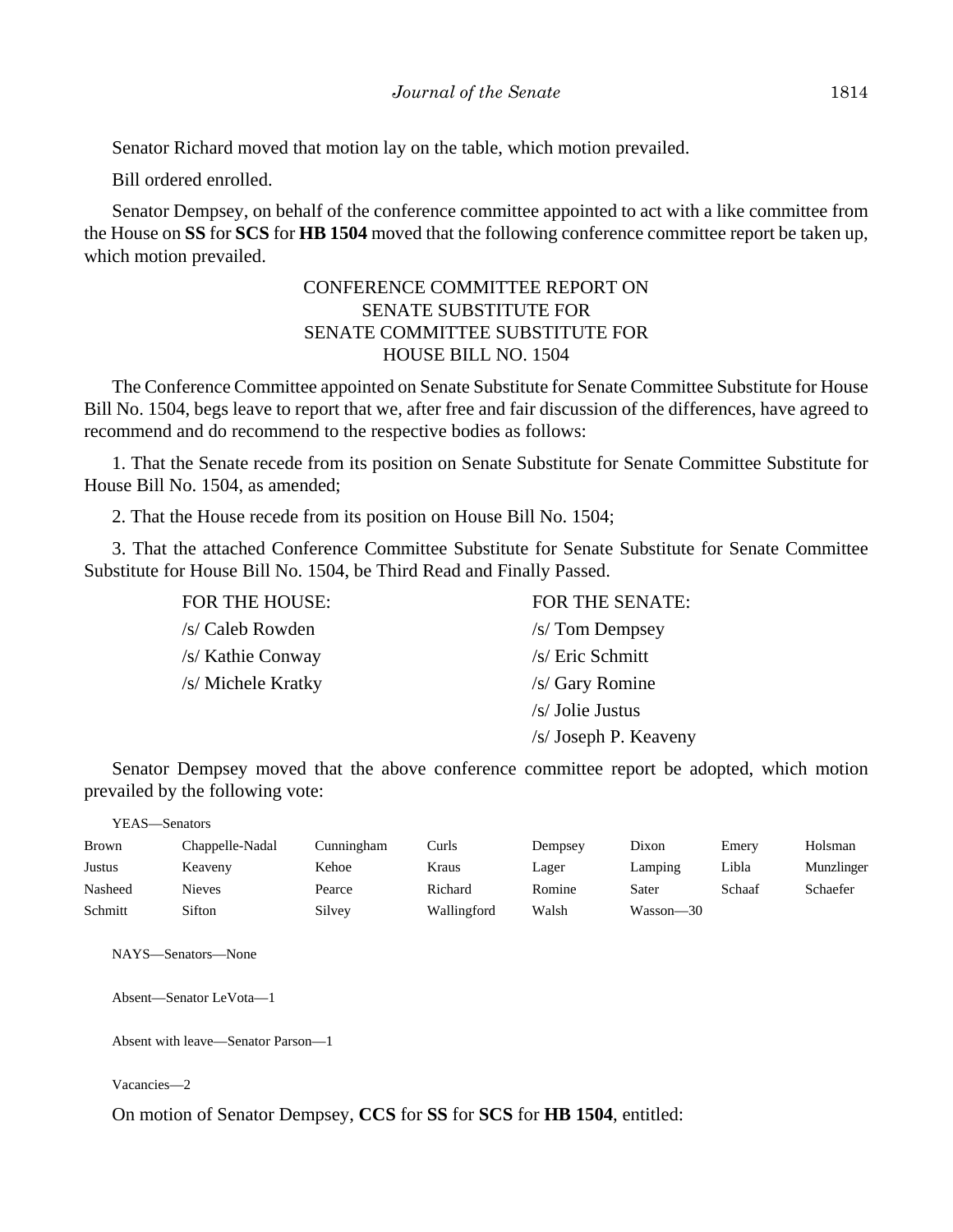# CONFERENCE COMMITTEE SUBSTITUTE FOR SENATE SUBSTITUTE FOR SENATE COMMITTEE SUBSTITUTE FOR HOUSE BILL NO. 1504

An Act to repeal section 99.845, RSMo, and to enact in lieu thereof one new section relating to tax increment financing.

Was read the 3rd time and passed by the following vote:

YEAS—Senators

| Brown      | Chappelle-Nadal | Cunningham | Curls  | Dempsey     | Dixon   | Emery     | Holsman |
|------------|-----------------|------------|--------|-------------|---------|-----------|---------|
| Justus     | Keaveny         | Kehoe      | Kraus  | Lager       | Lamping | LeVota    | Libla   |
| Munzlinger | Nasheed         | Nieves     | Pearce | Richard     | Romine  | Sater     | Schaaf  |
| Schaefer   | Schmitt         | Sifton     | Silvey | Wallingford | Walsh   | Wasson—31 |         |

NAYS—Senators—None

Absent—Senators—None

Absent with leave—Senator Parson—1

Vacancies—2

The President declared the bill passed.

On motion of Senator Dempsey , title to the bill was agreed to.

Senator Dempsey moved that the vote by which the bill passed be reconsidered.

Senator Richard moved that motion lay on the table, which motion prevailed.

Senator Lager moved that the Senate recede from its position on **SS** for **SCS** for **HCS** for **HB 1302**, which motion prevailed.

On motion of Senator Lager, **HCS** for **HB 1302**, entitled:

An Act to repeal section 643.055, RSMo, and to enact in lieu thereof one new section relating to the regulation of residential wood burning appliances.

Was read the 3rd time and passed by the following vote:

YEAS—Senators

| Brown      | Chappelle-Nadal | Cunningham    | Curls  | Dempsey     | Dixon   | Emery         | Holsman |
|------------|-----------------|---------------|--------|-------------|---------|---------------|---------|
| Justus     | Keaveny         | Kehoe         | Kraus  | Lager       | Lamping | LeVota        | Libla   |
| Munzlinger | Nasheed         | <b>Nieves</b> | Pearce | Richard     | Romine  | Sater         | Schaaf  |
| Schaefer   | Schmitt         | Sifton        | Silvey | Wallingford | Walsh   | $Wasson - 31$ |         |

NAYS—Senators—None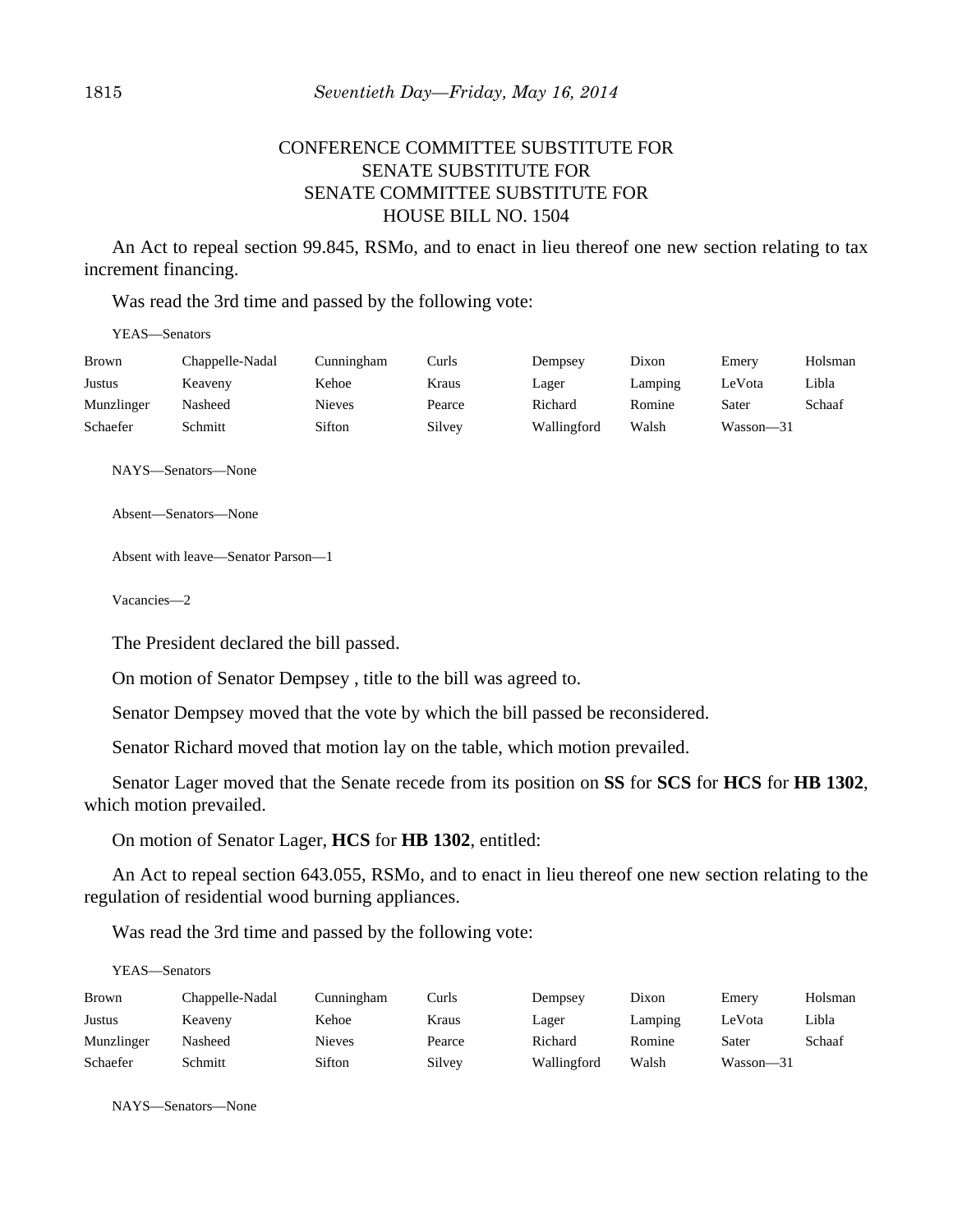Absent—Senators—None

Absent with leave—Senator Parson—1

Vacancies—2

The President declared the bill passed.

On motion of Senator Lager, title to the bill was agreed to.

Senator Lager moved that the vote by which the bill passed be reconsidered.

Senator Richard moved that motion lay on the table, which motion prevailed.

Senator Schmitt moved that **SS** for **SB 869**, with **HCS**, as amended, be taken up for 3rd reading and final passage, which motion prevailed.

**HCS** for **SS** for **SB 869**, as amended, entitled:

## HOUSE COMMITTEE SUBSTITUTE FOR SENATE SUBSTITUTE FOR SENATE BILL NO. 869

An Act to repeal sections 21.771, 37.710, 210.027, 210.145, 210.152, 210.160, 210.183, 334.950, 453.073, and 453.074, RSMo, and to enact in lieu thereof ten new sections relating to children, with an existing penalty provision.

Was taken up.

Senator Schmitt moved that **HCS** for **SS** for **SB 869**, as amended, be adopted, which motion prevailed by the following vote:

| YEAS- | -Senators |
|-------|-----------|
|       |           |

| Brown      | Chappelle-Nadal | Cunningham | Curls  | Dempsey     | Dixon   | Emery         | Holsman |
|------------|-----------------|------------|--------|-------------|---------|---------------|---------|
| Justus     | Keaveny         | Kehoe      | Kraus  | Lager       | Lamping | LeVota        | Libla   |
| Munzlinger | Nasheed         | Nieves     | Pearce | Richard     | Romine  | Sater         | Schaaf  |
| Schaefer   | Schmitt         | Sifton     | Silvey | Wallingford | Walsh   | $Wasson - 31$ |         |

NAYS—Senators—None

Absent—Senators—None

Absent with leave—Senator Parson—1

Vacancies—2

On motion of Senator Schmitt, **HCS** for **SS** for **SB 869**, as amended, was read the 3rd time and passed by the following vote:

| YEAS—Senators |                 |            |        |         |         |        |         |  |
|---------------|-----------------|------------|--------|---------|---------|--------|---------|--|
| <b>Brown</b>  | Chappelle-Nadal | Cunningham | Curls  | Dempsey | Dixon   | Emery  | Holsman |  |
| Justus        | Keaveny         | Kehoe      | Kraus  | Lager   | Lamping | LeVota | Libla   |  |
| Munzlinger    | Nasheed         | Nieves     | Pearce | Richard | Romine  | Sater  | Schaaf  |  |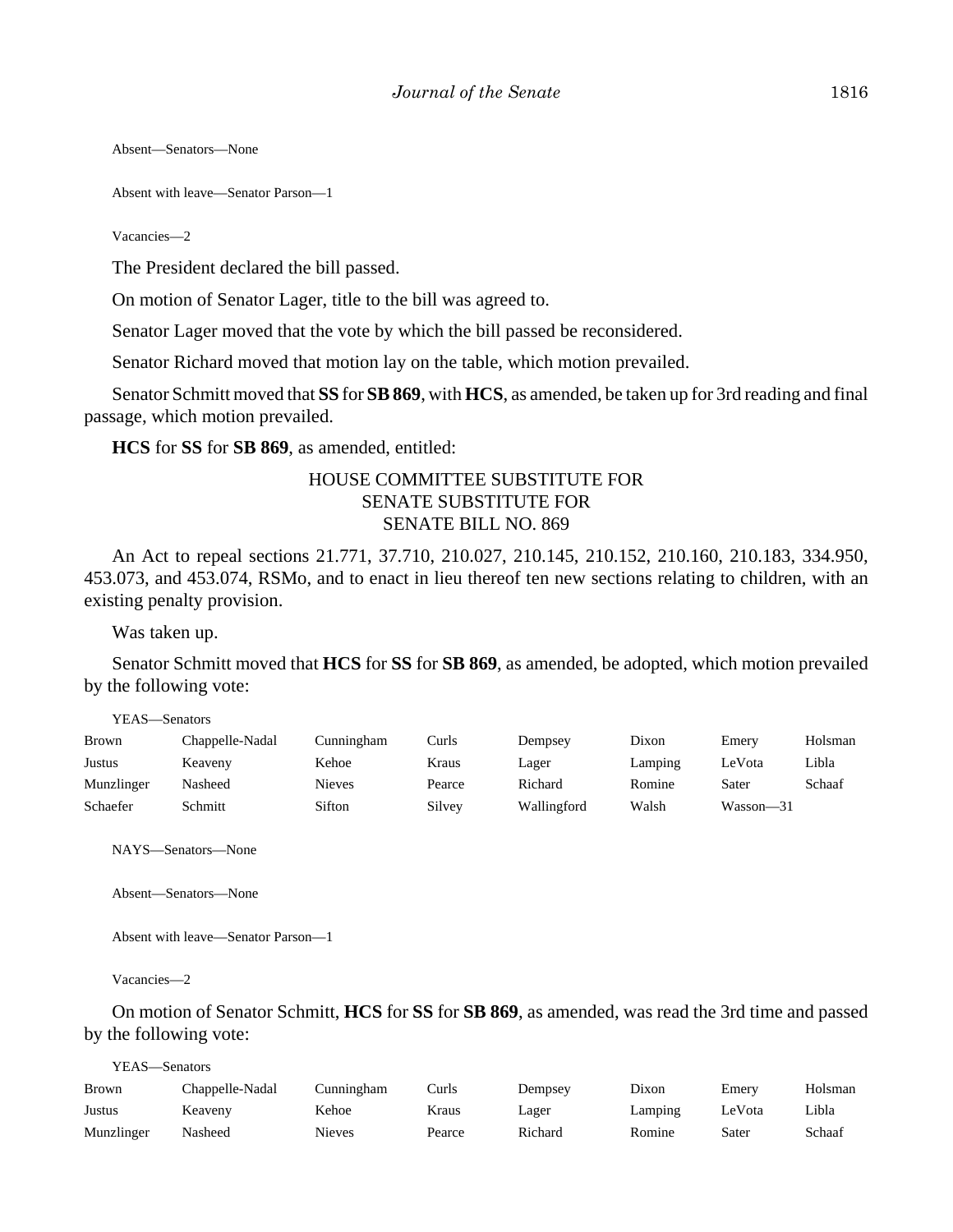| Schaefer | Schmitt                                                        | Sifton | Silvey | Wallingford | Walsh | $Wasson - 31$ |  |  |  |
|----------|----------------------------------------------------------------|--------|--------|-------------|-------|---------------|--|--|--|
|          | NAYS—Senators—None                                             |        |        |             |       |               |  |  |  |
|          | Absent—Senators—None                                           |        |        |             |       |               |  |  |  |
|          | Absent with leave—Senator Parson—1                             |        |        |             |       |               |  |  |  |
|          | Vacancies-2                                                    |        |        |             |       |               |  |  |  |
|          | The President declared the bill passed.                        |        |        |             |       |               |  |  |  |
|          | On motion of Senator Schmitt, title to the bill was agreed to. |        |        |             |       |               |  |  |  |

Senator Schmitt moved that the vote by which the bill passed be reconsidered.

Senator Richard moved that motion lay on the table, which motion prevailed.

Bill ordered enrolled.

Senator Chappelle-Nadal moved that **SB 794**, with **HCS**, be taken up for 3rd reading and final passage, which motion prevailed.

**HCS** for **SB 794**, entitled:

# HOUSE COMMITTEE SUBSTITUTE FOR SENATE BILL NO. 794

An Act to repeal sections 362.333, 375.020, and 382.020, RSMo, and to enact in lieu thereof three new sections relating to insurance regulation.

Was taken up.

Senator Chappelle-Nadal moved that **HCS** for **SB 794** be adopted, which motion prevailed by the following vote:

YEAS—Senators

| <b>Brown</b> | Chappelle-Nadal | Cunningham | Curls       | Dempsey | Dixon     | Emery  | Holsman    |
|--------------|-----------------|------------|-------------|---------|-----------|--------|------------|
| Keaveny      | Kehoe           | Kraus      | Lager       | Lamping | LeVota    | Libla  | Munzlinger |
| Nasheed      | Nieves          | Pearce     | Richard     | Romine  | Sater     | Schaaf | Schaefer   |
| Schmitt      | Sifton          | Silvey     | Wallingford | Walsh   | Wasson-30 |        |            |

NAYS—Senators—None

Absent—Senator Justus—1

Absent with leave—Senator Parson—1

Vacancies—2

On motion of Senator Chappelle-Nadal, **HCS** for **SB 794** was read the 3rd time and passed by the following vote: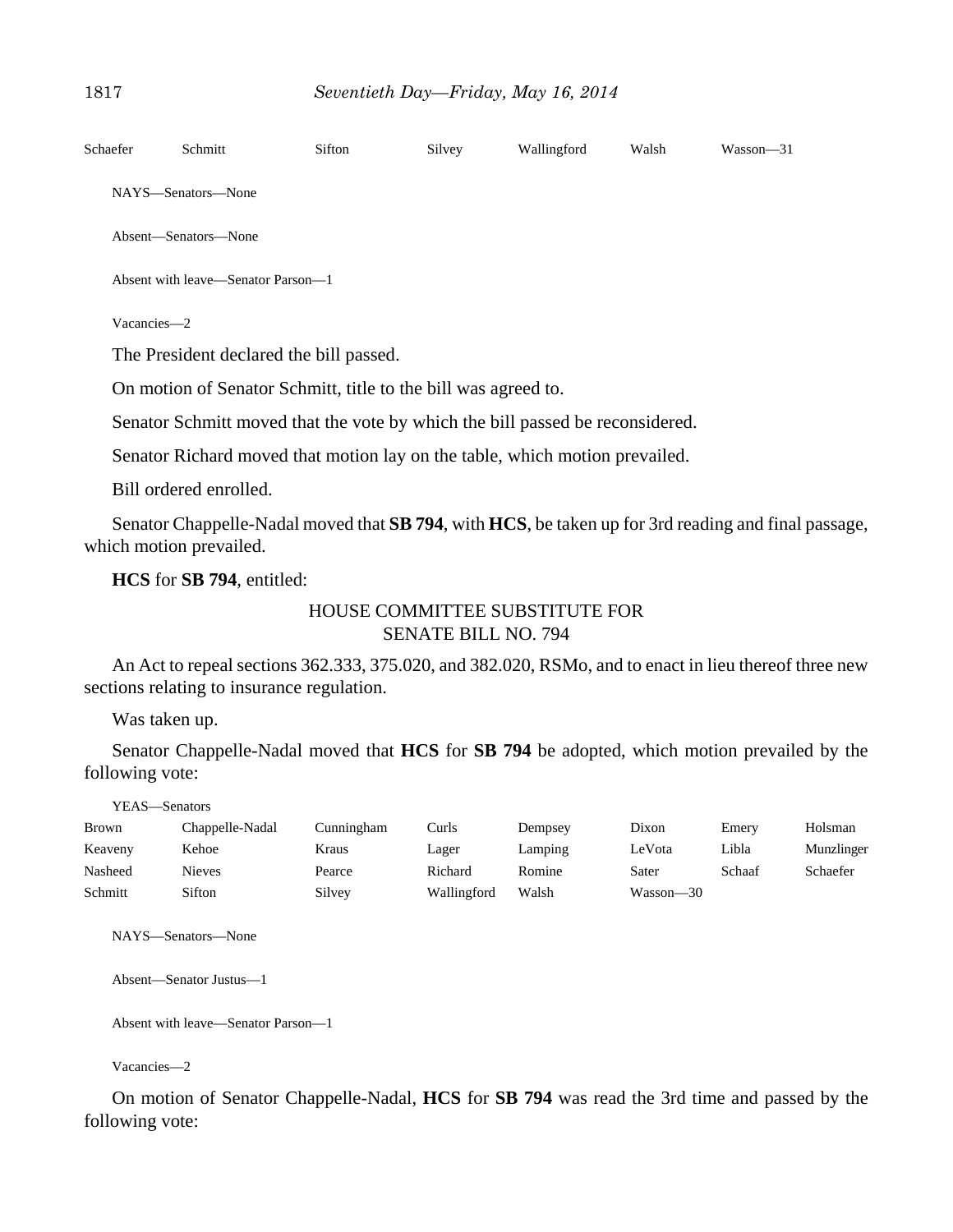| Brown         | Chappelle-Nadal | Cunningham | Curls     | Dixon  | Emery    | Holsman    | Keaveny |
|---------------|-----------------|------------|-----------|--------|----------|------------|---------|
| Kehoe         | Kraus           | Lager      | Lamping   | LeVota | Libla    | Munzlinger | Nasheed |
| <b>Nieves</b> | Pearce          | Romine     | Sater     | Schaaf | Schaefer | Schmitt    | Sifton  |
| Silvey        | Wallingford     | Walsh      | Wasson—28 |        |          |            |         |

NAYS—Senators—None

Absent—Senators

Dempsey Justus Richard—3

Absent with leave—Senator Parson—1

Vacancies—2

The President declared the bill passed.

On motion of Senator Chappelle-Nadal, title to the bill was agreed to.

Senator Chappelle-Nadal moved that the vote by which the bill passed be reconsidered.

Senator Richard moved that motion lay on the table, which motion prevailed.

Bill ordered enrolled.

Senator Schaaf, on behalf of the conference committee appointed to act with a like committee from the House on **SS** for **HCS** for **HB 1685** moved that the following conference committee report be taken up, which motion prevailed.

## CONFERENCE COMMITTEE REPORT NO. 2 ON SENATE SUBSTITUTE FOR HOUSE COMMITTEE SUBSTITUTE FOR HOUSE BILL NO. 1685

The Conference Committee appointed on Senate Substitute for House Committee Substitute for House Bill No. 1685, begs leave to report that we, after free and fair discussion of the differences, have agreed to recommend and do recommend to the respective bodies as follows:

1. That the Senate recede from its position on Senate Substitute for House Committee Substitute for House Bill No. 1685;

2. That the House recede from its position on House Committee Substitute for House Bill No. 1685;

3. That the attached Conference Committee Substitute No. 2 for Senate Substitute for House Committee Substitute for House Bill No. 1685, be Third Read and Finally Passed.

| FOR THE HOUSE:      | FOR THE SENATE:   |
|---------------------|-------------------|
| /s/ Jim Neely       | /s/ Rob Schaaf    |
| /s/ Todd Richardson | /s/ Jay Wasson    |
| /s/ Gina Mitten     | /s/ David Sater   |
|                     | /s/ Paul LeVota   |
|                     | /s/ Jason Holsman |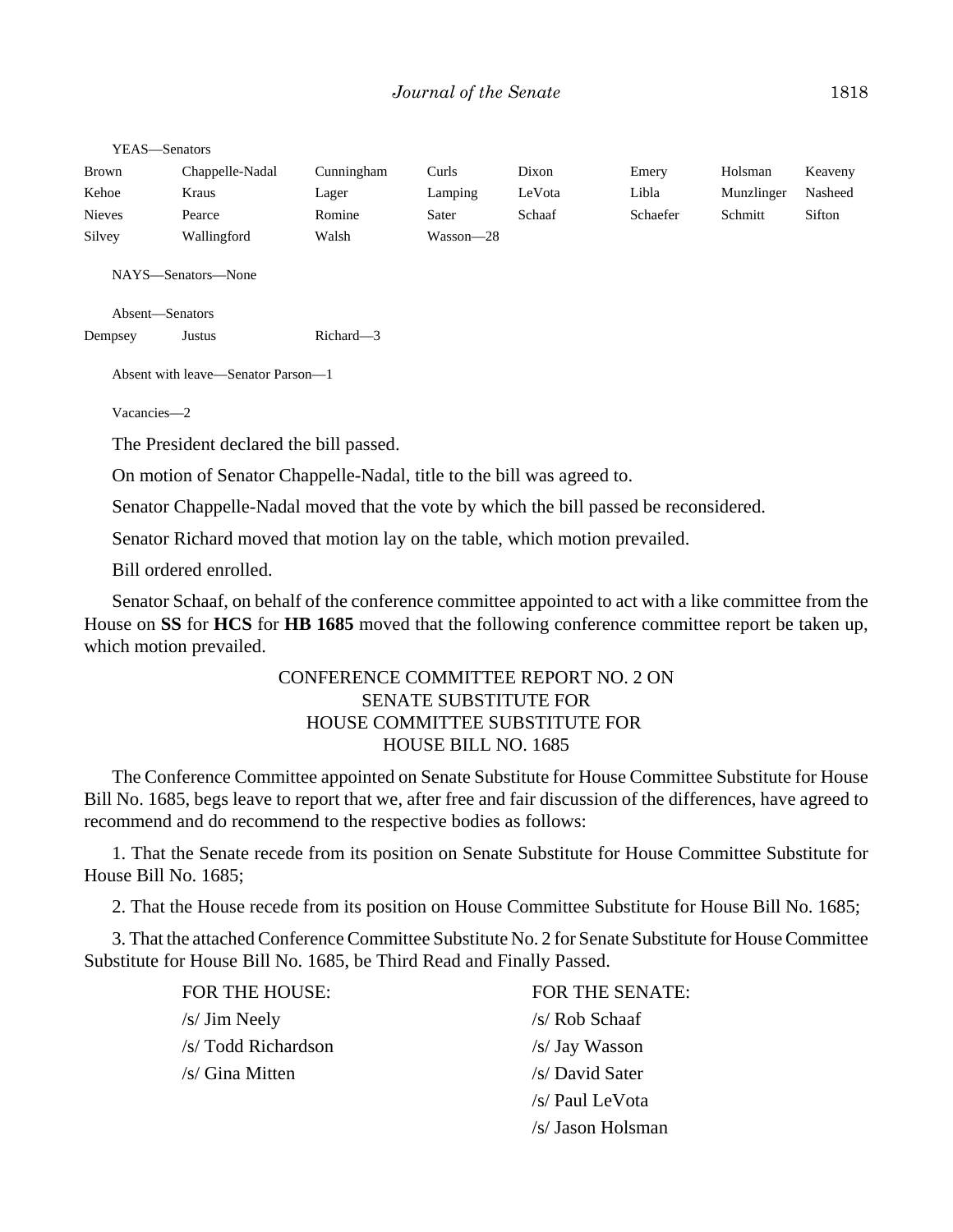Senator Schaaf moved that the above conference committee report no. 2 be adopted, which motion prevailed by the following vote:

| YEAS—Senators   |                                                                              |            |               |           |            |         |             |  |  |
|-----------------|------------------------------------------------------------------------------|------------|---------------|-----------|------------|---------|-------------|--|--|
| Brown           | Chappelle-Nadal                                                              | Cunningham | Dixon         | Emery     | Holsman    | Keaveny | Kehoe       |  |  |
| Kraus           | Lager                                                                        | Lamping    | LeVota        | Libla     | Munzlinger | Nasheed | Pearce      |  |  |
| Romine          | Sater                                                                        | Schaaf     | Schaefer      | Schmitt   | Sifton     | Silvey  | Wallingford |  |  |
| Walsh           | Wasson-26                                                                    |            |               |           |            |         |             |  |  |
|                 | NAYS—Senators—None                                                           |            |               |           |            |         |             |  |  |
| Absent-Senators |                                                                              |            |               |           |            |         |             |  |  |
| Curls           | Dempsey                                                                      | Justus     | <b>Nieves</b> | Richard-5 |            |         |             |  |  |
|                 | Absent with leave—Senator Parson—1                                           |            |               |           |            |         |             |  |  |
|                 | Vacancies-2                                                                  |            |               |           |            |         |             |  |  |
|                 | On motion of Senator Schaaf, CCS No. 2 for SS for HCS for HB 1685, entitled: |            |               |           |            |         |             |  |  |

## CONFERENCE COMMITTEE SUBSTITUTE NO. 2 FOR SENATE SUBSTITUTE FOR HOUSE COMMITTEE SUBSTITUTE FOR HOUSE BILL NO. 1685

An Act to amend chapter 191, RSMo, by adding thereto one new section relating to the use of investigational drugs, with a penalty provision.

Was read the 3rd time and passed by the following vote:

|              | YEAS-Senators                                                                |            |               |           |            |         |             |
|--------------|------------------------------------------------------------------------------|------------|---------------|-----------|------------|---------|-------------|
| <b>Brown</b> | Chappelle-Nadal                                                              | Cunningham | Dixon         | Emery     | Holsman    | Keaveny | Kehoe       |
| Kraus        | Lager                                                                        | Lamping    | LeVota        | Libla     | Munzlinger | Nasheed | Pearce      |
| Romine       | Sater                                                                        | Schaaf     | Schaefer      | Schmitt   | Sifton     | Silvey  | Wallingford |
| Walsh        | Wasson-26                                                                    |            |               |           |            |         |             |
|              | NAYS-Senators-None                                                           |            |               |           |            |         |             |
|              | Absent-Senators                                                              |            |               |           |            |         |             |
| Curls        | Dempsey                                                                      | Justus     | <b>Nieves</b> | Richard-5 |            |         |             |
|              | Absent with leave—Senator Parson—1                                           |            |               |           |            |         |             |
| Vacancies-2  |                                                                              |            |               |           |            |         |             |
|              | The President declared the bill passed.                                      |            |               |           |            |         |             |
|              | On motion of Senator Schaaf, title to the bill was agreed to.                |            |               |           |            |         |             |
|              | Senator Schaaf moved that the vote by which the bill passed be reconsidered. |            |               |           |            |         |             |

Senator Richard moved that motion lay on the table, which motion prevailed.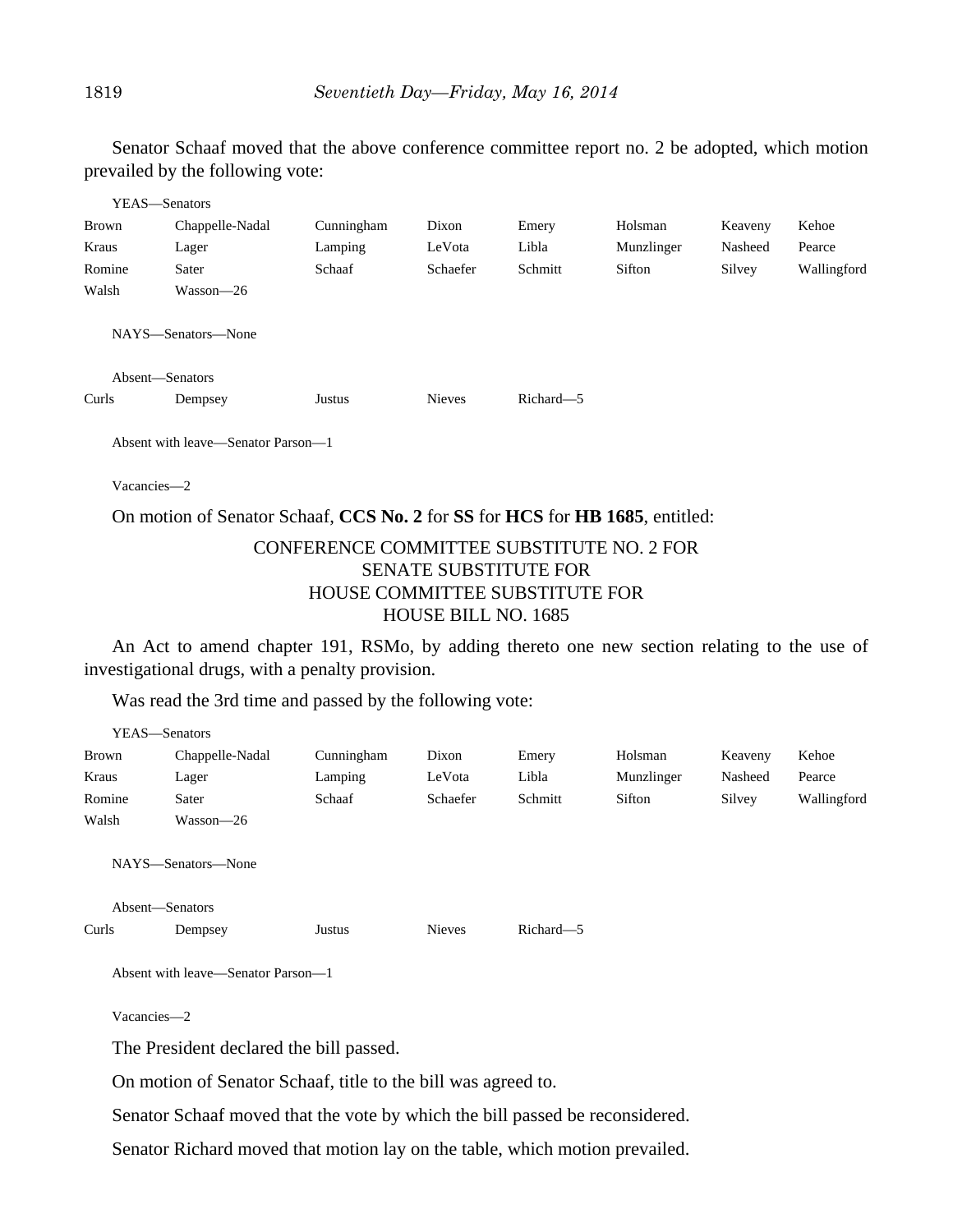Senator Kehoe announced photographers from the St. Louis Post Dispatch were given permission to take pictures in the Senate Chamber.

Senator Dixon, on behalf of the conference committee appointed to act with a like committee from the House on **SS** for **SCS** for **HCS** for **HB 1231**, as amended, moved that the following conference committee report be taken up, which motion prevailed.

# CONFERENCE COMMITTEE REPORT ON SENATE SUBSTITUTE FOR SENATE COMMITTEE SUBSTITUTE FOR HOUSE COMMITTEE SUBSTITUTE FOR HOUSE BILL NO. 1231

The Conference Committee appointed on Senate Substitute for Senate Committee Substitute for House Committee Substitute for House Bill No. 1231, with Senate Amendment Nos. 1, 2, 3, 4, 5, 6, and 7 begs leave to report that we, after free and fair discussion of the differences, have agreed to recommend and do recommend to the respective bodies as follows:

1. That the Senate recede from its position on Senate Substitute for Senate Committee Substitute for House Committee Substitute for House Bill No. 1231, as amended;

2. That the House recede from its position on House Committee Substitute for House Bill No. 1231;

3. That the attached Conference Committee Substitute for Senate Substitute for Senate Committee Substitute for House Committee Substitute for House Bill No. 1231, be Third Read and Finally Passed.

| FOR THE HOUSE:  | FOR THE SENATE:       |
|-----------------|-----------------------|
| /s/ Stanley Cox | $/s/ Bob$ Dixon       |
| /s/ R. Cornejo  | /s/ Kurt Schaefer     |
| /s/ Mike Colona | /s/ Eric Schmitt      |
|                 | $/s/$ Jolie Justus    |
|                 | /s/ Joseph P. Keaveny |

Senator Dixon moved that the above conference committee report be adopted, which motion prevailed by the following vote:

| YEAS—Senators   |                                    |            |               |           |            |         |             |  |
|-----------------|------------------------------------|------------|---------------|-----------|------------|---------|-------------|--|
| Brown           | Chappelle-Nadal                    | Cunningham | Dixon         | Emery     | Holsman    | Keaveny | Kehoe       |  |
| Kraus           | Lager                              | Lamping    | LeVota        | Libla     | Munzlinger | Nasheed | Pearce      |  |
| Romine          | Sater                              | Schaaf     | Schaefer      | Schmitt   | Sifton     | Silvey  | Wallingford |  |
| Walsh           | $Wasson-26$                        |            |               |           |            |         |             |  |
|                 | NAYS—Senators—None                 |            |               |           |            |         |             |  |
| Absent-Senators |                                    |            |               |           |            |         |             |  |
| Curls           | Dempsey                            | Justus     | <b>Nieves</b> | Richard-5 |            |         |             |  |
|                 | Absent with leave—Senator Parson—1 |            |               |           |            |         |             |  |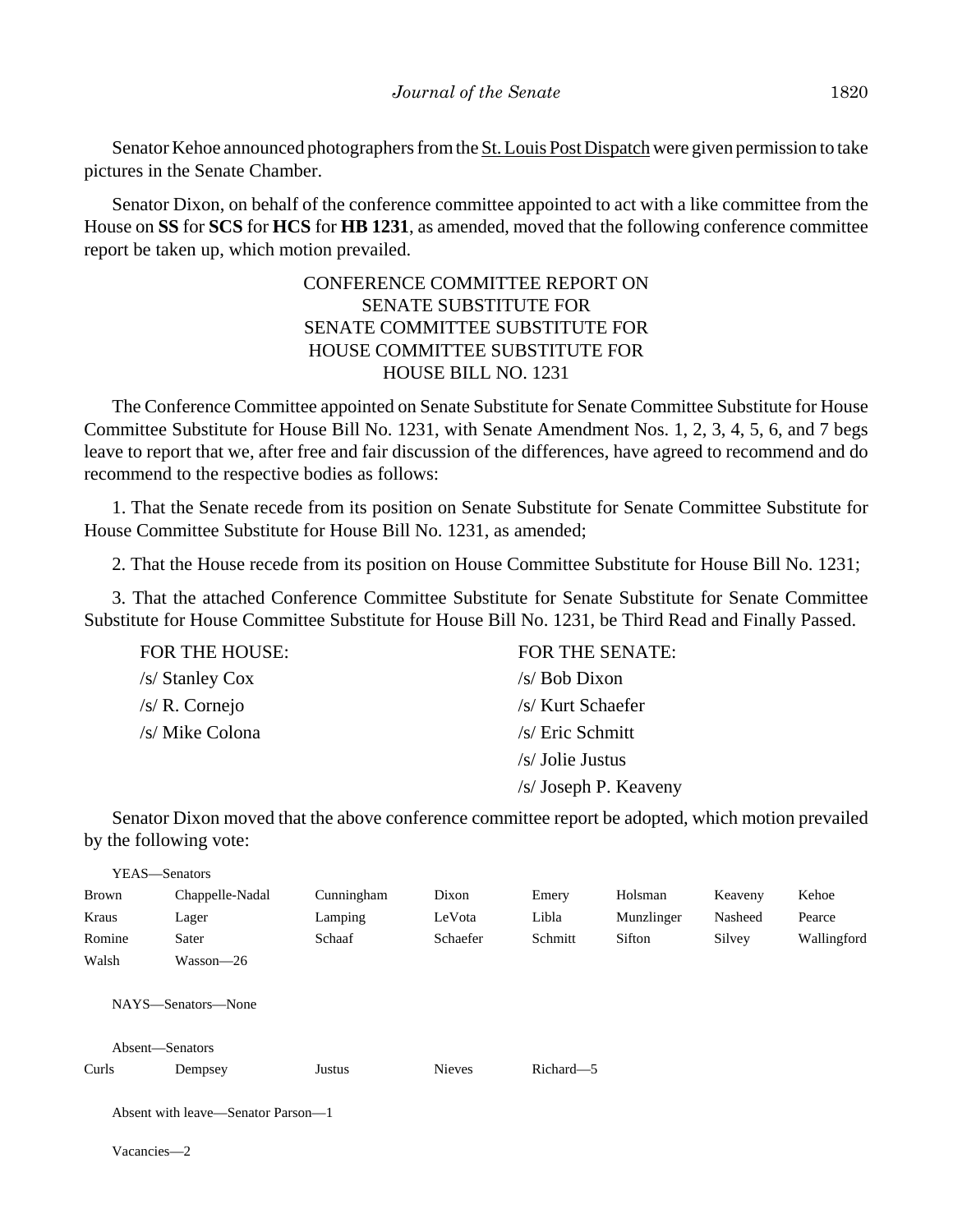### On motion of Senator Dixon, **CCS** for **SS** for **SCS** for **HCS** for **HB 1231**, entitled:

# CONFERENCE COMMITTEE SUBSTITUTE FOR SENATE SUBSTITUTE FOR SENATE COMMITTEE SUBSTITUTE FOR HOUSE COMMITTEE SUBSTITUTE FOR HOUSE BILL NO. 1231

An Act to repeal sections 56.807, 105.711, 302.065, 334.950, 408.040, 452.556, 454.500, 455.007, 456.950, 476.445, 477.081, 477.082, 477.152, 477.160, 477.170, 477.180, 477.181, 477.190, 477.191, 478.320, 478.437, 478.464, 478.513, 478.600, 478.610, 483.140, 488.014, 488.026, 488.305, 516.140, 516.350, 525.040, 525.070, 525.080, 525.230, 525.310, 575.153, 578.501, 578.502, 578.503, and 650.120, RSMo, and to enact in lieu thereof forty-two new sections relating to the administration of justice, with penalty provisions, an effective date for certain sections, and an emergency clause for certain sections.

Was read the 3rd time and passed by the following vote:

| YEAS-Senators   |                                                         |            |               |           |            |         |             |
|-----------------|---------------------------------------------------------|------------|---------------|-----------|------------|---------|-------------|
| <b>Brown</b>    | Chappelle-Nadal                                         | Cunningham | Dixon         | Emery     | Holsman    | Keaveny | Kehoe       |
| Kraus           | Lager                                                   | Lamping    | LeVota        | Libla     | Munzlinger | Nasheed | Pearce      |
| Romine          | Sater                                                   | Schaaf     | Schaefer      | Schmitt   | Sifton     | Silvey  | Wallingford |
| Walsh           | Wasson-26                                               |            |               |           |            |         |             |
|                 | NAYS-Senators-None                                      |            |               |           |            |         |             |
| Absent-Senators |                                                         |            |               |           |            |         |             |
| Curls           | Dempsey                                                 | Justus     | <b>Nieves</b> | Richard-5 |            |         |             |
|                 | Absent with leave—Senator Parson—1                      |            |               |           |            |         |             |
| Vacancies-2     |                                                         |            |               |           |            |         |             |
|                 | The President declared the bill passed.                 |            |               |           |            |         |             |
|                 | The emergency clause was adopted by the following vote: |            |               |           |            |         |             |
| YEAS-Senators   |                                                         |            |               |           |            |         |             |
| <b>Brown</b>    | Chappelle-Nadal                                         | Cunningham | Dixon         | Emery     | Holsman    | Keaveny | Kehoe       |
| Kraus           | Lager                                                   | Lamping    | LeVota        | Libla     | Munzlinger | Nasheed | Pearce      |
| Romine          | Sater                                                   | Schaaf     | Schaefer      | Schmitt   | Sifton     | Silvey  | Wallingford |
| Walsh           | Wasson-26                                               |            |               |           |            |         |             |
|                 | NAYS-Senators-None                                      |            |               |           |            |         |             |
| Absent-Senators |                                                         |            |               |           |            |         |             |
| Curls           | Dempsey                                                 | Justus     | <b>Nieves</b> | Richard-5 |            |         |             |
|                 | Absent with leave—Senator Parson—1                      |            |               |           |            |         |             |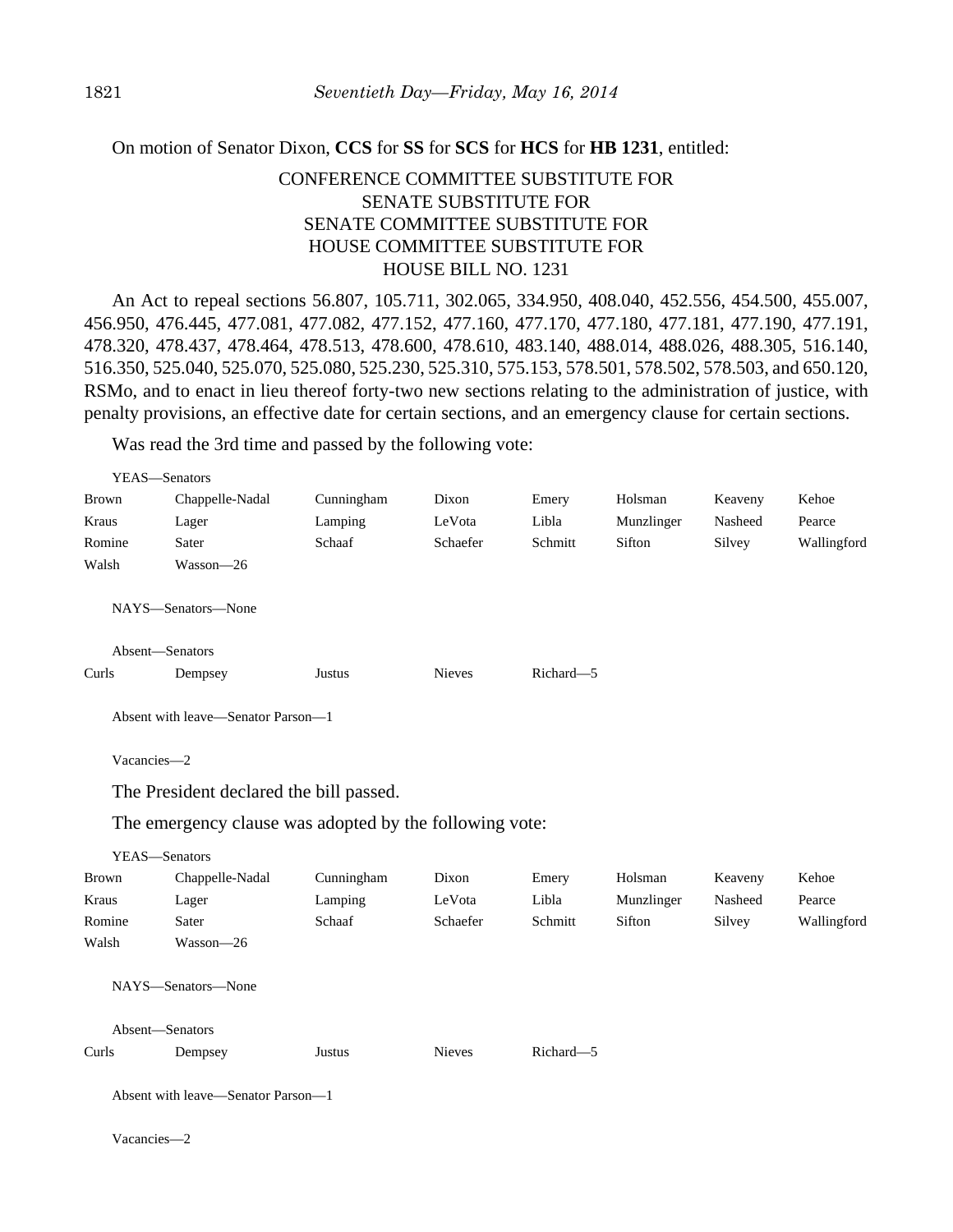On motion of Senator Dixon, title to the bill was agreed to.

Senator Dixon moved that the vote by which the bill passed be reconsidered.

Senator Richard moved that motion lay on the table, which motion prevailed.

Senator Schmitt, on behalf of the conference committee appointed to act with a like committee from the House on **SCS** for **HCS** for **HB 1831**, as amended, moved that the following conference committee report be taken up, which motion prevailed.

# CONFERENCE COMMITTEE REPORT ON SENATE COMMITTEE SUBSTITUTE FOR HOUSE COMMITTEE SUBSTITUTE FOR HOUSE BILL NO. 1831

The Conference Committee appointed on Senate Committee Substitute for House Committee Substitute for House Bill No. 1831, with Senate Amendment No. 2, begs leave to report that we, after free and fair discussion of the differences, have agreed to recommend and do recommend to the respective bodies as follows:

1. That the Senate recede from its position on Senate Committee Substitute for House Committee Substitute for House Bill No. 1831, as amended;

2. That the House recede from its position on House Committee Substitute for House Bill No. 1831;

3. That the attached Conference Committee Substitute for Senate Committee Substitute for House Committee Substitute for House Bill No. 1831, be Third Read and Finally Passed.

| FOR THE HOUSE:        | FOR THE SENATE:  |
|-----------------------|------------------|
| /s/ Scott Fitzpatrick | /s/ Eric Schmitt |
| /s/ Mike Bernskoetter | /s/ Rob Schaaf   |
| Jill Schupp           | David Pearce     |
|                       | /s/ Jolie Justus |
|                       | Joseph Keaveny   |
|                       |                  |

Senator Schmitt moved that the above conference committee report be adopted, which motion prevailed by the following vote:

| YEAS—Senators   |                                    |            |         |            |               |             |        |
|-----------------|------------------------------------|------------|---------|------------|---------------|-------------|--------|
| <b>Brown</b>    | Chappelle-Nadal                    | Cunningham | Dixon   | Emery      | Holsman       | Keaveny     | Kehoe  |
| Lager           | Lamping                            | LeVota     | Libla   | Munzlinger | <b>Nieves</b> | Pearce      | Romine |
| Sater           | Schaaf                             | Schaefer   | Schmitt | Sifton     | Silvey        | Wallingford | Walsh  |
| Wasson-25       |                                    |            |         |            |               |             |        |
| Absent-Senators | NAYS—Senators—None                 |            |         |            |               |             |        |
| Curls           | Dempsey                            | Justus     | Kraus   | Nasheed    | Richard—6     |             |        |
|                 | Absent with leave—Senator Parson—1 |            |         |            |               |             |        |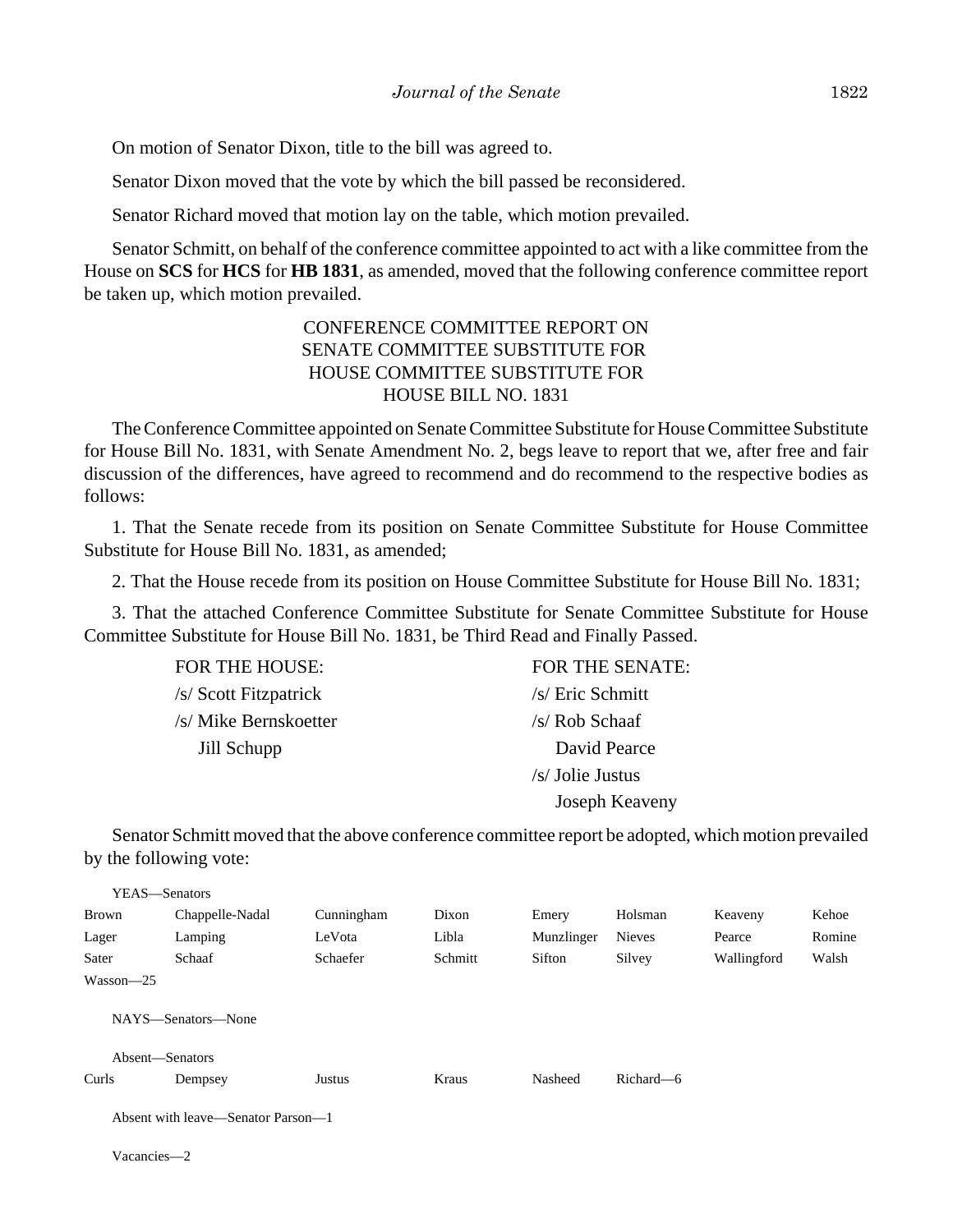### On motion of Senator Schmitt, **CCS** for **SCS** for **HCS** for **HB 1831**, entitled:

# CONFERENCE COMMITTEE SUBSTITUTE FOR SENATE COMMITTEE SUBSTITUTE FOR HOUSE COMMITTEE SUBSTITUTE FOR HOUSE BILL NO. 1831

An Act to repeal sections 210.027 and 210.211, RSMo, and to enact in lieu thereof two new sections relating to child care facilities, with a contingent effective date for a certain section.

Was read the 3rd time and passed by the following vote:

| YEAS—Senators   |                    |            |          |            |         |               |             |
|-----------------|--------------------|------------|----------|------------|---------|---------------|-------------|
| Brown           | Chappelle-Nadal    | Cunningham | Dixon    | Emery      | Holsman | Keaveny       | Kehoe       |
| Kraus           | Lager              | LeVota     | Libla    | Munzlinger | Nasheed | <b>Nieves</b> | Pearce      |
| Romine          | Sater              | Schaaf     | Schaefer | Schmitt    | Sifton  | Silvey        | Wallingford |
| Walsh           | Wasson-26          |            |          |            |         |               |             |
|                 | NAYS—Senators—None |            |          |            |         |               |             |
| Absent-Senators |                    |            |          |            |         |               |             |
| Curls           | Dempsey            | Justus     | Lamping  | Richard-5  |         |               |             |

Absent with leave—Senator Parson—1

Vacancies—2

 $\frac{1}{2}$ 

The President declared the bill passed.

On motion of Senator Schmitt, title to the bill was agreed to.

Senator Schmitt moved that the vote by which the bill passed be reconsidered.

Senator Richard moved that motion lay on the table, which motion prevailed.

Senator Schaefer, on behalf of the conference committee appointed to act with a like committee from the House on **SS** for **SCS** for **HCS** for **HBs 1665** and **1335** moved that the following conference committee report be taken up, which motion prevailed.

> CONFERENCE COMMITTEE REPORT ON SENATE SUBSTITUTE FOR SENATE COMMITTEE SUBSTITUTE FOR HOUSE COMMITTEE SUBSTITUTE FOR HOUSE BILL NOS. 1665 and 1335

The Conference Committee appointed on Senate Substitute for Senate Committee Substitute for House Committee Substitute for House Bill Nos. 1665 and 1335, begs leave to report that we, after free and fair discussion of the differences, have agreed to recommend and do recommend to the respective bodies as follows:

1. That the Senate recede from its position on Senate Substitute for Senate Committee Substitute for House Committee Substitute for House Bill Nos. 1665 and 1335;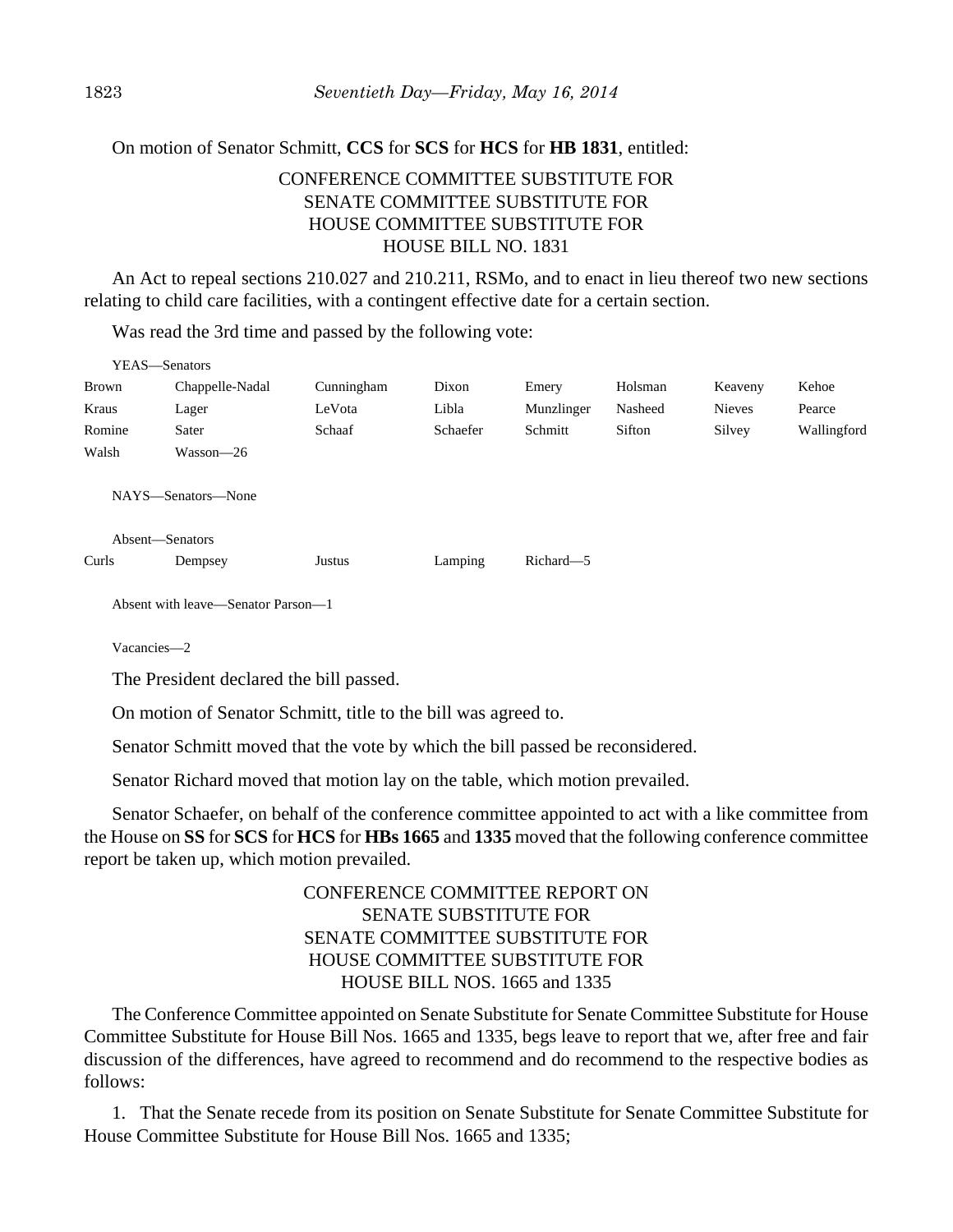2. That the House recede from its position on House Committee Substitute for House Bill Nos. 1665 and 1335;

3. That the attached Conference Committee Substitute for Senate Substitute for Senate Committee Substitute for House Committee Substitute for House Bill Nos. 1665 and 1335, be Third Read and Finally Passed.

| FOR THE HOUSE:     | <b>FOR THE SENATE:</b> |
|--------------------|------------------------|
| /s/ Caleb Jones    | /s/ Brad Lager         |
| /s/ Kevin Elmer    | Kurt Schaefer          |
| /s/ Stephen Webber | $/s$ Bob Dixon         |
|                    | /s/ Joseph P. Keaveny  |
|                    | /s/ Jolie Justus       |

Senator Schaefer moved that the above conference committee report be adopted, which motion prevailed by the following vote:

| YEAS—Senators |                 |            |           |        |          |            |         |
|---------------|-----------------|------------|-----------|--------|----------|------------|---------|
| <b>Brown</b>  | Chappelle-Nadal | Cunningham | Dempsey   | Dixon  | Emery    | Holsman    | Keaveny |
| Kehoe         | Kraus           | Lager      | Lamping   | LeVota | Libla    | Munzlinger | Nasheed |
| <b>Nieves</b> | Pearce          | Romine     | Sater     | Schaaf | Schaefer | Schmitt    | Sifton  |
| Silvey        | Wallingford     | Walsh      | Wasson—28 |        |          |            |         |

NAYS—Senators—None

Absent—Senators Curls Justus Richard—3

Absent with leave—Senator Parson—1

Vacancies—2

On motion of Senator Schaefer, **CCS** for **SS** for **SCS** for **HCS** for **HBs 1665** and **1335**, entitled:

# CONFERENCE COMMITTEE SUBSTITUTE FOR SENATE SUBSTITUTE FOR SENATE COMMITTEE SUBSTITUTE FOR HOUSE COMMITTEE SUBSTITUTE FOR HOUSE BILL NOS. 1665 & 1335

An Act to repeal sections 57.015, 57.201, 57.220, 57.250, 483.140, 544.216, 610.120, and 610.122, RSMo, and to enact in lieu thereof ten new sections relating to the administration of justice, with penalty provisions.

Was read the 3rd time and passed by the following vote:

YEAS—Senators

| <b>Brown</b> | Chappelle-Nadal | Cunningham | Dempsey | Dixon   | Emery  | Holsman  | Justus     |
|--------------|-----------------|------------|---------|---------|--------|----------|------------|
| Keaveny      | Kehoe           | Kraus      | Lager   | Lamping | LeVota | ∟ibla    | Munzlinger |
| Nasheed      | <b>Nieves</b>   | Pearce     | Romine  | Sater   | Schaaf | Schaefer | Schmitt    |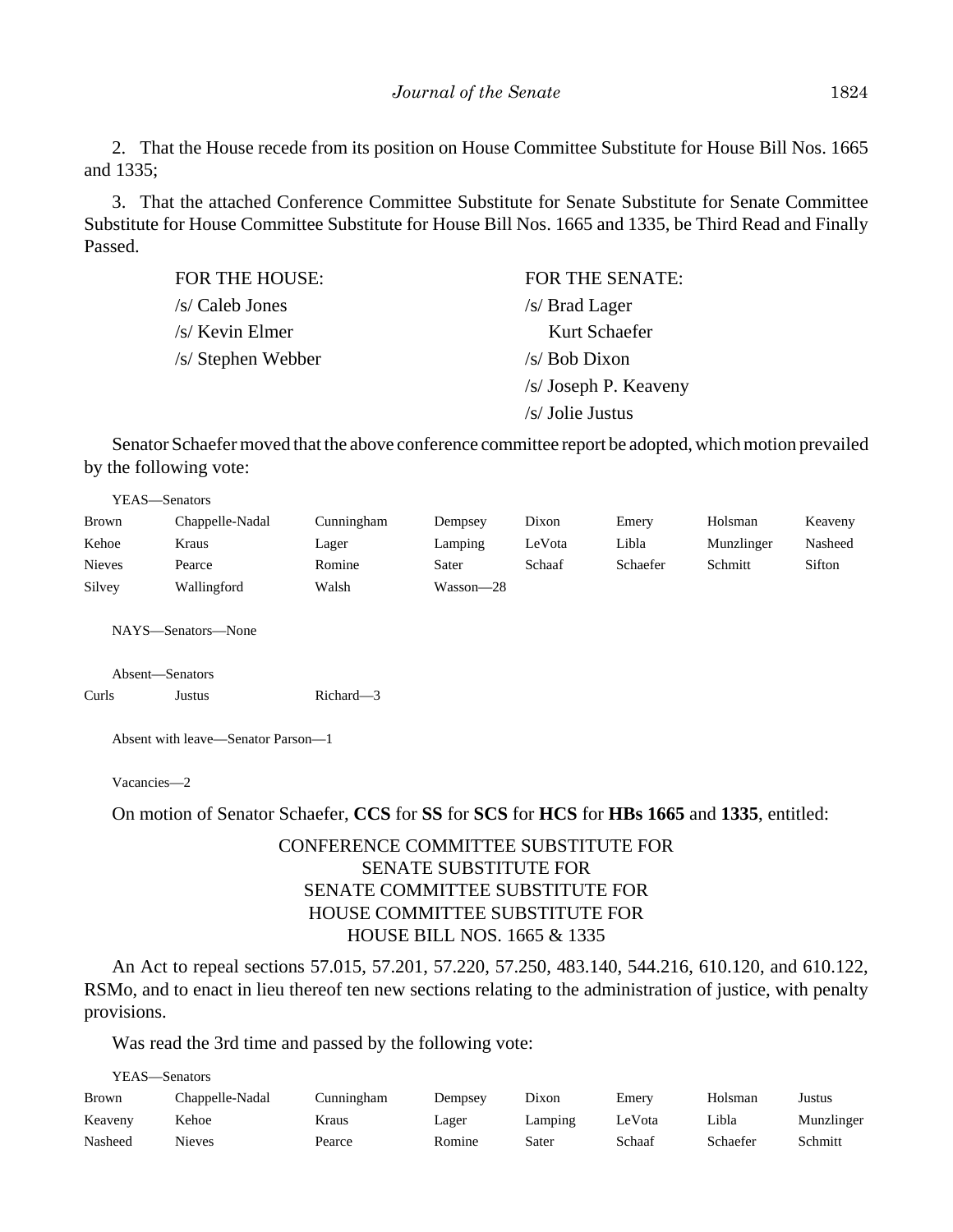```
Sifton Silvey Wallingford Walsh Wasson—29
   NAYS—Senators—None
   Absent—Senators
Curls Richard—2
   Absent with leave—Senator Parson—1
   Vacancies—2
   The President declared the bill passed.
   On motion of Senator Schaefer, title to the bill was agreed to.
   Senator Schaefer moved that the vote by which the bill passed be reconsidered.
```
Senator Richard moved that motion lay on the table, which motion prevailed.

Senator Wallingford moved that **SS** for **SB 884**, with **HCS**, be taken up for 3rd reading and final passage, which motion prevailed.

**HCS** for **SS** for **SB 884**, entitled:

## HOUSE COMMITTEE SUBSTITUTE FOR SENATE SUBSTITUTE FOR SENATE BILL NO. 884

An Act to amend chapter 376, RSMo, by adding thereto one new section relating to insurance for dental services.

Was taken up.

Senator Wallingford moved that **HCS** for **SS** for **SB 884**, be adopted, which motion prevailed by the following vote:

YEAS—Senators

| <b>Brown</b> | Chappelle-Nadal | Cunningham | Dempsey   | Dixon  | Emery      | Holsman | Justus        |
|--------------|-----------------|------------|-----------|--------|------------|---------|---------------|
| Keaveny      | Kehoe           | Lamping    | LeVota    | Libla  | Munzlinger | Nasheed | <b>Nieves</b> |
| Pearce       | Richard         | Romine     | Sater     | Schaaf | Schaefer   | Schmitt | Sifton        |
| Silvey       | Wallingford     | Walsh      | Wasson—28 |        |            |         |               |

NAYS—Senators—None

```
Absent—Senators
Curls Kraus Lager—3
```
Absent with leave—Senator Parson—1

Vacancies—2

On motion of Senator Wallingford, **HCS** for **SS** for **SB 884**, was read the 3rd time and passed by the following vote: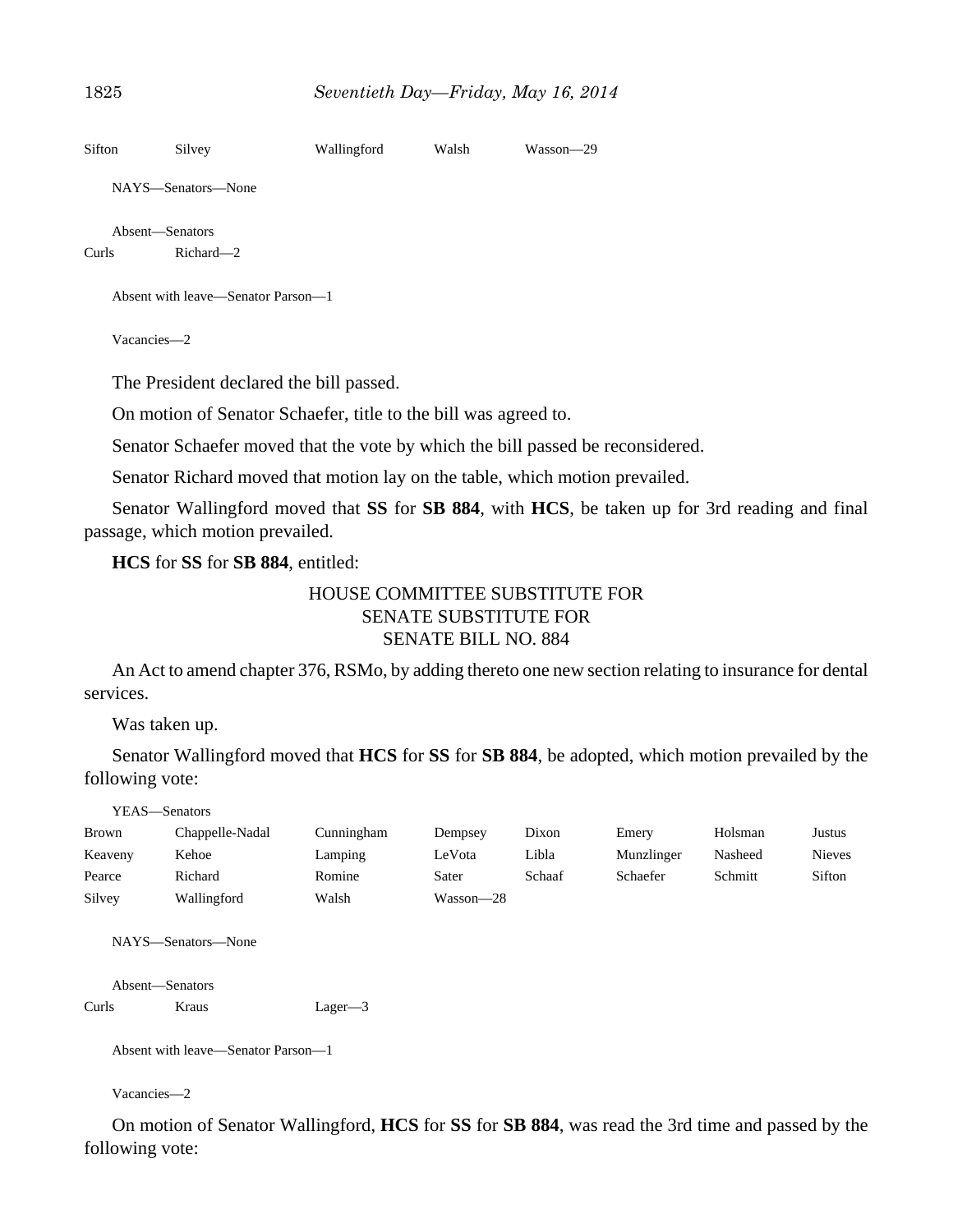YEAS—Senators

| <b>Brown</b> | Chappelle-Nadal | Cunningham | Dempsey     | Dixon   | Emerv     | Holsman | Justus     |
|--------------|-----------------|------------|-------------|---------|-----------|---------|------------|
| Keaveny      | Kehoe           | Kraus      | Lager       | Lamping | ∟eVota    | Libla   | Munzlinger |
| Nasheed      | Nieves          | Pearce     | Richard     | Romine  | Sater     | Schaaf  | Schaefer   |
| Schmitt      | Sifton          | Silvey     | Wallingford | Walsh   | Wasson—30 |         |            |

NAYS—Senators—None

Absent—Senator Curls—1

Absent with leave—Senator Parson—1

Vacancies—2

The President declared the bill passed.

On motion of Senator Wallingford, title to the bill was agreed to.

Senator Wallingford moved that the vote by which the bill passed be reconsidered.

Senator Richard moved that motion lay on the table, which motion prevailed.

Bill ordered enrolled.

#### **MESSAGES FROM THE HOUSE**

The following messages were received from the House of Representatives through its Chief Clerk:

Mr. President: I am instructed be the House of Representatives to inform the Senate that the House has taken up and passed **HCS** for **SS** for **SB 575**, entitled:

An Act to repeal sections 8.597, 21.440, 21.445, 21.450, 21.455, 21.460, 21.465, 21.530, 21.535, 21.537, 21.795, 21.800, 21.801, 21.820, 21.835, 21.850, 21.910, 21.920, 30.953, 30.954, 30.956, 30.959, 30.962, 30.965, 30.968, 30.971, 33.150, 33.850, 37.250, 135.210, 135.230, 167.042, 167.195, 191.115, 191.934, 197.291, 208.952, 208.955, 210.153, 215.261, 215.262, 217.025, 217.550, 217.567, 262.950, 301.129, 313.001, 320.092, 338.321, 348.439, 361.120, 383.250, 386.145, 476.681, 620.050, 620.602, 620.1300, 630.010, 630.461, and 650.120, RSMo, section 105.955 as truly agreed to and finally passed by conference committee substitute no. 3 for house committee substitute no. 2 for senate bill no. 844, ninety-fifth general assembly, second regular session, section 208.275 as enacted by senate substitute for senate committee substitute for house committee substitute for house bill no. 555 merged with senate substitute no. 2 for house bill no. 648, ninety-sixth general assembly, first regular session, section 208.275 as enacted by senate committee substitute for house committee substitute for house bill no. 464, ninetysixth general assembly, first regular session, and section 476.055 as enacted by conference committee substitute for house committee substitute for senate bill no. 636, ninety-sixth general assembly, second regular session, and to enact in lieu thereof twenty new sections relating to the existence of certain committees.

With House Amendment No. 1.

#### HOUSE AMENDMENT NO. 1

Amend House Committee Substitute for Senate Substitute for Senate Bill No. 575, Pages 16-18, Section 210.153, Lines 1-64, by deleting all of said section from the bill and inserting in lieu thereof the following: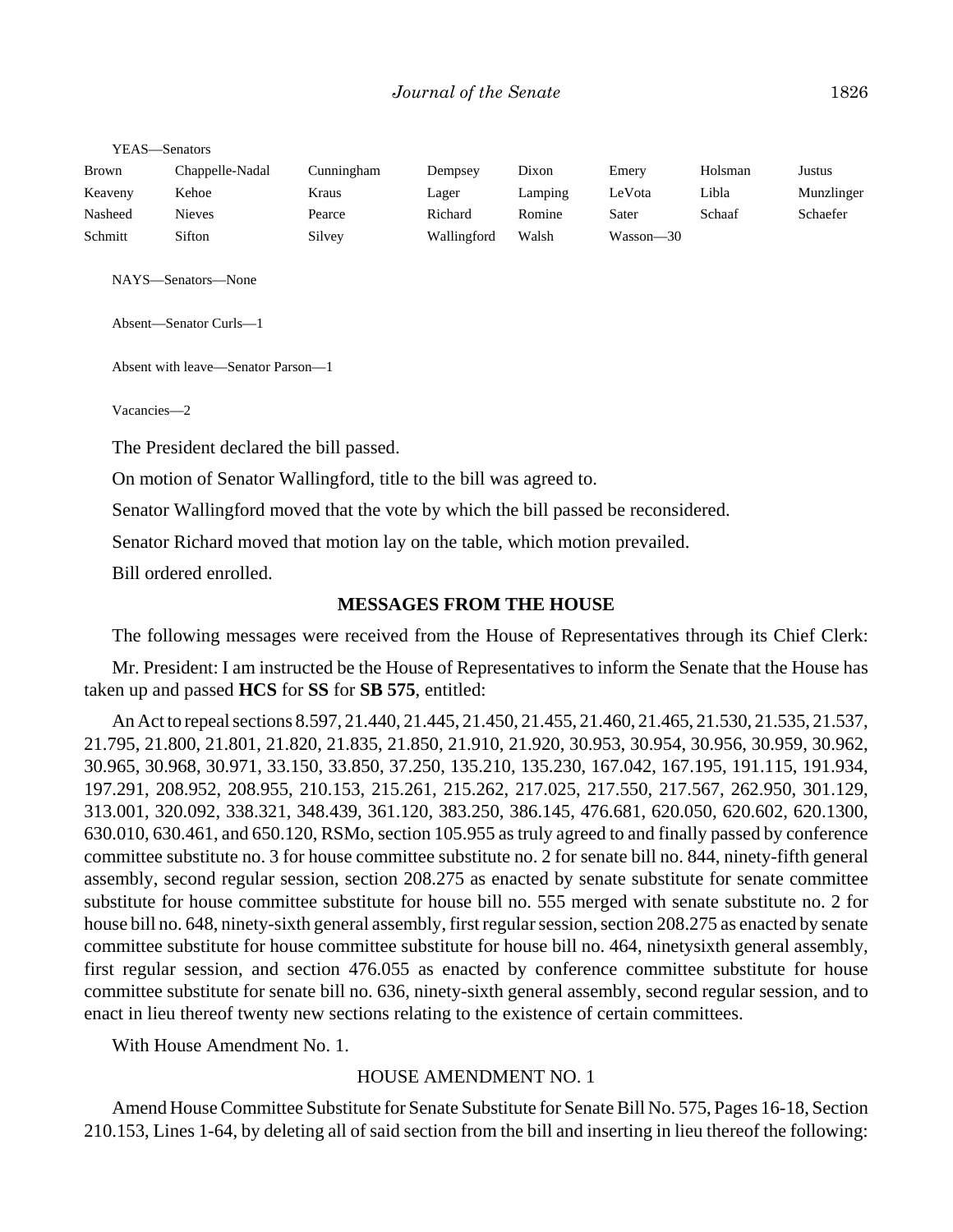"210.153. 1. There is hereby created in the department of social services the "Child Abuse and Neglect Review Board", which shall provide an independent review of child abuse and neglect determinations in instances in which the alleged perpetrator is aggrieved by the decision of the children's division. The division may establish more than one board to assure timely review of the determination. **In providing an independent review, the boards and their members shall objectively decide whether a preponderance of the evidence establishes that the individual is responsible for child abuse or neglect, and shall make decisions based only on the facts presented to the board. The boards shall be independent of any control or interference by the division in their deliberations. The boards shall act independently of the division so as to assure that due process of the law is afforded to all parties involved in the proceedings. This section shall not be construed to prohibit the department of social services or the children's division from providing any training or administrative support to the boards.**

2. **[**The**] Each** board shall consist of nine members, who shall be appointed by the governor with the advice and consent of the senate**[**, and shall include:

(1) A physician, nurse or other medical professional;

(2) A licensed child or family psychologist, counselor or social worker;

(3) An attorney who has acted as a guardian ad litem or other attorney who has represented a subject of a child abuse and neglect report;

(4) A representative from law enforcement or a juvenile office.

3. Other members of the board may be selected from:

(1) A person from another profession or field who has an interest in child abuse or neglect;

(2) A college or university professor or elementary or secondary teacher;

(3) A child advocate;

(4) A parent, foster parent or grandparent**]**. **Each board member shall be a resident of the state of Missouri. The term of office of each board member shall be three years. At the time of their appointment, no more than five members of any board shall be of the same political party as the governor. This requirement shall be effective for all nominations made after August 28, 2014.**

**[**4.**] 3.** The following persons may participate **[**in a child abuse and neglect review board review**] in review proceedings before the board**:

(1) Appropriate children's division staff and legal counsel for the department;

(2) The alleged perpetrator, who may be represented pro se or be represented by legal counsel. The alleged perpetrator's presence is not required for the review to be conducted. The alleged perpetrator may submit a written statement for the board's consideration in lieu of personal appearance; and

(3) Witnesses providing information on behalf of the child, the alleged perpetrator or the department. **[**Witnesses**] Such persons** shall only be allowed to attend that portion of the review in which they are presenting information**.**

**4.** The members of the board shall serve without compensation, but shall receive reimbursement for reasonable and necessary expenses actually incurred in the performance of their duties.

**[**6.**] 5.** All records and information compiled, obtained, prepared or maintained by the child abuse and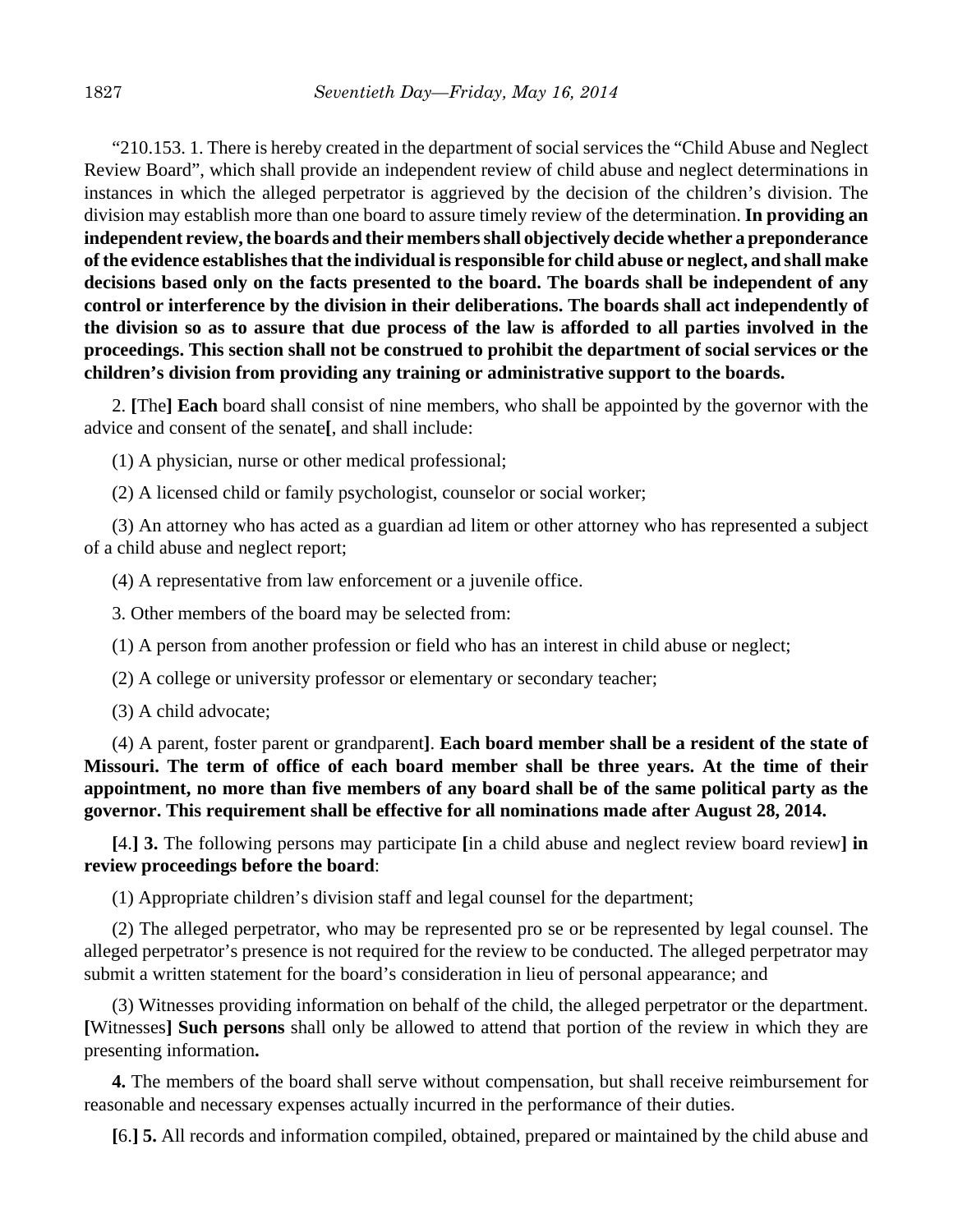neglect review board in the course of any review shall be confidential information.

**[**7.**] 6.** The department shall promulgate rules and regulations governing the operation of the child abuse and neglect review board except as otherwise provided for in this section. These rules and regulations shall, at a minimum, **[**describe the length of terms,**] describe** the selection of the chairperson, confidentiality, notification of parties and time frames for the completion of the review.

**[**8.**] 7.** Findings **[**of probable cause to suspect prior to August 28, 2004, or findings**]** by a preponderance of the evidence **[**after August 28, 2004,**]** of child abuse and neglect by the division which are substantiated by court adjudication shall not be heard by the child abuse and neglect review board.

## **8. No current employee of the department of social services shall serve on the board.**"; and

Further amend said bill, Page 22, Section 361.120, Line 13, by inserting after all of said line the following:

"376.1190. Any health care benefit mandate proposed after August 28, 2011, shall be subject to review by the oversight division of the joint committee on legislative research. The oversight division shall perform an actuarial analysis of the cost impact to private and public payers of any new or revised mandated health care benefit **[**proposed**] enacted** by the general assembly after August 28, 2011, and a recommendation shall be delivered to the speaker and the president pro tem prior to **July first of the year immediately following the year in which the** mandate **[**being**] is** enacted."; and

Further amend said bill, Page 26, Section 650.120, Lines 18-19, by deleting all of said lines and inserting in lieu thereof the following:

"grant program. The grants shall be awarded and used to pay the salaries of detectives and computer forensic personnel whose focus is"; and

Further amend said bill, page and section, Line 36, by deleting all of said line and inserting in lieu thereof the following:

"of the house of representatives; and"; and

Further amend said bill, page and section, Lines 37-39, by deleting all of said lines and inserting in lieu thereof the following:

"(6) One member of the senate **[**who shall be**]** appointed by the president pro tem."; and

Further amend said bill by amending the title, enacting clause, and intersectional references accordingly.

In which the concurrence of the Senate is respectfully requested.

Also,

Mr. President: I am instructed by the House of Representatives to inform the Senate that the House has taken up and passed **HCS** for **SS** for **SCS** for **SB 707**, entitled:

An Act to repeal sections 301.010, 301.067, 301.227, 301.700, 304.015, 304.154, 304.190, and 578.120, RSMo, and to enact in lieu thereof eight new sections relating to motor vehicles, with an existing penalty provision.

With House Amendment No. 1.

# HOUSE AMENDMENT NO. 1

Amend House Committee Substitute for Senate Substitute for Senate Committee Substitute for Senate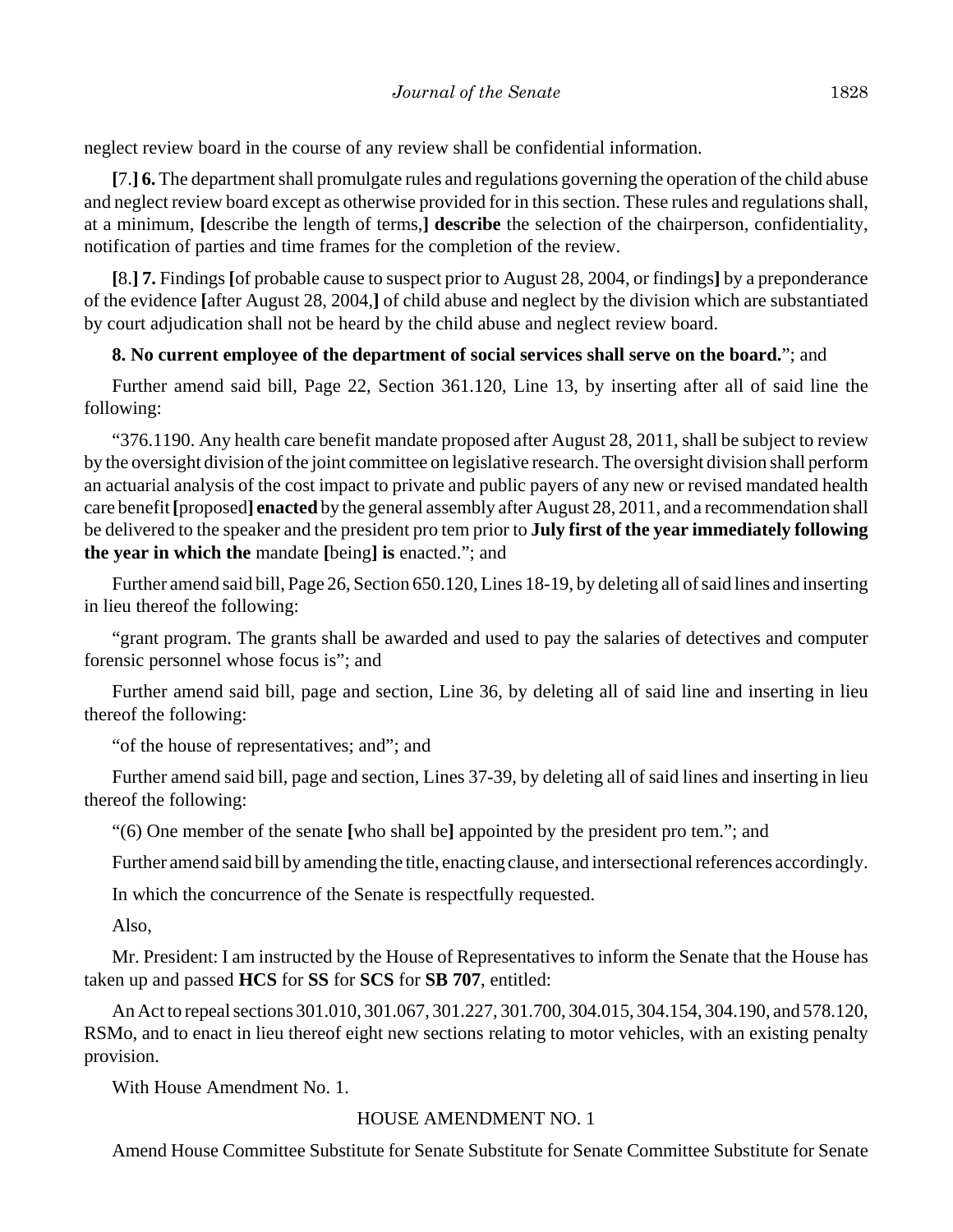Bill No. 707, Page 11, Section 301.227, Line 68, by removing the opening bracket on said line; and

Further amend said section, Page 12, Line 98, by removing the closing bracket on said line; and

Further amend said bill, Pages 16-17, Section 304.190, Lines 1-68, by removing all of said section and lines; and

Further amend said bill by amending the title, enacting clause, and intersectional references accordingly. In which the concurrence of the Senate is respectfully requested.

### **PRIVILEGED MOTIONS**

Senator Kehoe, on behalf of the conference committee appointed to act with a like committee from the House on **SS** for **HB 1707** moved that the following conference committee report be taken up, which motion prevailed.

# CONFERENCE COMMITTEE REPORT ON SENATE SUBSTITUTE FOR HOUSE BILL NO. 1707

The Conference Committee appointed on Senate Substitute for House Bill No. 1707, begs leave to report that we, after free and fair discussion of the differences, have agreed to recommend and do recommend to the respective bodies as follows:

1. That the Senate recede from its position on Senate Substitute for House Bill No. 1707, as amended;

2. That the House recede from its position on House Bill No. 1707;

3. That the attached Conference Committee Substitute for Senate Substitute for House Bill No. 1707, be Third Read and Finally Passed.

| FOR THE HOUSE:           | FOR THE SENATE:      |
|--------------------------|----------------------|
| /s/ Kathie Conway        | /s/ Mike Kehoe       |
| /s/ Don Phillips         | $/s/$ Brad Lager     |
| /s/ Rochelle Walton Gray | /s/ Brian Munzlinger |
|                          | <b>Scott Sifton</b>  |
|                          | /s/ Jason Holsman    |

Senator Kehoe moved that the above conference committee report be adopted, which motion prevailed by the following vote:

| YEAS—Senators |                 |            |           |        |          |            |         |
|---------------|-----------------|------------|-----------|--------|----------|------------|---------|
| <b>Brown</b>  | Chappelle-Nadal | Cunningham | Dempsey   | Dixon  | Emery    | Holsman    | Justus  |
| Kehoe         | Kraus           | Lager      | Lamping   | LeVota | Libla    | Munzlinger | Nasheed |
| <b>Nieves</b> | Pearce          | Richard    | Romine    | Schaaf | Schaefer | Schmitt    | Sifton  |
| Silvey        | Wallingford     | Walsh      | Wasson—28 |        |          |            |         |

NAYS—Senators—None

Absent—Senators

```
Curls Keaveny Sater—3
```

|  | Absent with leave—Senator Parson—1 |  |
|--|------------------------------------|--|
|  |                                    |  |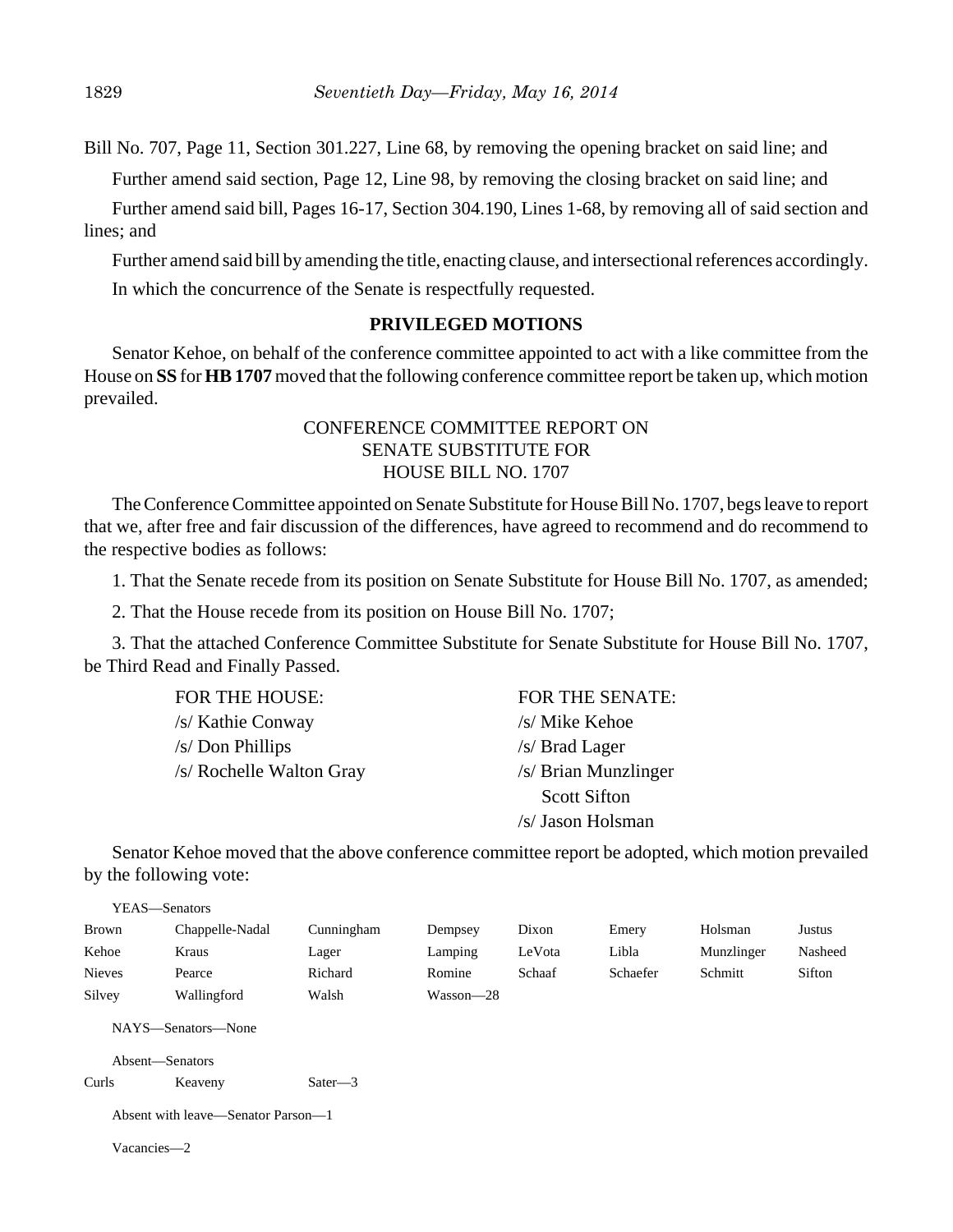## On motion of Senator Kehoe, **CCS** for **SS** for **HB 1707**, as amended by **HA 1**, entitled:

# CONFERENCE COMMITTEE SUBSTITUTE FOR SENATE SUBSTITUTE FOR HOUSE BILL NO. 1707

An Act to repeal sections 174.709, 174.712, 178.862, 300.320, 304.154, 610.120, and 610.122, RSMo, and to enact in lieu thereof seven new sections relating to the operation of motor vehicles.

Was read the 3rd time and passed by the following vote:

| YEAS—Senators |                 |             |         |           |        |          |            |  |  |
|---------------|-----------------|-------------|---------|-----------|--------|----------|------------|--|--|
| <b>Brown</b>  | Chappelle-Nadal | Cunningham  | Dempsey | Dixon     | Emery  | Holsman  | Justus     |  |  |
| Keaveny       | Kehoe           | Kraus       | Lager   | Lamping   | LeVota | Libla    | Munzlinger |  |  |
| Nasheed       | Nieves          | Pearce      | Richard | Romine    | Schaaf | Schaefer | Schmitt    |  |  |
| Sifton        | Silvey          | Wallingford | Walsh   | Wasson-29 |        |          |            |  |  |

NAYS—Senators—None

Absent—Senators Curls Sater—2

Absent with leave—Senator Parson—1

Vacancies—2

The President declared the bill passed.

On motion of Senator Kehoe, title to the bill was agreed to.

Senator Kehoe moved that the vote by which the bill passed be reconsidered.

Senator Richard moved that motion lay on the table, which motion prevailed.

Senator Nieves assumed the Chair.

Senator Dixon moved that **SS** for **SB 575**, with **HCS**, as amended, be taken up for 3rd reading and final passage, which motion prevailed.

**HCS** for **SS** for **SB 575**, as amended, entitled:

# HOUSE COMMITTEE SUBSTITUTE FOR SENATE SUBSTITUTE FOR SENATE BILL NO. 575

An Act to repeal sections 8.597, 21.440, 21.445, 21.450, 21.455, 21.460, 21.465, 21.530, 21.535, 21.537, 21.795, 21.800, 21.801, 21.820, 21.835, 21.850, 21.910, 21.920, 30.953, 30.954, 30.956, 30.959, 30.962, 30.965, 30.968, 30.971, 33.150, 33.850, 37.250, 135.210, 135.230, 167.042, 167.195, 191.115, 191.934, 197.291, 208.952, 208.955, 210.153, 215.261, 215.262, 217.025, 217.550, 217.567, 262.950, 301.129, 313.001, 320.092, 338.321, 348.439, 361.120, 383.250, 386.145, 476.681, 620.050, 620.602, 620.1300, 630.010, 630.461, and 650.120, RSMo, section 105.955 as truly agreed to and finally passed by conference committee substitute no. 3 for house committee substitute no. 2 for senate bill no. 844, ninety-fifth general assembly, second regular session, section 208.275 as enacted by senate substitute for senate committee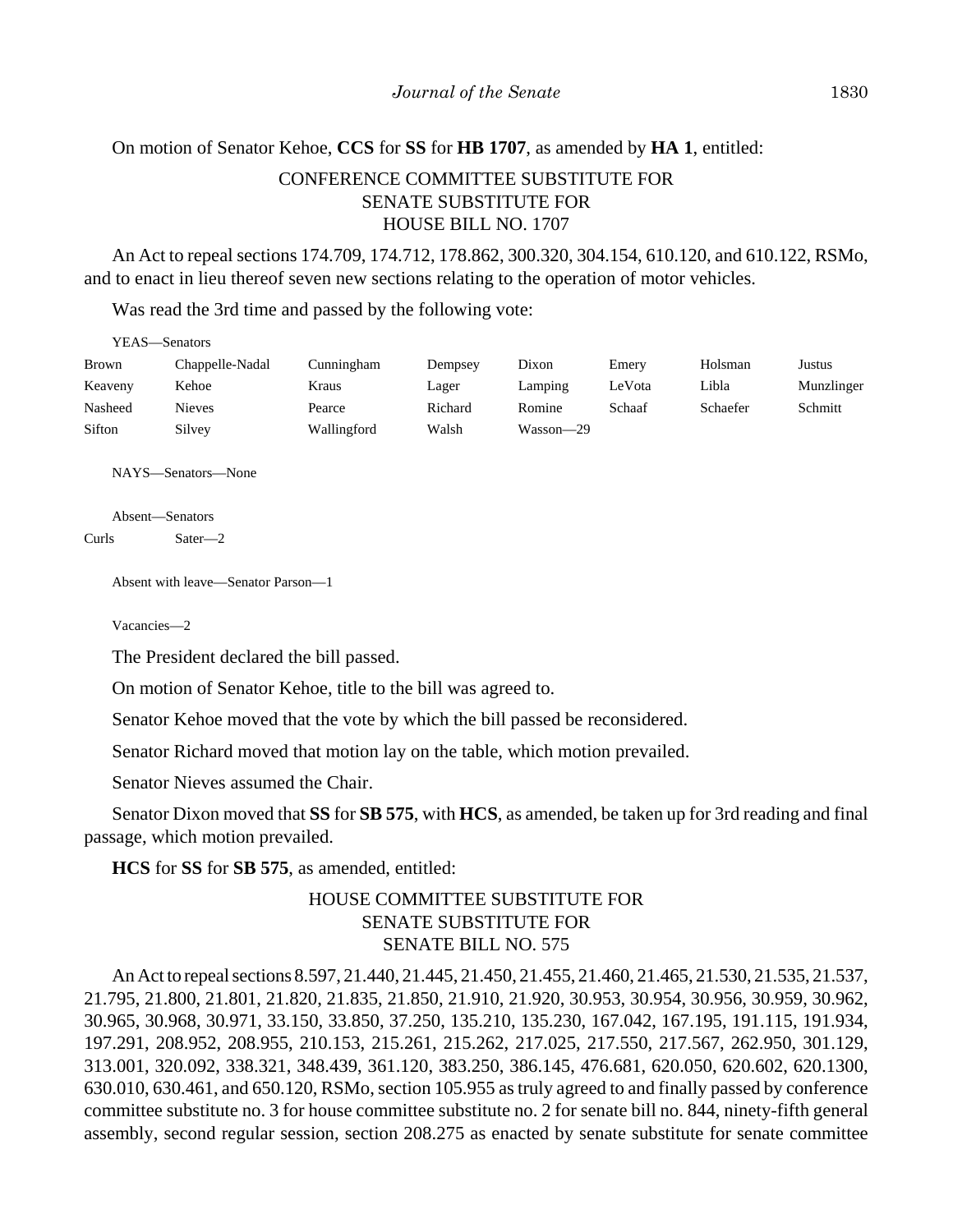substitute for house committee substitute for house bill no. 555 merged with senate substitute no. 2 for house bill no. 648, ninety-sixth general assembly, first regular session, section 208.275 as enacted by senate committee substitute for house committee substitute for house bill no. 464, ninety-sixth general assembly, first regular session, and section 476.055 as enacted by conference committee substitute for house committee substitute for senate bill no. 636, ninety-sixth general assembly, second regular session, and to enact in lieu thereof twenty new sections relating to the existence of certain committees.

Was taken up.

Senator Dixon moved that **HCS** for **SS** for **SB 575**, as amended, be adopted, which motion prevailed by the following vote:

| Kehoe       |
|-------------|
| Pearce      |
| Wallingford |
|             |
|             |
|             |
|             |
|             |
|             |
|             |
|             |
|             |
|             |

On motion of Senator Dixon, **HCS** for **SS** for **SB 575**, as amended, was read the 3rd time and passed by the following vote:

| YEAS-Senators   |                                         |             |         |            |             |           |        |
|-----------------|-----------------------------------------|-------------|---------|------------|-------------|-----------|--------|
| Brown           | Cunningham                              | Dempsey     | Dixon   | Emery      | Holsman     | Justus    | Kehoe  |
| Kraus           | Lager                                   | Lamping     | Libla   | Munzlinger | Pearce      | Richard   | Romine |
| Sater           | Schaaf                                  | Schaefer    | Schmitt | Silvey     | Wallingford | Wasson-23 |        |
| NAYS-Senators   |                                         |             |         |            |             |           |        |
| Chappelle-Nadal | Keaveny                                 | LeVota      | Sifton  | Walsh-5    |             |           |        |
| Absent-Senators |                                         |             |         |            |             |           |        |
| Curls           | Nasheed                                 | $Nieves -3$ |         |            |             |           |        |
|                 | Absent with leave—Senator Parson—1      |             |         |            |             |           |        |
| Vacancies-2     |                                         |             |         |            |             |           |        |
|                 | The President declared the bill passed. |             |         |            |             |           |        |

On motion of Senator Dixon, title to the bill was agreed to.

Senator Dixon moved that the vote by which the bill passed be reconsidered.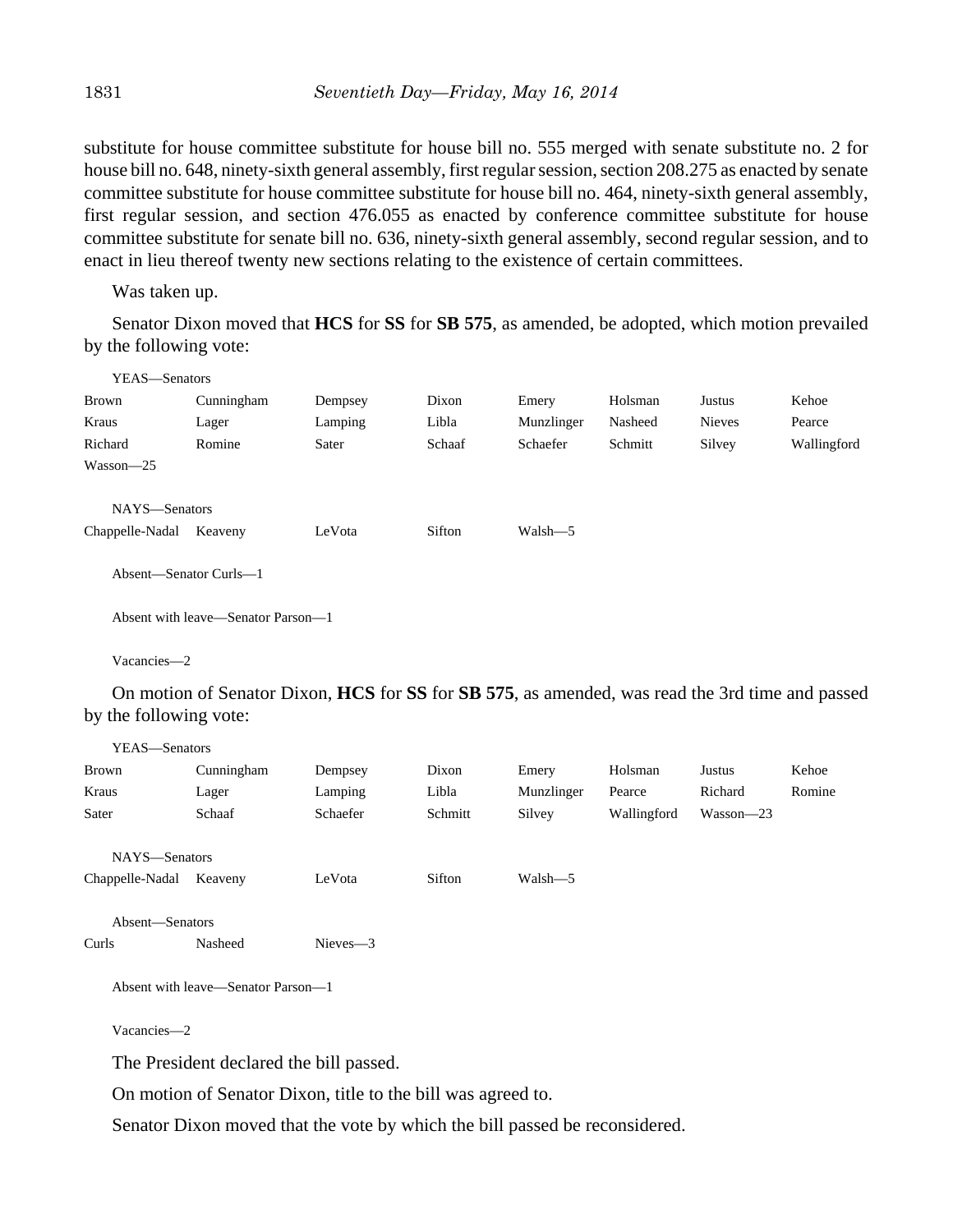Senator Richard moved that motion lay on the table, which motion prevailed.

Bill ordered enrolled.

Senator Pearce, on behalf of the conference committee appointed to act with a like committee from the House on **SCS** for **HB 1553**, as amended, moved that the following conference committee report be taken up, which motion prevailed.

## CONFERENCE COMMITTEE REPORT ON SENATE COMMITTEE SUBSTITUTE FOR HOUSE BILL NO. 1553

The Conference Committee appointed on Senate Committee Substitute for House Bill No. 1553, with Senate Amendment Nos. 1, 2, 3, and 4, begs leave to report that we, after free and fair discussion of the differences, have agreed to recommend and do recommend to the respective bodies as follows:

1. That the Senate recede from its position on Senate Committee Substitute for House Bill No. 1553, as amended;

2. That the House recede from its position on House Bill No. 1553;

3. That the attached Conference Committee Substitute for Senate Committee Substitute for House Bill No. 1553, be Third Read and Finally Passed.

| <b>FOR THE HOUSE:</b> | FOR THE SENATE:       |
|-----------------------|-----------------------|
| /s/ Dean Dohrman      | /s/ David Pearce      |
| $/s/$ Sue Allen       | /s/ Bob Dixon         |
| Mike Colona           | /s/ Kurt Schaefer     |
|                       | /s/ Joseph P. Keaveny |
|                       | /s/ Jamilah Nasheed   |

Senator Pearce moved that the above conference committee report be adopted, which motion prevailed by the following vote:

|               | YEAS—Senators   |             |         |           |        |            |         |
|---------------|-----------------|-------------|---------|-----------|--------|------------|---------|
| Brown         | Chappelle-Nadal | Cunningham  | Dempsey | Dixon     | Emery  | Holsman    | Justus  |
| Keaveny       | Kehoe           | Lager       | Lamping | LeVota    | Libla  | Munzlinger | Nasheed |
| <b>Nieves</b> | Pearce          | Richard     | Romine  | Sater     | Schaaf | Schaefer   | Schmitt |
| Sifton        | Silvey          | Wallingford | Walsh   | Wasson-29 |        |            |         |
|               |                 |             |         |           |        |            |         |

NAYS—Senator Kraus—1

Absent—Senator Curls—1

Absent with leave—Senator Parson—1

Vacancies—2

President Pro Tem Dempsey assumed the Chair.

On motion of Senator Pearce, **CCS** for **SCS** for **HB 1553**, entitled: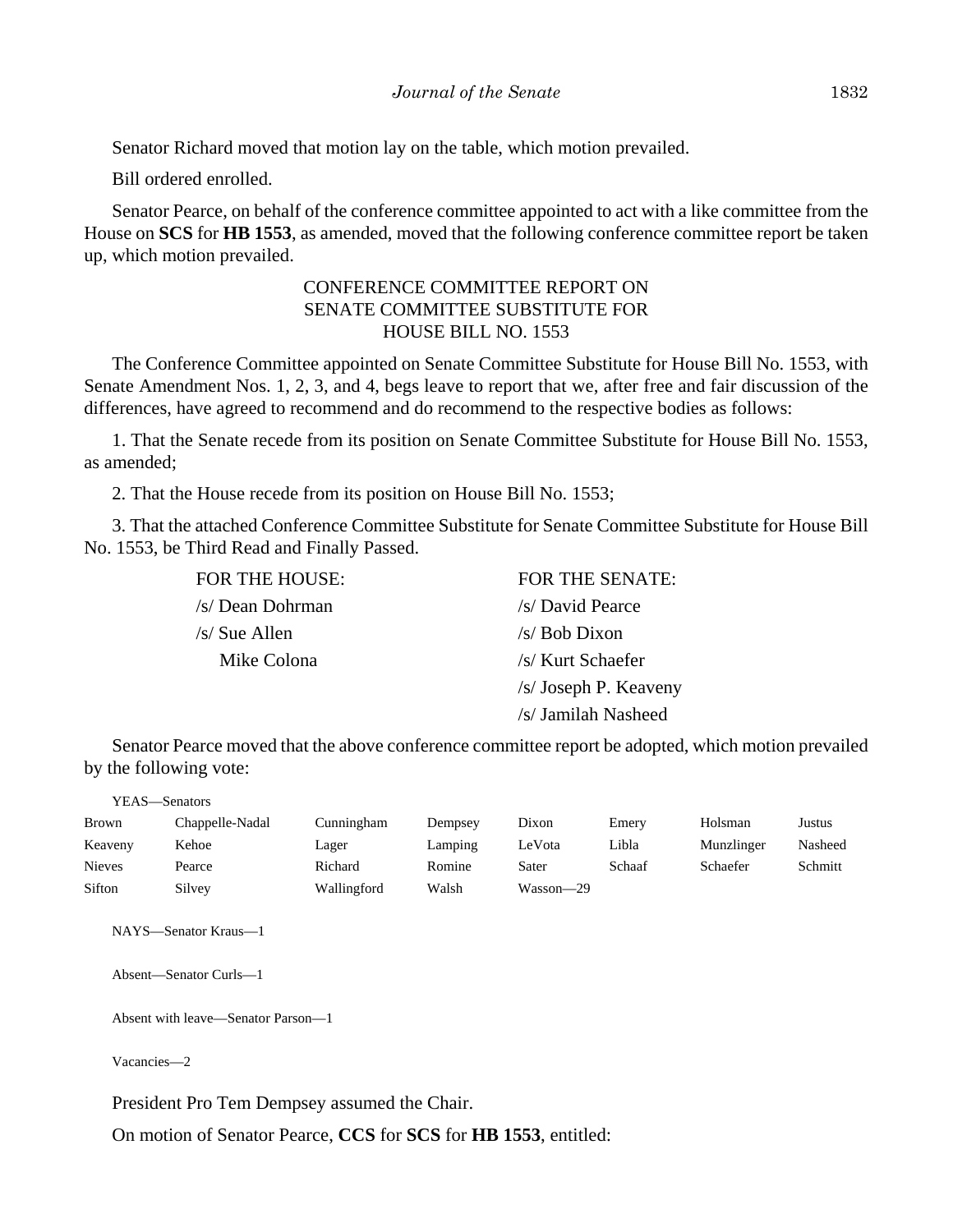# CONFERENCE COMMITTEE SUBSTITUTE FOR SENATE COMMITTEE SUBSTITUTE FOR HOUSE BILL NO. 1553

An Act to repeal sections 50.660, 50.783, 67.281, 72.401, 82.300, 82.1025, 82.1027, 82.1028, 82.1029, 82.1030, 94.579, 99.805, 99.825, 162.481, 182.802, 349.045, and 483.140, RSMo, and to enact in lieu thereof nineteen new sections relating to political subdivisions.

Was read the 3rd time and passed by the following vote:

|               | YEAS—Senators   |             |         |           |        |            |         |
|---------------|-----------------|-------------|---------|-----------|--------|------------|---------|
| <b>Brown</b>  | Chappelle-Nadal | Cunningham  | Dempsey | Dixon     | Emery  | Holsman    | Justus  |
| Keaveny       | Kehoe           | Lager       | Lamping | LeVota    | Libla  | Munzlinger | Nasheed |
| <b>Nieves</b> | Pearce          | Richard     | Romine  | Sater     | Schaaf | Schaefer   | Schmitt |
| Sifton        | Silvey          | Wallingford | Walsh   | Wasson—29 |        |            |         |
|               |                 |             |         |           |        |            |         |

NAYS—Senator Kraus—1

Absent—Senator Curls—1

Absent with leave—Senator Parson—1

Vacancies—2

The President Pro Tem declared the bill passed.

On motion of Senator Pearce, title to the bill was agreed to.

Senator Pearce moved that the vote by which the bill passed be reconsidered.

Senator Richard moved that motion lay on the table, which motion prevailed.

## **HOUSE BILLS ON THIRD READING**

At the request of Senator Silvey, **HCS** for **HBs 1646** and **1515**, with **SCS**, was placed on the Informal Calendar.

**HB 1591**, with **SCA 1**, was placed on the Informal Calendar.

**HCS** for **HB 1739**, entitled:

An Act to amend chapter 115, RSMo, by adding thereto one new section relating to electronic signatures.

Was taken up by Senator Pearce.

Senator Wallingford offered **SA 1**:

## SENATE AMENDMENT NO. 1

Amend House Committee Substitute for House Bill No. 1739, Page 1, In the Title, Lines 2-3 of the title, by striking "electronic signatures" and inserting in lieu thereof the following: "elections"; and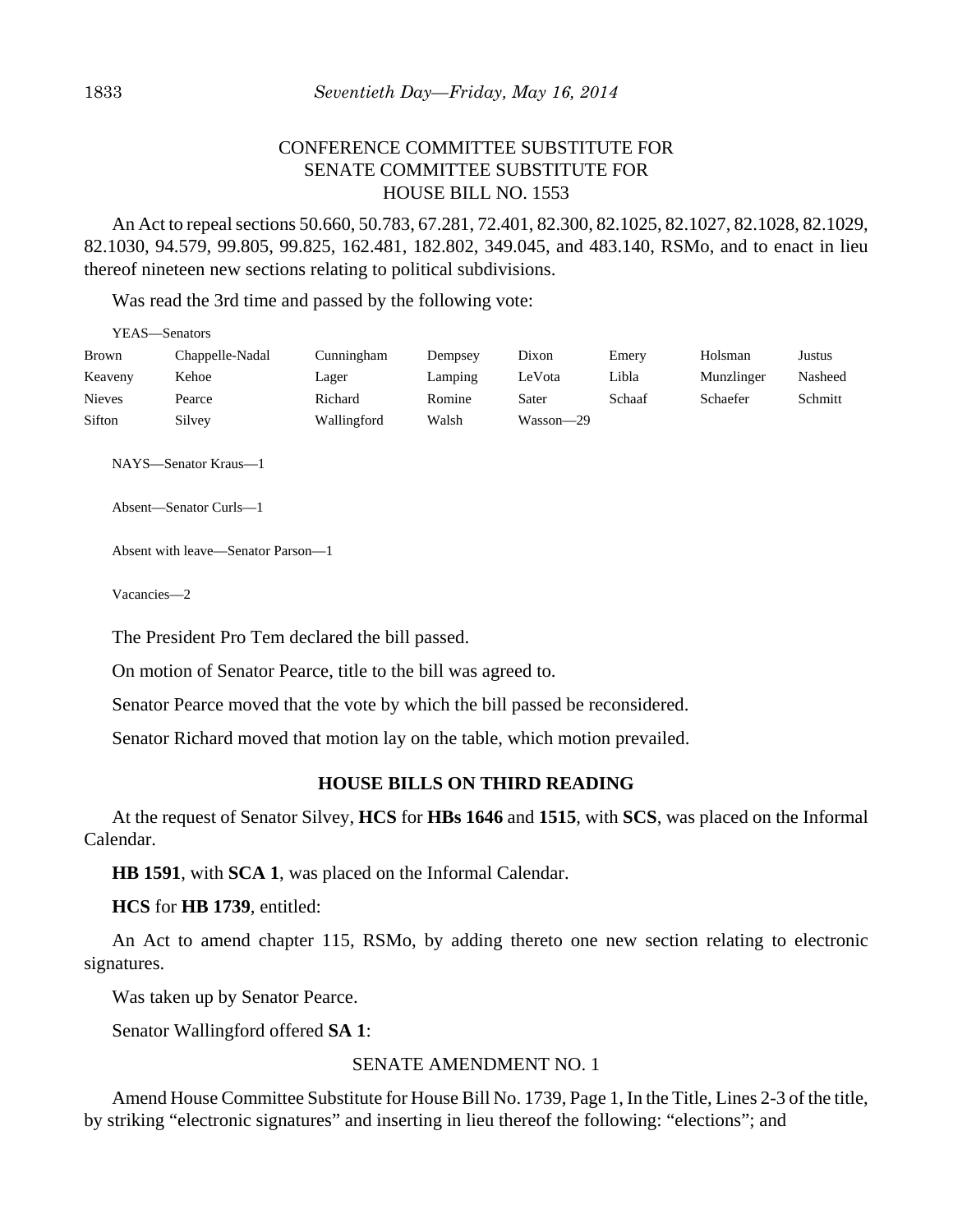Further amend said bill, Page 1, Section A, Line 2, by inserting immediately after said line the following:

"115.135. 1. Any person who is qualified to vote, or who shall become qualified to vote on or before the day of election, shall be entitled to register in the jurisdiction within which he or she resides. In order to vote in any election for which registration is required, a person must be registered to vote in the jurisdiction of his or her residence no later than 5:00 p.m., or the normal closing time of any public building where the registration is being held if such time is later than 5:00 p.m., on the fourth Wednesday prior to the election, unless the voter is an interstate former resident, an intrastate new resident **[**or**],** a new resident, **or a person in federal service,** as defined in section 115.275**, or a covered voter, as defined in section 115.902**. **Except as provided in subsection 4 of this section,** in no case shall registration for an election extend beyond 10:00 p.m. on the fourth Wednesday prior to the election. Any person registering after such date shall be eligible to vote in subsequent elections.

2. A person applying to register with an election authority or a deputy registration official shall identify himself or herself by presenting a copy of a birth certificate, a Native American tribal document, other proof of United States citizenship, a valid Missouri drivers license or other form of personal identification at the time of registration.

3. Except as provided in federal law or federal elections and in section 115.277, no person shall be entitled to vote if the person has not registered to vote in the jurisdiction of his or her residence prior to the deadline to register to vote.

**4. A person in federal service as defined in section 115.275, or covered voter as defined in section 115.902, who has been discharged from military service, has returned from a military deployment or activation, or has separated from employment outside the territorial limits of the United States after the deadline to register to vote, and who is otherwise qualified to register to vote, may register to vote in an election in person before the election authority until 5:00 p.m. on the Friday before such election. Such persons shall produce sufficient documentation showing evidence of qualifying for late registration pursuant to this section.**"; and

Further amend the title and enacting clause accordingly.

Senator Wallingford moved that the above amendment be adopted.

At the request of Senator Pearce, **HCS** for **HB 1739**, with **SA 1** (pending), was placed on the Informal Calendar.

**HCS** for **HB 1189**, with **SCA 1**, entitled:

An Act to amend chapter 170, RSMo, by adding thereto one new section relating to graduation requirements.

Was called from the Informal Calendar and taken up by Senator Kehoe.

**SCA 1** was taken up.

Senator Kehoe moved that the above committee amendment be adopted, which motion failed.

On motion of Senator Kehoe, **HCS** for **HB 1189** was read the 3rd time and passed by the following vote:

YEAS—Senators

| Brown | Chappelle-Nadal | ∆unnıngham<br>the contract of the contract of the contract of the contract of the contract of | Dempsey | <b>Jixon</b> | Emerv | Holsman | Justus |
|-------|-----------------|-----------------------------------------------------------------------------------------------|---------|--------------|-------|---------|--------|
|-------|-----------------|-----------------------------------------------------------------------------------------------|---------|--------------|-------|---------|--------|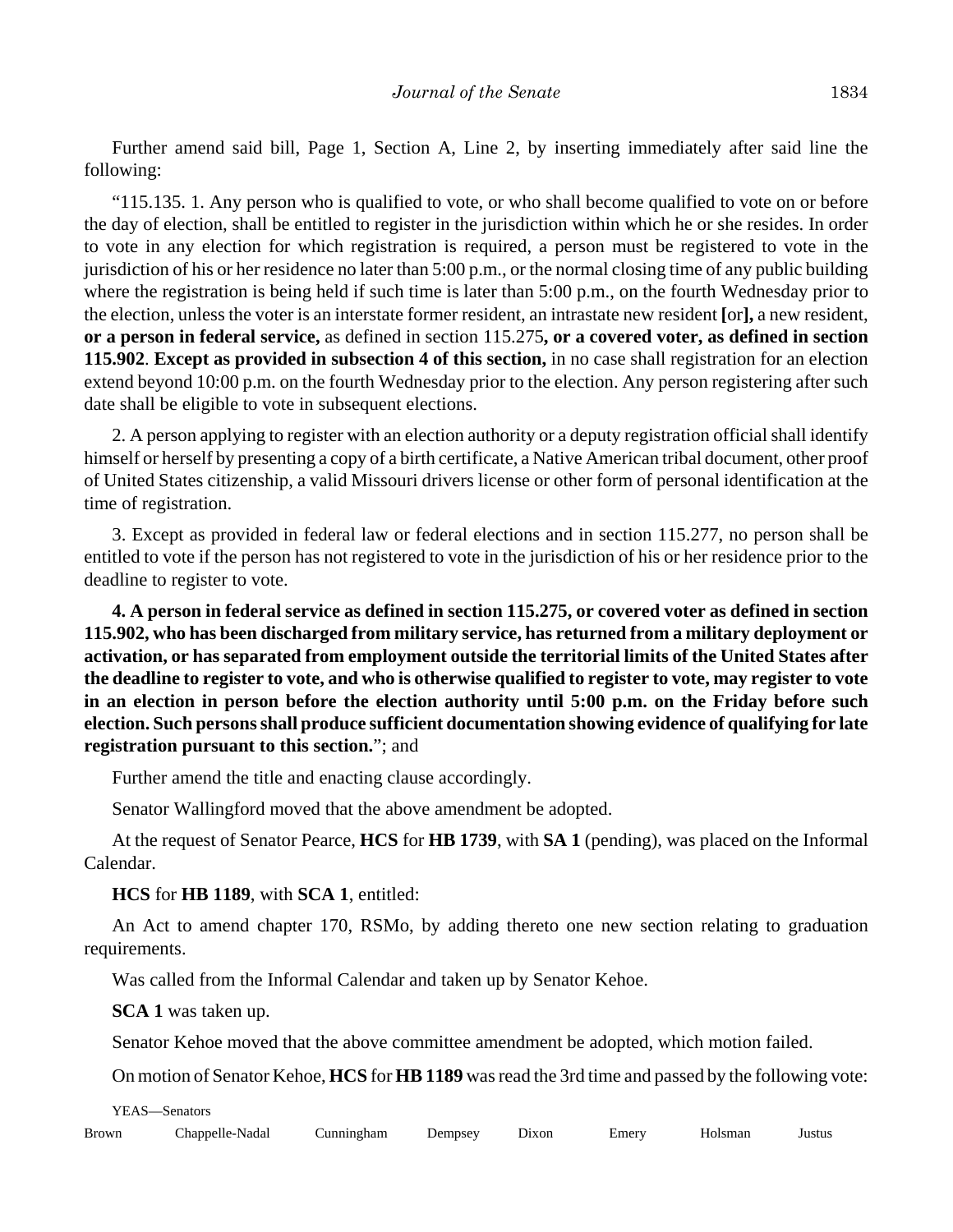| Keaveny       | Kehoe  | Kraus       | Lager  | Lamping   | LeVota | Libla    | Munzlinger |
|---------------|--------|-------------|--------|-----------|--------|----------|------------|
| <b>Nieves</b> | Pearce | Richard     | Romine | Sater     | Schaaf | Schaefer | Schmitt    |
| Sifton        | Silvey | Wallingford | Walsh  | Wasson-29 |        |          |            |

NAYS—Senators—None

```
Absent—Senators
Curls Nasheed—2
```
Absent with leave—Senator Parson—1

Vacancies—2

The President Pro Tem declared the bill passed.

On motion of Senator Kehoe, title to the bill was agreed to.

Senator Kehoe moved that the vote by which the bill passed be reconsidered.

Senator Richard moved that motion lay on the table, which motion prevailed.

**HJR 72**, introduced by Representative Richardson, et al, entitled:

Joint Resolution submitting to the qualified voters of Missouri an amendment repealing sections 24 and 27 of article IV of the Constitution of Missouri, and adopting two new sections in lieu thereof relating to the governor's budgetary authority.

Was called from the Informal Calendar and taken up by Senator Silvey.

On motion of Senator Silvey, **HJR 72** was read the 3rd time and passed by the following vote:

|              | YEAS-Senators                      |            |            |         |               |        |             |
|--------------|------------------------------------|------------|------------|---------|---------------|--------|-------------|
| <b>Brown</b> | Chappelle-Nadal                    | Cunningham | Dempsey    | Dixon   | Emery         | Kehoe  | Kraus       |
| Lager        | Lamping                            | Libla      | Munzlinger | Nasheed | <b>Nieves</b> | Pearce | Richard     |
| Romine       | Sater                              | Schaaf     | Schaefer   | Schmitt | Sifton        | Silvey | Wallingford |
| Wasson-25    |                                    |            |            |         |               |        |             |
|              | NAYS-Senators                      |            |            |         |               |        |             |
| Justus       | Keaveny                            | LeVota     | Walsh—4    |         |               |        |             |
|              | Absent-Senators                    |            |            |         |               |        |             |
| Curls        | $Holsman-2$                        |            |            |         |               |        |             |
|              | Absent with leave—Senator Parson—1 |            |            |         |               |        |             |
| Vacancies-2  |                                    |            |            |         |               |        |             |

The President Pro Tem declared the joint resolution passed.

On motion of Senator Silvey, title to the joint resolution was agreed to.

Senator Silvey moved that the vote by which the joint resolution passed be reconsidered.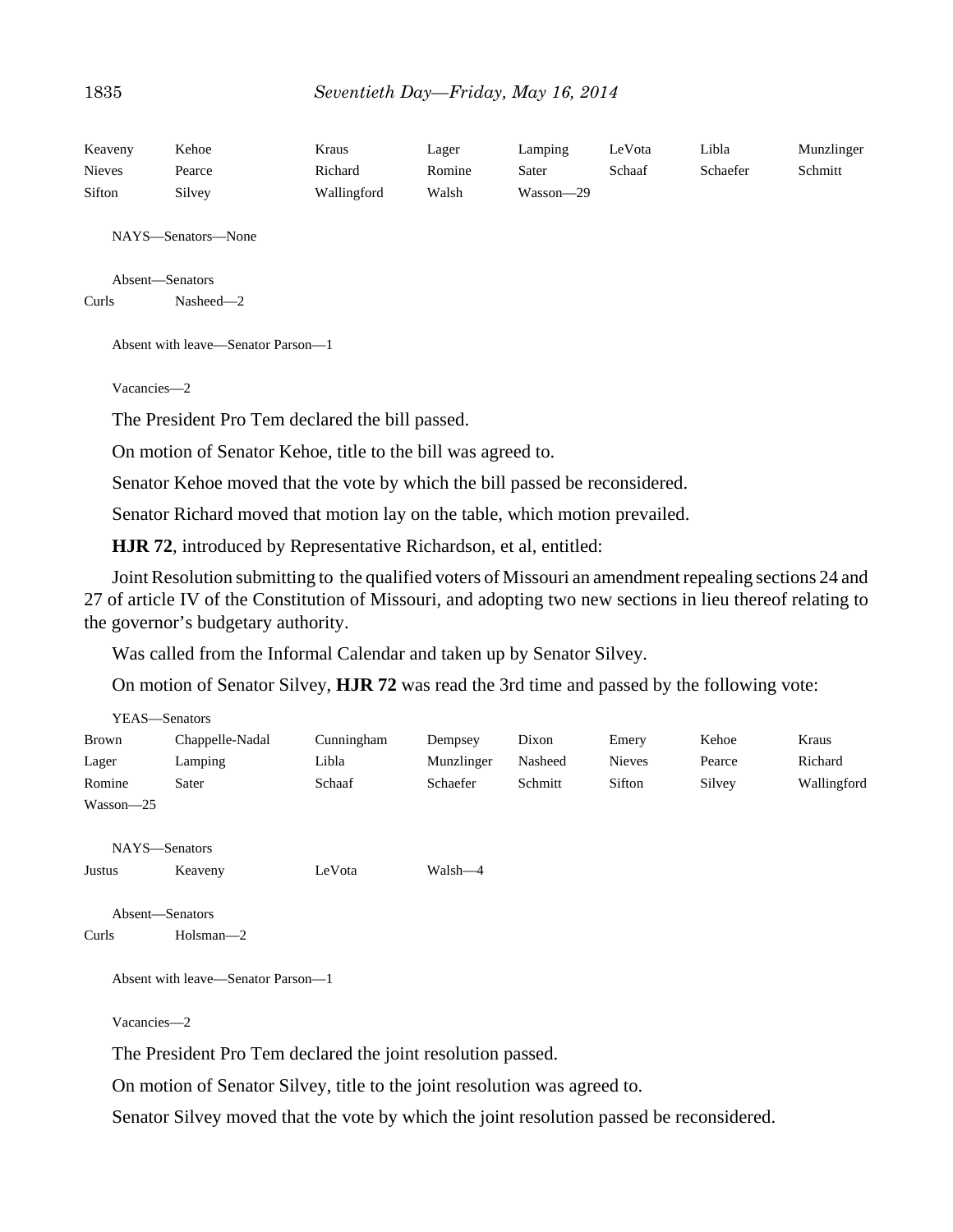Senator Richard moved that motion lay on the table, which motion prevailed.

## **MESSAGES FROM THE HOUSE**

The following messages were received from the House of Representatives through its Chief Clerk:

Mr. President: I am instructed by the House of Representatives to inform the Senate that the House has taken up and passed **SCS** for **SBs 638** and **647**.

With House Amendment Nos. 1 and 2.

#### HOUSE AMENDMENT NO. 1

Amend Senate Committee Substitute for Senate Bill Nos. 638 & 647, Page 1, In the Title, Line 3, by deleting the words "certain benevolent"; and

Further amend said bill, Page 10, Section 135.647, Line 69, by inserting immediately after said line the following:

"135.700. **1.** For all tax years beginning on or after January 1, 1999, a grape grower or wine producer shall be allowed a tax credit against the state tax liability incurred pursuant to chapter 143, exclusive of the provisions relating to the withholding of tax as provided in sections 143.191 to 143.265, in an amount equal to twenty-five percent of the purchase price of all new **and used** equipment and materials used directly in the growing of grapes or the production of wine in the state. Each grower or producer shall apply to the department of economic development and specify the total amount of such new equipment and materials purchased during the calendar year. The department of economic development shall certify to the department of revenue the amount of such tax credit to which a grape grower or wine producer is entitled pursuant to this section. The provisions of this section notwithstanding, a grower or producer may only apply for and receive the credit authorized by this section for five tax periods.

**2. For the taxable years beginning on or after August 28, 2014, the total amount of tax credits allowed under subsection 1 of this section shall not exceed two hundred thousand dollars annually.**

**3. For all tax years beginning on or after January 1, 2015, a distillery shall be allowed a tax credit against the state tax liability incurred under chapter 143, exclusive of the provisions relating to the withholding of tax as provided in sections 143.191 to 143.265, in an amount equal to twenty-five percent of the purchase price of all new and used equipment and materials used directly in the distilling of spirits in the state, subject to the limitations provided in this section. Each distiller shall apply to the department of economic development and specify the total amount of such new and used equipment and materials purchased during the calendar year. The department of economic development shall certify to the department of revenue the amount of such tax credit to which a distillery is entitled under this section. The provisions of this section notwithstanding, a distiller may apply for and receive the credit authorized by this section for no more than five consecutive tax periods with a total maximum of ten tax periods.**

**4. For the tax years beginning on or after January 1, 2015, the total amount of tax credits authorized under subsection 3 shall not exceed two hundred thousand dollars per taxable year and shall be subject to appropriations. The amount of tax credit claimed shall not exceed the amount of the taxpayer's state tax liability for the taxable year for which the credit is claimed, and such taxpayer shall not be allowed to claim a tax credit in excess of twenty-five thousand dollars per taxable year.**"; and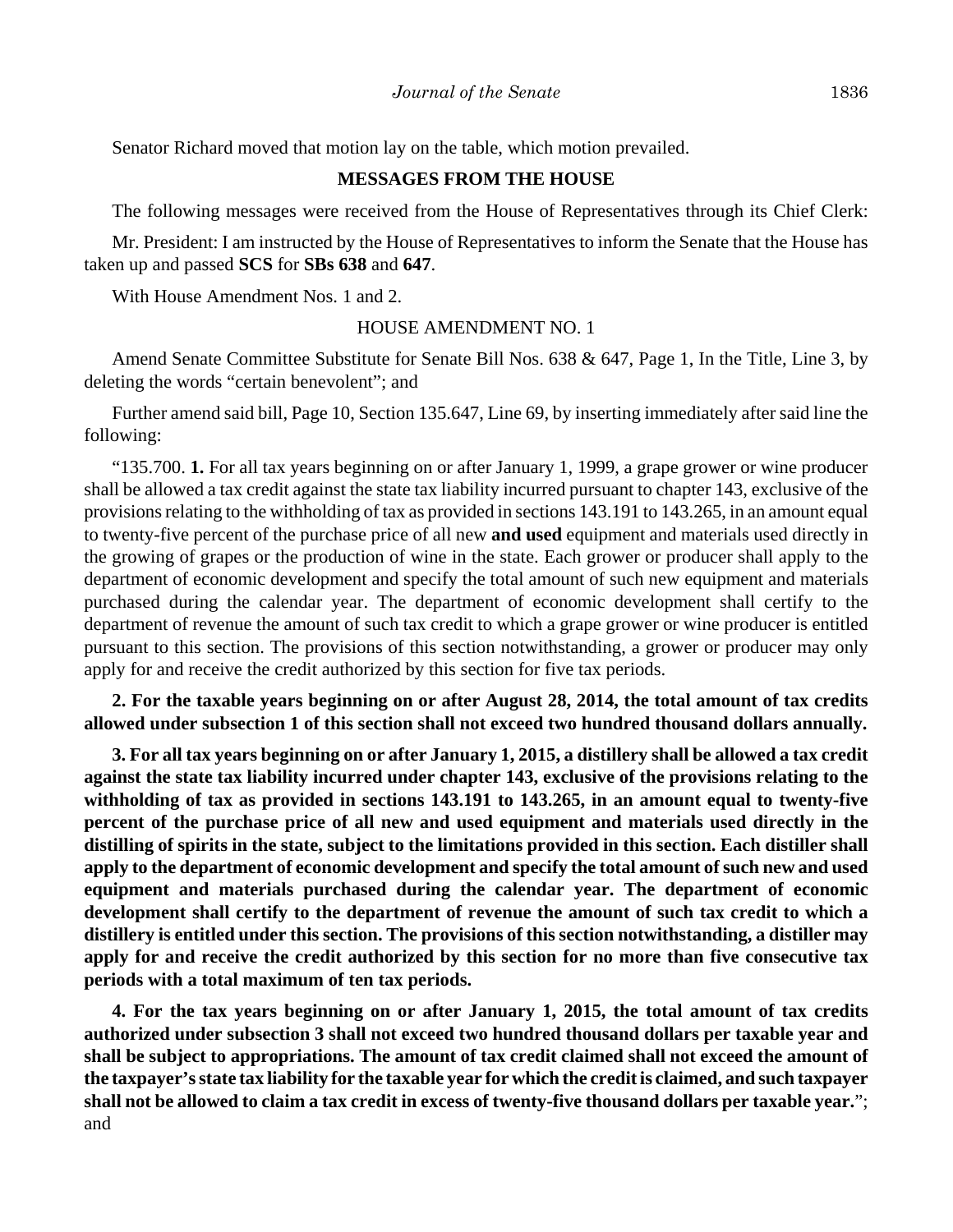Further amend said bill by amending the title, enacting clause, and intersectional references accordingly.

## HOUSE AMENDMENT NO. 2

Amend Senate Committee Substitute for Senate Bill Nos. 638 & 647, Page 1, Section A, Line 3, by inserting immediately after said line the following:

"135.305. A Missouri wood energy producer shall be eligible for a tax credit on taxes otherwise due under chapter 143, except sections 143.191 to 143.261, as a production incentive to produce processed wood products in a qualified wood-producing facility using Missouri forest product residue. The tax credit to the wood energy producer shall be five dollars per ton of processed material. The credit may be claimed for a period of five years and is to be a tax credit against the tax otherwise due. No new tax credits, provided for under sections 135.300 to 135.311, shall be authorized after June 30, **[**2013**] 2020. In no event shall the aggregate amount of all tax credits allowed under sections 135.300 to 135.311 exceed six million dollars in any given fiscal year and is subject to appropriations**."; and

Further amend said bill by amending the title, enacting clause, and intersectional references accordingly.

In which the concurrence of the Senate is respectfully requested.

Also,

Mr. President: I am instructed by the House of Representatives to inform the Senate that the House refuses to adopt **SCS** for **HB 1468**, and request the Senate recede from its position and take up and pass **HB 1468**.

Also,

Mr. President: I am instructed by the House of Representatives to inform the Senate that the House has taken up and passed **SB 717**.

With Part 1 of House Amendment No. 1.

#### HOUSE AMENDMENT NO. 1

Amend Senate Bill No. 717, Page 1, In the Title, Line 3, by deleting the words, "legally qualified federal pharmacists" and inserting in lieu thereof the words, "public health"; and

Further amend said bill, Page 1, Section A, Line 2, by inserting after all of said line the following:

"210.1014. 1. There is hereby created the "Amber Alert System Oversight Committee", whose primary duty shall be to develop criteria and procedures for the Amber alert system and shall be housed within the department of public safety. The committee shall regularly review the function of the Amber alert system and revise its criteria and procedures in cooperation with the department of public safety to provide for efficient and effective public notification **and meet at least annually to discuss potential improvements to the Amber alert system**. As soon as practicable, the committee shall adopt criteria and procedures to expand the Amber alert system to provide urgent public alerts related to homeland security, criminal acts, health emergencies, and other imminent dangers to the public health and welfare.

2. The Amber alert system oversight committee shall consist of ten members of which seven members shall be appointed by the governor with the advice and consent of the senate. Such members shall represent **any of** the following entities: **[**two representatives of**]** the Missouri Sheriffs' Association; **[**two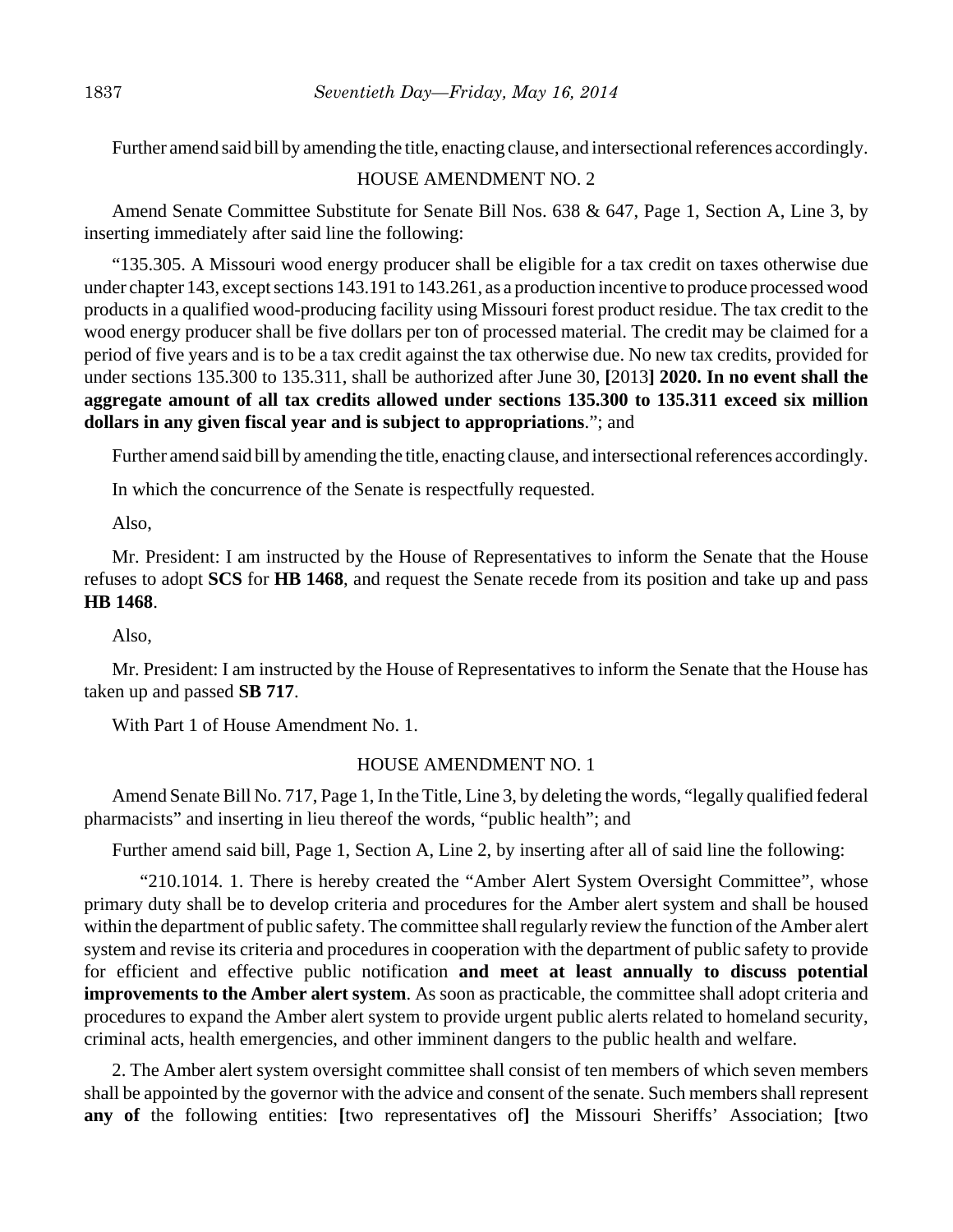representatives of**]** the Missouri Police Chiefs Association; **[**one representative of**]** small market radio broadcasters; **[**one representative of**]** large market radio broadcasters; **[**one representative of**]** television broadcasters**; the outdoor advertising industry; the public at large; the Missouri Network of Child Advocacy Centers; or the Missouri Broadcasters Association**. The director of the department of public safety shall also be a member of the committee and shall serve as chair of the committee. Additional members shall include one representative of the highway patrol and one representative of the department of health and senior services. **No more than one representative shall be appointed from each of the following entities: the outdoor advertising industry, the public at large, the Missouri Network of Child Advocacy Centers, and the Missouri Broadcasters Association.**

3. Members of the oversight committee shall serve a term of four years, except that members first appointed to the committee shall have staggered terms of two, three, and four years and shall serve until their successor is duly appointed and qualified.

4. Members of the oversight committee shall serve without compensation, except that members shall be reimbursed for their actual and necessary expenses required for the discharge of their duties.

5. The Amber alert system oversight committee shall promulgate rules for the implementation of the Amber alert system. Any rule or portion of a rule, as that term is defined in section 536.010, that is created under the authority delegated in this section shall become effective only if it complies with and is subject to all of the provisions of chapter 536 and, if applicable, section 536.028. This section and chapter 536 are nonseverable and if any of the powers vested with the general assembly pursuant to chapter 536 to review, to delay the effective date or to disapprove and annul a rule are subsequently held unconstitutional, then the grant of rulemaking authority and any rule proposed or adopted after August 28, 2003, shall be invalid and void.

### **210.1016. 1. This section shall be known and may be cited as "Hailey's Law".**

## **2. The Amber alert system shall be integrated into the Missouri uniform law enforcement system (MULES) to expedite the reporting of child abductions.**"; and

Further amend said bill by amending the title, enacting clause, and intersectional references accordingly.

Also,

Mr. President: I am instructed by the House of Representatives to inform the Senate that the House has taken up and passed **HCS** for **SB 696**, entitled:

An Act to repeal sections 302.535, 304.351, and 578.120, RSMo, and to enact in lieu thereof four new sections relating to motor vehicles, with penalty provisions.

With House Amendment No. 1.

#### HOUSE AMENDMENT NO. 1

Amend House Committee Substitute for Senate Bill No. 696, Page 1, Section A, Line 3, by inserting immediately after said line the following:

"301.067. 1. For each trailer or semitrailer there shall be paid an annual fee of seven dollars fifty cents, and in addition thereto such permit fee authorized by law against trailers used in combination with tractors operated under the supervision of the motor carrier and railroad safety division of the department of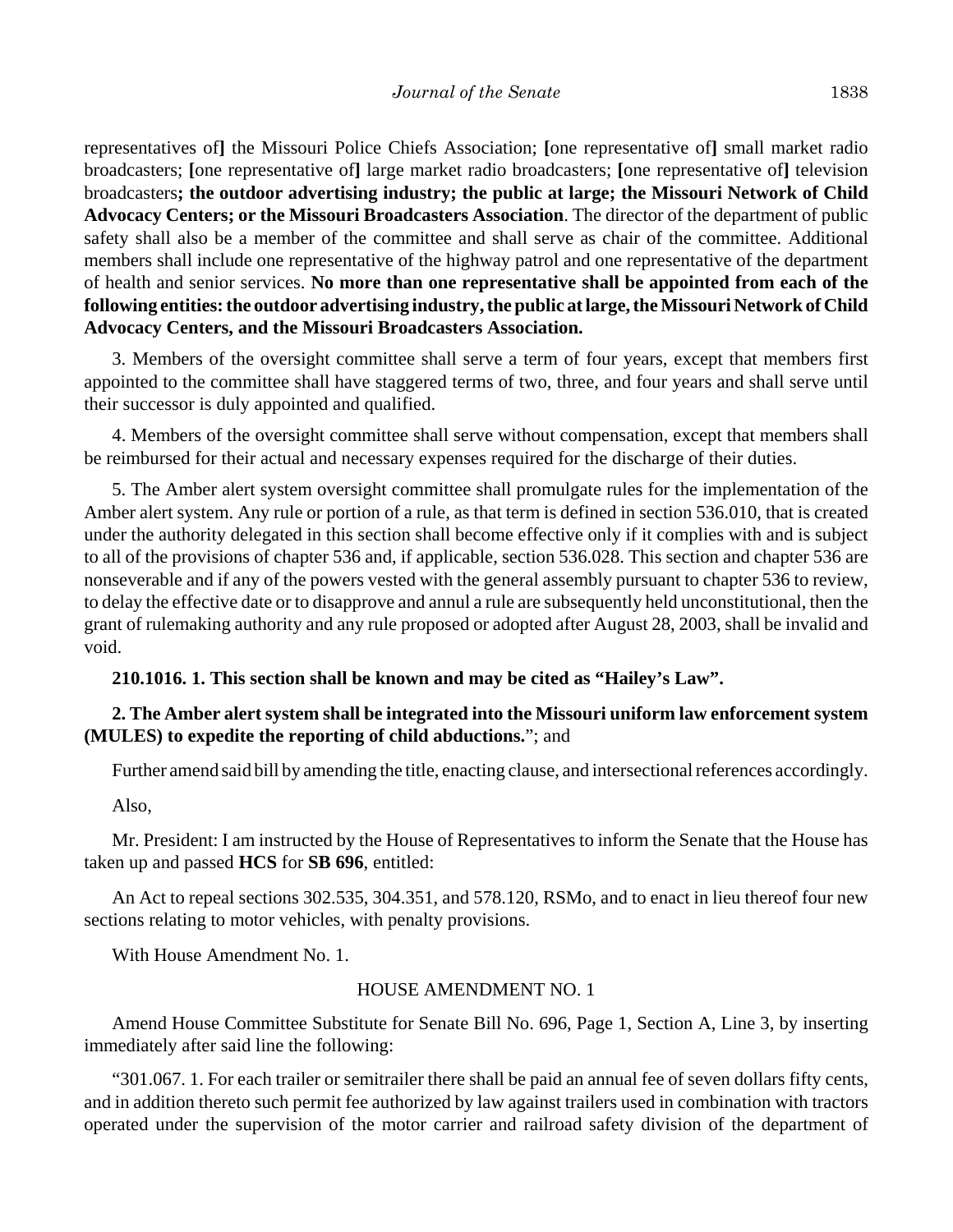economic development. The fees for tractors used in any combination with trailers or semitrailers or both trailers and semitrailers (other than on passenger-carrying trailers or semitrailers) shall be computed on the total gross weight of the vehicles in the combination with load.

2. Any trailer or semitrailer may at the option of the registrant be registered for a period of three years upon payment of a registration fee of twenty-two dollars and fifty cents.

3. Any trailer as defined in section 301.010 or semitrailer **[**which is operated coupled to a towing vehicle by a fifth wheel and kingpin assembly or by a trailer converter dolly**]** may, at the option of the registrant, be registered permanently upon the payment of a registration fee of fifty-two dollars and fifty cents. The permanent plate and registration fee is vehicle specific. The plate and the registration fee paid is nontransferable and nonrefundable, except those covered under the provisions of section 301.442.

301.227. 1. Whenever a vehicle is sold for salvage, dismantling or rebuilding, the purchaser shall forward to the director of revenue within ten days the certificate of ownership or salvage certificate of title and the proper application and fee of eight dollars and fifty cents, and the director shall issue a negotiable salvage certificate of title to the purchaser of the salvaged vehicle. On vehicles purchased during a year that is no more than six years after the manufacturer's model year designation for such vehicle, it shall be mandatory that the purchaser apply for a salvage title. On vehicles purchased during a year that is more than six years after the manufacturer's model year designation for such vehicle, then application for a salvage title shall be optional on the part of the purchaser. Whenever a vehicle is sold for destruction and a salvage certificate of title, junking certificate, or certificate of ownership exists, the seller, if licensed under sections 301.217 to 301.221, shall forward the certificate to the director of revenue within ten days, with the notation of the date sold for destruction and the name of the purchaser clearly shown on the face of the certificate.

2. Whenever a vehicle is classified as "junk", as defined in section 301.010, the purchaser may forward to the director of revenue the salvage certificate of title or certificate of ownership and the director shall issue a negotiable junking certificate **[**to the purchaser of the vehicle**] which shall authorize the holder to possess, transport, or, by assignment, transfer ownership in such parts, scrap, or junk**. The director may also issue a junking certificate to a possessor of a vehicle manufactured twenty-six years or more prior to the current model year who has a bill of sale for said vehicle but does not possess a certificate of ownership, provided no claim of theft has been made on the vehicle and the highway patrol has by letter stated the vehicle is not listed as stolen after checking the registration number through its nationwide computer system. Such certificate may be granted within thirty days of the submission of a request.

3. **[**Upon receipt of a properly completed application for a junking certificate, the director of revenue shall issue to the applicant a junking certificate which shall authorize the holder to possess, transport, or, by assignment, transfer ownership in such parts, scrap or junk, and a certificate of title shall not again be issued for such vehicle; except that, the initial purchaser**] Notwithstanding any other provision of law, for any vehicle with a junk or substantially equivalent designation, whether so designated in Missouri or any other state, regardless of whether such designation has been subsequently changed erroneously or by law in this or any other state, the department shall only issue a junking certificate, and a salvage or original certificate of title shall not thereafter be issued for such vehicle. If the vehicle has not previously been designated as junk or any other substantially equivalent designation from this state or any other state, the applicant making the original junking certification application** shall, within ninety days, be allowed to rescind **[**his**] the** application for a junking certificate by surrendering the junking certificate and apply for a salvage certificate of title in **[**his**] the applicant's** name. The seller of a vehicle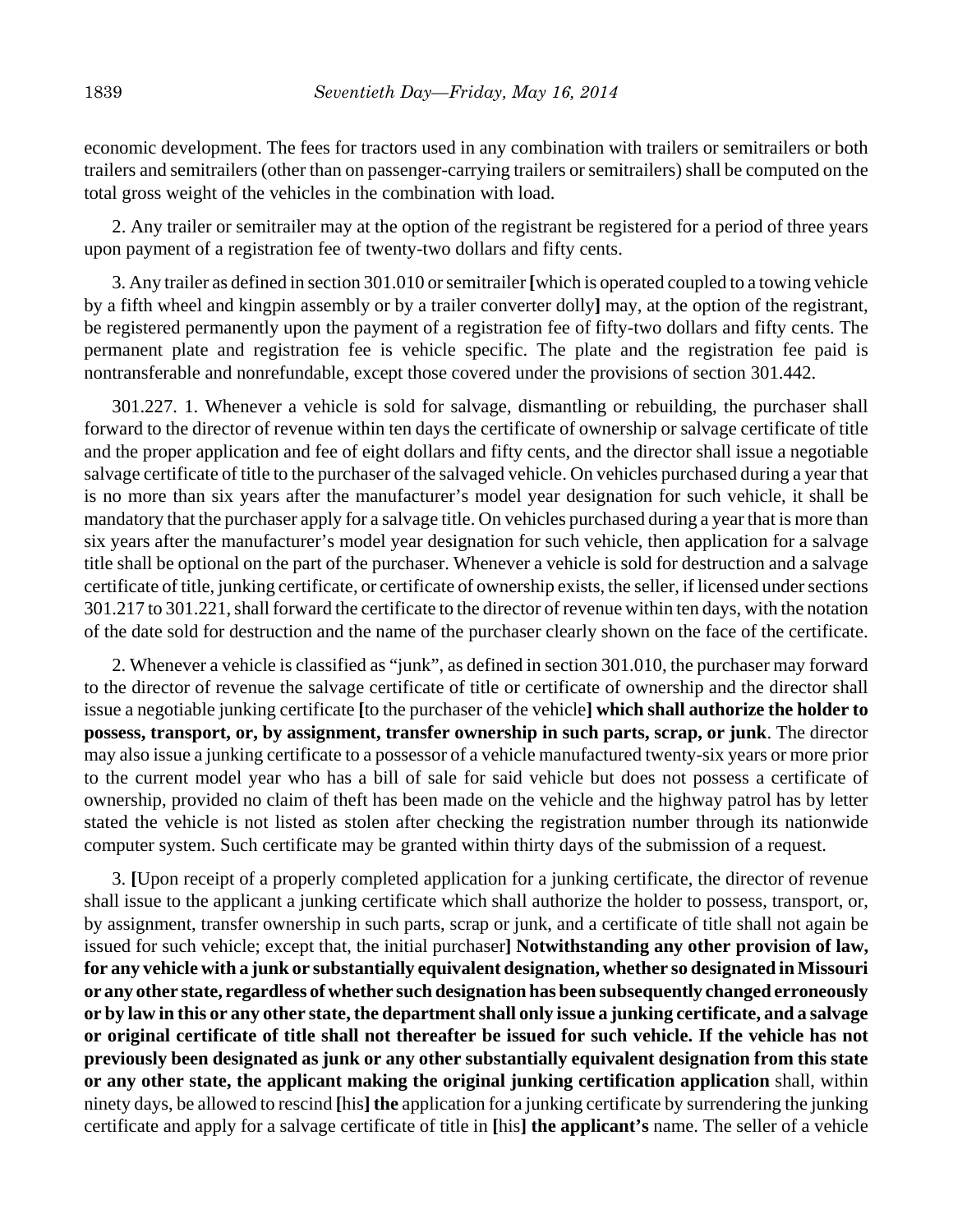for which a junking certificate has been applied for or issued shall disclose such fact in writing to any prospective buyers before sale of such vehicle; otherwise the sale shall be voidable at the option of the buyer.

4. No scrap metal operator shall acquire or purchase a motor vehicle or parts thereof without, at the time of such acquisition, receiving the original certificate of title or salvage certificate of title or junking certificate from the seller of the vehicle or parts, unless the seller is a licensee under sections 301.219 to 301.221.

5. All titles and certificates required to be received by scrap metal operators from nonlicensees shall be forwarded by the operator to the director of revenue within ten days of the receipt of the vehicle or parts.

6. The scrap metal operator shall keep a record, for three years, of the seller's name and address, the salvage business license number of the licensee, date of purchase, and any vehicle or parts identification numbers open for inspection as provided in section 301.225.

7. Notwithstanding any other provision of this section, a motor vehicle dealer as defined in section 301.550 and licensed under the provisions of sections 301.550 to 301.572 may negotiate one reassignment of a salvage certificate of title on the back thereof.

8. Notwithstanding the provisions of subsection 1 of this section, an insurance company which settles a claim for a stolen vehicle may apply for and shall be issued a negotiable salvage certificate of title without the payment of any fee upon proper application within thirty days after settlement of the claim for such stolen vehicle. However, if the insurance company upon recovery of a stolen vehicle determines that the stolen vehicle has not sustained damage to the extent that the vehicle would have otherwise been declared a salvage vehicle pursuant to subdivision (51) of section 301.010, then the insurance company may have the vehicle inspected by the Missouri state highway patrol, or other law enforcement agency authorized by the director of revenue, in accordance with the inspection provisions of subsection 9 of section 301.190. Upon receipt of title application, applicable fee, the completed inspection, and the return of any previously issued negotiable salvage certificate, the director shall issue an original title with no salvage or prior salvage designation. Upon the issuance of an original title the director shall remove any indication of the negotiable salvage title previously issued to the insurance company from the department's electronic records.

9. Notwithstanding subsection 4 of this section or any other provision of the law to the contrary, if a motor vehicle is inoperable and is at least ten model years old, or the parts are from a motor vehicle that is inoperable and is at least ten model years old, a scrap metal operator may purchase or acquire such motor vehicle or parts without receiving the original certificate of title, salvage certificate of title, or junking certificate from the seller of the vehicle or parts, provided the scrap metal operator verifies with the department of revenue, via the department's online record access, that the motor vehicle is not subject to any recorded security interest or lien and the scrap metal operator complies with the requirements of this subsection. In lieu of forwarding certificates of titles for such motor vehicles as required by subsection 5 of this section, the scrap metal operator shall forward a copy of the seller's state identification along with a bill of sale to the department of revenue. The bill of sale form shall be designed by the director and such form shall include, but not be limited to, a certification that the motor vehicle is at least ten model years old, is inoperable, is not subject to any recorded security interest or lien, and a certification by the seller that the seller has the legal authority to sell or otherwise transfer the seller's interest in the motor vehicle or parts. Upon receipt of the information required by this subsection, the department of revenue shall cancel any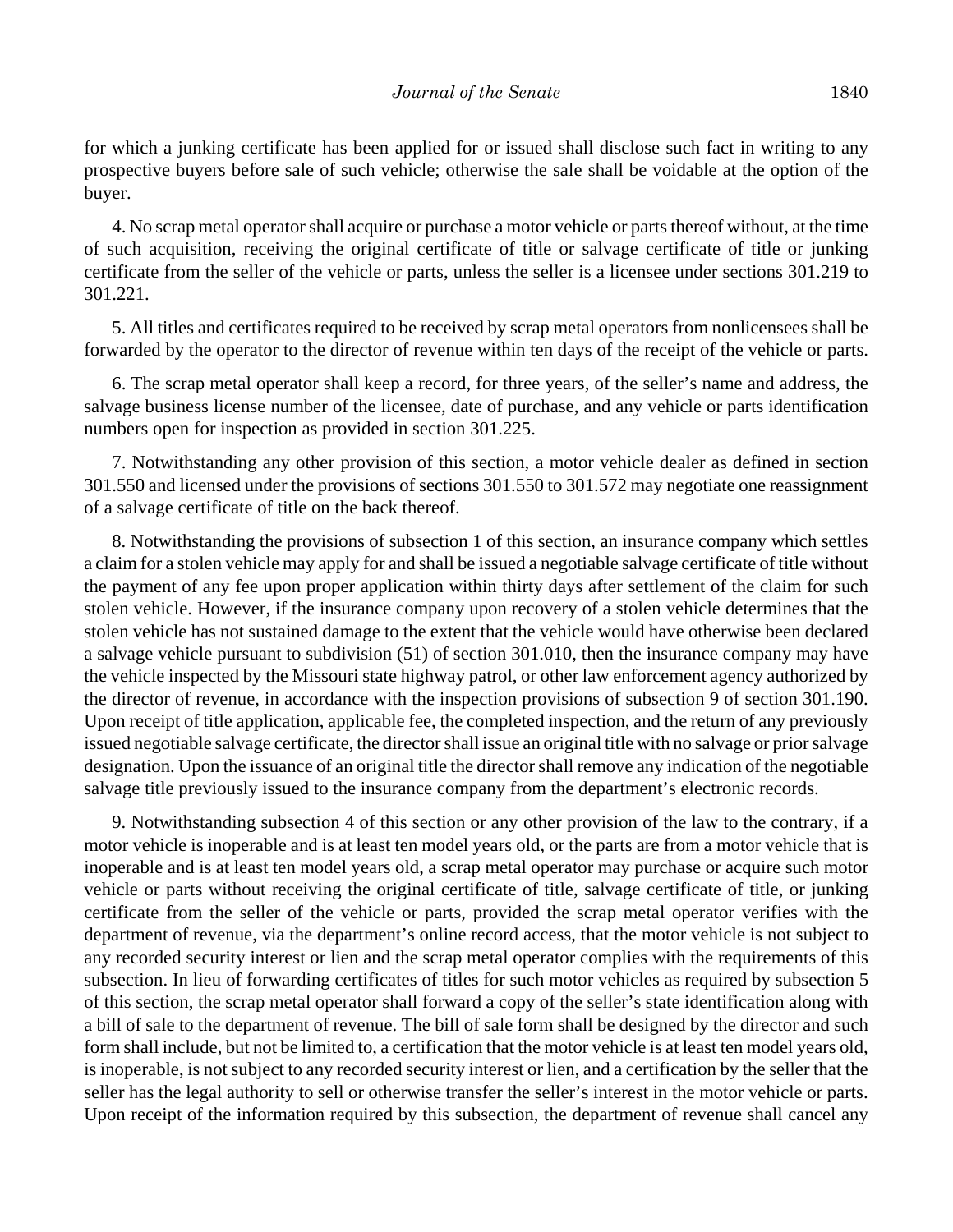certificate of title and registration for the motor vehicle. If the motor vehicle is inoperable and at least twenty model years old, then the scrap metal operator shall not be required to verify with the department of revenue whether the motor vehicle is subject to any recorded security interests or liens. As used in this subsection, the term "inoperable" means a motor vehicle that is in a rusted, wrecked, discarded, worn out, extensively damaged, dismantled, and mechanically inoperative condition and the vehicle's highest and best use is for scrap purposes. The director of the department of revenue is directed to promulgate rules and regulations to implement and administer the provisions of this section, including but not limited to, the development of a uniform bill of sale. Any rule or portion of a rule, as that term is defined in section 536.010, that is created under the authority delegated in this section shall become effective only if it complies with and is subject to all of the provisions of chapter 536 and, if applicable, section 536.028. This section and chapter 536 are nonseverable and if any of the powers vested with the general assembly pursuant to chapter 536 to review, to delay the effective date, or to disapprove and annul a rule are subsequently held unconstitutional, then the grant of rulemaking authority and any rule proposed or adopted after August 28, 2012, shall be invalid and void."; and

Further amend said bill by amending the title, enacting clause, and intersectional references accordingly.

In which the concurrence of the Senate is respectfully requested.

## **HOUSE BILLS ON THIRD READING**

**HB 1591**, introduced by Representatives Brown and Higdon, with **SCA 1**, entitled:

An Act to repeal sections 563.031 and 571.111, RSMo, and to enact in lieu thereof two new sections relating to public safety, with a penalty provision.

Was called from the Informal Calendar and taken up by Senator Nieves.

**SCA 1** was taken up.

Senator Nieves moved that the above committee amendment be adopted, which motion prevailed.

On motion of Senator Nieves, **HB 1591**, as amended, was read the 3rd time and passed by the following vote:

|                 | YEAS-Senators |         |         |          |            |               |        |
|-----------------|---------------|---------|---------|----------|------------|---------------|--------|
| <b>Brown</b>    | Cunningham    | Dempsey | Dixon   | Emery    | Holsman    | Keaveny       | Kehoe  |
| Kraus           | Lager         | Lamping | LeVota  | Libla    | Munzlinger | <b>Nieves</b> | Pearce |
| Richard         | Romine        | Sater   | Schaaf  | Schaefer | Schmitt    | Sifton        | Silvey |
| Wallingford     | Wasson—26     |         |         |          |            |               |        |
| NAYS-Senators   |               |         |         |          |            |               |        |
| Chappelle-Nadal | Justus        | Nasheed | Walsh—4 |          |            |               |        |

```
Absent—Senator Curls—1
```
Absent with leave—Senator Parson—1

Vacancies—2

The President Pro Tem declared the bill passed.

On motion of Senator Nieves, title to the bill was agreed to.

Senator Nieves moved that the vote by which the bill passed be reconsidered.

Senator Richard moved that motion lay on the table, which motion prevailed.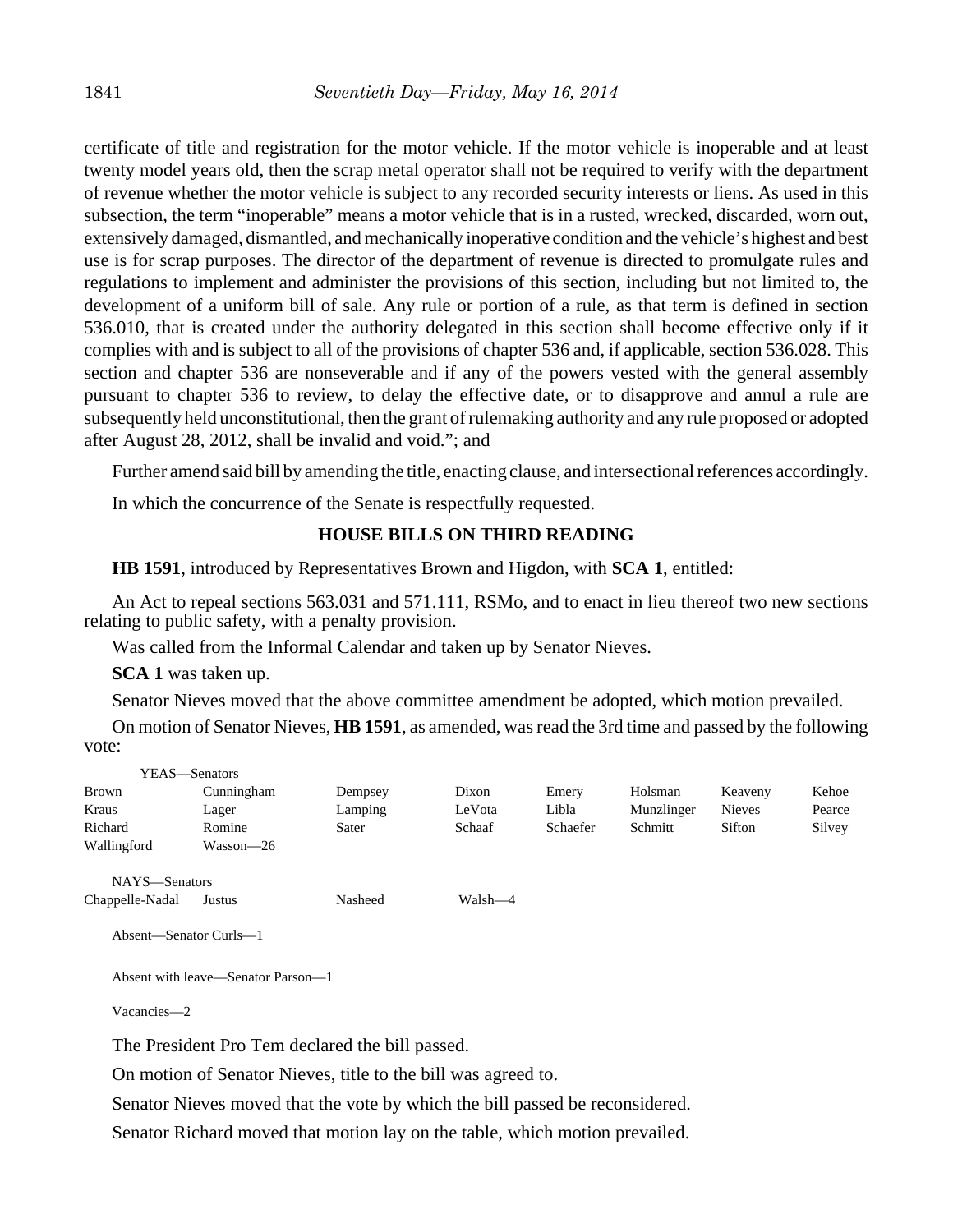## **HCS** for **HB 1261**, entitled:

An Act to repeal sections 105.145, 238.222, and 238.272, RSMo, and to enact in lieu thereof three new sections relating to transportation development districts.

Was called from the Informal Calendar and taken up by Senator Kraus.

On motion of Senator Kraus, **HCS** for **HB 1261** was read the 3rd time and passed by the following vote:

| YEAS-Senators                         |                                    |         |          |            |               |        |             |
|---------------------------------------|------------------------------------|---------|----------|------------|---------------|--------|-------------|
| Brown                                 | Cunningham                         | Dempsey | Dixon    | Emery      | Justus        | Kehoe  | Kraus       |
| Lager                                 | Lamping                            | LeVota  | Libla    | Munzlinger | <b>Nieves</b> | Pearce | Richard     |
| Romine                                | Sater                              | Schaaf  | Schaefer | Schmitt    | Sifton        | Silvey | Wallingford |
| Walsh                                 | Wasson-26                          |         |          |            |               |        |             |
| NAYS—Senators—None<br>Absent-Senators |                                    |         |          |            |               |        |             |
| Chappelle-Nadal                       | Curls                              | Holsman | Keaveny  | Nasheed-5  |               |        |             |
|                                       | Absent with leave—Senator Parson—1 |         |          |            |               |        |             |
| Vacancies-2                           |                                    |         |          |            |               |        |             |

The President Pro Tem declared the bill passed.

On motion of Senator Kraus, title to the bill was agreed to.

Senator Kraus moved that the vote by which the bill passed be reconsidered.

Senator Richard moved that motion lay on the table, which motion prevailed.

## **MESSAGES FROM THE HOUSE**

The following message was received from the House of Representatives through its Chief Clerk:

Mr. President: I am instructed by the House of Representatives to inform the Senate that the House has taken up and adopted the **CCR No. 2** on **SS** for **SCS** for **HCS** for **HB 1439**, as amended, and has taken up and passed **CCS No. 2** for **SS** for **SCS** for **HCS** for **HB 1439**.

## **PRIVILEGED MOTIONS**

Senator Nieves, on behalf of the conference committee appointed to act with a like committee from the House on **SS** for **SCS** for **HCS** for **HB 1439**, as amended, moved that the following conference committee report be taken up, which motion prevailed.

> CONFERENCE COMMITTEE REPORT NO. 2 ON SENATE SUBSTITUTE FOR SENATE COMMITTEE SUBSTITUTE FOR HOUSE COMMITTEE SUBSTITUTE FOR HOUSE BILL NO. 1439

The Conference Committee appointed on Senate Substitute for Senate Committee Substitute for House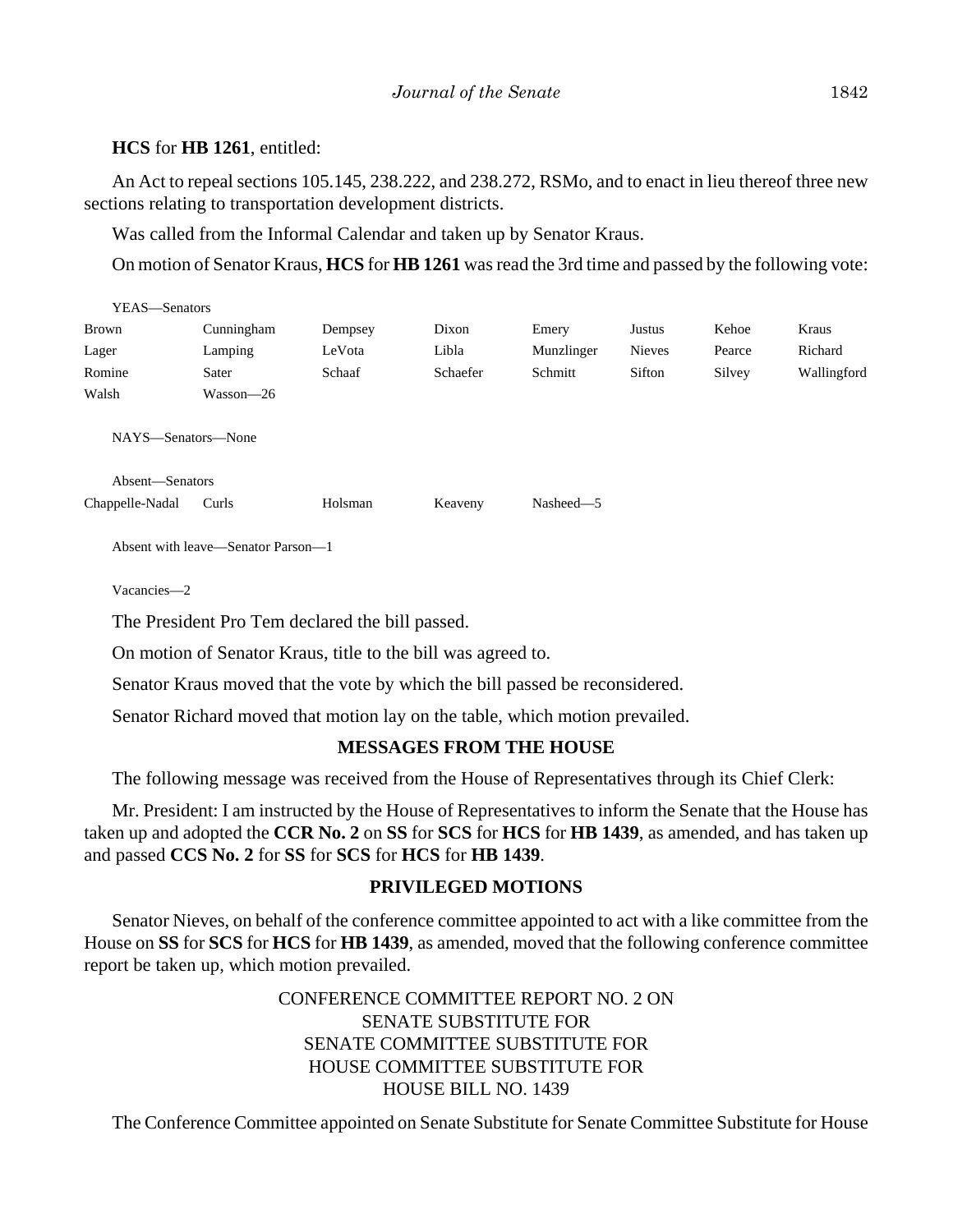Committee Substitute for House Bill No. 1439, with Senate Amendment Nos. 1 and 2, begs leave to report that we, after free and fair discussion of the differences, have agreed to recommend and do recommend to the respective bodies as follows:

1. That the Senate recede from its position on Senate Substitute for Senate Committee Substitute for House Committee Substitute for House Bill No. 1439, as amended;

2. That the House recede from its position on House Committee Substitute for House Bill No. 1439;

3. That the attached Conference Committee Substitute No. 2 for Senate Substitute for Senate Committee Substitute for House Committee Substitute for House Bill No. 1439, be Third Read and Finally Passed.

> /s/ Doug Funderburk /s/ Brian Nieves  $\sqrt{s}$  Ron Hicks  $\sqrt{s}$  Brian Munzlinger /s/ Michael Frame /s/ Bob Dixon

FOR THE HOUSE: FOR THE SENATE: Jolie Justus Jason Holsman

Senator Nieves moved that the above conference committee report no. 2 be adopted.

# **MESSAGES FROM THE HOUSE**

The following messages were received from the House of Representatives through its Chief Clerk:

Mr. President: I am instructed by the House of Representatives to inform the Senate that the House has taken up and passed **SCS** for **HCS** for **HB 2141**.

Also,

Mr. President: I am instructed by the House of Representatives to inform the Senate that the House has taken up and passed **SS** for **SCS** for **HCS** for **HB 1371**.

Also,

Mr. President: I am instructed by the House of Representatives to inform the Senate that the House has taken up and passed **SS** for **SCS** for **HB 1865**.

Also,

Mr. President: I am instructed by the House of Representatives to inform the Senate that the House has taken up and passed **SCS** for **HCS** for **HB 1689**.

Also,

Mr. President: I am instructed by the House of Representatives to inform the Senate that the House has taken up and passed **SCS** for **HB 1692**.

Also,

Mr. President: I am instructed by the House of Representatives to inform the Senate that the House has taken up and passed **SCS** for **HCS** for **HB 1296**.

Also,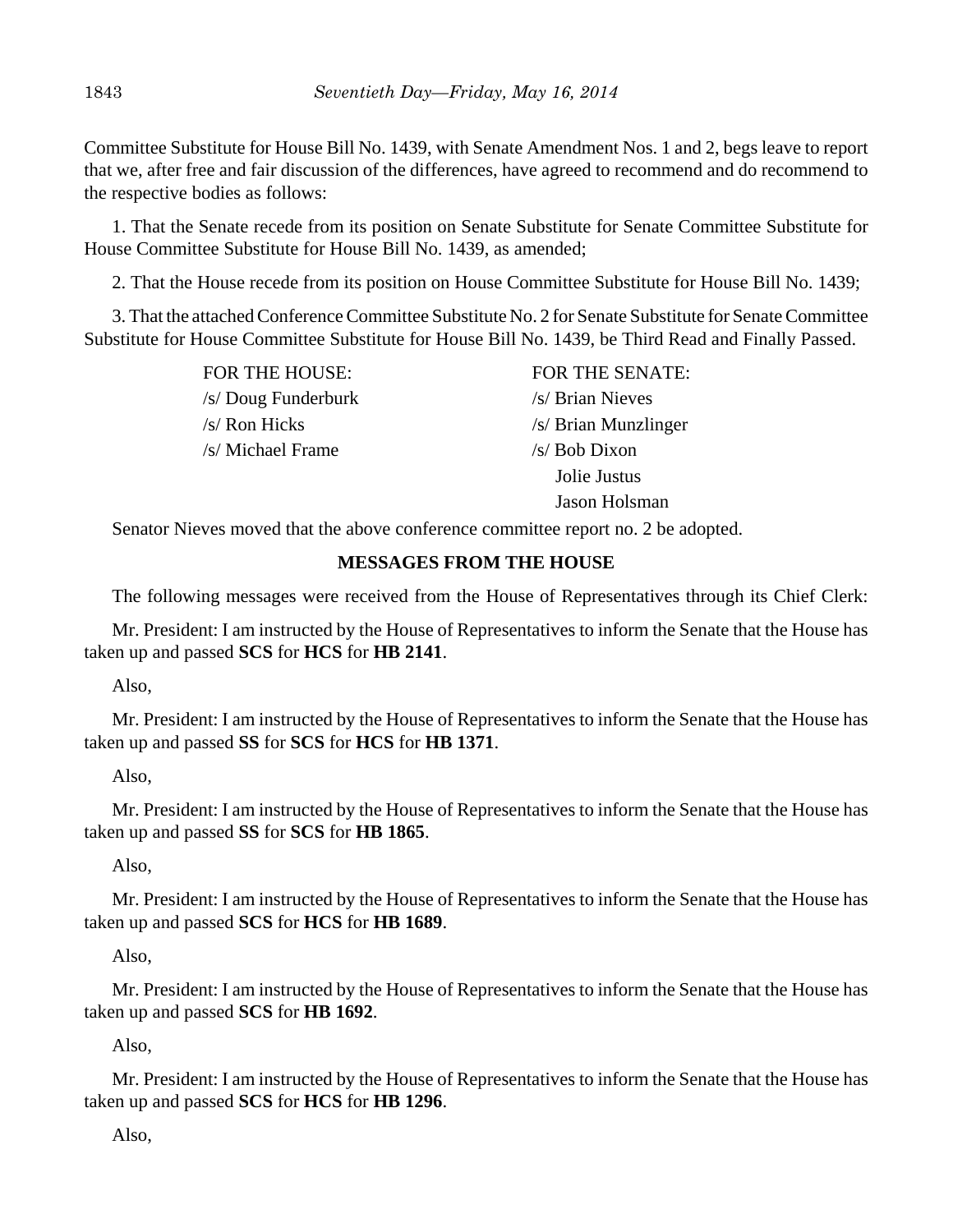Mr. President: I am instructed by the House of Representatives to inform the Senate that the House has taken up and passed **SCS** for **HCS** for **HB 1614**.

Also,

Mr. President: I am instructed by the House of Representatives to inform the Senate that the House has taken up and passed **SS** for **SCS** for **HCS** for **HB 1867**.

Also,

Mr. President: I am instructed by the House of Representatives to inform the Senate that the House has taken up and passed **SCS** for **HCS** for **HB 1225**.

Also,

Mr. President: I am instructed by the House of Representatives to inform the Senate that the House has taken up and passed **SCS** for **HCS** for **HB 1304**.

Also,

Mr. President: I am instructed by the House of Representatives to inform the Senate that the House has taken up and passed **SCS** for **SJR 27**.

Joint resolution ordered enrolled.

Also,

Mr. President: I am instructed by the House of Representatives to inform the Senate that the House has taken up and adopted the **CCR** on **HCS** for **SB 662**, as amended, and has taken up and passed **CCS** for **HCS** for **SB 662**.

Emergency clause adopted.

Bill ordered enrolled.

Also,

Mr. President: I am instructed by the House of Representatives to inform the Senate that the House has taken up and adopted the **CCR No. 2** on **HCS** for **SCS** for **SB 672**, as amended, and has taken up and passed **CCS No. 2** for **HCS** for **SCS** for **SB 672**.

Bill ordered enrolled.

Also,

Mr. President: I am instructed by the House of Representatives to inform the Senate that the House has taken up and adopted the **CCR No. 2** on **HCS** for **SCS** for **SB 716**, as amended, and has taken up and passed **CCS No. 2** for **HCS** for **SCS** for **SB 716**.

Bill ordered enrolled.

Also,

Mr. President: I am instructed by the House of Representatives to inform the Senate that the House has taken up and adopted the **CCR** on **SCS** for **SB 612**, as amended, and has taken up and passed **CCS** for **SCS** for **SB 612**.

Bill ordered enrolled.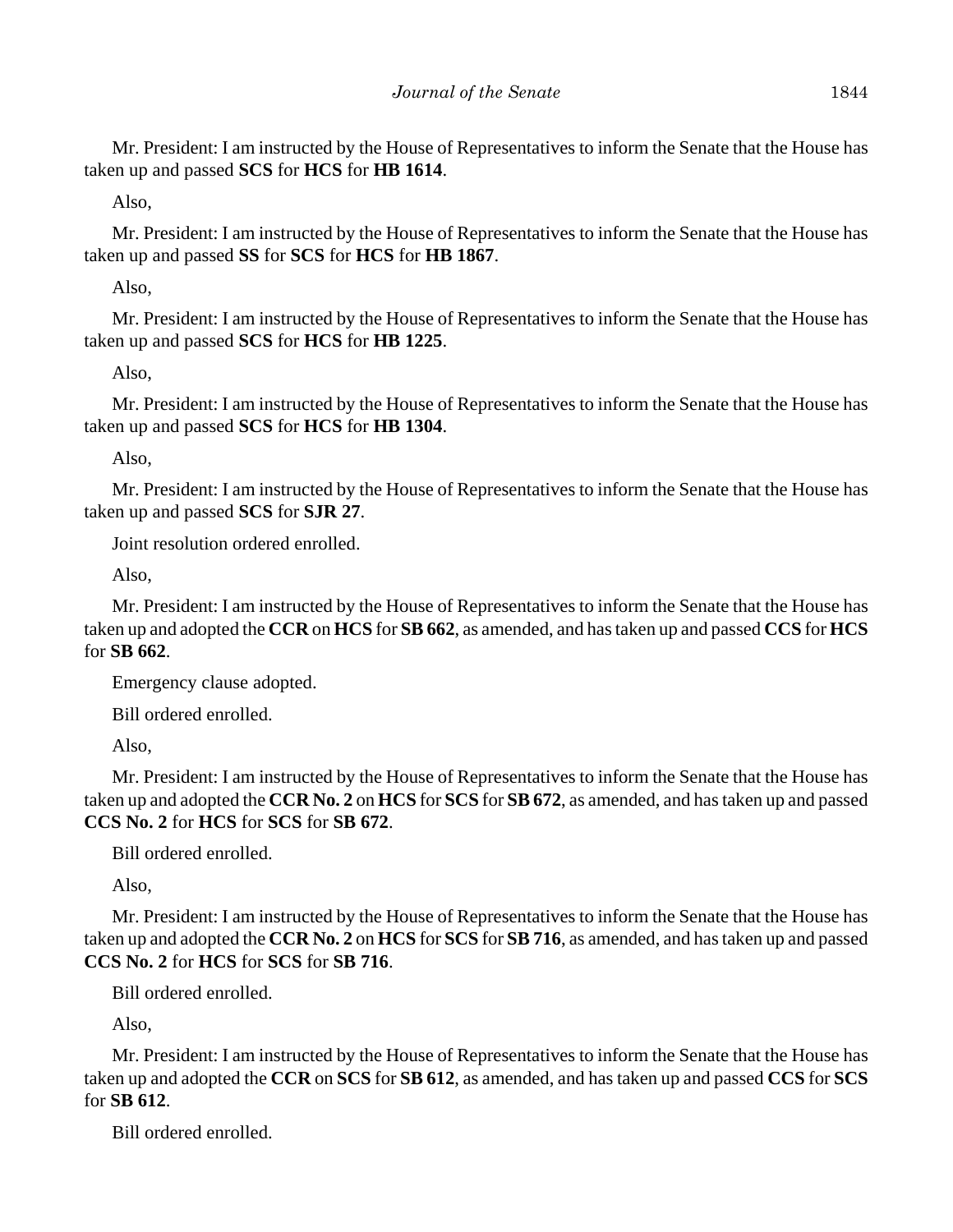Also,

Mr. President: I am instructed by the House of Representatives to inform the Senate that the House has taken up and adopted the **CCR** on **HCS** for **SCS** for **SB 492**, as amended, and has taken up and passed **CCS** for **HCS** for **SCS** for **SB 492**.

Bill ordered enrolled.

Also,

Mr. President: I am instructed by the House of Representatives to inform the Senate that the House has taken up and adopted the **CCR** on **HCS** for **SB 656**, as amended, and has taken up and passed **CCS** for **HCS** for **SB 656**.

Bill ordered enrolled.

Also,

Mr. President: I am instructed by the House of Representatives to inform the Senate that the House has taken up and adopted the **CCR** on **HCS** for **SB 615**, as amended, and has taken up and passed **CCS** for **HCS** for **SB 615**.

Emergency clause adopted.

Bill ordered enrolled.

Also,

Mr. President: I am instructed by the House of Representatives to inform the Senate that the House has taken up and adopted **SCR 31**.

Also,

Mr. President: I am instructed by the House of Representatives to inform the Senate that the House has taken up and adopted **SCR 32**.

Also,

Mr. President: I am instructed by the House of Representatives to inform the Senate that the House has taken up and adopted **SCR 43**.

Also,

Mr. President: I am instructed by the House of Representatives to inform the Senate that the House has taken up **HCS** for **SCS** for **SB 723**, as amended, and the House has receded from its position on **HCS** as amended, and has taken up and passed **SCS** for **SB 723**.

Bill ordered enrolled.

Also,

Mr. President: I am instructed by the House of Representatives to inform the Senate that the House has taken up and adopted the **CCR** on **HCS** for **SCS** for **SB 664**, as amended, and has taken up and passed **CCS** for **HCS** for **SCS** for **SB 664**.

Bill ordered enrolled.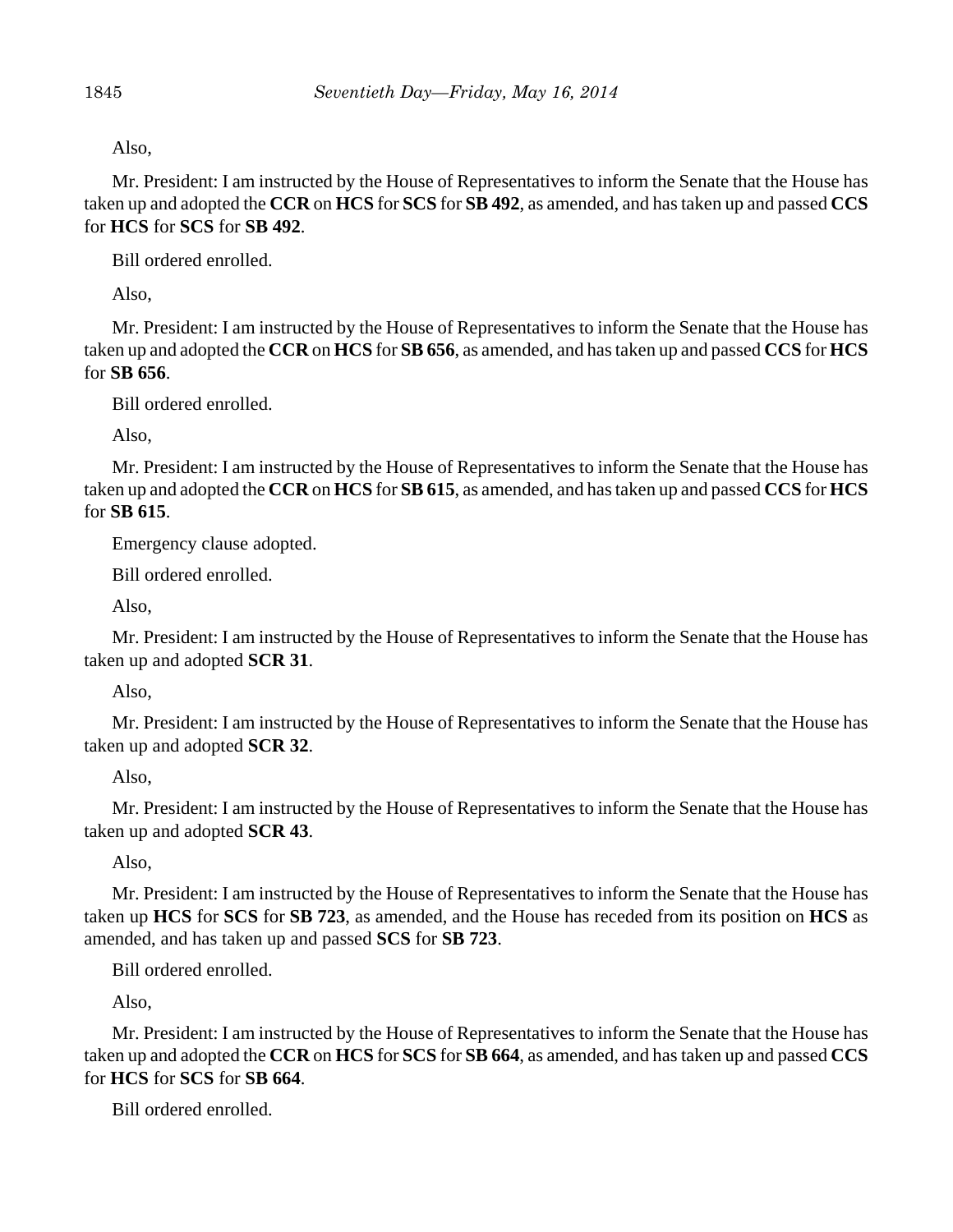Also,

Mr. President: I am instructed by the House of Representatives to inform the Senate that the House has taken up and adopted the **CCR** on **HCS** for **SS** for **SB 860**, as amended, and has taken up and passed **CCS** for **HCS** for **SS** for **SB 860**.

Bill ordered enrolled.

Also,

Mr. President: I am instructed by the House of Representatives to inform the Senate that the House has taken up and adopted the **CCR** on **SCS** for **SB 729**, as amended, and has taken up and passed **CCS** for **SCS** for **SB 729**.

Bill ordered enrolled.

Also,

Mr. President: I am instructed by the House of Representatives to inform the Senate that the House has taken up and adopted the **CCR** on **HCS** for **SCS** for **SB 896** and has taken up and passed **CCS** for **HCS** for **SCS** for **SB 896**, as amended by **SA 1**.

Bill ordered enrolled.

Also,

Mr. President: I am instructed by the House of Representatives to inform the Senate that the House has taken up and passed **SB 842**.

Bill ordered enrolled.

Also,

Mr. President: I am instructed by the House of Representatives to inform the Senate that the House has taken up and adopted **SS** for **SCR 22**.

## Also,

Mr. President: I am instructed by the House of Representatives to inform the Senate that the House has taken up and adopted **SCR 17**.

Also,

Mr. President: I am instructed by the House of Representatives to inform the Senate that the House has taken up and passed **SCS** for **SB 829**.

Bill ordered enrolled.

Also,

Mr. President: I am instructed by the House of Representatives to inform the Senate that the House has taken up and adopted the **CCR No. 2** on **HCS** for **SB 621**, as amended, and has taken up and passed **CCS No. 2** for **HCS** for **SB 621**.

Emergency clause adopted.

Bill ordered enrolled.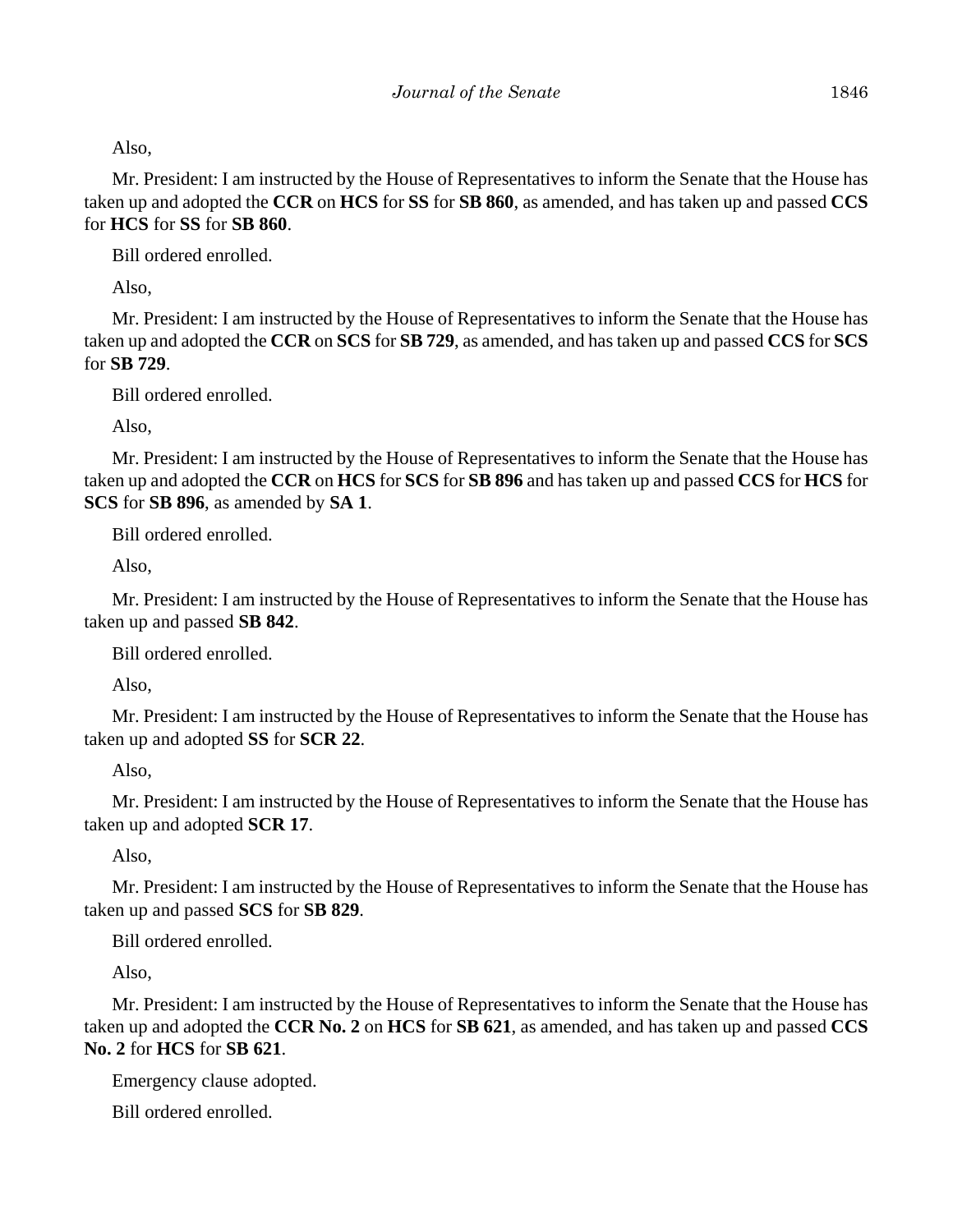Also,

Mr. President: I am instructed by the House of Representatives to inform the Senate that the House has taken up and passed **SB 773**.

Bill ordered enrolled.

Also,

Mr. President: I am instructed by the House of Representatives to inform the Senate that the House has taken up and passed **SB 527**.

Bill ordered enrolled.

Also,

Mr. President: I am instructed by the House of Representatives to inform the Senate that the House has taken up and adopted the **CCR** on **HCS** for **SCS** for **SB 852**, as amended, and has taken up and passed **CCS** for **HCS** for **SCS** for **SB 852**.

Bill ordered enrolled.

Also,

Mr. President: I am instructed by the House of Representatives to inform the Senate that the House has taken up and adopted the **CCR No. 2** on **HCS** for **SB 693**, as amended, and has taken up and passed **CCS No. 2** for **HCS** for **SB 693**.

Emergency clause adopted.

Bill ordered enrolled.

Also,

Mr. President: I am instructed by the House of Representatives to inform the Senate that the House has taken up and adopted the **CCR** on **HCS** for **SS No. 2** for **SB 754**, as amended, and has taken up and passed **CCS** for **HCS** for **SS No. 2** for **SB 754**.

Bill ordered enrolled.

Also,

Mr. President: I am instructed by the House of Representatives to inform the Senate that the House has taken up and passed **SS** for **SCS** for **HCS** for **HB 1326**.

Emergency clause defeated.

Also,

Mr. President: I am instructed by the House of Representatives to inform the Senate that the House has taken up and passed **SS** for **SCS** for **SB 767**.

Bill ordered enrolled.

Also,

Mr. President: I am instructed by the House of Representatives to inform the Senate that the House has taken up and passed **SB 818**.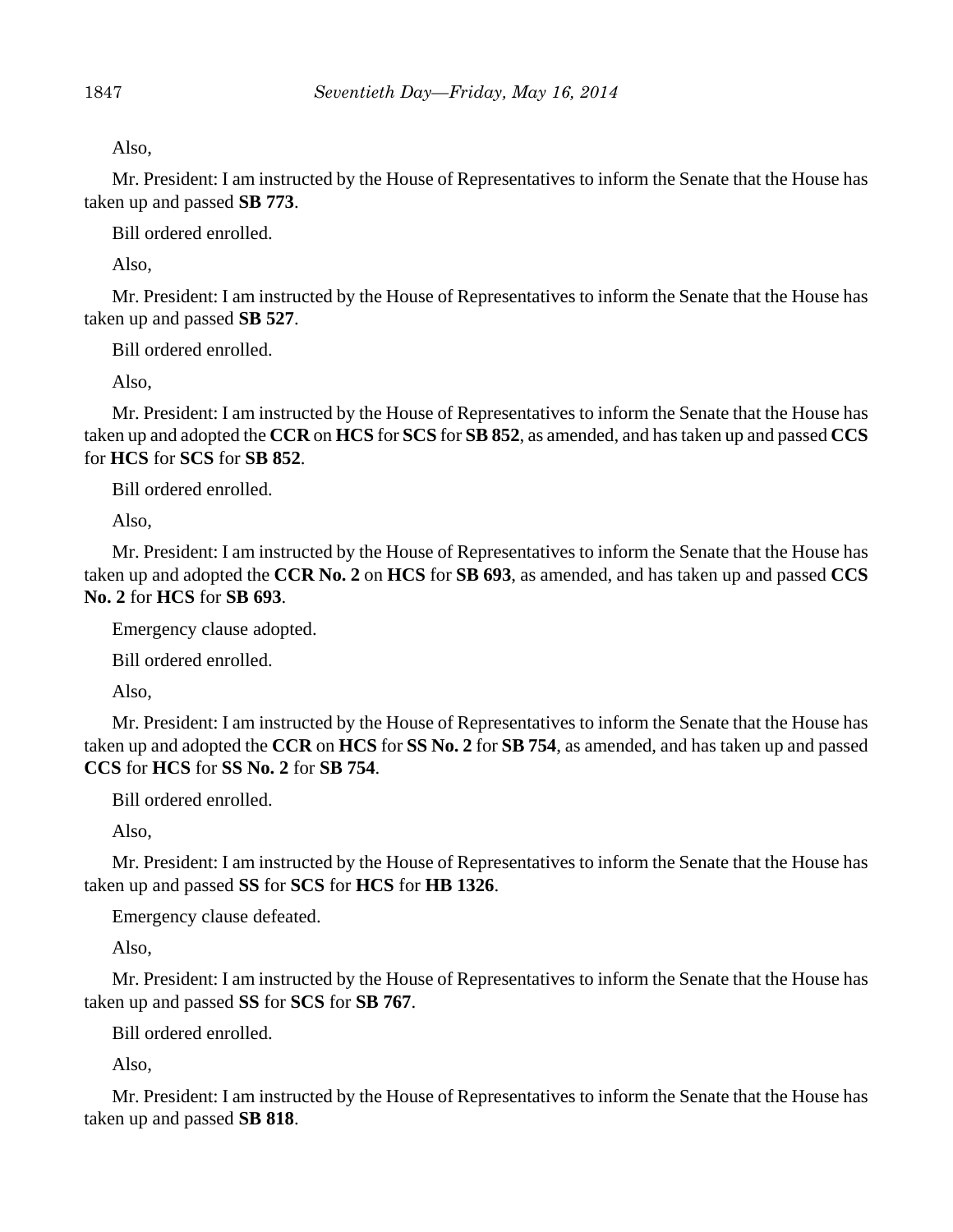Bill ordered enrolled.

Also,

Mr. President: I am instructed by the House of Representatives to inform the Senate that the House has taken up and passed **SB 601**.

Bill ordered enrolled.

Also,

Mr. President: I am instructed by the House of Representatives to inform the Senate that the House has taken up and adopted the **CCR** on **HCS** for **SB 584**, as amended, and has taken up and passed **CCS** for **HCS** for **SB 584**.

Bill ordered enrolled.

Also,

Mr. President: I am instructed by the House of Representatives to inform the Senate that the House has taken up and adopted **SCR 34**.

# **COMMUNICATIONS**

Senator Schaaf submitted the following:

May 16, 2014

The Honorable Tom Dempsey President Pro Tem State Capitol, Room 326 Jefferson City, MO 65101

Dear Senator Dempsey:

Effective immediately, I resign from the Missouri Consolidated Health Care Plan Board of Trustees.

Sincerely, /s/ Rob Schaaf Rob Schaaf State Senator District 34

# **RESOLUTIONS**

Senator Munzlinger offered Senate Resolution No. 3005, regarding Susan Kohl, which was adopted.

Senator Munzlinger offered Senate Resolution No. 3006, regarding Corrections Officer I Richard Hartwig, Hannibal, which was adopted.

Senator Munzlinger offered Senate Resolution No. 3007, regarding Corrections Officer I Mark Fronick, Bowling Green, which was adopted.

Senator Munzlinger offered Senate Resolution No. 3008, regarding Corrections Officer I Jeffry Householder, Hannibal, which was adopted.

Senator Munzlinger offered Senate Resolution No. 3009, regarding Corrections Officer I Robert Gregory, Hannibal, which was adopted.